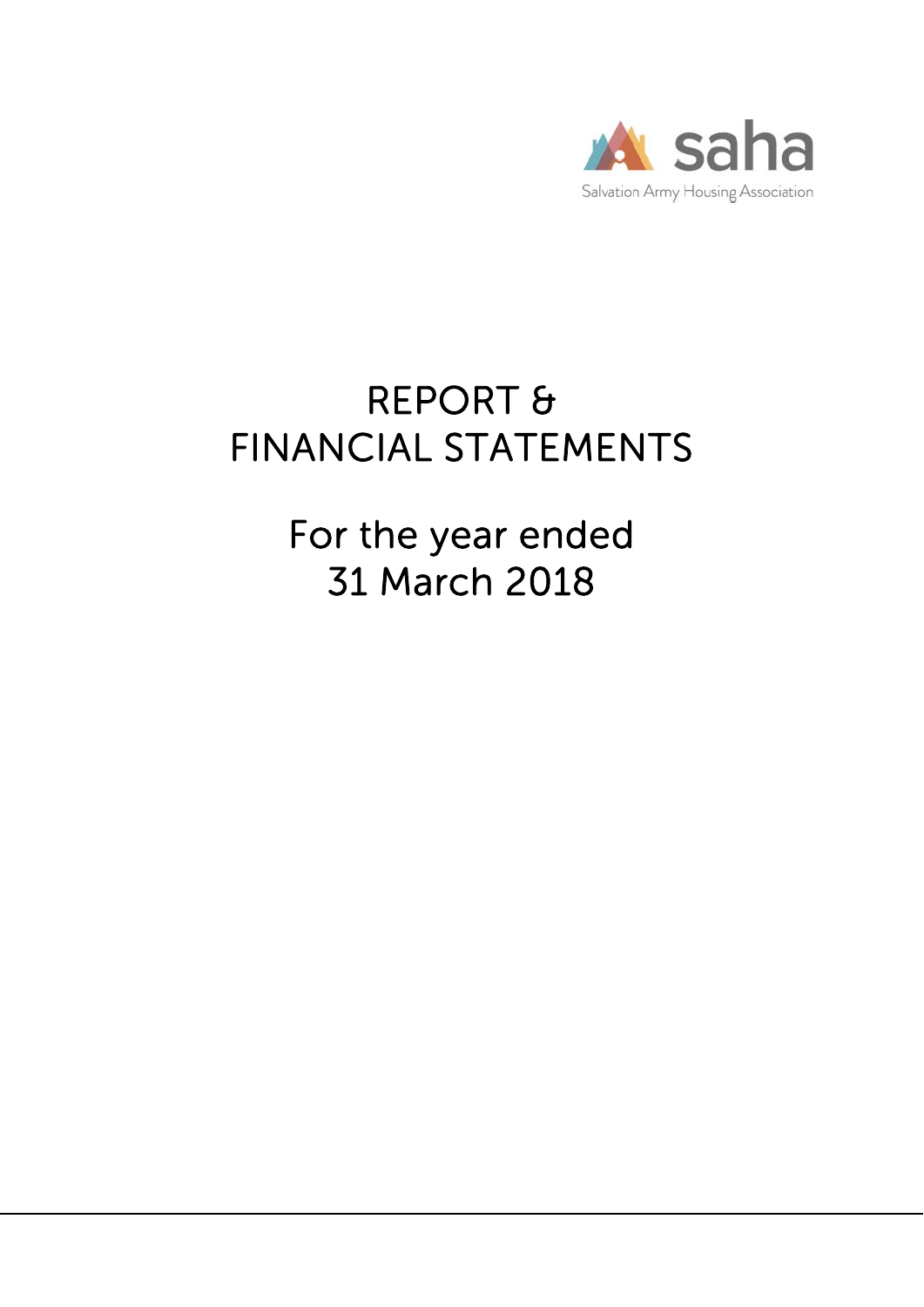| <b>CONTENTS</b>                                    | Pages          |
|----------------------------------------------------|----------------|
| <b>Strategic Report</b>                            |                |
| Who we are                                         | $\overline{3}$ |
| <b>Our Vision</b>                                  | $\overline{3}$ |
| <b>Our Mission</b>                                 | $\overline{3}$ |
| <b>Our Values</b>                                  | $\overline{3}$ |
| <b>Principal activities</b>                        | $4 - 6$        |
| Our corporate strategy                             | $7 - 10$       |
| <b>Performance overview</b>                        | $11 - 15$      |
| <b>Risk management</b>                             | $16 - 23$      |
| <b>Governance Report</b>                           |                |
| The Board and the Executive                        | 24             |
| <b>Board governance</b>                            | $25 - 31$      |
| <b>Report of the Board</b>                         | 32-39          |
| <b>Value for Money</b>                             | $40 - 50$      |
| Independent Auditor's Report                       | $51 - 54$      |
| <b>Statement of Comprehensive Income</b>           | 55             |
| <b>Statement of Changes in Equity and Reserves</b> | 56             |
| <b>Statement of Financial Position</b>             | 57             |
| <b>Statement of Cash Flows</b>                     | 58             |
| Notes to the Financial Statements                  | 59-98          |
| Legal and Administrative details                   | 99             |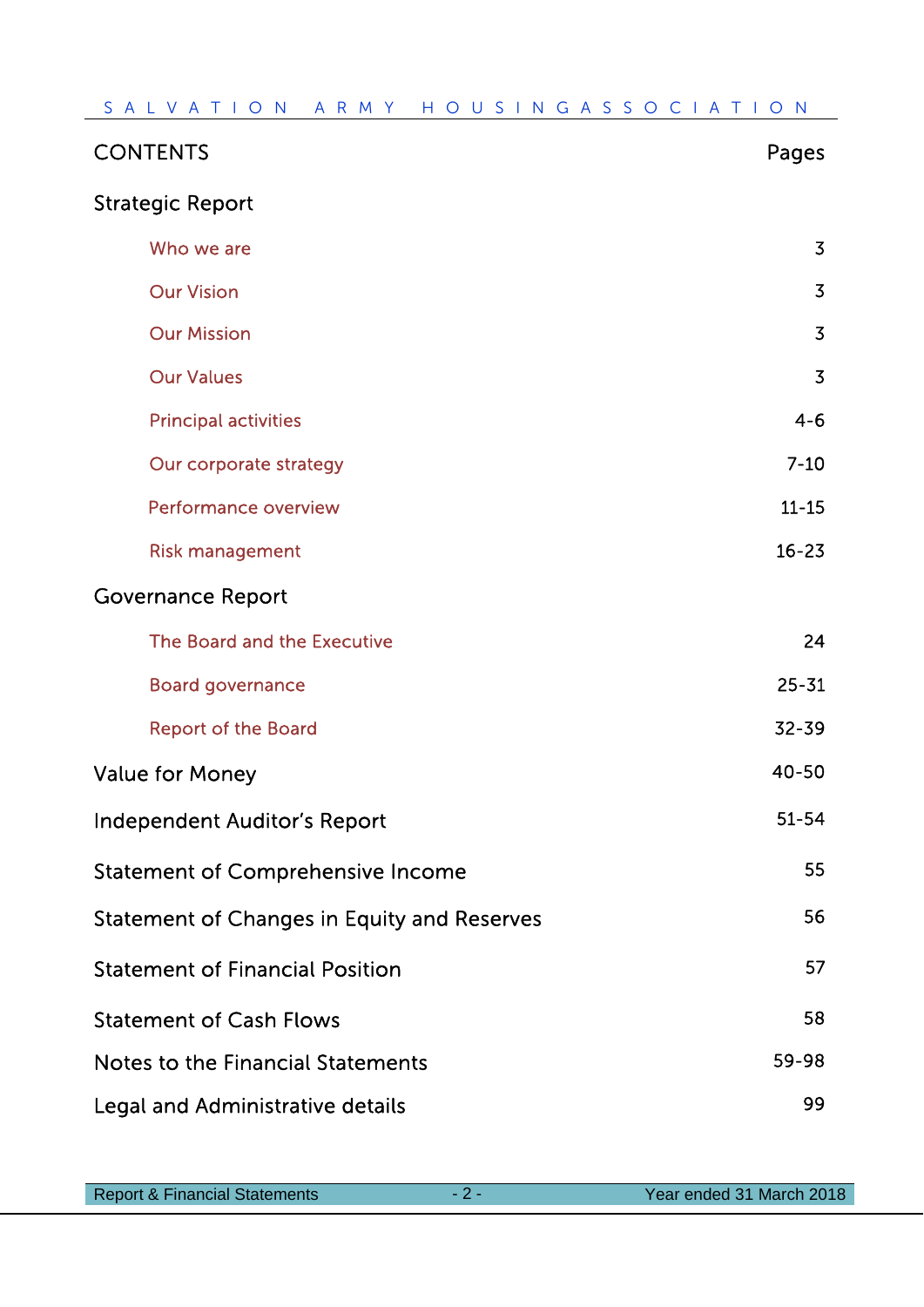#### Strategic Report

### Strategic Report

#### Who we are

Salvation Army Housing Association ("saha" or "the Association") is a charitable diverse specialist provider of supported housing and support services across England. We provide a range of General Needs, Directly Managed Supported and Agency Managed Supported housing. Our principal focus is upon providing services to rough sleepers, young homeless people, young mothers, families and exoffenders.

The Association is registered under the Co-operative and Community Benefit Societies Act 2014 (registration no. 15210R) and is also registered with the Regulator (registration no. LH 2429).

### Our Vision

saha will be an acknowledged provider of choice for Local Authorities, providing supported housing and community solutions to homelessness in conjunction with its parent The Salvation Army (TSA), where its residents are provided with opportunities to develop their potential and transform their own lives.

### Our Mission

saha's mission is 'Transforming Lives' by providing solutions to homelessness and enabling customers to develop their own potential.

### Our Values

#### Servant Leadership

saha is a Christian faith based organisation, with a participative, collaborative, encouraging and supportive leadership style.

#### Passion

Both corporately and personally, we have a strong desire and commitment to see those labelled as 'vulnerable' in society to develop, flourish and reach their full potential.

#### Inclusion

We seek to provide an environment where everyone has a sense of belonging and feels respected and valued.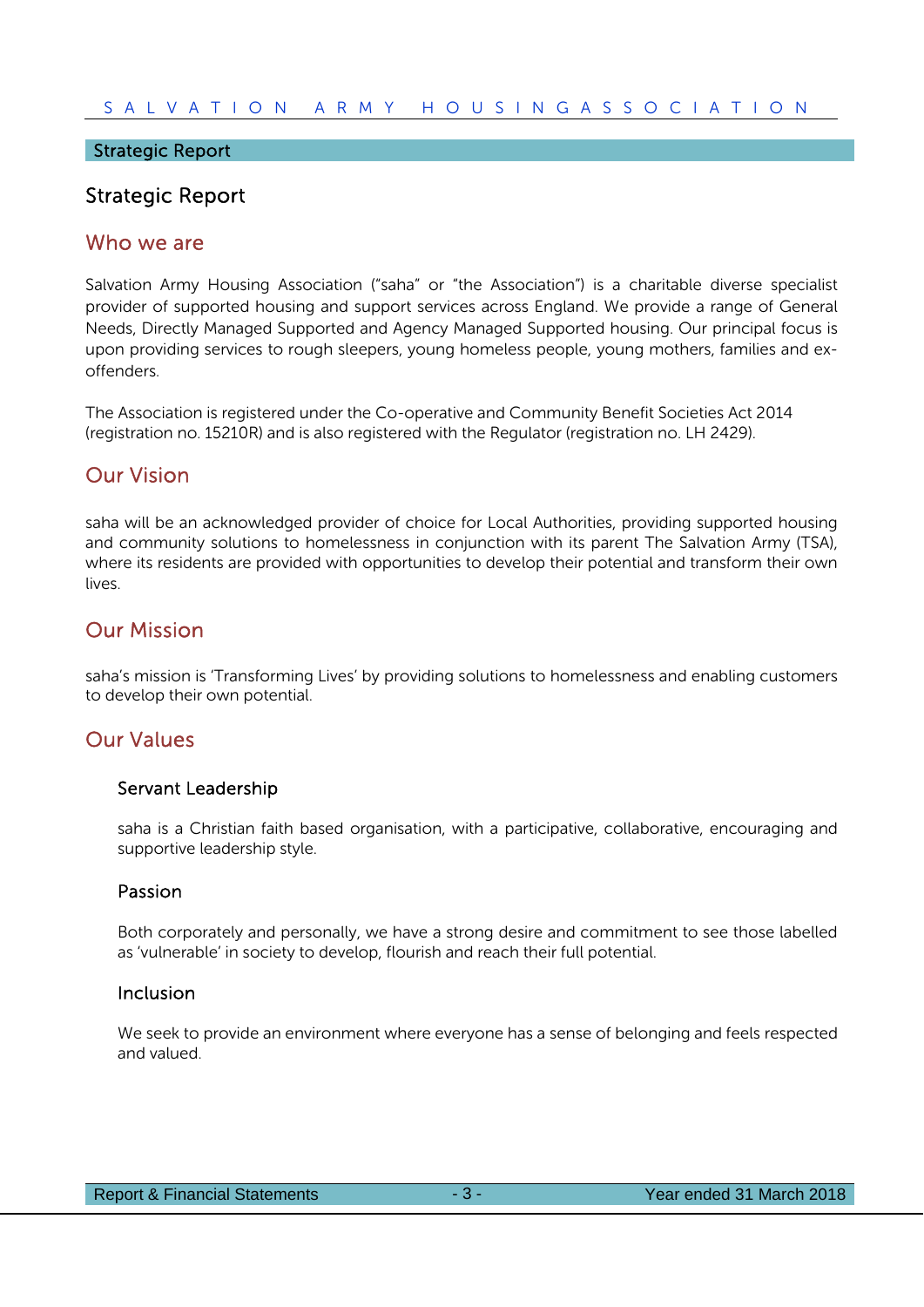#### Strategic Report – cont'd

#### Respect

We believe that everyone should show respect for all, whether they are residents, colleagues or delivery partners.

#### Effectiveness

We are solutions focussed, and are committed to achieving our objectives and ''Transforming Lives'' over the long term.

### Principal activities

Our principal activities are the development and management of social housing, primarily for single people. This includes Lifehouses for homeless people, Foyers offering support and training, housing with appropriate support services for vulnerable people, special housing for the elderly as well as selfcontained rented homes at rents affordable to those on low incomes.

We operate nationally in 86 local authorities across England and have six main areas of operation:

#### 1. Agency Managed Centres (1,723 bed spaces)

We work in partnership with a number of organisations nationally, including The Salvation Army, to provide a wide range of Agency Managed Supported Housing services. We have 40 schemes, including residential centres (called Lifehouses) for homeless single people and homeless families, centres for those detoxing and/or recovering from drug and alcohol addictions, accommodation for ex-offenders and individuals and families fleeing domestic violence. Within these partnerships, we act as the landlord owning and maintaining the buildings, whilst our managing agents undertake the day-to-day management of the service.

#### 2. General Needs (1,309 homes)

We have a range of accommodation for mainly single people; we also have flats and houses for families. Generally, residents come into this type of accommodation through council housing lists and choice based lettings.

#### 3. Accommodation for the over 55s (292 bed spaces)

Some of our accommodation comes with specialist services for those over the age of 55, including a scheme manager providing on-site support. In accommodation where there is no staff on site, there will be an alarm call system and other types of floating or community support available. Styles of accommodation vary from studio flats to bungalows. Many of our schemes have communal facilities where activities and clubs take place.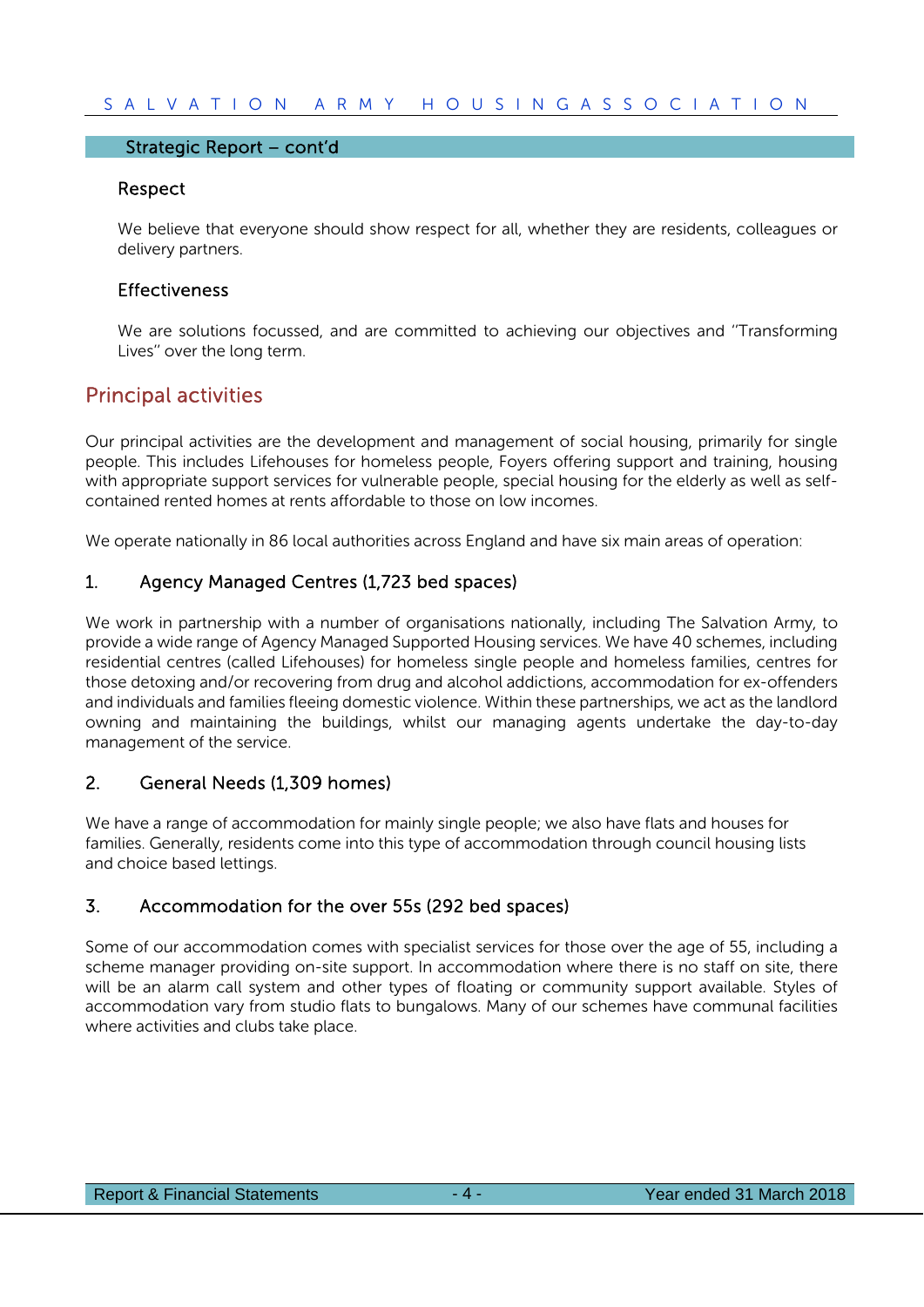#### Strategic Report – Principal activities cont'd

### 4. Directly Managed Supported Housing (614 bed spaces)

We have five Foyers, housing young people between the ages of 16 and 25, one supported housing direct access accommodation for those over the age of 16, two accommodation centres for young mothers in East Sussex and one scheme for people with mental health issues. We also provide domestic abuse services, drug and alcohol services, services for ex-offenders, and physically adapted accommodation. The majority of these services have 24 hour staff support, and residents engage in a range of activities to promote independence with the aim of resettlement into other types of nonsupported accommodation.

### 5. Registered Care Homes (58 bed spaces)

We manage two registered care homes, both directly and working with our partnering agency to provided support and care for clients in a residential environment. Our services are inspected by an internal inspection team who are trained in CQC standards.

#### 6. Student Accommodation

We manage 141 residential properties in partnership with Imperial College, providing Student Accommodation in London.

### External Contracts

We manage over 728 residential properties on behalf of The Salvation Army, providing a housing management service throughout the country. We also provide a supported housing inspection service to The Salvation Army and a number of external bodies and a housing management accredited service to supported housing providers.

It should be noted that there are variances in the stock profile data between the Statistical Data Return and the Annual Accounts. This is predominantly due to differences in regulatory and internal definitions of some property assets. saha has a complex overall stock profile and as a consequence, a cross departmental annual stock reconciliation exercise has been introduced in the last quarter of each year to provide assurance that the data is as robust as feasibly possible.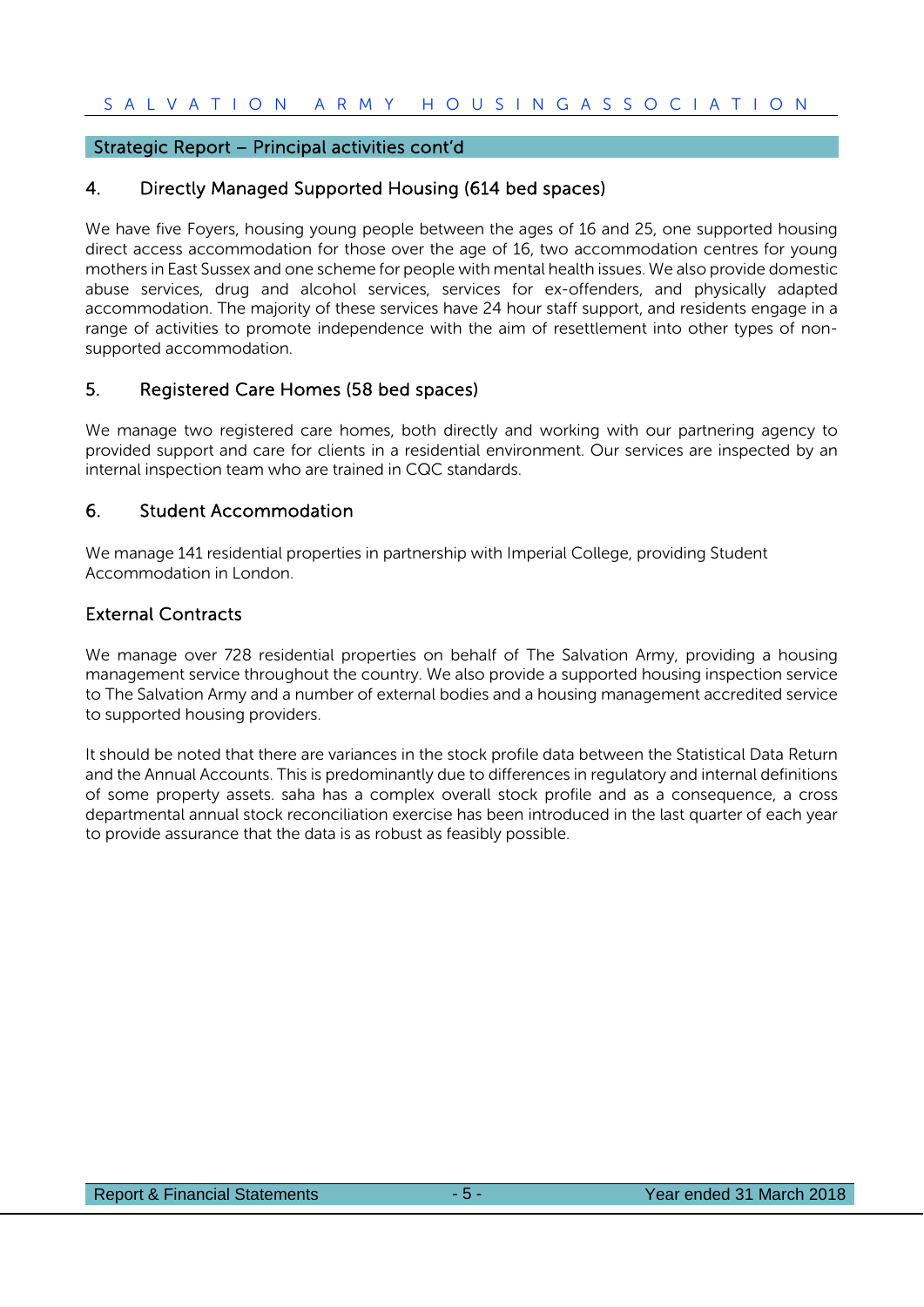### Strategic Report – Our corporate strategy

### Our corporate strategy

In view of changes to the social housing environment and following the merger with Chapter 1 Charity Limited ('Chapter 1'), saha's Board approved an updated 2016/21 five year corporate strategy. The key strategic priorities of this strategy are:

- 1. Transforming Lives
- 2. Financial viability and good governance
- 3. Digitisation
- 4. Organisational and Cultural Change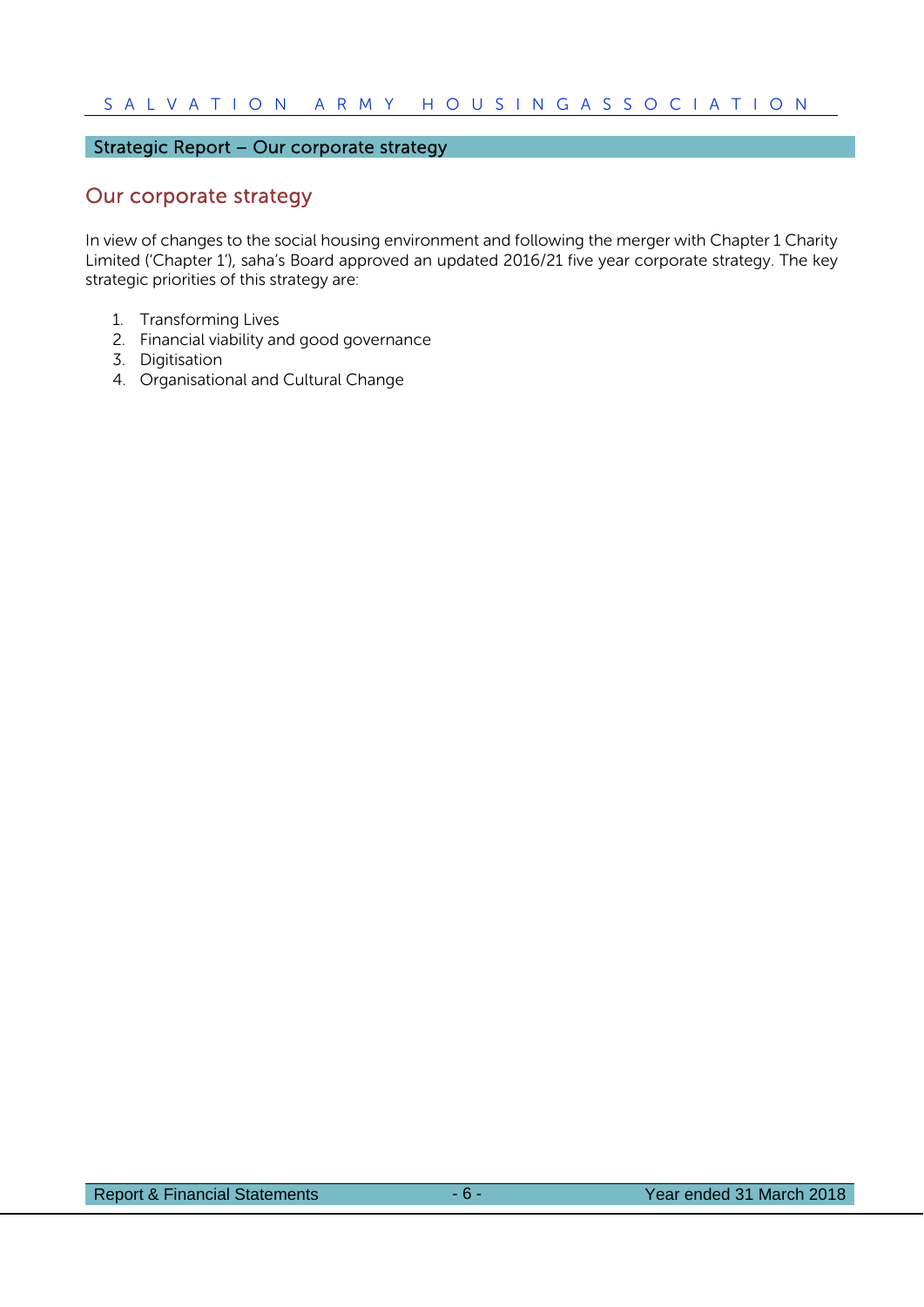### Strategic Report – Our corporate strategy cont'd

### Delivering our key objectives for 2017/18

The Chapter 1 transfer of engagements was the main priority for the year and this was achieved on 30<sup>th</sup> September 2017. The continuing assimilation of the organisations is also subsumed into the work undertaken to achieve the other objectives outlined as follows:

| Objective                                                                                                      | Outcomes                                                                                                                                                                                                                                                                                                                                                                      |
|----------------------------------------------------------------------------------------------------------------|-------------------------------------------------------------------------------------------------------------------------------------------------------------------------------------------------------------------------------------------------------------------------------------------------------------------------------------------------------------------------------|
| Develop and deliver the<br>Business Case to support the<br>merger of Chapter1 with saha                        | Merger delivered to agreed timescale<br>$\bullet$<br>Integration performance criteria measured and satisfied<br>Action plans in place to address ongoing integration work                                                                                                                                                                                                     |
| Scope and agree<br>organisational restructure<br>requirements to reflect the<br>Chapter1 merger                | Board has agreed the designation of all services, with the<br>$\bullet$<br>impact assessments and Viability Assessment Framework<br>informing a draft Structure chart. This will be finalised in the<br>first quarter of 2018/19<br>Clear understanding across the business of the purpose of the<br>structure and infrastructure in place to support staff as<br>appropriate |
| Stabilisation and consolidation<br>of the ICT priorities outlined in<br>saha's Target Operating Model<br>(TOM) | Board approved ICT infrastructure re application and hardware<br>$\bullet$<br>approach.<br>Project plan in place for implementation of the digital<br>transformation framework                                                                                                                                                                                                |
| Delivery of saha development<br>programme and maintenance<br>of effective assets                               | Delivery of 30 new affordable rented homes<br>$\bullet$<br>Decent Homes compliance for both saha and former Chapter<br>$\bullet$<br>1 stock<br>Standardisation of services and performance across the<br>$\bullet$<br>merged organisations                                                                                                                                    |
| Complete Governance Review                                                                                     | Robust governance practices<br>$\bullet$<br>Maintain Regulatory rating<br>$\bullet$                                                                                                                                                                                                                                                                                           |
| Achieving targeted efficiencies<br>in line with the Financial<br>Forecast                                      | £500k cash receipt from stock rationalisation<br>$\bullet$<br>Achievement of planned maintenance programme<br>$\bullet$<br>Cashable efficiency recognised through energy renewal<br>programmes                                                                                                                                                                                |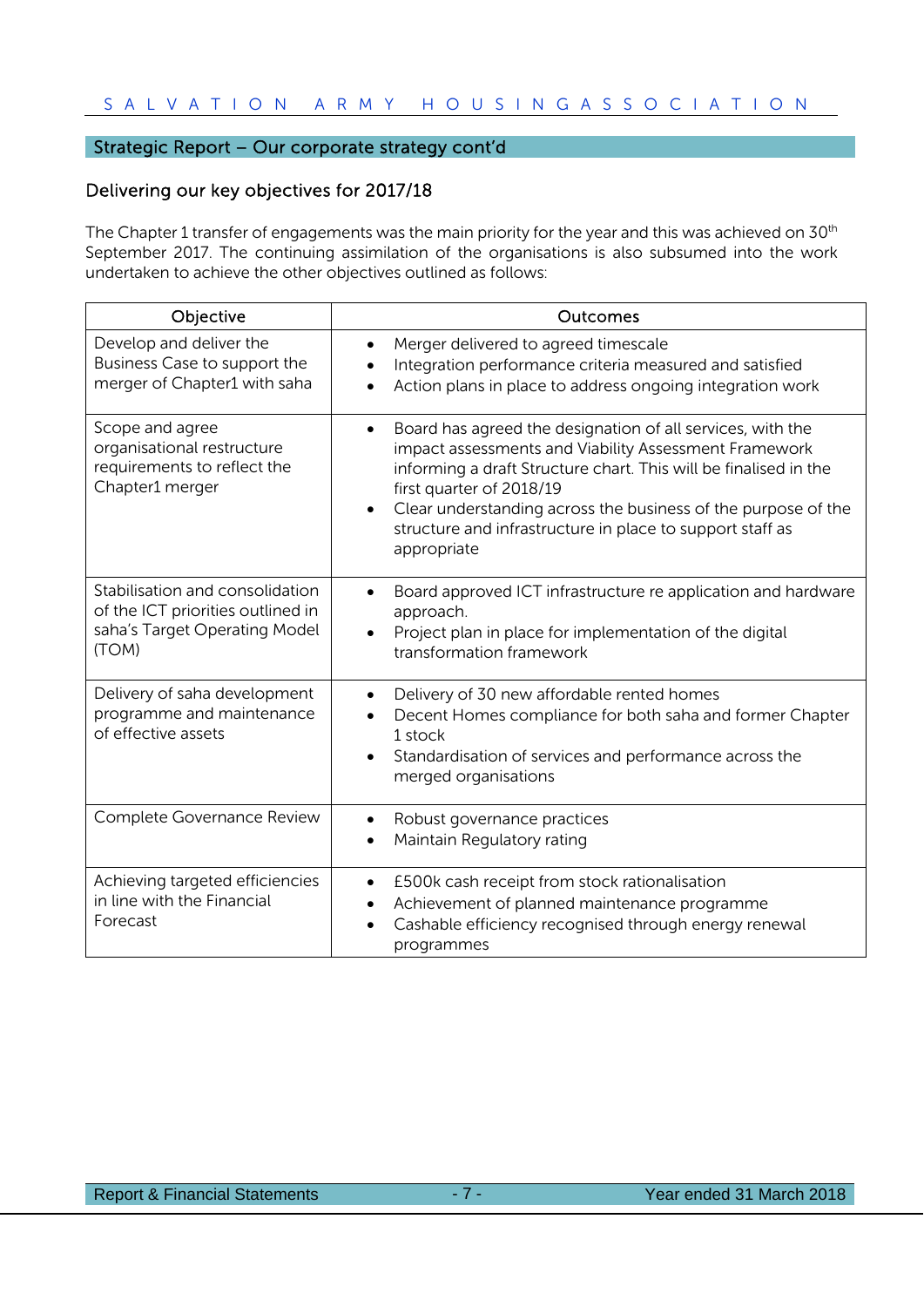#### Strategic Report – Our corporate strategy cont'd

#### Delivering our key objectives for 2018/19

We are committed to improving our performance across all areas of the business. Our Key Performance Indicator (KPI) suite includes customer-facing service performance indicators and performance measurement across key business enabling functions, including Governance, HR and ICT. We will continue to focus on measuring, understanding and improving our performance across all areas of the business.

We have adopted the Regulator of Social Housing's *Value for Money* framework, to gauge our financial performance, through a range of financial metrics to demonstrate value for money, financial viability and returns on our investments. The new Value for Money standard enables us to measure our relative financial performance against peers across the sector, complemented by narrative to outline saha's financial structure, asset portfolio and their related challenges.

saha also has an emphasis upon social return on investment and social purpose metrics. We use the HACT model to assess our SROI and have devised an internal method of social purpose metrics to demonstrate how we Transform Lives. The client groups for whom we provide services range from families in general needs accommodation to people with highly complex needs. We seek to serve people who are regarded as vulnerable by society and do not have access to housing and the support services they need. The focus of saha is therefore upon people and providing services that assist in Transforming Lives.

This Corporate Strategy sets out the key objectives for each of these priorities, which will form the basis of our annual plans.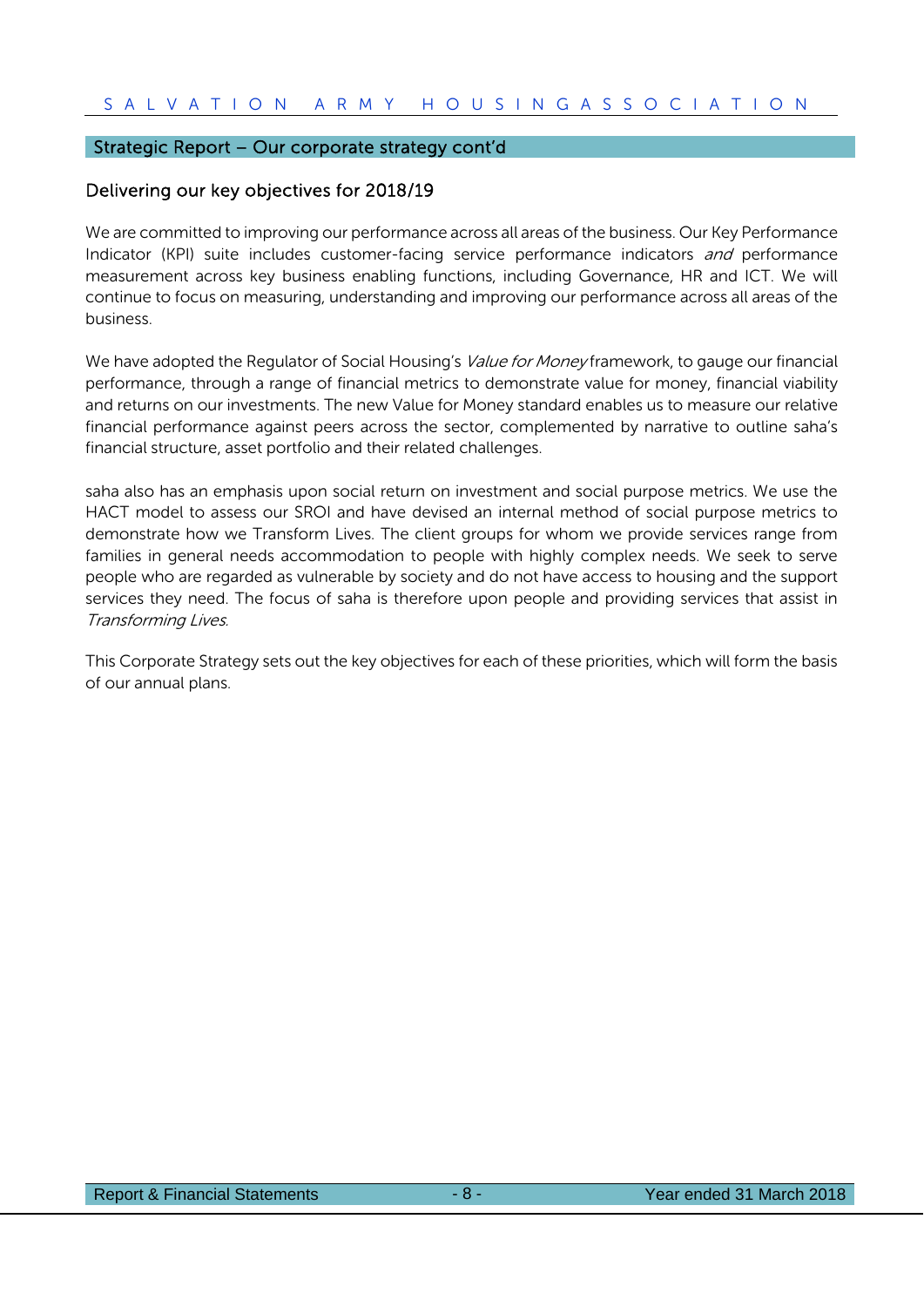### Strategic Report – Our corporate strategy cont'd

| <b>Strategic Priority</b>                          | <b>Key Objectives</b>                                                                                                                                                                                                                            |
|----------------------------------------------------|--------------------------------------------------------------------------------------------------------------------------------------------------------------------------------------------------------------------------------------------------|
| 1. Transforming Lives                              | Prioritise the further development and delivery of our Transforming Lives<br>activities.                                                                                                                                                         |
|                                                    | Effectively evaluate the impacts and outcomes of our Transforming Lives<br>activities.                                                                                                                                                           |
|                                                    | Capture and learn from Transforming Lives Case studies across the<br>business.                                                                                                                                                                   |
| 2. Financial Viability &<br><b>Good Governance</b> | Seeking greater efficiencies and maximising social return on investment<br>(SROI), value for money, income maximisation and future returns on our<br>assets.                                                                                     |
|                                                    | Reviewing all services to assess whether they are surplus generating or<br>financially neutral, and to identify key schemes which may, in exceptional<br>circumstances, be supported by cross subsidy.                                           |
|                                                    | Reviewing all commercial operations, to ensure the retention of only those<br>that achieve a positive income stream to help counter cyclical impacts when<br>economic conditions change; and to support our core social business and<br>mission. |
|                                                    | Continuing to develop new homes and schemes based upon our Supported<br>Housing and Development Strategies approved by the Board, which directs<br>resources to achieve our mission.                                                             |
|                                                    | Maintain effective governance arrangements to enhance our efficiency and<br>effectiveness.                                                                                                                                                       |
| 3. Digitisation                                    | Build a digital infrastructure, including a Customer Relationship Management<br>(CRM) online solution, to enhance our relationship with customers by making<br>it simple to communicate digitally by choice.                                     |
|                                                    | Seek opportunities to enhance customers' Internet access and provide<br>support, where required, to maximise their digital inclusion.                                                                                                            |
|                                                    | Review and re-engineer core business processes, ensuring that they are lean<br>and agile, to support our digital services.                                                                                                                       |
|                                                    | Migrate towards digitising core general housing management services,<br>ensuring that, where customers are unable to engage digitally, we retain<br>alternative communication channels.                                                          |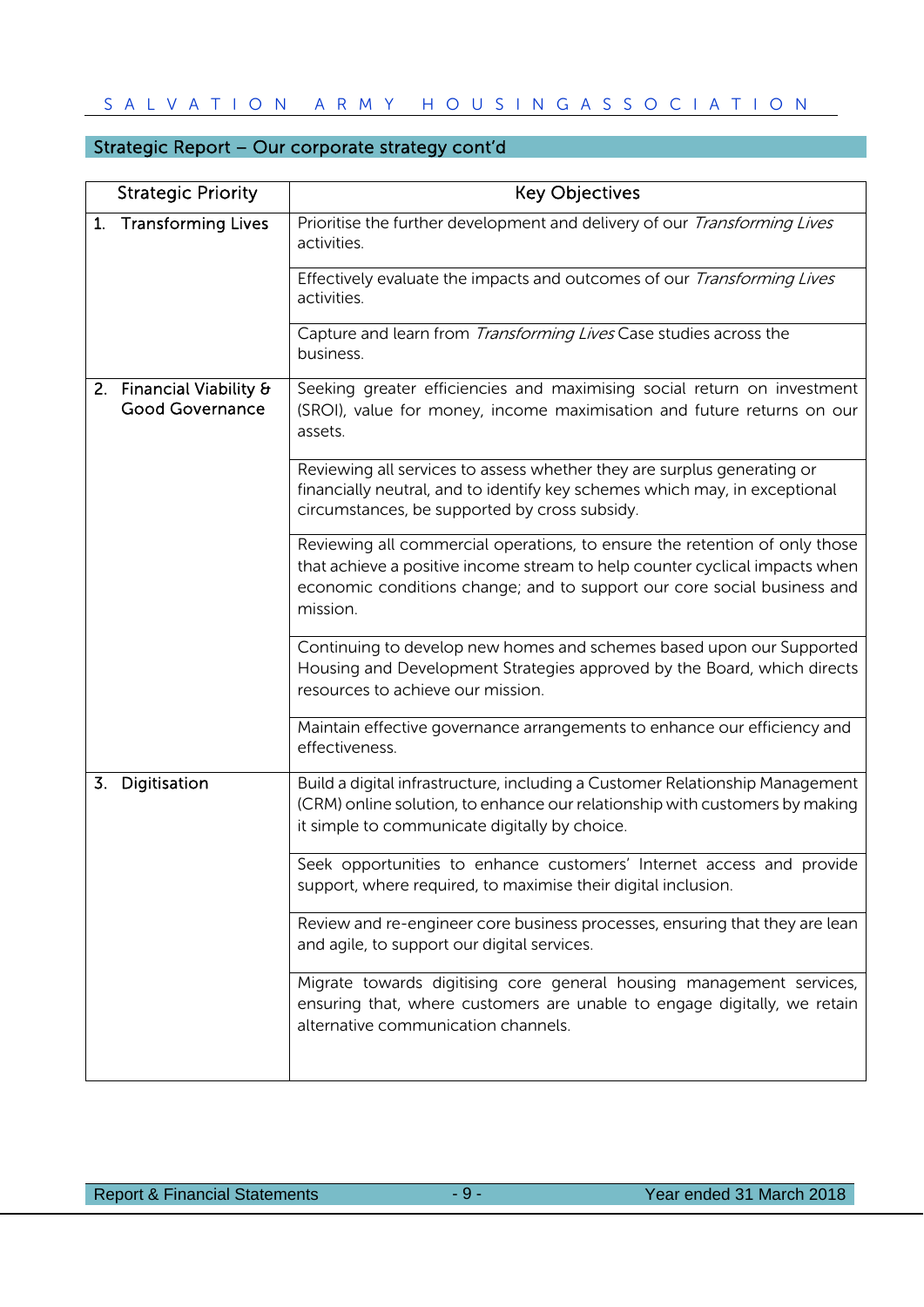| <b>Strategic Priority</b> | <b>Key Objectives</b>                                                                                                                                                                                                                       |
|---------------------------|---------------------------------------------------------------------------------------------------------------------------------------------------------------------------------------------------------------------------------------------|
| 4. Organisational and     | Ensure that the way we operate reflects saha values                                                                                                                                                                                         |
| <b>Cultural Change</b>    | Ensure that our operational structure is fit for purpose                                                                                                                                                                                    |
|                           | Train and support all saha staff through the cultural change process.                                                                                                                                                                       |
|                           | Optimise our Learning and Development budget and outcomes to support<br>saha's culture                                                                                                                                                      |
|                           | Increase the supply of accommodation available by maximising the<br>development of affordable high quality new homes across our<br>geographical footprint                                                                                   |
|                           | Design developments to include community facilities and support<br>infrastructure, to deliver wider Transforming Lives outcomes through<br>assisting residents to sustain tenancies and build supportive communities.                       |
|                           | Maintain all our assets to a high standard, providing high quality<br>accommodation for customers and protecting and enhancing the value of<br>our assets.                                                                                  |
|                           | Comprehensively review and adapt our service delivery model, and<br>allocations policies across the saha portfolio, to maximise financial<br>efficiency, long term viability and the delivery of our targeted balanced<br>customer profile. |
|                           | Carry out a strategic options appraisal and develop exit strategies for each<br>saha Lifehouse service.                                                                                                                                     |
|                           | Review and redesign our Foyer services, to maintain viability and reduce<br>dependence on public funding                                                                                                                                    |

### Strategic Report – Our corporate strategy cont'd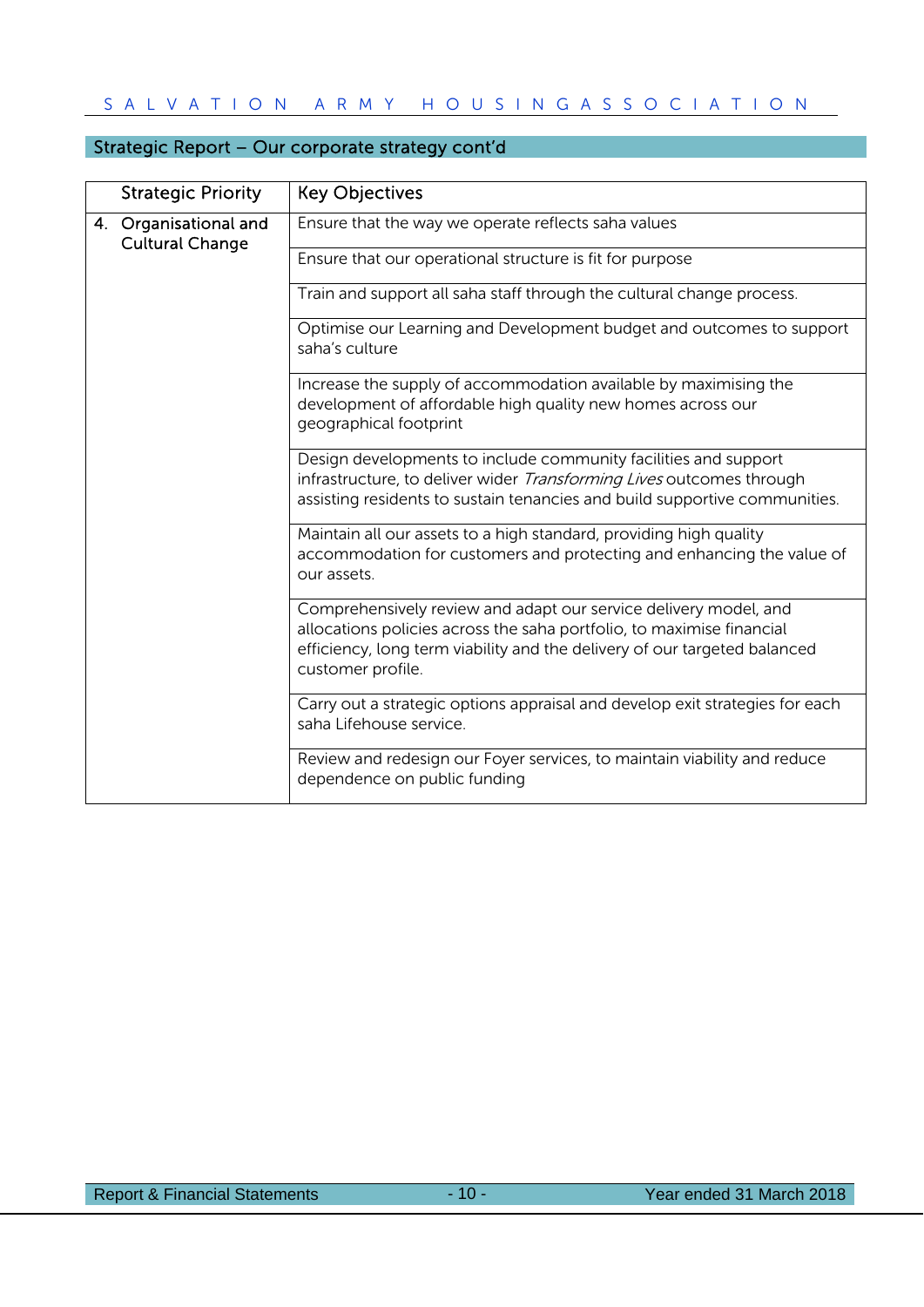#### Strategic Report – Performance overview

#### Performance overview

We have a balanced scorecard of key performance indicators grouped into the four key areas of; People, Residents, Homes and Business. A summary of the main indicators is set out below.

We operate a colour coding for measuring our key performance indicators. A green colour code indicates a good level of performance that is within, or better than, target.

An amber colour code indicates that whilst performance was not at the target level expected, it was better than performance at the previous year end.

A red colour code indicates a poor level of performance, not at the target level expected.

The direction of movement is also colour coded to indicate a favourable movement (green) or adverse movement (red) between 2016/17 and 2017/18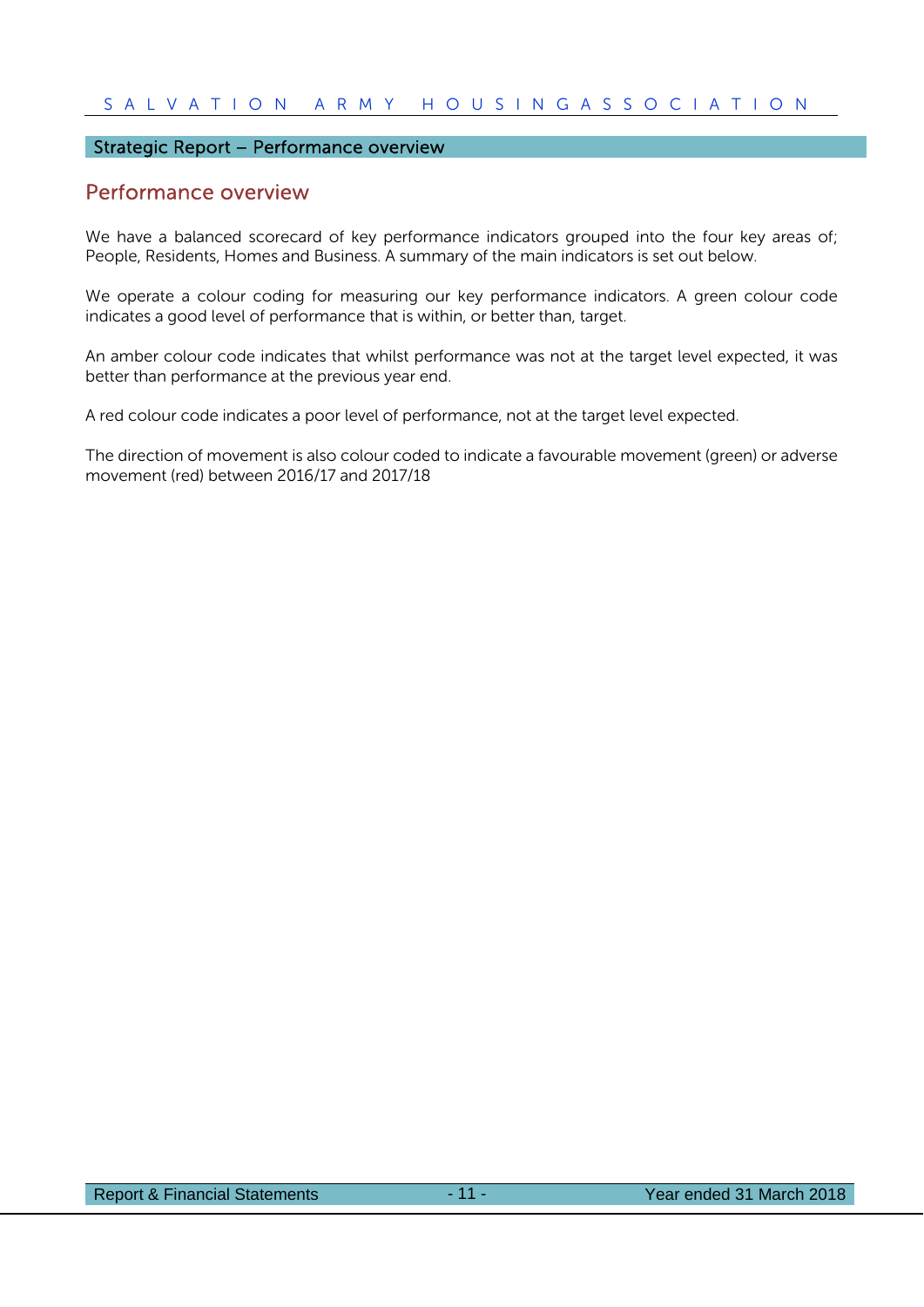### Strategic Report – Performance overview cont'd

| PEOPLE - saha                               |                     |                     |          |          |
|---------------------------------------------|---------------------|---------------------|----------|----------|
| Performance Indicator                       | Year End<br>2016-17 | Year End<br>2017-18 | Target   | Movement |
| Average number of days sickness per person  | $6.82$ days         | 10.57 days          | 7.6 days |          |
| Staff turnover                              | 2279%               | 30.06%              | 20%      |          |
| Average number of hours learning per person | 25.75 hrs           | 20.37 hrs           | 35 hours |          |
| Staff engagement index                      | 700                 | 692                 | 697      |          |

| <b>RESIDENTS - saha</b>                     |                     |                     |         |          |
|---------------------------------------------|---------------------|---------------------|---------|----------|
| Performance Indicator                       | Year End<br>2016-17 | Year End<br>2017-18 | Target  | Movement |
| Satisfaction with repairs                   | 98%                 | 98%                 | 90%     |          |
| STAR overall satisfaction                   | 88%                 | 91%                 | 90%     |          |
| Planned move on                             | 76%                 | 84%                 | 80%     |          |
| Inspected schemes at 'Good' or 'Excellent'  | 98%                 | 90%                 | 85%     |          |
| AMS (TSA) at 'Achieving' standard           | 68%                 | 77%                 | 80%     |          |
| AMS (Non TSA) at 'Achieving' standard       | 40%                 | 10%                 | 80%     |          |
| HMA at 'Achieving" standard                 | 83%                 | 71%                 | 80%     |          |
| DMS at 'Achieving' standard                 | 100%                | 83%                 | 80%     |          |
| Average time to answer inbound calls (in 20 | 12 seconds          | 16 seconds          | 20      |          |
| seconds)                                    |                     |                     | seconds |          |
| Percentage of calls answered                | 95%                 | 99%                 | 98%     |          |

| HOMES - saha                               |             |             |         |          |
|--------------------------------------------|-------------|-------------|---------|----------|
| Performance Indicator                      | Year End    | Year End    | Target  | Movement |
|                                            | 2016-17     | 2017-18     |         |          |
| Repairs completed in target (Handypersons) | 99%         | 100%        | 96%     |          |
| Repairs completed in target (Contractors)  | 98%         | 97%         | 96%     |          |
| Repairs completed right first time         | 86%         | 87%         | 80%     |          |
| Gas safety inspections overdue             | $\Omega$    |             | 0       |          |
| Fire Risk Assessment (saha)                | 100%        | 99%         | 100%    |          |
| Fire Risk Assessment (Agency)              | 100%        | 100%        | 100%    |          |
| Periodic inspection report                 |             | 98%         | 100%    |          |
| Voids (tenantable and non-tenantable)      | 2%          | 3%          | $2\%$   |          |
| Void rent loss                             | 1.9%        | 2.5%        | 2%      |          |
| Average time to re-let voids               | $23.8$ days | $28.9$ days | 17 days |          |
| Surplus from property disposals            | £333k       | £162k       | £500k   |          |
| Average energy efficiency rating           | 68          | 68          | 69      |          |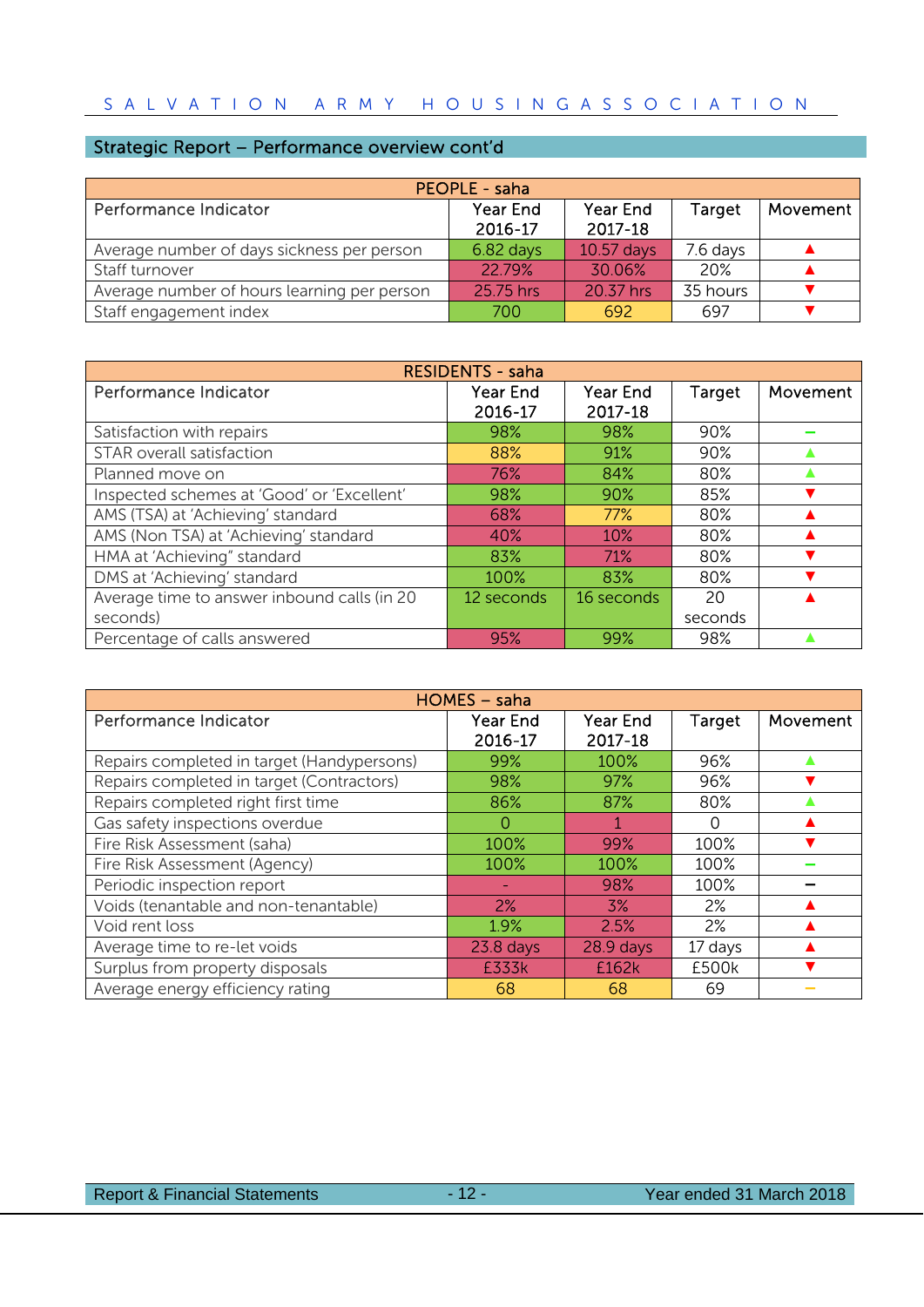### Strategic Report – Performance overview cont'd

| <b>BUSINESS - saha</b>                         |                            |                            |        |          |
|------------------------------------------------|----------------------------|----------------------------|--------|----------|
| Performance Indicator                          | <b>Year End</b><br>2016-17 | <b>Year End</b><br>2017-18 | Target | Movement |
| Current tenant arrears (gross)                 | 4.3%                       | 4.2%                       | 5%     |          |
| Current tenant arrears (net of HB)             | 1.6%                       | 2.0%                       | $2\%$  |          |
| Former tenant arrears                          | 1.0%                       | 1.4%                       | $1\%$  |          |
| Rent written off                               | 1.2%                       | 1.0%                       | $1\%$  |          |
| Surplus as a % of turnover (social activities) | 9.2%                       | 2.8%                       | $2\%$  |          |
| Central overhead as a % of turnover            | 11.0%                      | 13.9%                      | 10%    |          |
| Return on assets (surplus / fixed asset)       | 2%                         | 1.0%                       | $1\%$  |          |
| Annualised management cost per unit            | £1,268                     | £1,433                     | £1,404 |          |
| Annualised maintenance cost per unit           | £856                       | £810                       | £891   |          |
| Interest cover covenant                        | 5.6                        | 3.5                        | 11     |          |
| Cash covenant                                  | £17.7m                     | £18.3m                     | £3m    |          |
| Gearing covenant                               | 22%                        | 22%                        | 60%    |          |

| <b>PEOPLE - former Chapter1</b>             |                     |                            |          |          |
|---------------------------------------------|---------------------|----------------------------|----------|----------|
| Performance Indicator                       | Year End<br>2016-17 | <b>Year End</b><br>2017-18 | Target   | Movement |
| Average number of days sickness per person  | $7.70$ days         | 11.33 days                 | 7.6 days |          |
| Staff turnover                              | 40.80%              | 38.05%                     | 20%      |          |
| Average number of hours learning per person |                     | 19.42 hrs                  | 35 hours |          |
| Staff engagement index                      |                     |                            | 697      |          |

| <b>RESIDENTS - former Chapter1</b>                          |                            |                     |               |          |
|-------------------------------------------------------------|----------------------------|---------------------|---------------|----------|
| Performance Indicator                                       | <b>Year End</b><br>2016-17 | Year End<br>2017-18 | <b>Target</b> | Movement |
| Satisfaction with repairs                                   | 70%                        | 100%                | 90%           |          |
| STAR overall satisfaction                                   | 86%                        | 87%                 | 90%           |          |
| Planned move on                                             | 73%                        | 75%                 | 80%           |          |
| Inspected schemes at 'Good' or 'Excellent'                  |                            |                     | 85%           |          |
| AMS (TSA) at 'Achieving' standard                           |                            |                     | 80%           |          |
| AMS (Non TSA) at 'Achieving' standard                       |                            |                     | 80%           |          |
| HMA at 'Achieving" standard                                 |                            |                     | 80%           |          |
| DMS at 'Achieving' standard                                 |                            |                     | 80%           |          |
| Former Chapter1 Services meeting IQI<br>inspection standard |                            | 58%                 | 80%           |          |
| Average time to answer inbound calls (in 20<br>seconds)     |                            |                     | 20<br>seconds |          |
| Percentage of calls answered                                |                            |                     | 98%           |          |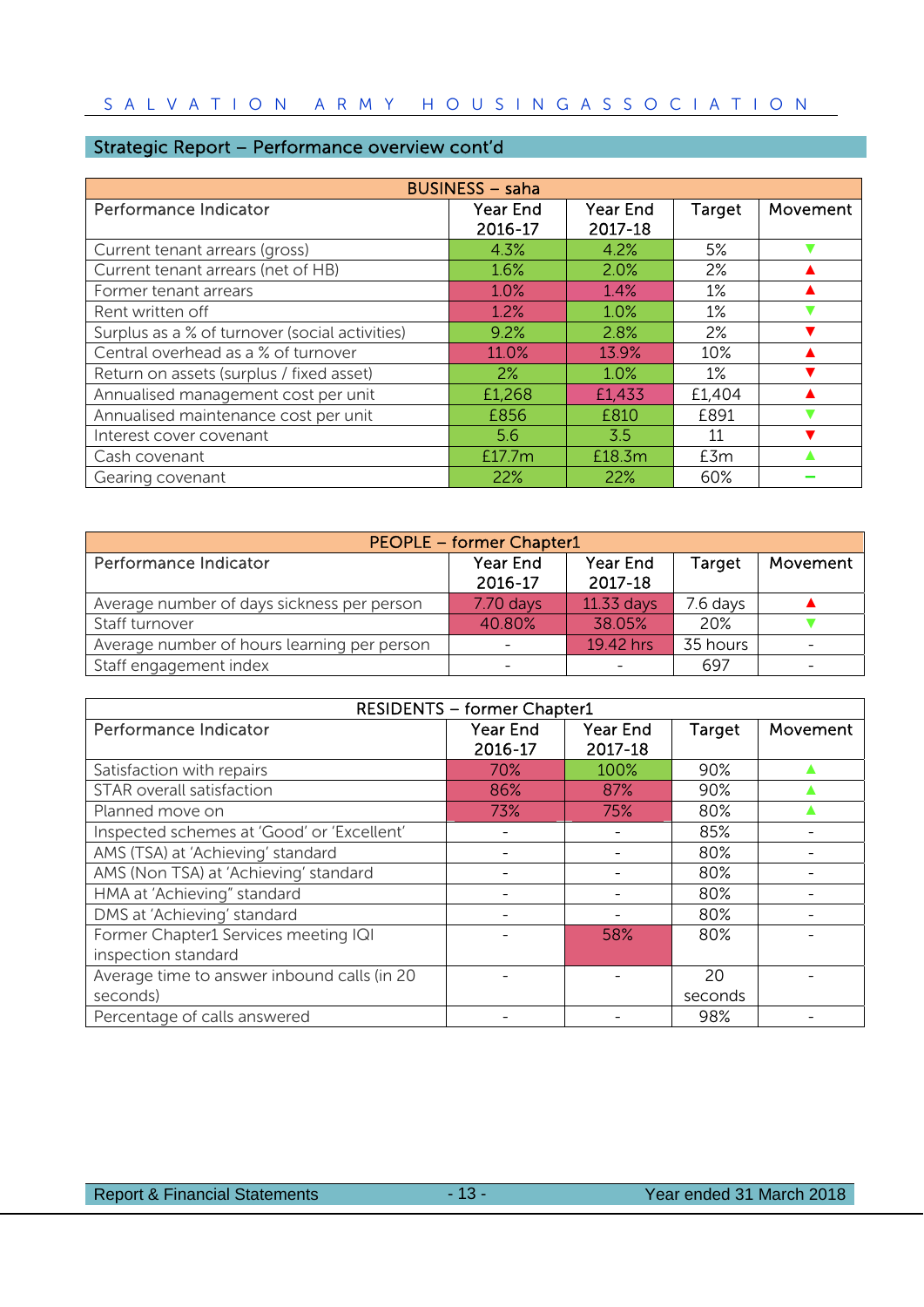### Strategic Report – Performance overview cont'd

| <b>HOMES - former Chapter1</b>             |                 |                 |         |          |
|--------------------------------------------|-----------------|-----------------|---------|----------|
| Performance Indicator                      | <b>Year End</b> | <b>Year End</b> | Target  | Movement |
|                                            | 2016-17         | 2017-18         |         |          |
| Repairs completed in target (Handypersons) |                 |                 | 96%     |          |
| Repairs completed in target (Contractors)  |                 | 95%             | 96%     |          |
| Repairs completed right first time         |                 | 100%            | 80%     |          |
| Gas safety inspections overdue             |                 |                 | O       |          |
| Fire Risk Assessment (saha)                |                 | 100%            | 100%    |          |
| Fire Risk Assessment (Agency)              |                 |                 | 100%    |          |
| Periodic Inspection Report                 |                 | 99%             | 100%    |          |
| Voids (tenantable and non-tenantable)      | 6%              | 5%              | 2%      |          |
| Void rent loss                             | 8%              | 9%              | $2\%$   |          |
| Average time to re-let voids               | $12.9$ days     | $13.2$ days     | 17 days |          |
| Average energy efficiency rating           |                 | 63              | 69      |          |

| <b>BUSINESS - former Chapter1</b>              |                 |          |        |          |
|------------------------------------------------|-----------------|----------|--------|----------|
| Performance Indicator                          | <b>Year End</b> | Year End | Target | Movement |
|                                                | 2016-17         | 2017-18  |        |          |
| Current tenant arrears (gross)                 | 6.7%            | 5.8%     | 5%     |          |
| Current tenant arrears (net of HB)             | 1.8%            | 2.0%     | 2%     |          |
| Former tenant arrears                          | 11%             | 2%       | $1\%$  |          |
| Rent written off                               | 38%             | 6%       | $1\%$  |          |
| Surplus as a % of turnover (social activities) | $-3.4%$         |          | 2%     |          |
| Central overhead as a % of turnover            | 23.3%           |          | 10%    |          |
| Return on assets (surplus / fixed asset)       | $-1.3%$         |          | $1\%$  |          |
| Annualised management cost per unit            | £2,265          |          | £1,404 |          |
| Annualised maintenance cost per unit           | £818            |          | £891   |          |
| Interest cover covenant                        | 1.53            |          | 1.15   |          |
| Cash covenant                                  | £1.8m           |          | £3m    |          |
| Gearing covenant                               | 29%             |          | 50%    |          |

Green Good performance within or better than budget

Red Poor performance not at target level

**Amber** Not at target but better than or same as previous year end

STAR: Survey of tenants and residents AMS: Agency Managed Services TSA: The Salvation Army HMA: Housing Management Agreement DMS: Directly Managed Services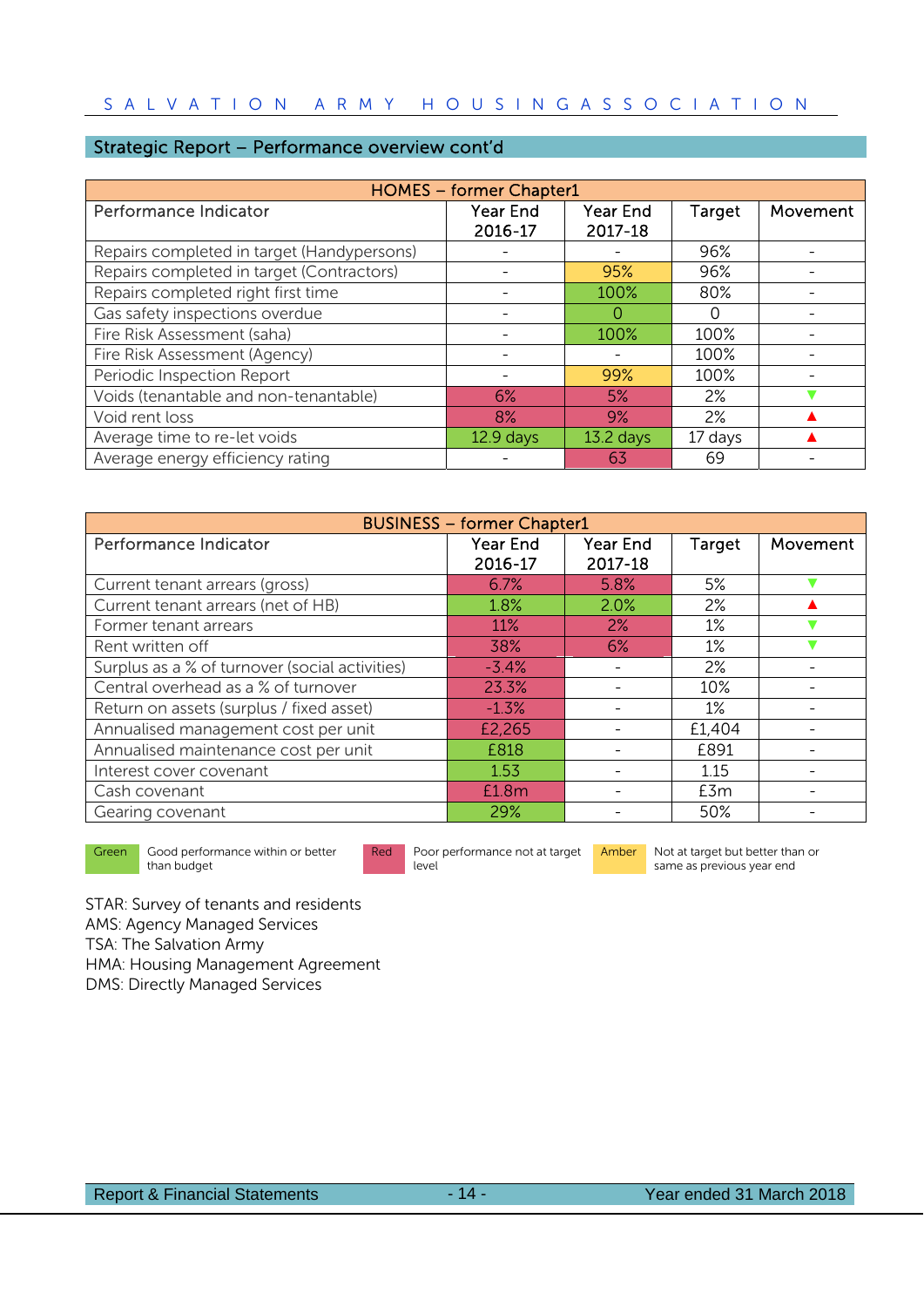#### Strategic Report – Performance overview cont'd

#### Planned Move on

Our overall performance against our planned move on target improved slightly over the year, reaching 75% against our 80% target. Half of all services exceeded the target and a number of services have local targets which are specified by the local authority and have been met. Where services were not able to undertake move-ons in a planned way, then typically this was due to circumstances such as abandonments or cases of Anti-Social Behaviour where immediate moves were necessary due to the safety of other residents within the service.

#### Voids

Voids performance has been steady and whilst our overall performance is still some way off our corporate target, performance has improved over the year. Void performance will remain an area of focus going forward although it will be further impacted due to vacancies arising from services due to be decommissioned. The average time it takes to re-let a property has increased overall and unfortunately we still remain some way off from our corporate target. We have worked with our contractors to improve the timescales within which works are completed, and have worked with local teams where we have had to increase the numbers of referrals coming through to deal with turnover. In a number of cases voids have been held whilst we have taken the opportunity to undertake improvement works and bring them up to saha standards whilst properties have been empty.

#### Rent Arrears

Over overall performance for our current arrears against target has improved over the year and is close to our corporate target of 5%. Our net arrears performance increased slightly although this was anticipated as we aligned our calculations of arrears net of Housing Benefit and Social Services payments to take into account only where payments were confirmed in writing. Both our former arrears and write off performance were very much over target. Former Chapter1 systems for managing former tenant arrears were not fully integrated with saha which impacted upon our performance. The former tenant arrears and write offs related in part to aged former Chapter1 debts which had not been dealt with prior to the transfer and so impacted greatly upon our overall performance. The systems for managing both current and former arrears have been established going forward and will remain a key focus of the teams work.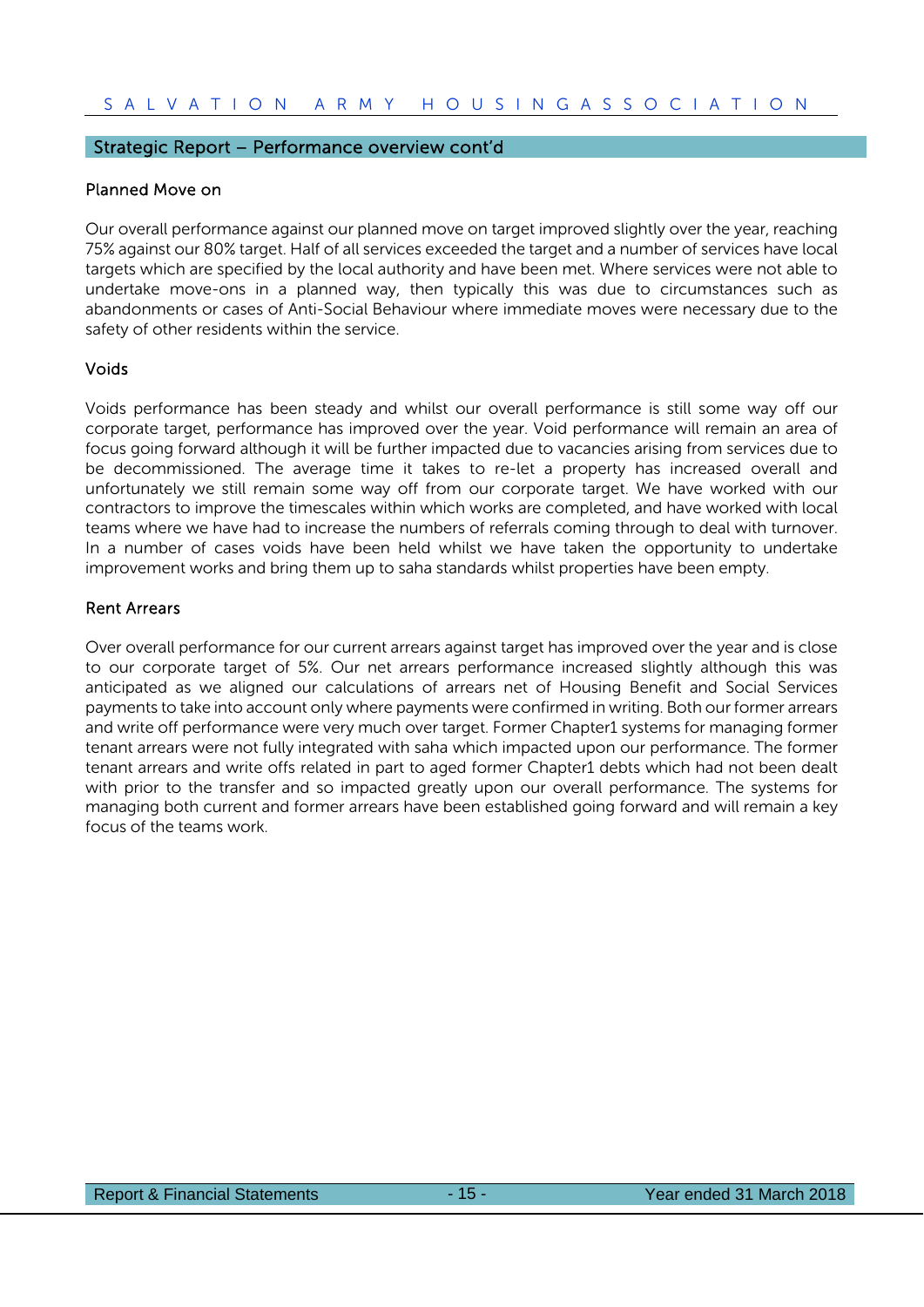#### Strategic Report – Risk Management

### Risk Management

Our ability to fulfil our mission relies on our continuing viability and as such, the protection of our social housing assets from undue risk. We, therefore, take a risk averse approach to managing our social housing business, but at the same time acknowledge that the nature of our business and the environment we work in presents a number of risks over and above those faced by other providers of social housing and support. These include funding risks and risks associated with safeguarding the lives of vulnerable people. We see this as consistent with our mission and work to ensure that the benefits of our work far outweigh the risks.

#### Risk identification and management

Risks are recorded in our corporate risk management software system in accordance with business objectives. Individual risks are assessed and analysed according to their probability of occurrence and corresponding impact, the product of which gives rise to a risk score. Risk scores are regularly reviewed via a digitised risk map produced for review by the Executive, the Audit and Risk Committee and the Board. We operate a controls assurance framework that sets out for each risk:

- 1. The possible causes
- 2. The controls in place to manage each possible cause
- 3. An assessment of the effectiveness of those controls
- 4. The source of assurance for each assessment
- 5. Remedial action for any controls assessed as weak
- 6. Recovery plan in the event of risk crystallisations

During the year we expanded this framework to test the resilience of our business plan to stresses arising from multi variant risks. This is kept under regular review by the Executive, Audit and Risk Committee and the Board.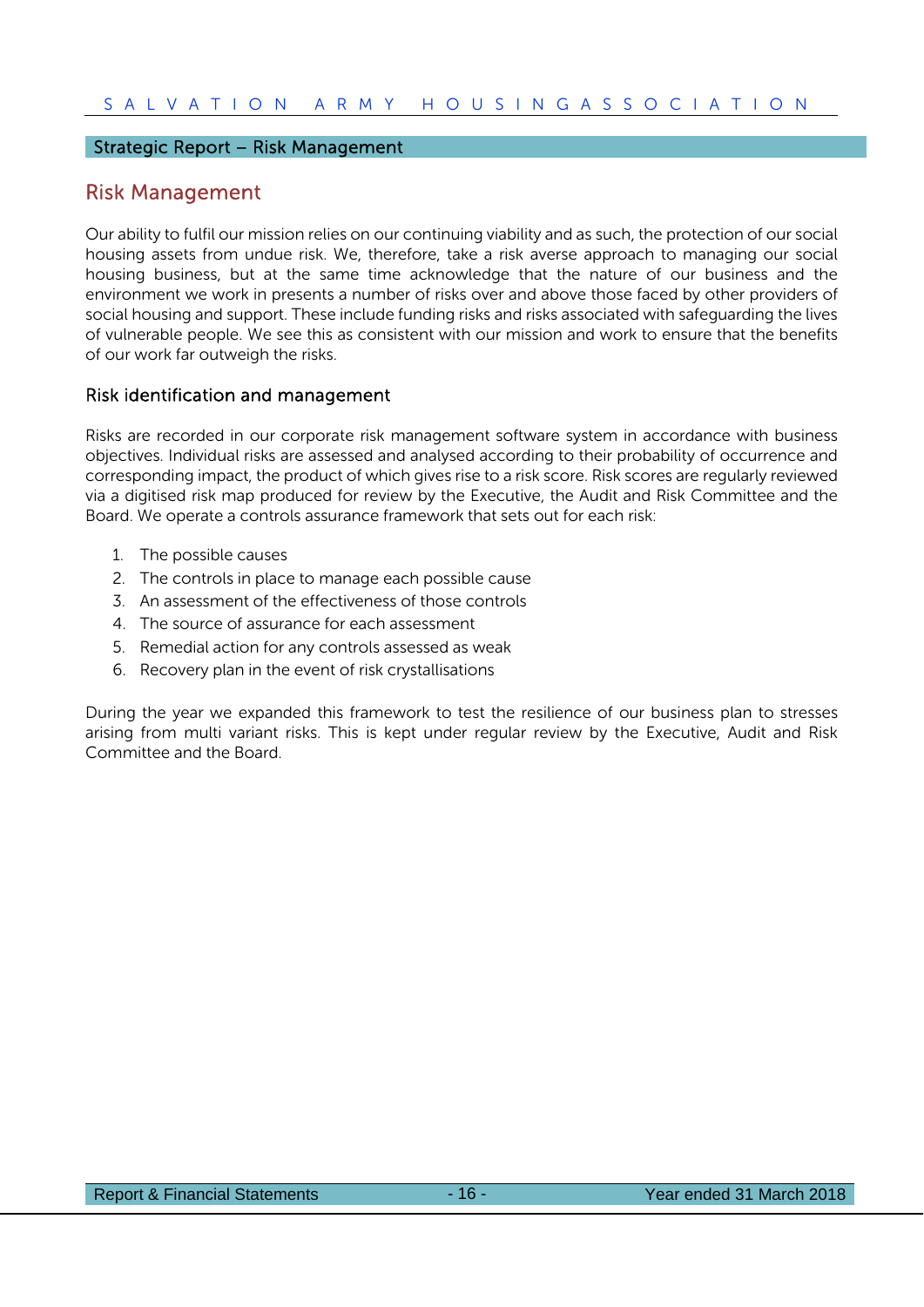### Strategic Report – Risk Management cont'd

## Key internal controls

| Policies and procedures                            | We have written policies and procedures which are kept under<br>review and cover a range of areas intended to manage risks<br>effectively. These include safeguarding adults and children, data<br>protection, IT security, code of personal conduct, whistleblowing,<br>financial regulations, health $\theta$ safety, and equality, diversity and<br>inclusion.                                                                                                                                                           |
|----------------------------------------------------|-----------------------------------------------------------------------------------------------------------------------------------------------------------------------------------------------------------------------------------------------------------------------------------------------------------------------------------------------------------------------------------------------------------------------------------------------------------------------------------------------------------------------------|
| Business continuity and<br>disaster recovery plans | We have plans in place that are periodically tested, which minimise<br>the risk of interruption to our business in the event of a major<br>disruption to normal functioning arrangements.                                                                                                                                                                                                                                                                                                                                   |
| Budget and financial plan                          | We produce annual budgets, in accordance with a clearly outlined<br>methodology, together with five and thirty year financial plans<br>developed from a recognised and validated planning model. These,<br>together with quarterly management accounts including a rolling<br>cash flow, are reviewed and approved by the Board. Financial plans<br>are stress tested for multi variant risks by the Executive and the Board.<br>Monthly management accounts are produced and reviewed by the<br>Executive Management Team. |
| Insurance                                          | We have a large and comprehensive portfolio of insurance with a<br>preference to insure against risks where appropriate. saha has<br>extended this portfolio to include procurement of cyber fraud<br>insurance.                                                                                                                                                                                                                                                                                                            |
| Clear delegation and limits of<br>authority        | We have a Board approved schedule of delegated authority<br>(reviewed every two years) that sets out levels of financial decision<br>making authority delegated by it.                                                                                                                                                                                                                                                                                                                                                      |
| External accreditation in key<br>areas             | We are a Sunday Times top 100 not for profit employer, with<br>Investors in People accreditation at Silver standard. We have<br>Customer Service Excellence accreditation for our Customer Service<br>Centre and our IQI inspection service is ISO9001 certificated. In<br>addition we have Centre for Housing Support (CHS) and Elderly<br>Accommodation Counsel (EAC) accreditations for our housing for<br>older people and Foyer Federation accreditation for our Foyers for<br>single young homeless people.           |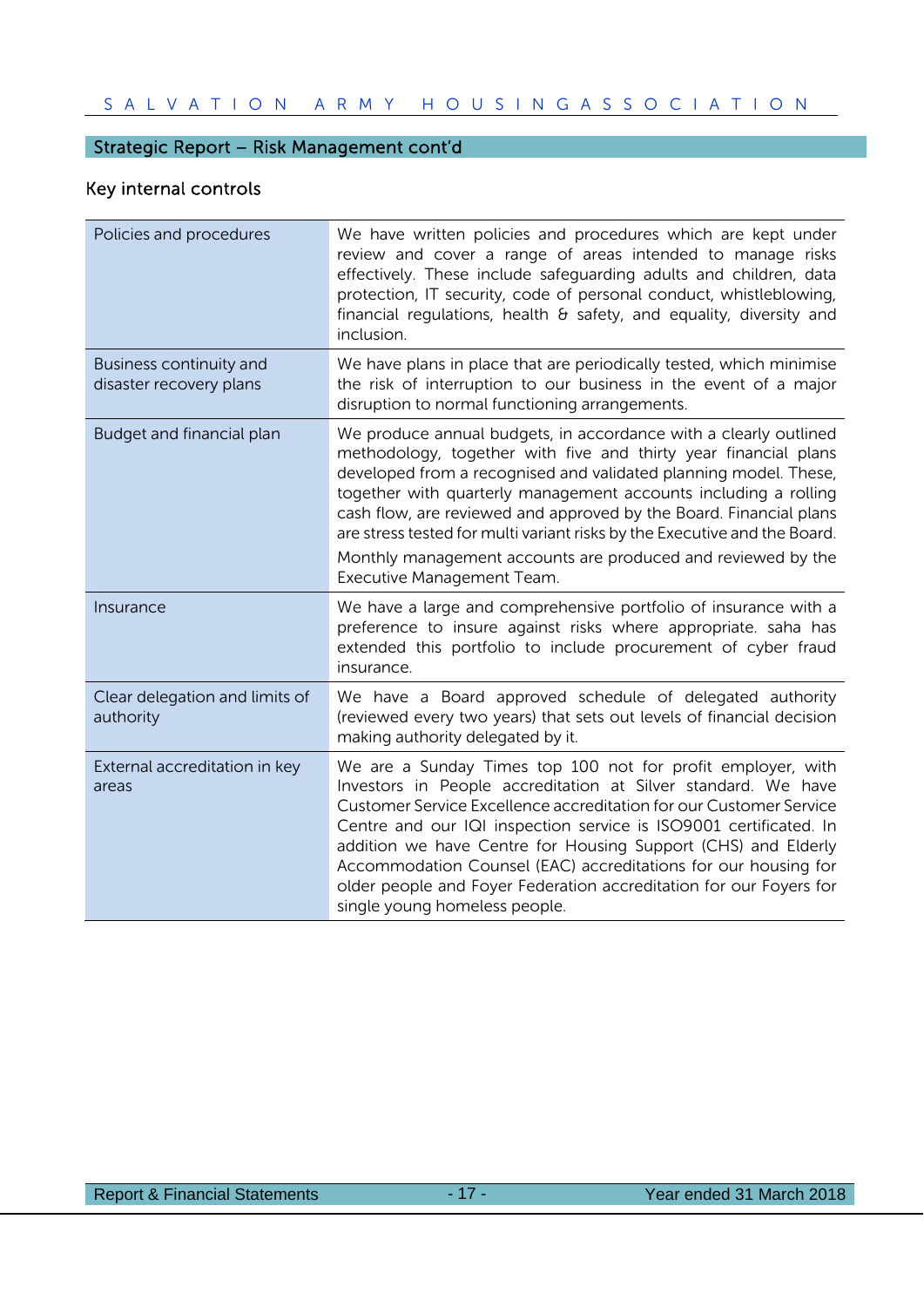### Strategic Report – Risk Management cont'd

| Resident scrutiny panel                          | We have a trained panel of residents who help to scrutinise services<br>for quality and for compliance with regulatory customer standards.<br>During the year three areas were selected by the panel for scrutiny<br>and reported to the Board - what it means to transform lives; anti-<br>social behaviour; and value for money from allocations and lettings.                                         |
|--------------------------------------------------|----------------------------------------------------------------------------------------------------------------------------------------------------------------------------------------------------------------------------------------------------------------------------------------------------------------------------------------------------------------------------------------------------------|
| Internal and external audit                      | We employ internal auditors to provide independent assurance on<br>the effectiveness of our risk management processes. During the year<br>they were able to provide substantial assurance in this area. Our<br>external auditors provide an independent opinion on the financial<br>statements of our organisation and that the financial statements<br>comply with all relevant accounting regulations. |
| <b>Independent Quality</b><br>Inspectorate (IQI) | Our IQI inspection service is a key driver of continuous improvement<br>in the standards of our Agency and Directly Managed Supported<br>Housing services.                                                                                                                                                                                                                                               |
| Performance monitoring and<br>reporting          | We have a key performance indicator scorecard. The Board receives<br>regular reports on financial and operational performance and<br>matters of potential strategic significance. The Executive reviews<br>performance of the business on a monthly basis.                                                                                                                                               |
| An effective Board                               | Board performance is appraised annually and externally facilitated<br>every third year. Annual improvement plans are implemented<br>following each appraisal.                                                                                                                                                                                                                                            |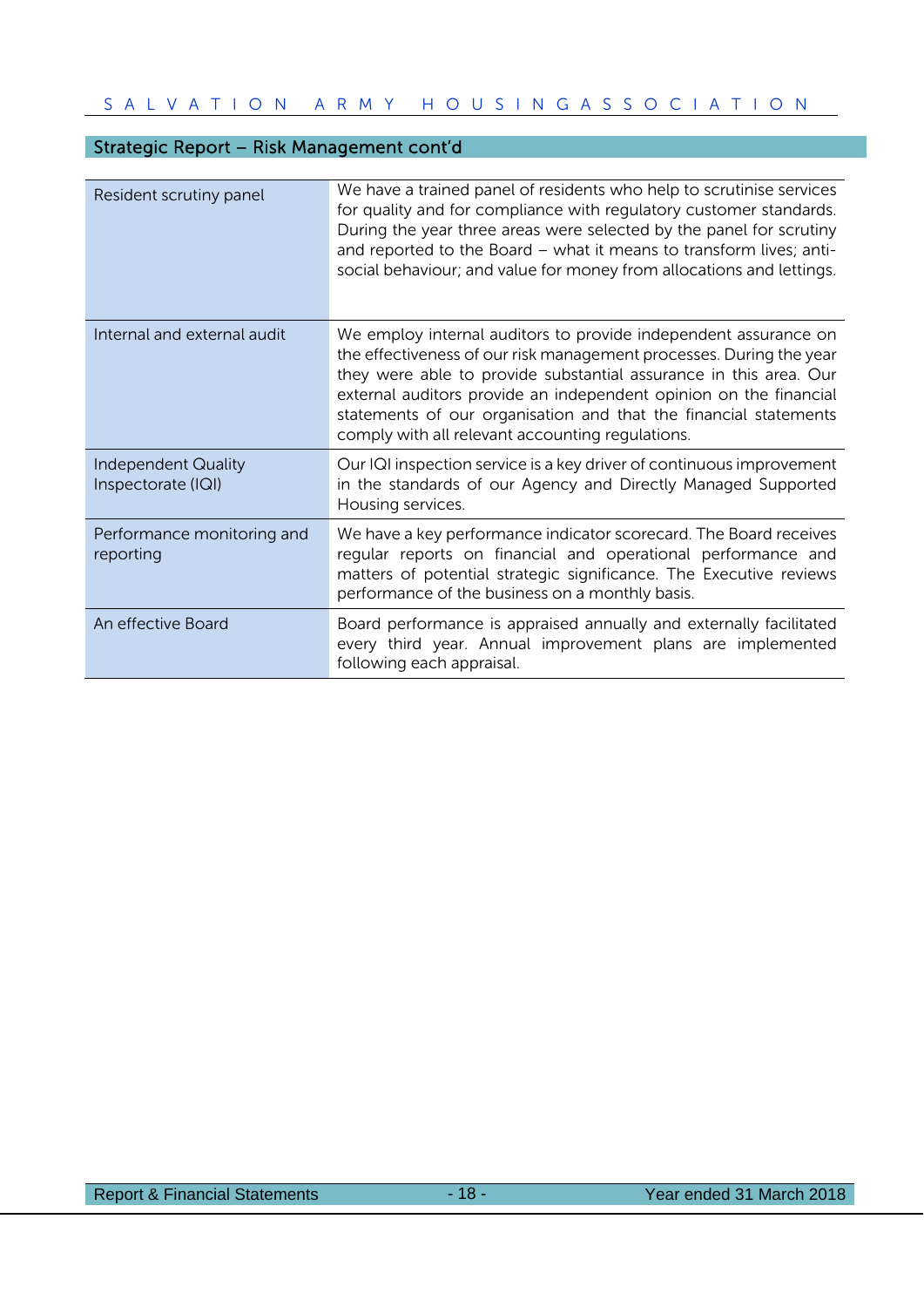## Strategic Report – Risk Management cont'd

Key Risks and Controls table updated to reflect Top 5 Q4 Risks (Strategic and Operational)

| <b>Strategic Risks</b> |                                                                                                                                                                               |                                                                                                                                                                                                                                                                                                                                                                                                         |                   |
|------------------------|-------------------------------------------------------------------------------------------------------------------------------------------------------------------------------|---------------------------------------------------------------------------------------------------------------------------------------------------------------------------------------------------------------------------------------------------------------------------------------------------------------------------------------------------------------------------------------------------------|-------------------|
| Ref                    | <b>Risk</b>                                                                                                                                                                   | <b>Key Controls</b>                                                                                                                                                                                                                                                                                                                                                                                     | Movement          |
| C18                    | Failure to<br>adequately address<br>former Chapter 1<br>Rent Standard<br>compliance issues,                                                                                   | Ensure adherence to agreed Rent Plan and the<br>$\bullet$<br>Regulator's approved action plan<br>Adopt Campbell Tickell (CT) proposal for verification of<br>$\bullet$<br>Rent Plan following acceptance by the Regulator.<br>Externally validated regulatory returns including<br>$\bullet$<br>Statistical Data Return (SDR) and Financial Forecast<br>return (FFR).                                   | $\leftrightarrow$ |
| C1                     | A lack of alternative<br>uses $/$<br>obsolescence of<br>some housing<br>assets                                                                                                | Develop alternative operating models not reliant on SP<br>$\bullet$<br>funding<br>Exit Strategies as appropriate, including conversion to<br>mixed use and Disposal.                                                                                                                                                                                                                                    | $\leftrightarrow$ |
| C13                    | Increased cost of<br>pension provision                                                                                                                                        | Deficit funding structure in place.<br>$\bullet$<br>Financial assessment by The Pensions Trust (anticipated:<br>٠<br>May 2018). Post-valuation meeting with saha's pension<br>advisor to discuss/plan for implications arising from the<br>valuation.                                                                                                                                                   | $\leftrightarrow$ |
| C <sub>2</sub>         | A failure to<br>successfully<br>implement our<br><b>Target Operating</b><br>Model (TOM)                                                                                       | Consultancy support if required and dedicated Project<br>$\bullet$<br>Manager<br>Competent third party support, accredited systems<br>Encourage and enable staff buy-in to the vision and<br>model through dialogue and transparency.<br>Regular review and adaptation in the development and<br>delivery of TOM work-streams, to reflect post-merger<br>organisational requirements and opportunities. | $\leftrightarrow$ |
| C17                    | New Homes and<br>Communities<br>Agency ('HCA')<br>financial metrics<br>and Sector<br>Scorecard inhibit<br>saha from reflecting<br>its success in<br><b>Transforming Lives</b> | Develop appropriate SROI metrics, closely aligned to<br>$\bullet$<br>saha's Transforming Lives Mission and social purpose.<br>Effective evidence narrative to explain metrics results<br>saha's management accounts evidence detailed Cost<br>Per Unit (CPU) data across all trading activities.                                                                                                        | $\leftrightarrow$ |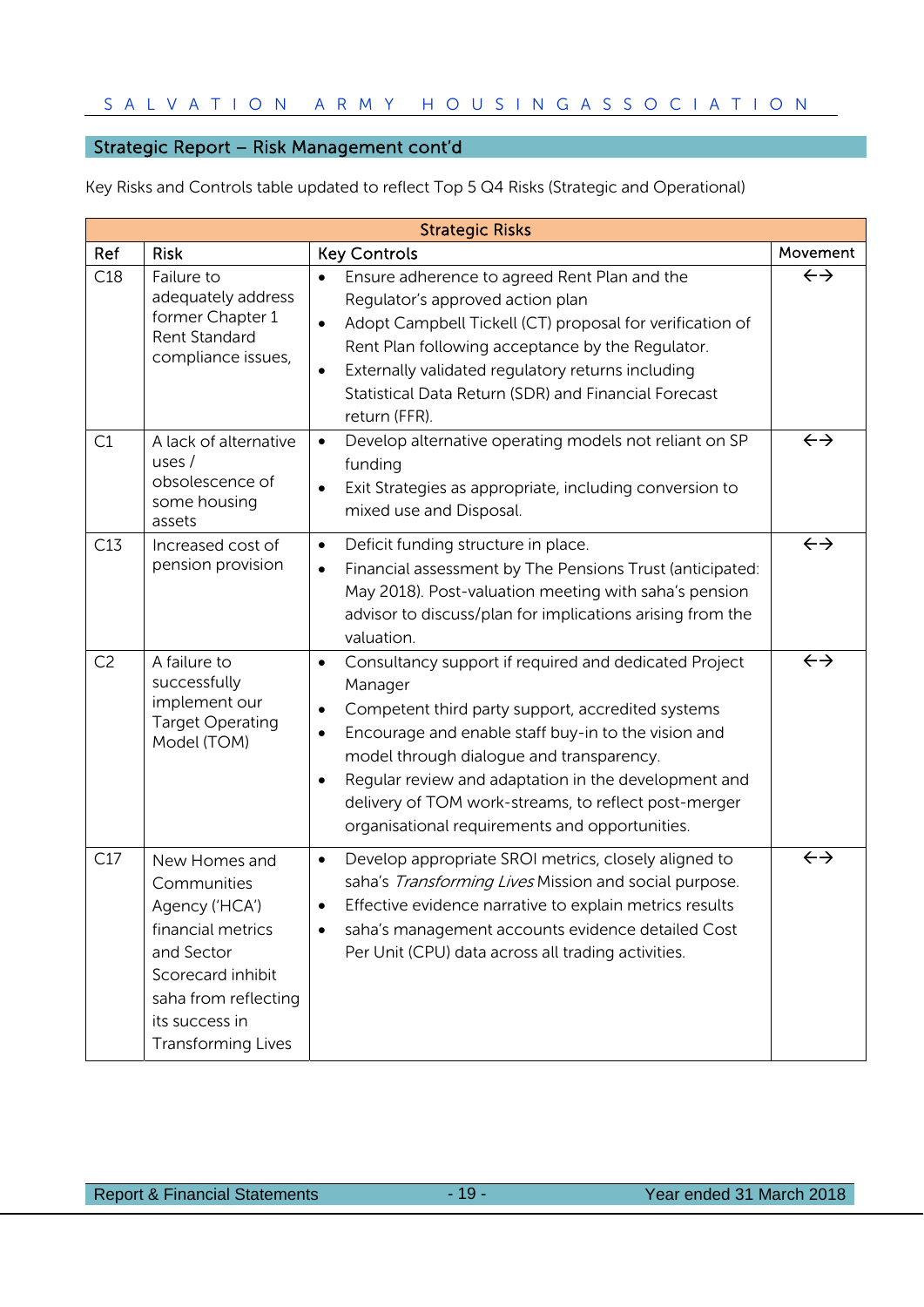### Strategic Report – Risk Management cont'd

| <b>Operating Risks</b> |                                                                                  |                                                                                                                                                                                                                               |                   |
|------------------------|----------------------------------------------------------------------------------|-------------------------------------------------------------------------------------------------------------------------------------------------------------------------------------------------------------------------------|-------------------|
| Ref                    | <b>Risks</b>                                                                     | <b>Key Controls</b>                                                                                                                                                                                                           | Movement          |
| O1                     | <b>Government Policy</b><br>/ Budget decisions<br>adversely impacting<br>on saha | Lobbying of government by National Housing<br>$\bullet$<br>Federation ('NHF') and other bodies<br>Diversified operating model<br>$\bullet$<br>Treasury management (floating/fixed facilities)<br>٠<br>Skills/staff incentives | $\leftrightarrow$ |
| O <sub>5</sub>         | Reputational / PR<br>impact arising from<br>an adverse event                     | Relationship building and maintenance with key<br>$\bullet$<br>stakeholders<br>IQI inspections and related action planning<br>$\bullet$<br>Service level provision maintained via invocation of<br>$\bullet$<br><b>BCP</b>    | $\leftrightarrow$ |
| O <sub>2</sub>         | Reductions in local<br>government<br>funding of support<br>services              | Sector intelligence regularly updated<br>$\bullet$<br>Tracking of SP tender processes and results<br>$\bullet$<br>Alternative funding streams<br>$\bullet$<br>Review of asset use<br>$\bullet$                                | $\leftrightarrow$ |
| O <sub>3</sub>         | Welfare reform<br>impacting on<br>tenancy<br>sustainability and<br>saha income   | Supported housing exemption.<br>٠<br>Dedicated resource to deal with income collection<br>Strengthening of rent payment policies and<br>٠<br>procedures                                                                       | $\leftrightarrow$ |
| O <sub>6</sub>         | One or more<br>managing agents<br>serve notice on<br>agency managed<br>services  | Exit and alternative use strategies in place.<br>$\bullet$                                                                                                                                                                    | 个                 |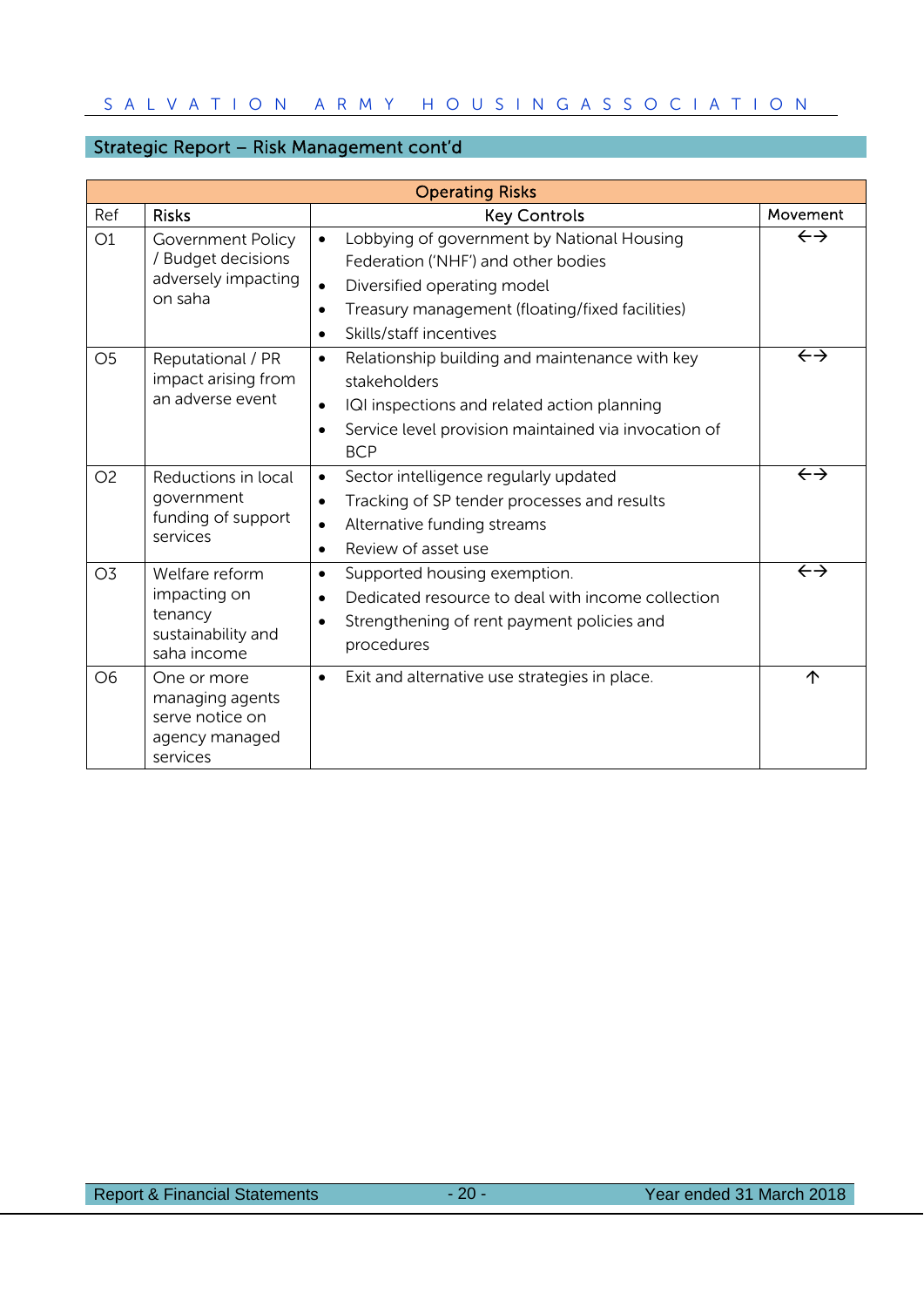#### Strategic Report – Risk Management cont'd

#### Controls assurance

The Board acknowledges that it is responsible for the Association's system of internal control and for reviewing its effectiveness. However, it accepts that such a system is designed to manage rather than to eliminate the risk of failure to achieve business objectives. Therefore, such a system can only provide reasonable and not absolute assurance against material misstatement or loss.

The process we follow for identifying, evaluating and managing the significant risks we face is dynamic. It has been in place for the year under review and up to the date of approval of the Annual Report and Financial Statements, and is regularly reviewed by the Board.

The Board has approved an Anti-Fraud, Bribery & Anti-Money Laundering Policy which covers employee responsibilities in respect of fraud and the necessary actions to be taken. The Anti-Fraud, Bribery and Anti Money Laundering Register is updated whenever fraud or attempted fraud is detected. This register is regularly reviewed by the Audit and Risk Committee.

In order to fulfil its responsibility, the Board approves the following guidelines and key policies, which are essential to achieve effective internal control:

- Governance Handbook (incorporating Financial Regulations)
- Treasury Management Policy
- Anti-Fraud, Bribery & Anti-Money Laundering Policy
- Risk Management Policy
- Health & Safety Policy
- Data Protection, Confidentiality and Disclosure Policy
- Equality, Diversity & Inclusion Policy
- Rent Policy

The Board has a separately designated Audit and Risk Committee. The Committee engages the services of an Internal Auditor and has adopted a strategic approach to risk management and performance improvement.

Assurances are gained from a number of functions and processes. These provide key sources of evidence for the Board to utilise in reviewing the effectiveness of the Association's System of Internal Control. The relevant functions and sources are as follows: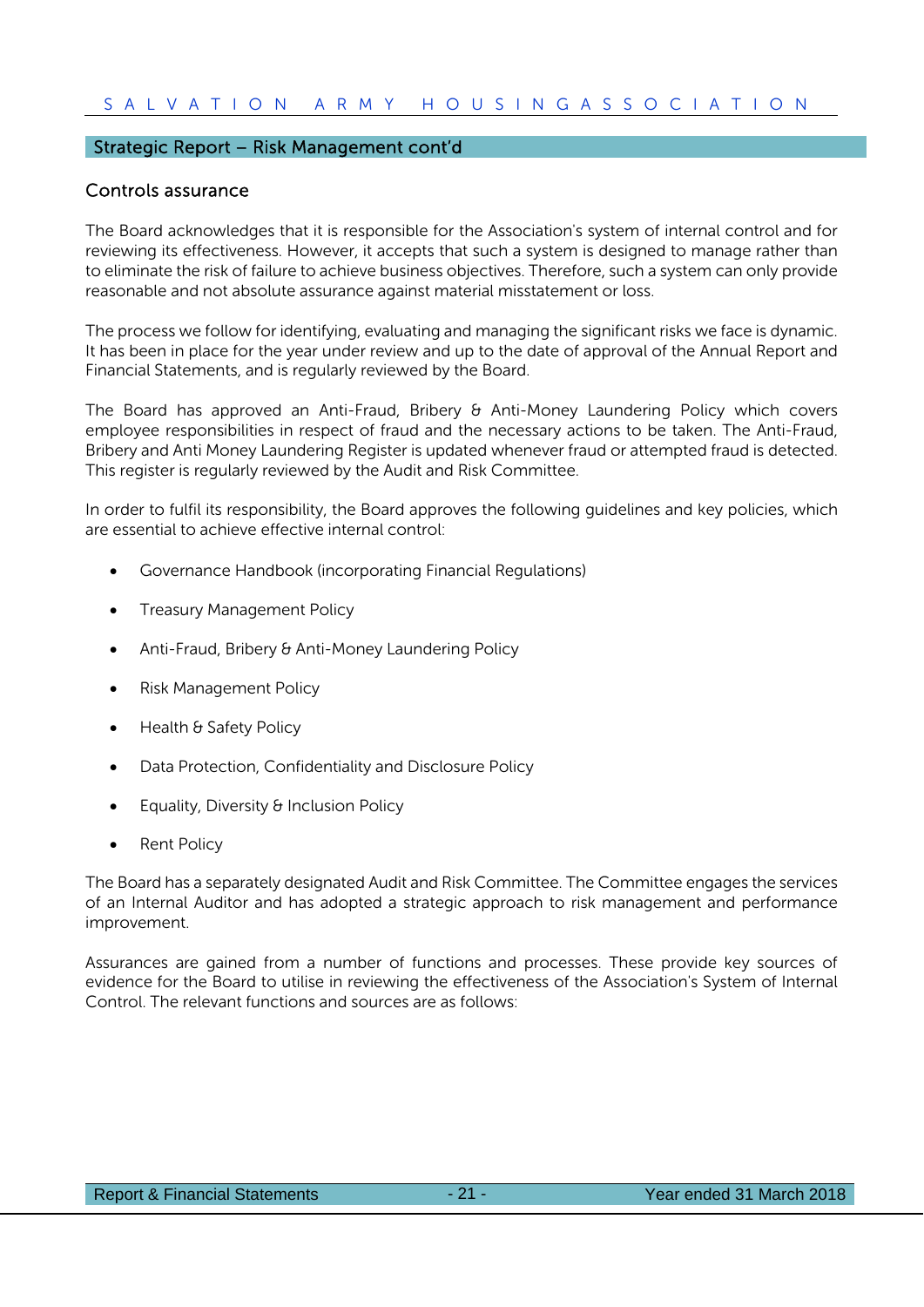#### Strategic Report – Risk Management cont'd

#### Audit and Risk Committee

The Audit and Risk Committee is responsible for reviewing the adequacy and effectiveness of the Association's System of Internal Control and reporting its conclusions to the Board. This committee receives reports from both the Internal and External Auditors. The Executive attends this meeting, supported by other staff as required.

#### Internal Audit Function

We purchase an externally provided Internal Audit service whose work is carried out in accordance with International Standards.

The Internal Auditors report annually to the Audit and Risk Committee on the System of Internal Control, with an opinion as to the adequacy and effectiveness of key internal control systems. The Internal Auditor attends the Audit and Risk Committee to present reports and to report on management progress in implementing agreed recommendations. The work of the internal audit is planned, based on the results of an Audit Needs Assessment, which in itself is derived from a review of our main risks. A rolling programme is undertaken to cover all of our systems of control.

The Annual Internal Audit Report for the year ended 31 March 2018 states that in the opinion of the Internal Auditor, we have an adequate, effective and reliable framework of internal control and effective risk management and governance processes, which provides reasonable assurance regarding the effective and efficient achievement of the Association's objectives.

#### External Audit

The External Auditor, in arriving at his audit opinion on the financial statements, assesses whether a satisfactory system of control over books of account and transactions has been maintained. Any material weaknesses in internal controls identified are reported to the Board and an action plan to address the weakness is agreed. The Management Letter for the financial year to 31 March 2018 did not contain any control issues.

#### Risk Management

The risk management process is identified above. The risk assurance framework is reviewed on a regular basis and updated alongside the risk map.

The Executive Management Team meets monthly or more often if required. Part of the scope of the Executive Management Team is to review, monitor and summarise assurances to the Board, through the Audit and Risk Committee, on the effectiveness of the Association's internal control system, risk management and continuous improvement.

#### Reports from the Regulator

In accordance with guidance issued by the Regulator of Social Housing ('RSH'), limited assurances are taken from reports issued by the Regulator.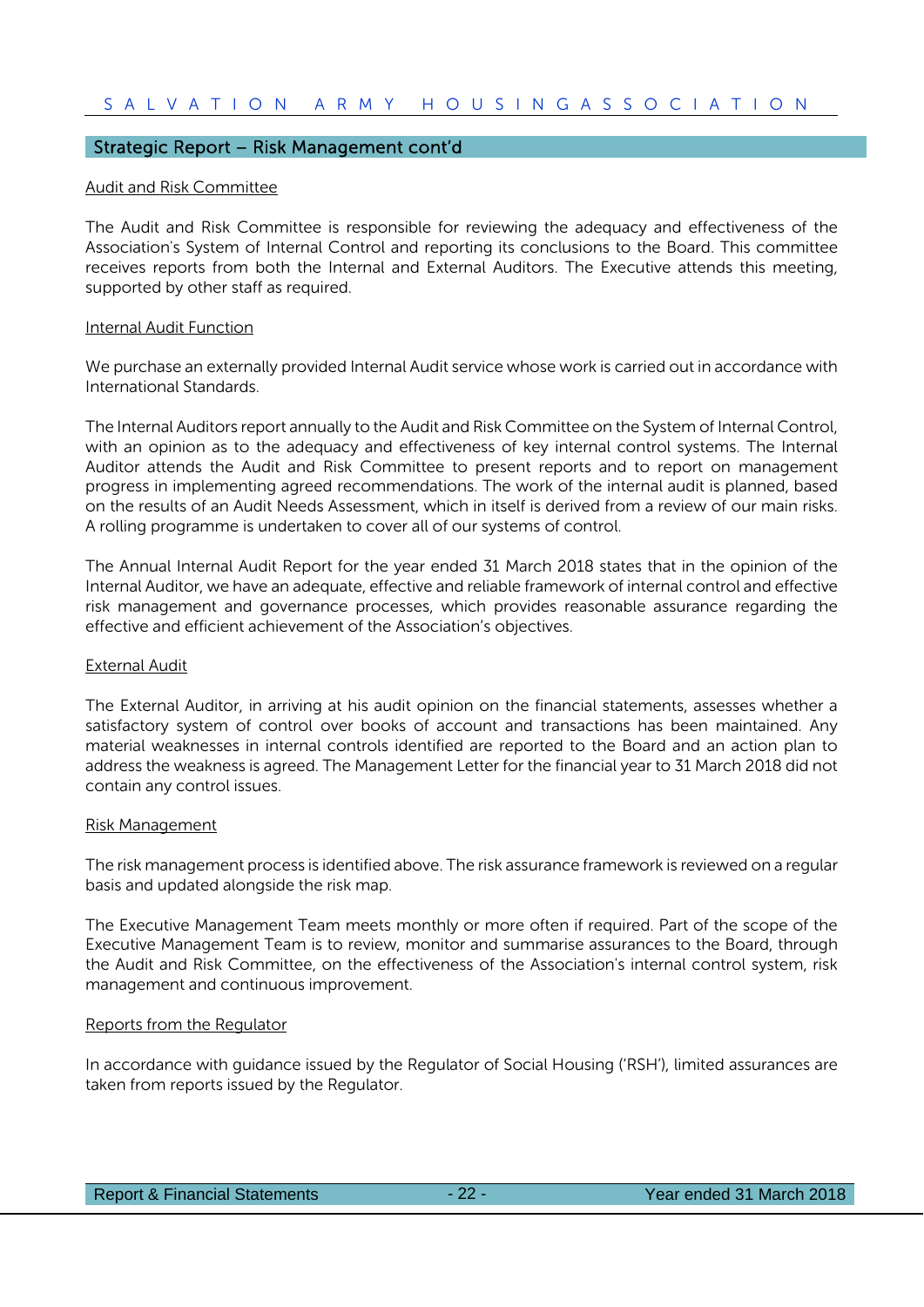#### Strategic Report – Risk Management cont'd

The RSH set out its approach to the assessment of viability in the governance and financial standard of the HCA regulatory framework. The RSH completed their annual stability check and confirmed on 30<sup>th</sup> May 2018 the strapline for both governance and financial viability to be G1 and V2.

The stability check reaffirms the Regulatory Judgement which states that the provider has an adequately funded business plan, sufficient security in place, and is forecast to continue to meet its financial covenants under a range of scenarios.

#### Training & Personal Development

Training plans and personal development are key objectives of our approach to managing human resources; encompassing both staff training needs analysis and Board Members' training. Regular staff supervision and annual appraisals help to identify learning and development needs, which are addressed through an ongoing training programme.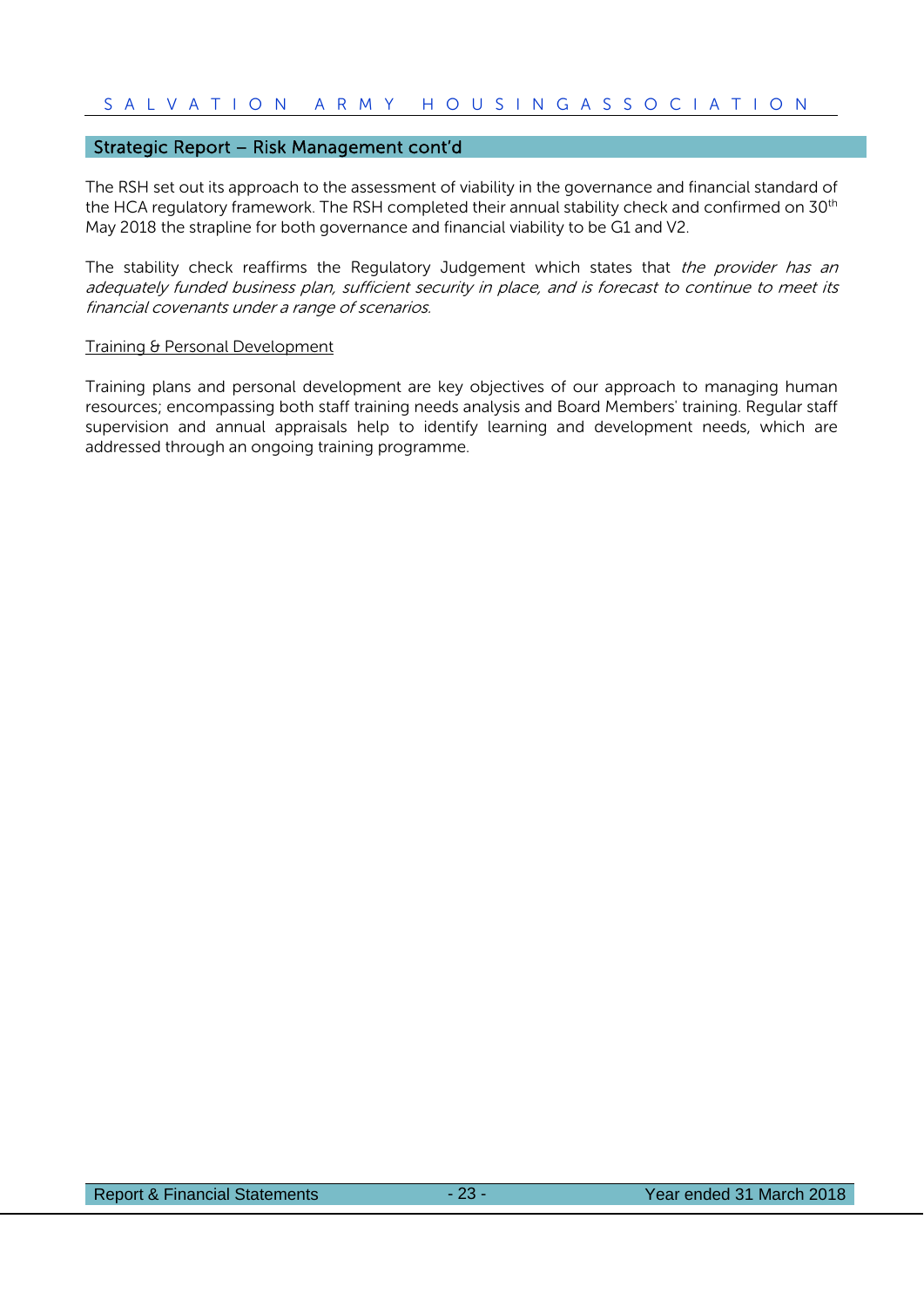#### Governance Report

### Governance Report

### The Board and Executive

| Commissioner John Matear<br>(H) | Chair, Independent                                                 | Appointed July 2012                            |  |
|---------------------------------|--------------------------------------------------------------------|------------------------------------------------|--|
| Maggie Cameron-Ratchford<br>(H) | Deputy Chair, Independent,<br>Governance and HR Committee<br>Chair | Appointed July 2011                            |  |
| Andrew Taylor (A)               | Independent,<br>Audit and Risk Committee Chair                     | Appointed May 2010                             |  |
| Peter Taylor (A)                | Independent                                                        | Appointed December 2015                        |  |
| Jennifer Laurent-Smart (H)      | Salvation Army Nominee                                             | Appointed May 2014                             |  |
| Nigel Parrington                | <b>Chief Executive</b>                                             | Appointed September 2006                       |  |
| Rich Blake-Lobb                 | Independent                                                        | Appointed March 2017<br>Resigned February 2018 |  |
| Alistair Heron                  | Independent                                                        | Appointed March 2017                           |  |

(A) Audit and Risk Committee member

(H) Governance and HR Committee member

#### The Executive

Nigel Parrington, Chief Executive

Nigel Hills, Deputy Chief Executive and Director of Finance Argiri Papathos, Director of Corporate Services and Company Secretary Geanna Bray, Director of Housing, Care and Support Services Tony Bacon, Director of Asset Management

The Executive of the Association hold no interest in the Association's share capital. They act within the authority delegated by the Board.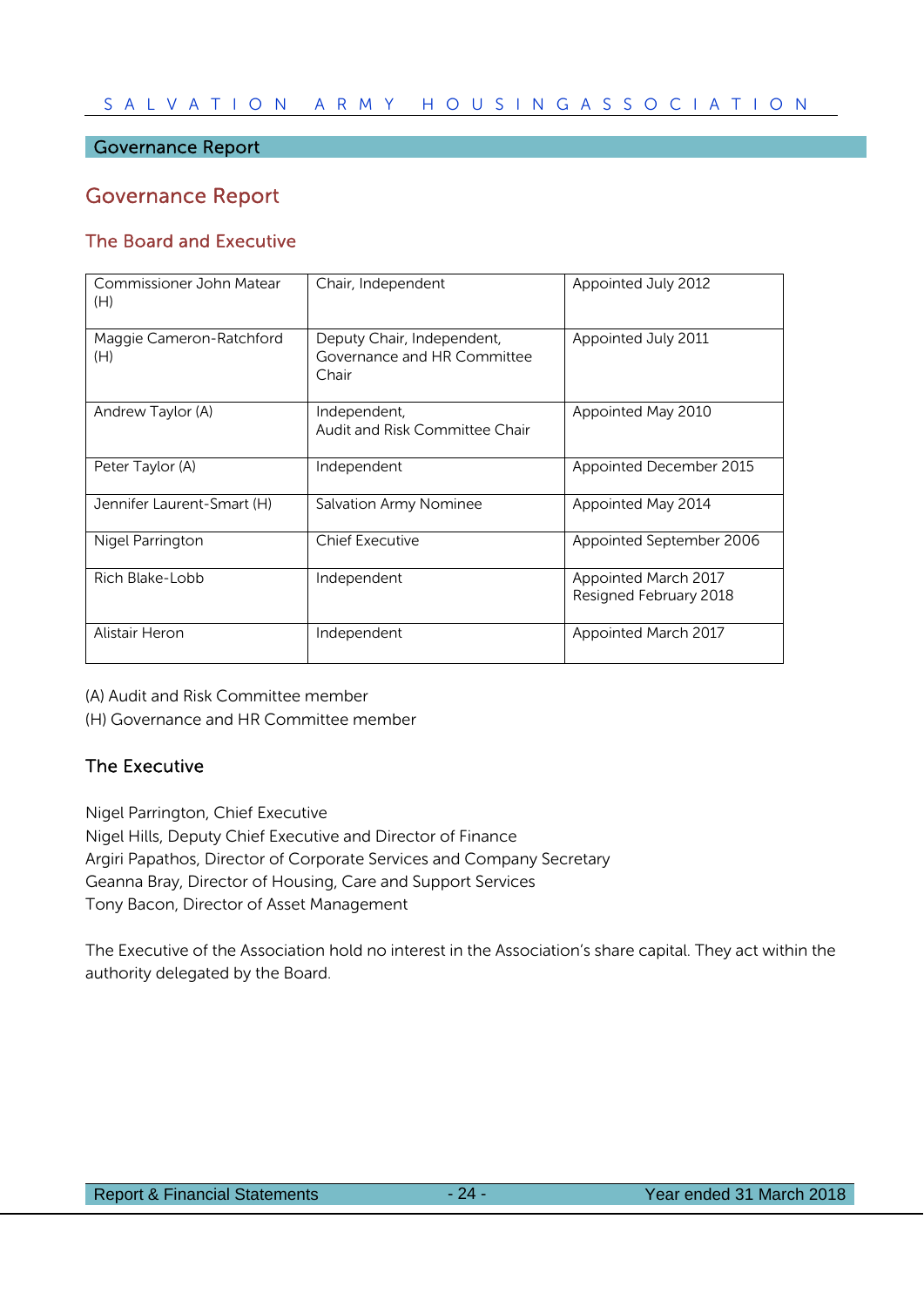#### Governance Report cont'd

#### Board Governance

#### Board composition

At the 31<sup>st</sup> March 2018, the Board comprised 7 members and one vacancy based on the composition set out below and in accordance with the Association's agreed governance. The Board composition is kept under review to ensure that the skills, knowledge and experience of its members are, or will be, suitable to meet the current and longer term needs of the business and its strategic plans. Board members are drawn from a wide background bringing together professional, commercial and customer experience.



The Board values diversity and recognises the benefits of having a diverse Board and the positive impact on the quality of decision making. The Board is clear that its aspiration and intent is not only to have a balanced and diverse Board, but also a workforce that reflects the diversity of the communities that saha serves. This is consistent with the Association's policy on Equality, Diversity and Inclusion.

#### **Board Diversity**

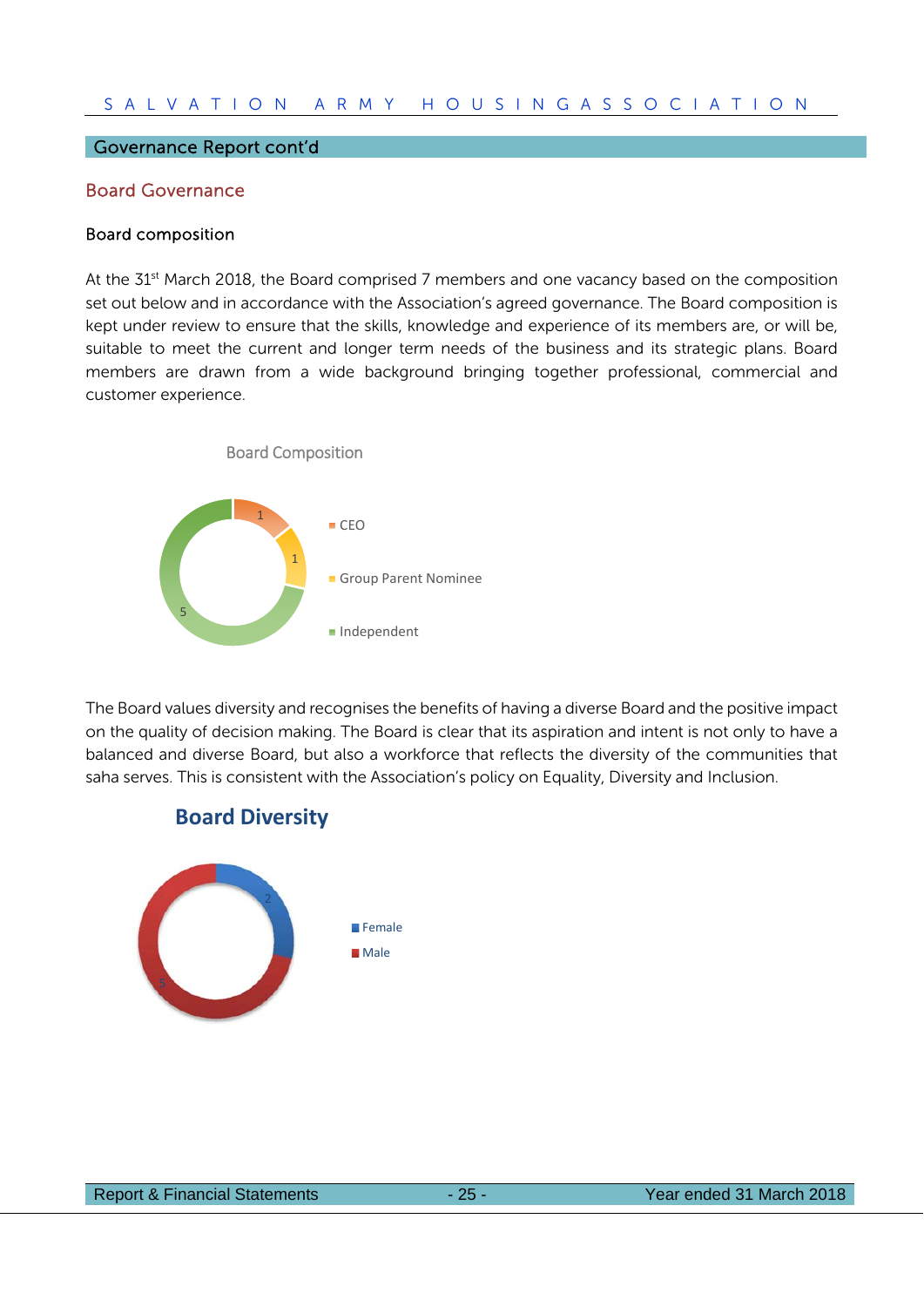#### Governance report cont'd

#### The role of the Board

The role of the Board is to provide effective leadership of the Association within a framework of prudent and effective controls which enable risks to be assessed and managed well. It develops and promotes its collective vision of the Association's purpose, its culture, its values and the behaviours it wishes to promote in conducting its business. The Board is responsible for the Association's strategic planning and delegates the day-to-day management of the Association to the Chief Executive and the Executive Team. In particular, the Board:

- determines strategy and outcomes and provides direction for management to enable the Association to achieve its vision
- creates a performance culture that drives achievement without exposure to excessive risk
- makes well informed and high quality decisions based on a clear and accurate understanding of the business
- creates the right framework for supporting the Executive to meet statutory duties and regulatory obligations
- is accountable and transparent in all it does
- delegates day to day management to the Association's staff
- embraces regular evaluation of its effectiveness
- accepts diversity in its composition as an important driver of its effectiveness by creating a breadth of perspective

In respect of the recent merger, the Board have held two strategy days, in December 2017 and February 2018 to review scheme viability in the context of strategic priority.

During 2017 we undertook a comprehensive review of governance led by a third party specialist which included a review of Board skills, Board appraisals and corporate governance good practice.

#### Attendance record 2017/18



|  |  | <b>Report &amp; Financial Statements</b> |
|--|--|------------------------------------------|
|--|--|------------------------------------------|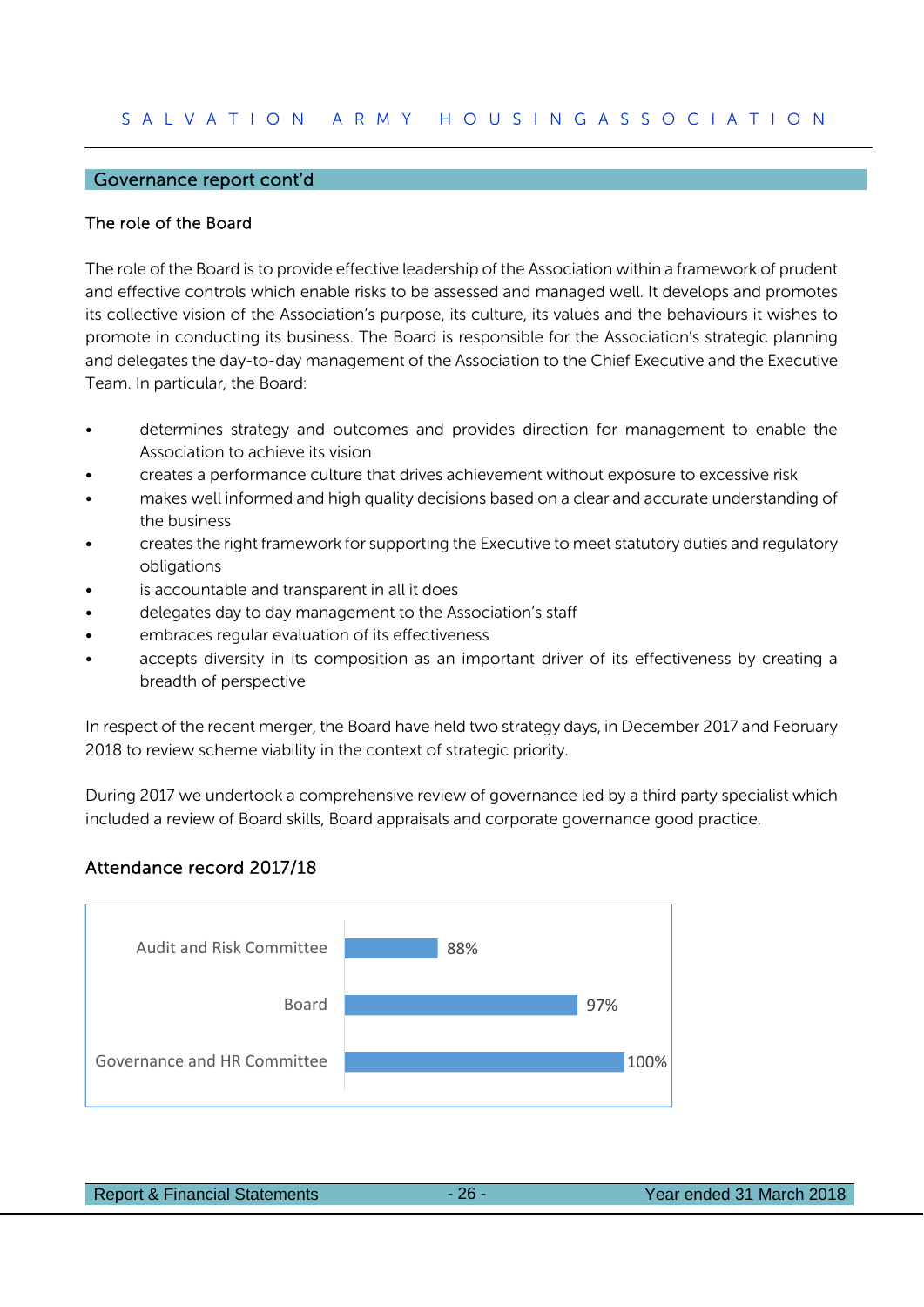#### Governance report cont'd

The target level of attendance for Board and Committee meetings is a minimum of 80%.

The Board met formally eight times during the year. The Audit and Risk Committee, comprising initially three members and two co-opted members met four times during the year, however as at the 31st March 2018 the Committee comprised two members and one co-opted member. The Governance and HR Committee, comprising three members and two co-opted members, met four times during the year.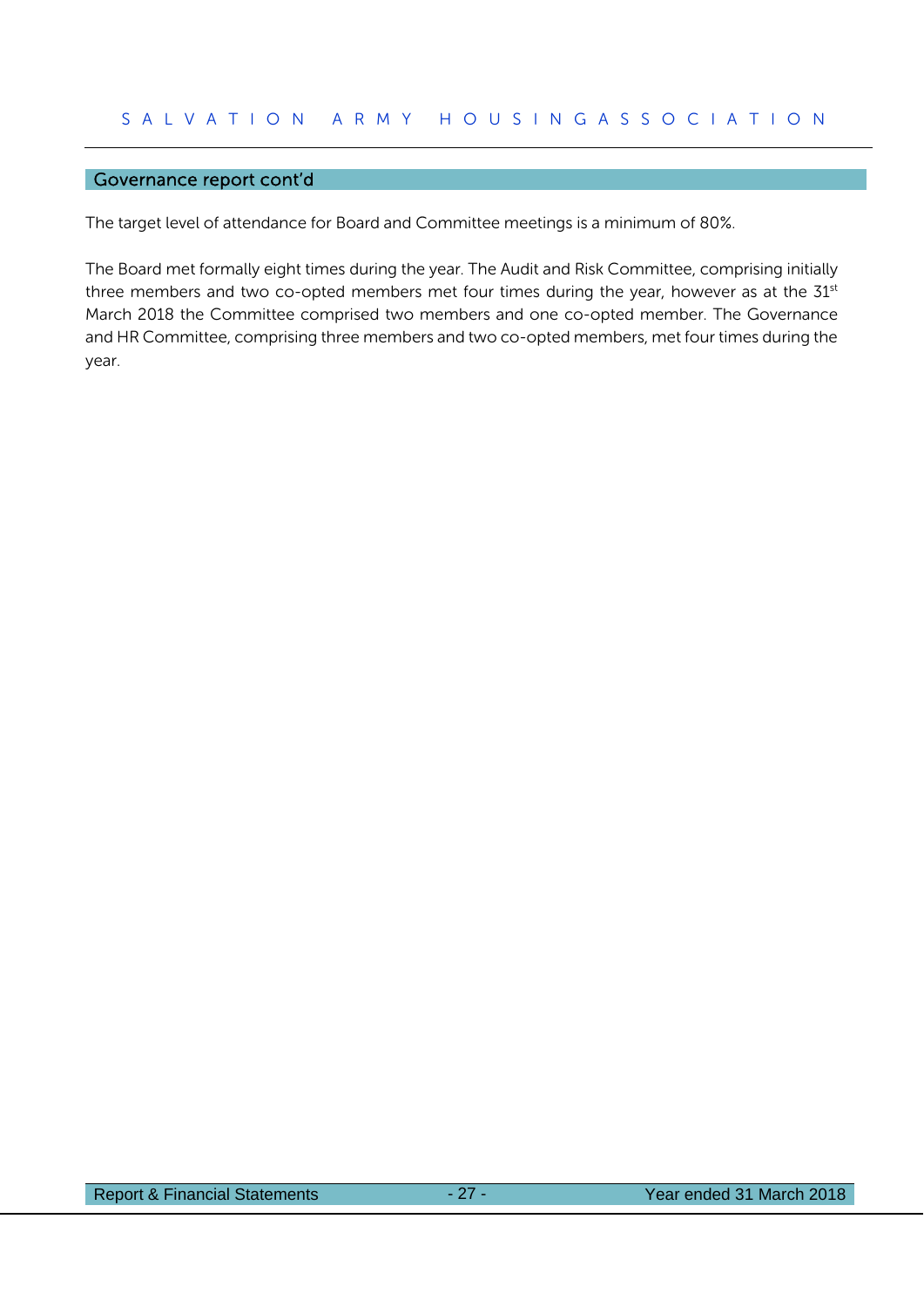#### Governance report cont'd

#### Group structure

The Association's governance structure and relationship within The Salvation Army group is set out below:

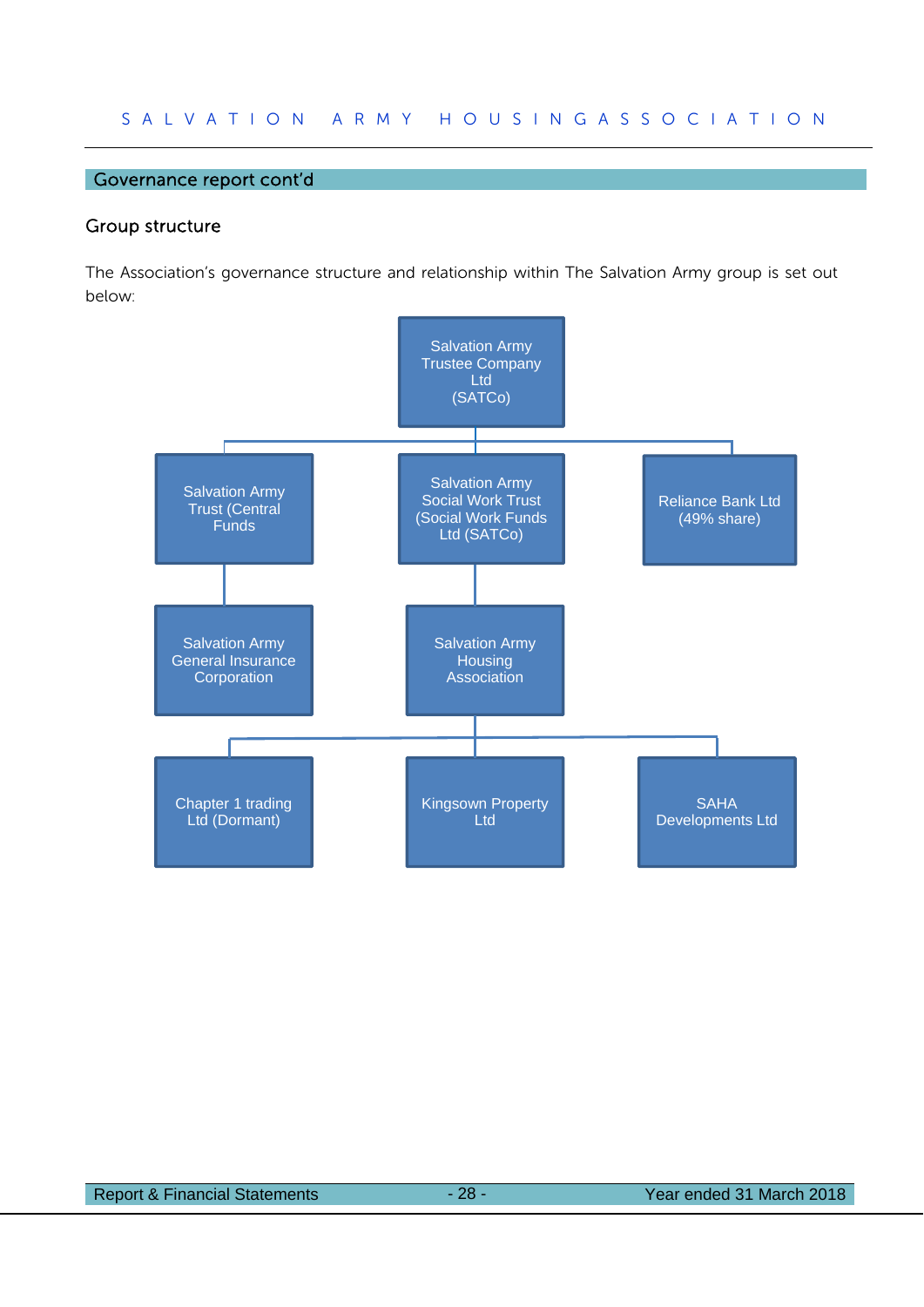#### Governance report cont'd

The Governance and Committee Structure is as follows:



The Association's governance framework helps to ensure excellent leadership from the Board and makes accountability real to residents, the Regulator and other stakeholders. The framework helps to provide for:

- a) Effective relationships within saha, its Board, staff and residents that help the Board to monitor performance and make well-informed, well-judged and transparent decisions
- b) Effective intra group relationships with The Salvation Army and its other subsidiaries that help to deliver added value services both to saha and its residents
- c) Effective financial management, risk management and control to secure continued viability and growth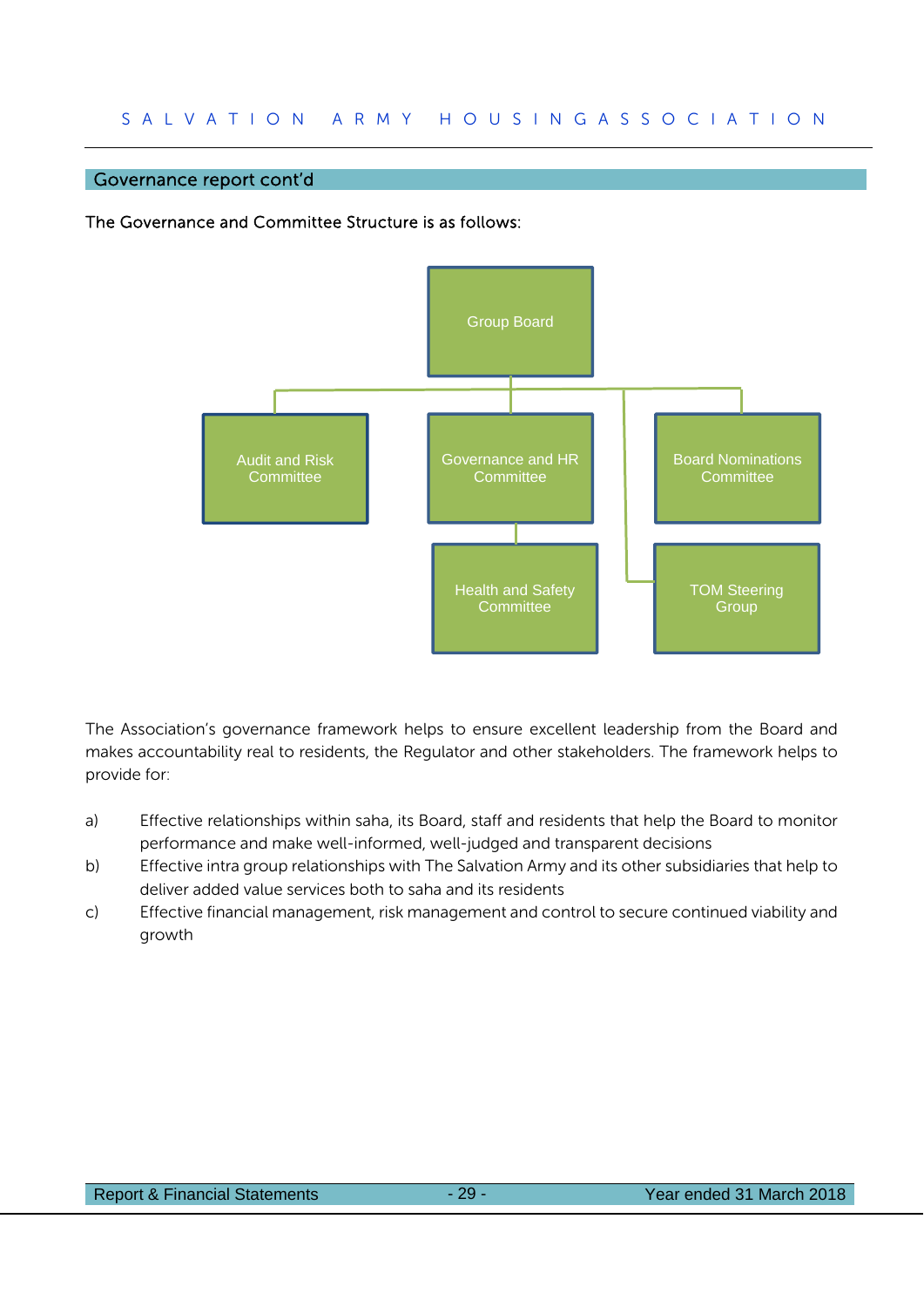#### Governance report cont'd

#### Key areas of focus during the year

- Transfer of Engagements of Chapter 1 Charity
- Business plan stress testing
- Strategic risk management and controls assurance
- Strategic review of assets and liabilities
- Annual budget
- Financial viability review

#### **Strategic Governance and Compliance**

- Compliance with service standards
- Value for Money self-assessment
- Governance compliance assessment
- Regulatory financial viability review
- Board appraisal and improvement planning
- Annual financial statements
- Financial forecast return
- Committee briefings

#### Key Policy Reviews **Performance**

- Health & Safety
- Annual Financial Treasury Plan
- Management accounts
- Business plan and stress testing
- Operational performance
- Resident scrutiny reporting
- Development programme

#### Board appraisal

The Board commissions an externally facilitated appraisal of its effectiveness every three years with an internally facilitated review in other years.

The appraisal considered the balance of skills, experience, independence and knowledge of the Board, its diversity, how the Board, its committees, the Chair and individual Board members performed and worked together and other factors relevant to effectiveness.

The appraisal confirmed the Board to be performing well with no significant concerns expressed by members.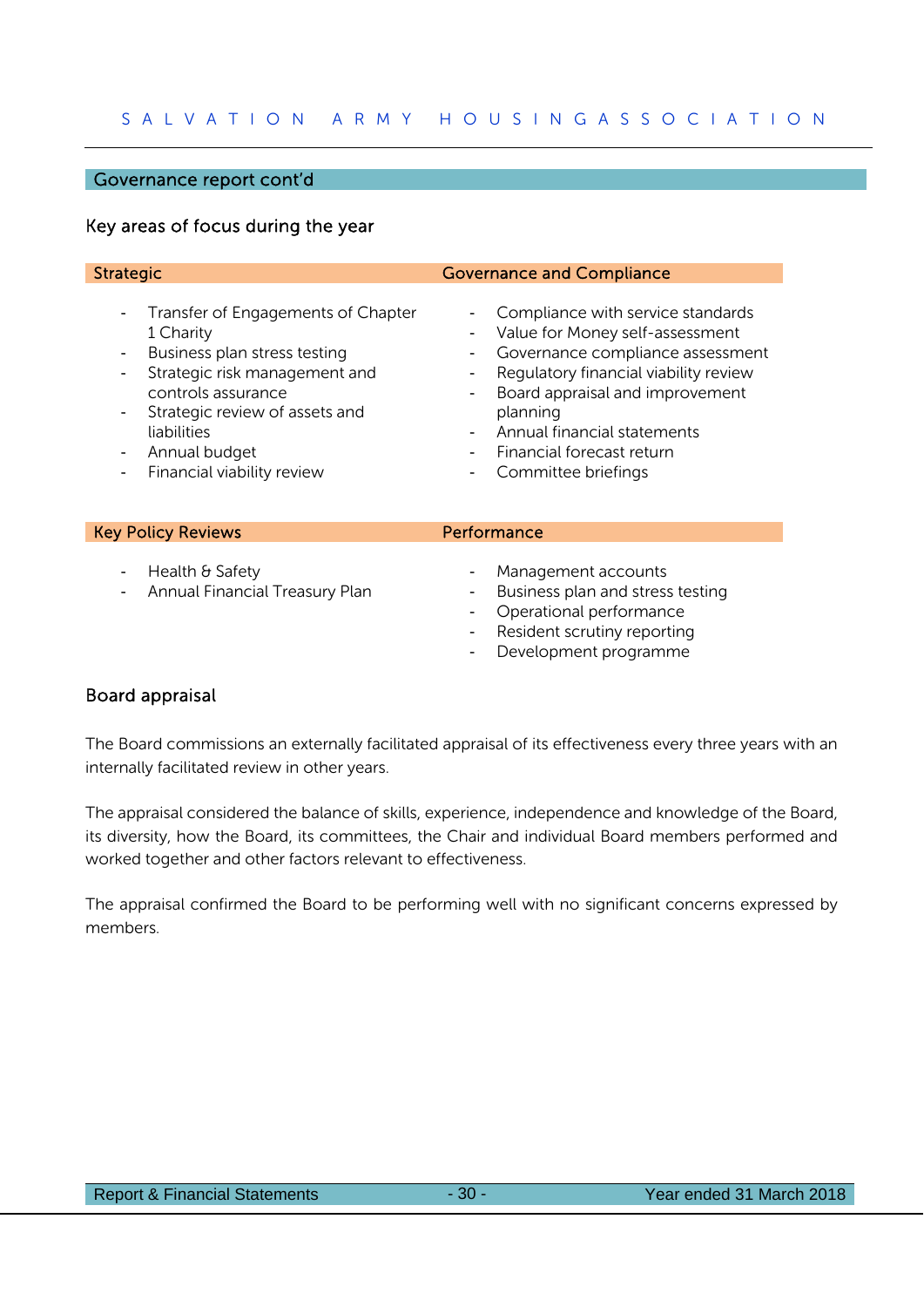#### Governance report cont'd

#### Board learning and development

The Board receives business briefings on saha's activities and topical issues as required. Board members are encouraged to undertake visits to sites and schemes as part of their own learning and development. New Board members receive a tailored induction and general on-going training is arranged in accordance with identified learning needs or as Board members may request. Minutes of various meetings, reports and briefings are also made available to the Board on line. The Company Secretary briefs the Board on any changes to the code of governance or regulation. The Chief Executive provides a regular briefing report to the Board on the operating environment and any potential impact on the Association.

#### Code of governance compliance

The Association has adopted the NHF Code of Governance 2015 and the NHF Code of Conduct 2012 and it is committed to upholding these codes. The Chair is required to be a practising Christian and to have a good understanding of The Salvation Army. This is the only area that deviates from best practice within the NHF code.

| Role                                                                       | £      |
|----------------------------------------------------------------------------|--------|
| saha Group Board Chair                                                     | 12,000 |
|                                                                            |        |
| Audit and Risk Committee Chair                                             | 6,000  |
| Governance and HR Committee Chair                                          | 6,000  |
| Board Nominations Committee Chair (ad hoc)                                 |        |
|                                                                            |        |
| saha Group Board Member who is additionally a member of at least one       | 4,500  |
| subsidiary board or committee (with no additional payment for serving on 2 |        |
| or more subsidiary boards or committees)                                   |        |
| saha Group Board Member who is not a member of a subsidiary board or       | 4.000  |
| committee                                                                  |        |
|                                                                            |        |
| Independent Audit and Risk Committee Member                                | 1,500  |
| Independent Governance and HR Committee Member                             | 1,500  |

The remuneration for our non-executives is shown below: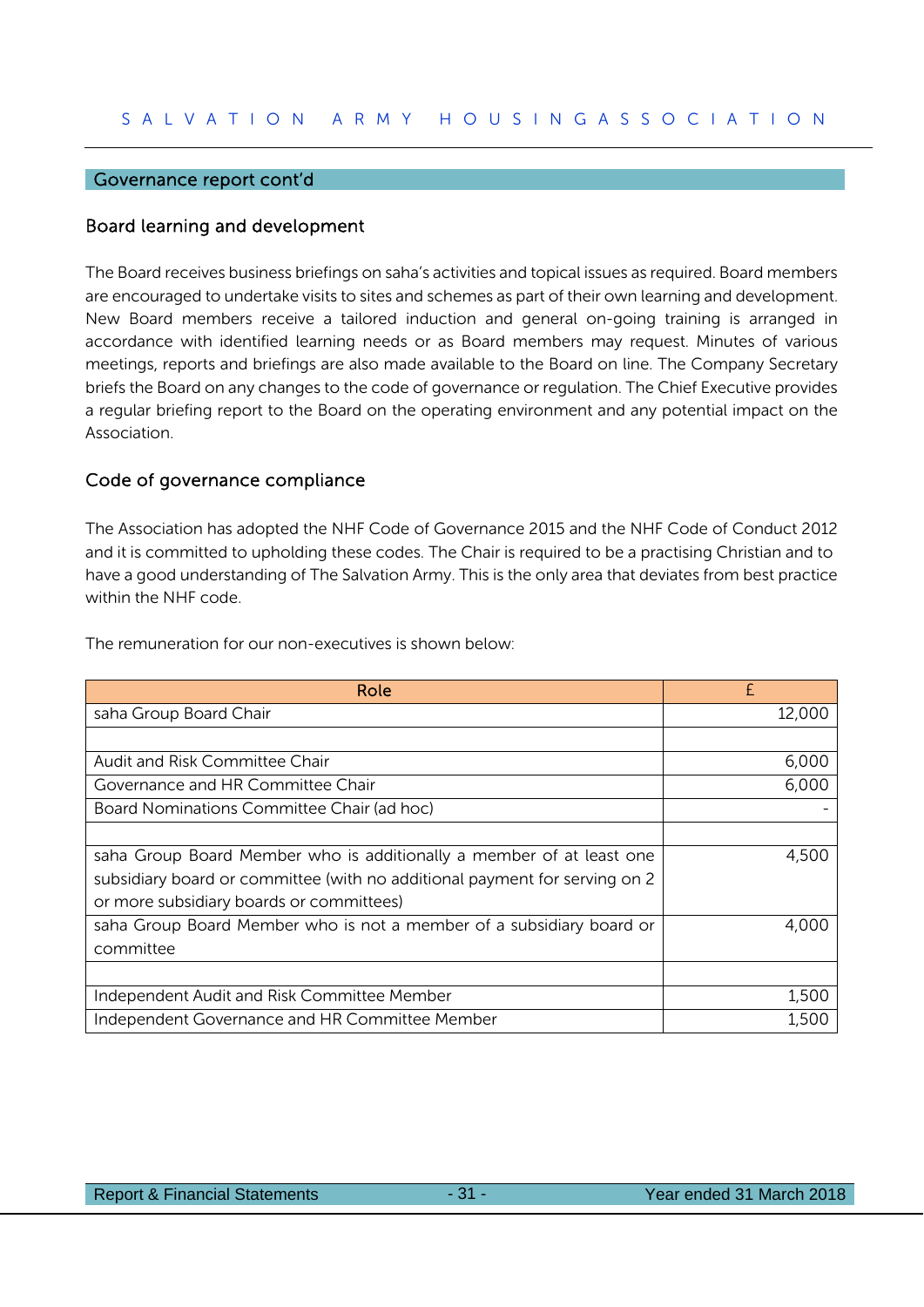#### Governance report – Report of the Board

#### Report of the Board

The Board presents its report together with audited financial statements for the year ended 31 March 2018.

#### Statement of the Board's responsibilities

The Co-operative and Community Benefit Societies Act 2014 and housing legislation require the Board to prepare financial statements for each financial year which give a true and fair view of the state of affairs of the Association and of the surplus or deficit of the Association for that period.

In preparing those financial statements the Board is required to:

- Select suitable accounting policies and then apply them consistently
- Make judgements and estimates that are reasonable and prudent
- State whether applicable accounting standards have been followed, subject to any material departures disclosed and explained in the financial statements
- Prepare the financial statements on a going concern basis unless it is inappropriate to presume that the Association will continue in business

The Board is responsible for maintaining an adequate system of internal control and keeping proper accounting records which disclose with reasonable accuracy at any time the financial position of the Association and to enable it to ensure that the financial statements comply with the Co-operative and Community Benefit Societies Act 2014, the Housing and Regeneration Act 2008 and The Accounting Direction for Private Registered Providers of Social Housing 2015.

The Board is also responsible for safeguarding the assets of the Association and hence, for taking reasonable steps for the prevention and detection of fraud and other irregularities.

#### Operational framework

With effect from 1 April 2012, Registered Providers have been assessed against the framework introduced by the Localism Act 2011 and, in particular, specific standards in respect of economic and consumer regulation.

We have a fully funded financial business plan which is based on prudent assumptions. Sensitivity testing undertaken on the financial plan gives assurance that the plan is robust. This is noted in the Regulator's report.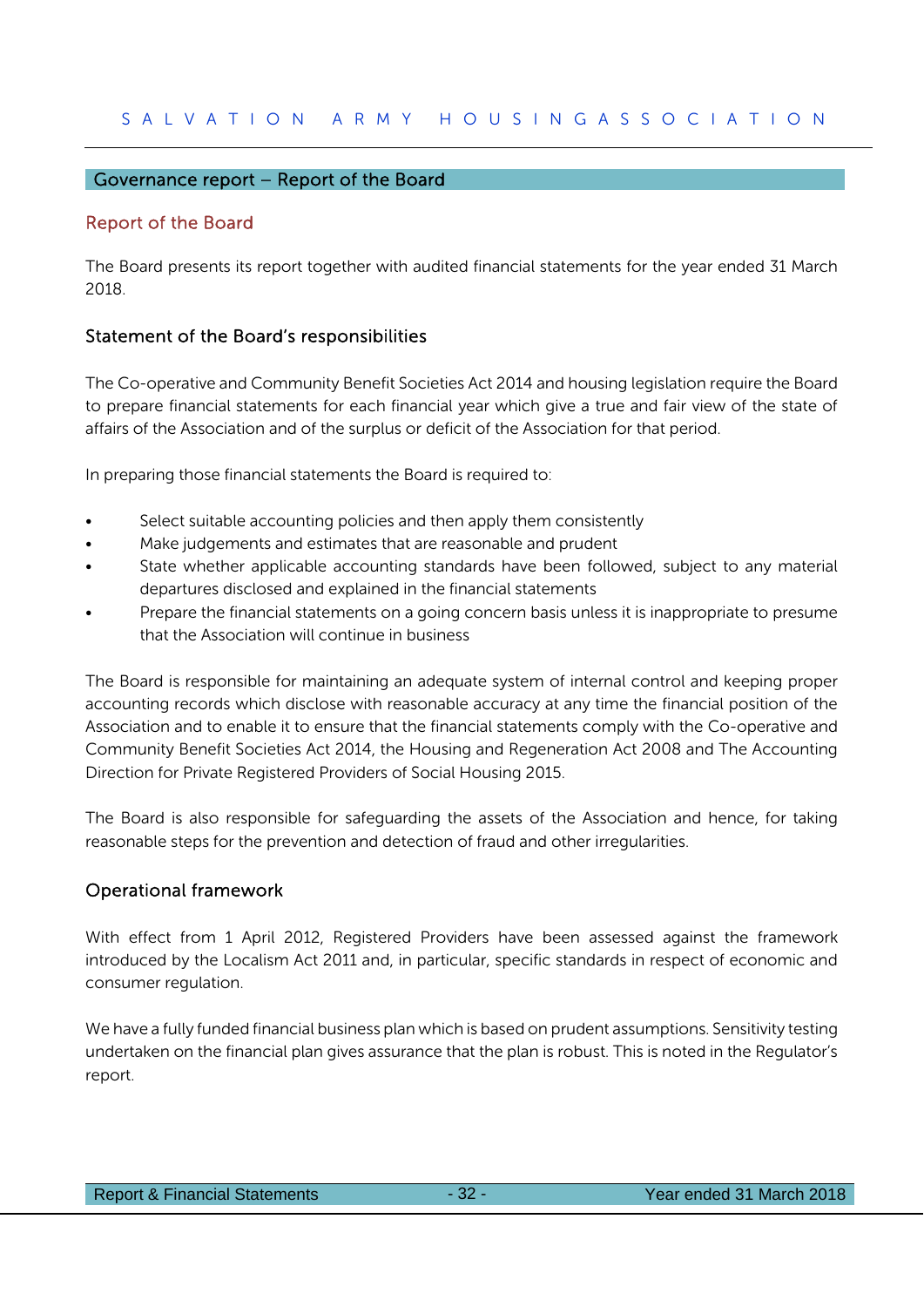#### Governance report – Report of the Board cont'd

The majority of the Supporting People funding shown in the financial statements is received by our preferred partner, The Salvation Army. Where operational deficits arise on this activity, The Salvation Army contributes to top up shortfalls in Supporting People funding grant on The Salvation Army agency managed activity.

We continue to review all controls identified in the risk controls assurance framework.

In respect of governance, the Regulator notes that the intra-group agreement with The Salvation Army allows sufficient autonomy to achieve strategic priorities and key objectives as set out in the corporate strategy.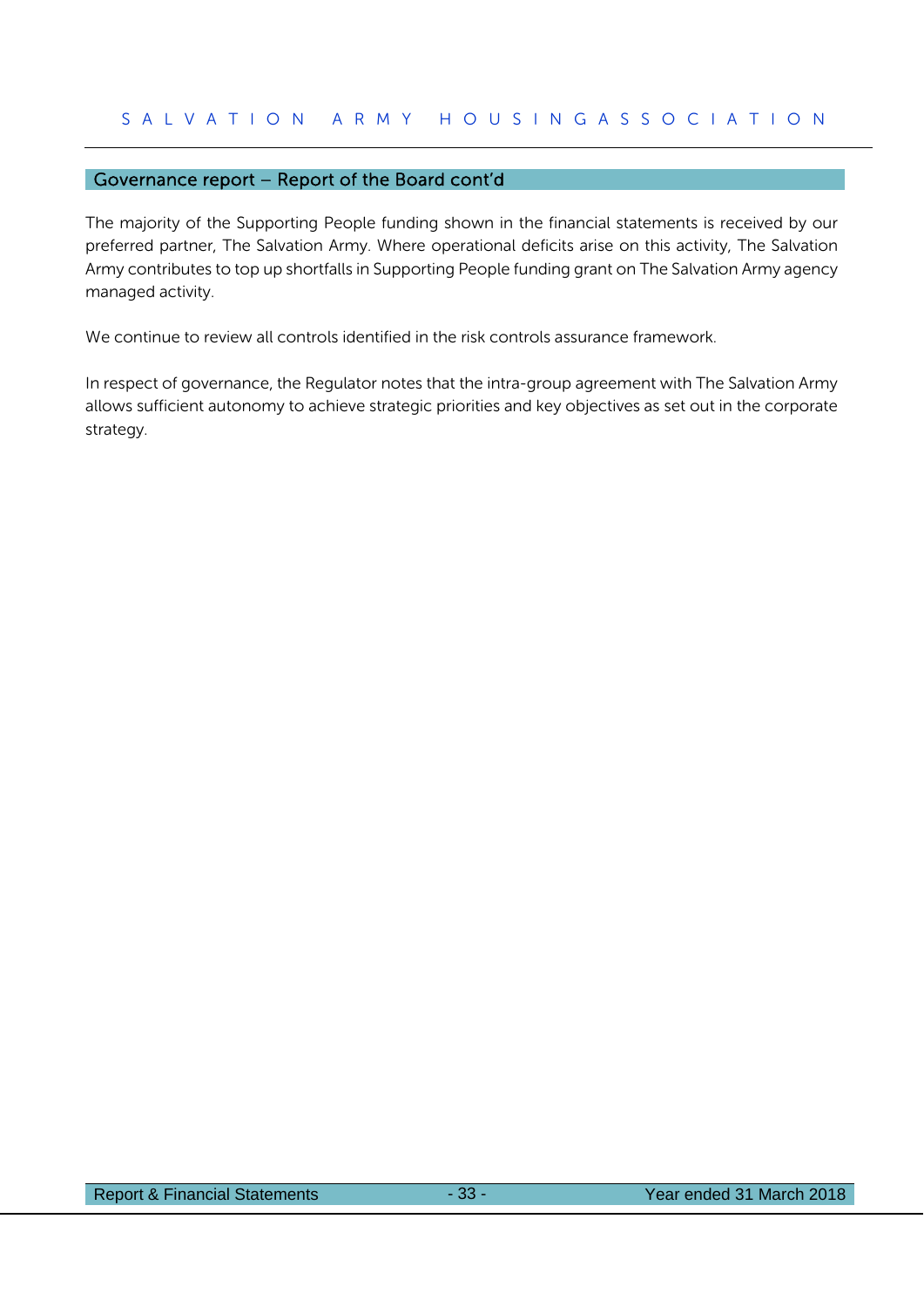#### Governance report – Report of the Board cont'd

#### Financial Performance in the year

Turnover and operating surplus by activity is shown in note 2A and 2B of the financial statements.

The following table shows the turnover and surplus over the past two years:

|                                                           | 2018                          | 2017                          |
|-----------------------------------------------------------|-------------------------------|-------------------------------|
|                                                           | £000's                        | £000's                        |
| Turnover<br>Operating costs<br>Net interest payable       | 46,160<br>(43,504)<br>(1,406) | 40,658<br>(35,703)<br>(1,230) |
| Donation arising from acquisition<br>Surplus for the year | 33,551<br>34,801              | 3,725                         |

The following table shows the summary balance sheets for the past two years:

|                                     | 2018      | 2017       |
|-------------------------------------|-----------|------------|
|                                     | £000's    | £000's     |
|                                     |           |            |
| Total fixed assets                  | 201,434   | 146,606    |
| Net current assets                  | (1,205)   | 11,533     |
| Loans and other long term creditors | (123,709) | (116, 420) |
|                                     |           |            |
| Reserves                            | 76,520    | 41,719     |

#### Communication to stakeholders

We communicate performance and other information through resident newsletters, via our website and using various social media. This report contains an assessment of performance on value for money. The report is located on our website and is signposted for relevant stakeholders, including residents, managing agents, consultants, suppliers, and lenders.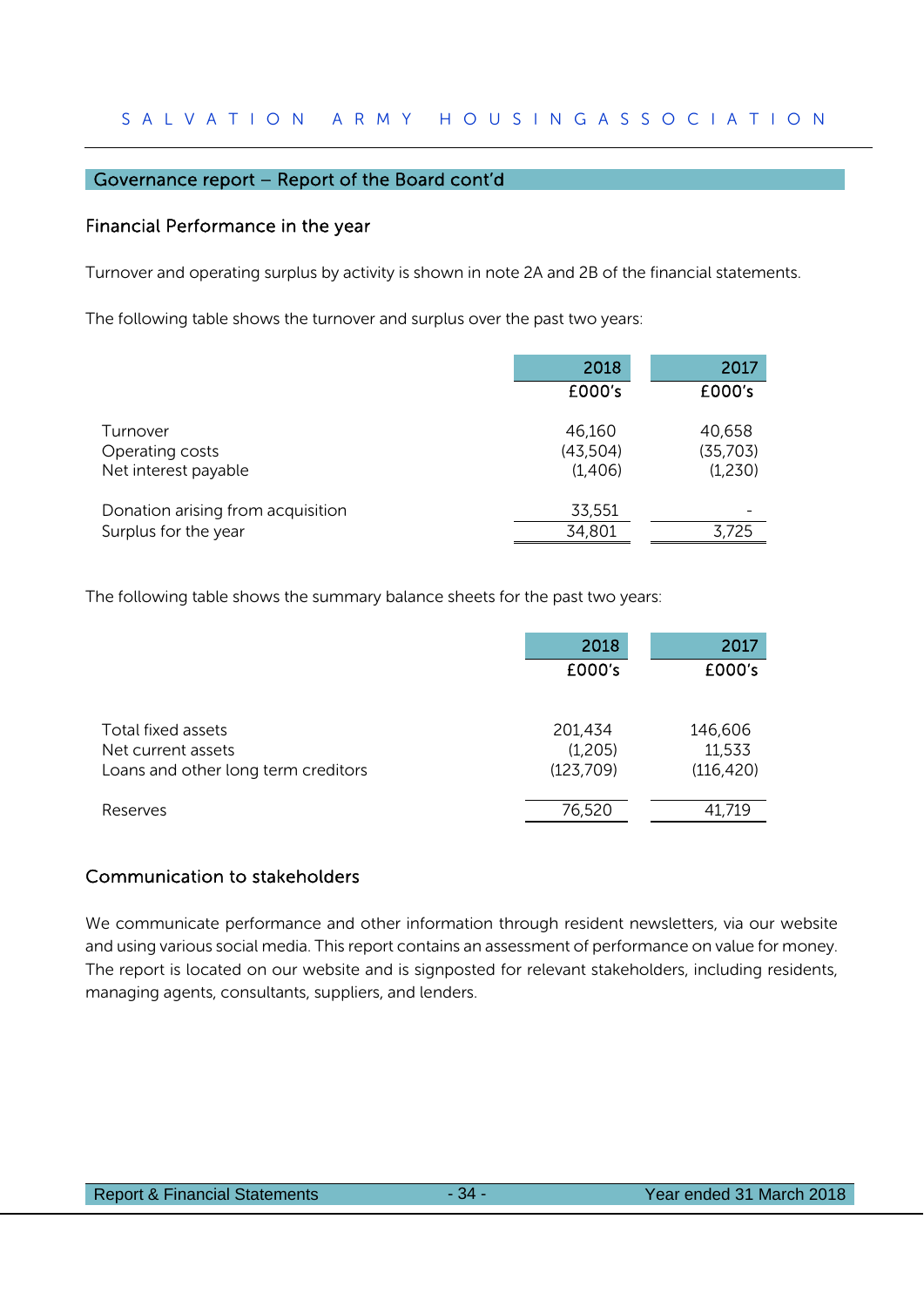#### Governance report – Report of the Board cont'd

#### Investment for the future

The Board is committed to spending in line with the stock condition plan incorporated within the business plan each year to maintain and improve its existing housing stock. It endeavours to achieve an economic and pro-active approach to maintaining and investing in its stock through programmed major works such as replacements of roofs, windows, kitchens, bathrooms and heating systems. The Board previously committed £5m of investment from the major repairs fund to undertake specific energy efficiency improvement works to the Association's properties in the five years from April 2016.

#### Capital structure and treasury management policy

We have a Treasury Management Policy governing all of our borrowings and investments. It has been prepared in consultation with Link Asset Services (Treasury Advisers) and is based on guidance issued by The Chartered Institute of Public Finance and Accountancy (CIPFA). Our policy is to achieve a satisfactory return while minimising risk. The overriding principle is to avoid risk rather than to maximise return.

In the case of borrowing, the objective is to minimise cost consistent with ensuring the stability of our financial position by sound debt management techniques. Borrowings are within the limits set out in our Rules and by the RSH, and subject to a Policy and Strategy agreed annually by the Board.

We will not undertake currency risk and accordingly will not borrow or deposit funds denominated in foreign currencies.

Borrowings at the year-end were £37.4m (2017: £27.9m). This debt is borrowed wholly from banks in the UK and The Housing Finance Corporation (THFC).

Treasury management is the responsibility of the Director of Finance. The Treasury Management policy is reviewed annually and approved by the Board.

The current policy is to maintain between 60% and 80% of borrowings at fixed rates of interest. The actual level of fixed rate borrowings is currently 55%, a level approved by Board during the assimilation of the two associations and conclusion of current loan restructure.

An Annual Financial Plan is prepared by the Director of Finance as part of the Treasury Management Policy reporting requirements.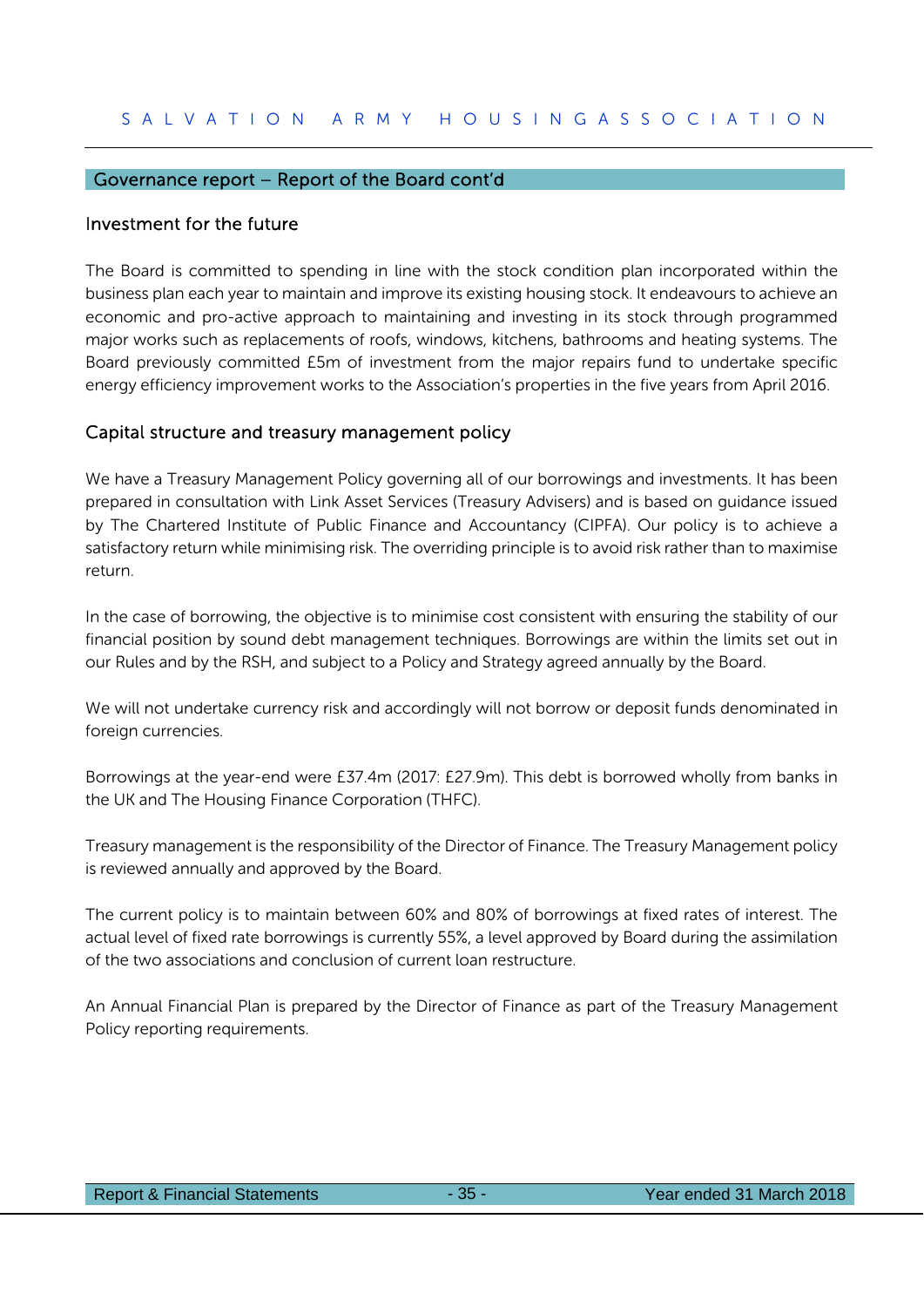#### Governance report – Report of the Board cont'd

Maturity profile: the next table provides an analysis of when the Association's debt falls due for repayment:

|               | 2018   | 2017   |
|---------------|--------|--------|
|               | £000's | £000's |
|               |        |        |
| < 1 year      | 11,239 | 2,012  |
| $1 - 2$ years | 1,595  | 1,681  |
| $3 - 5$ years | 4,640  | 4,224  |
| > 5 years     | 19,885 | 20,019 |
|               |        |        |
|               | 37,359 | 27,936 |

We do not use hedging instruments other than occasionally to fix variable rate debt at the time of drawdown, dependent on Treasury Management decisions. A rule change would be required to enable hedging to be undertaken at other times and it is not intended to seek such a change as it is considered by the Board that adequate control over interest rate arrangements currently exist.

Surpluses are invested in approved UK institutions meeting the credit rating criteria determined within the Treasury Management Policy.

Compliance against loan covenants is as follows:

| Key loan covenants                      |        | 2018             | 2017             |
|-----------------------------------------|--------|------------------|------------------|
| Income cover                            | level  | > E <sub>0</sub> | > E <sub>0</sub> |
| Surplus excluding property depreciation |        |                  |                  |
| and donation                            | actual | £5.42m           | £7.34m           |
|                                         |        |                  |                  |
| Cashflow                                | level  | $>$ £1 $m$       | > <i>£1m</i>     |
|                                         | actual | £18.3m           | £17.71m          |
|                                         |        |                  |                  |
| Gearing                                 | level  | <60%             | $< 50\%$         |
|                                         | actual | 22%              | 22%              |

The updated 40 year financial business plan in respect of all lenders continues to demonstrate compliance with covenants.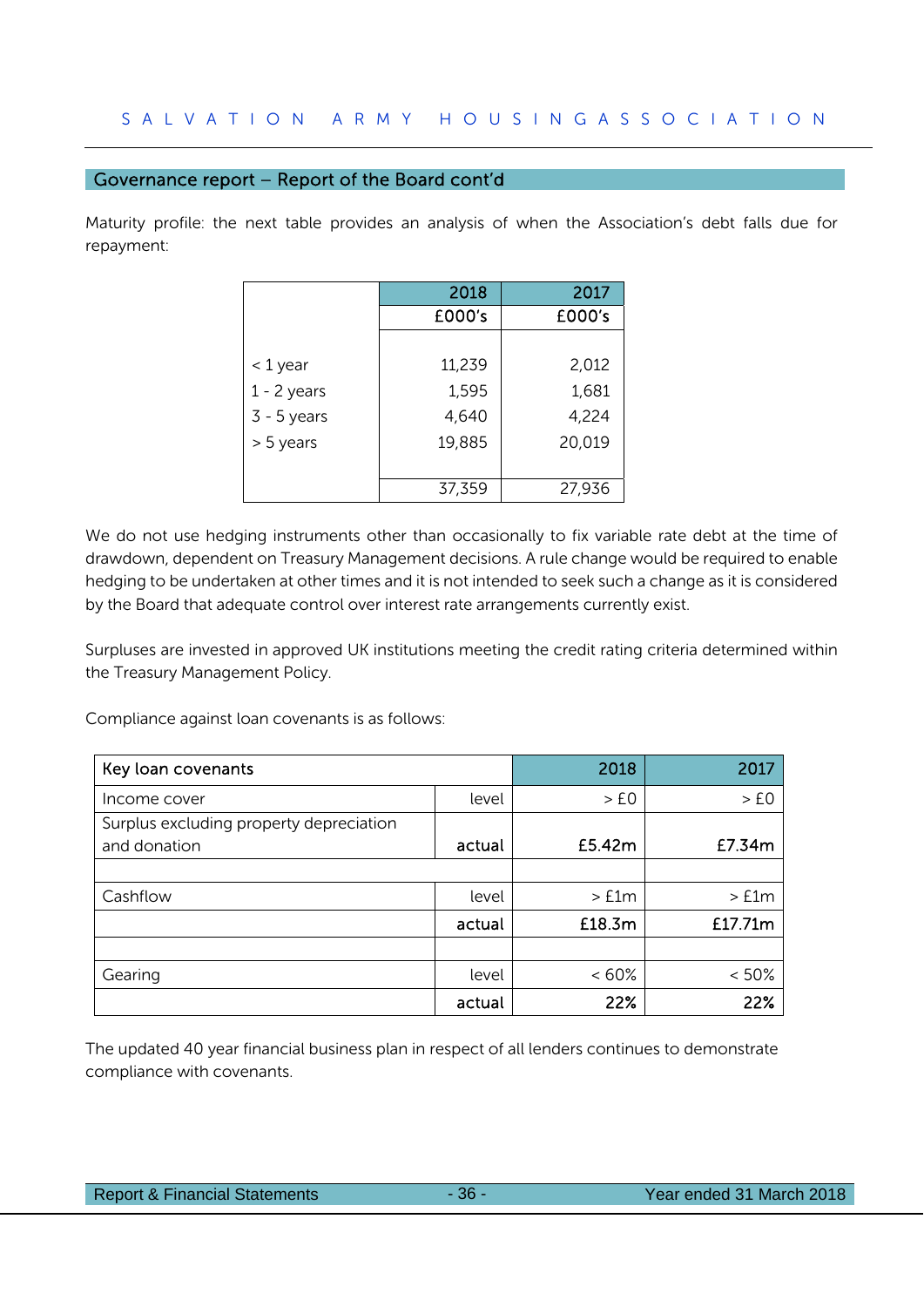# Governance report – Report of the Board cont'd

# **Cashflows**

We experienced a net increase in cash and bank balances in the year of £0.6m (2017: £8.9m increase), and a net increase in loans of £9.4m (2016: £6.6m increase).

# Current liquidity

Cash and bank balances at the year-end were £18.3m (2017: £17.7m). Net current assets were £1.2m (2017: £11.5m).

# Going concern

The Board believes we have adequate resources to fulfil operational activity for the foreseeable future. For this reason, it continues to adopt the going concern basis in preparing the financial statements.

# Statement of compliance

The Board confirms that this annual report and review have been prepared in accordance with the principles set out in Part 2 of the 2014 SORP for Registered Providers.

The Board completes an annual assessment of compliance with the Governance & Financial Viability standard and can confirm that the Association has complied with the requirements of this standard throughout the year.

As a result of an acquisition of another organisation, saha has inherited properties that are not fully compliant with the rent standard. However, we are working with the Regulator to ensure full compliance is achieved in relation to these properties.

# Movement in fixed assets

Details of movements in fixed assets are set out in notes 10 and 11.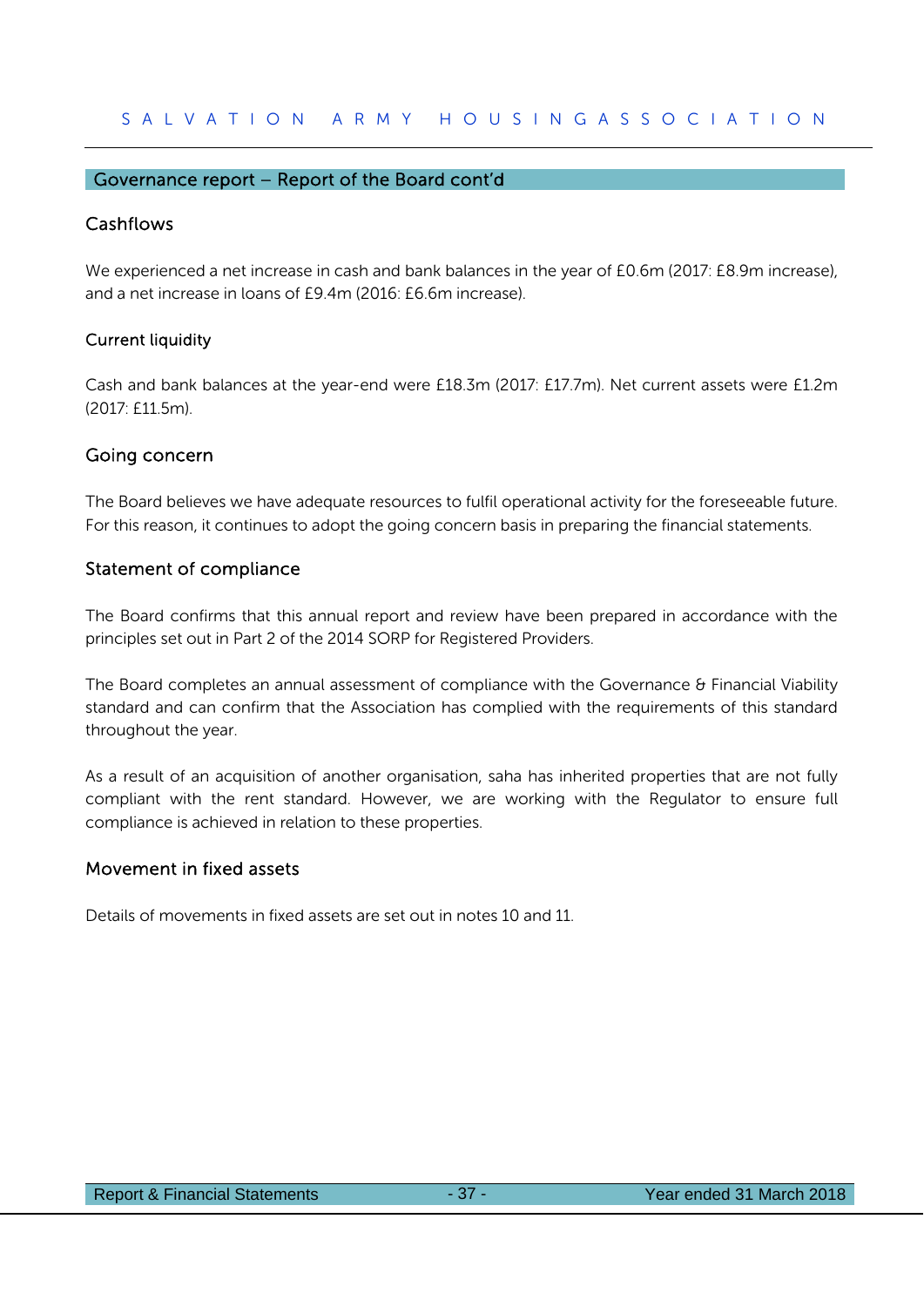# Governance report – Report of the Board cont'd

# Policy on employment

Our aim to provide the highest possible service delivery is dependent upon a skilled, informed and committed workforce. We recognise employees as being a major strength and place great emphasis on adopting an Advantaged Thinking approach in coaching and supporting employees to realise their potential. Staff are appropriately trained and supported, through supervision, team meetings, appraisals and identifying training needs, all on a regular basis.

We are continually developing and expanding training opportunities for staff, with national training programmes, workshops, individual training courses and coaching.

We embrace diversity and foster inclusion through the implementation of inclusive working practices. All staff regularly undertake training in equality, diversity and inclusion.

We strive to ensure that staff are working in a safe environment and are adequately trained in Health & Safety to carry out their everyday tasks with minimal risk to themselves and others. A separate Health & Safety staff group reviews Health & Safety good practice and compliance.

# Rent policy

We set rents in accordance with The Regulatory Framework for Social Housing - Rent Standard Guidance 2015 and the Welfare Reform and Work Act 2016 - social rent reduction. We have produced a rent plan which incorporates the principles of Rent Restructuring, as determined by the Regulators response to the December 2000 housing policy statement, 'Quality and Choice: a decent home for all – The way forward for housing'.

The plan provides details of current and future rent levels, which allows us to meet our obligations to residents, to maintain our stock and to continue to be financially viable, including meeting commitments to lenders.

# Reserves policy

We retain any surplus over expenditure by making a transfer to reserves. The Association sets a minimum target of 2% surplus against annual turnover. The classification of reserves depends on the source of the surplus and whether any restriction is placed on its use.

Any surplus generated which is subject to external restrictions is held as a restricted reserve.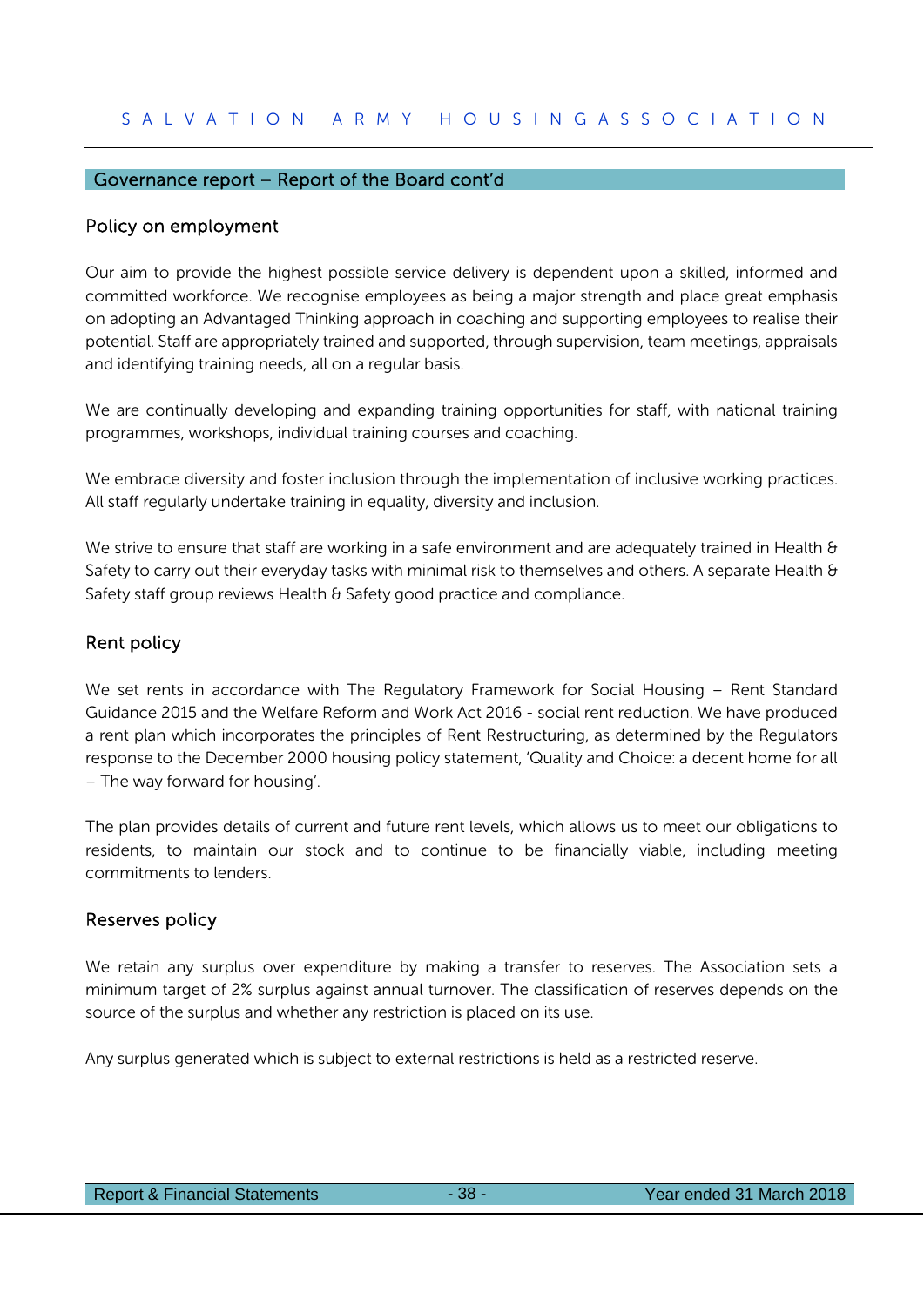# Governance report – Report of the Board cont'd

# Long term stock and maintenance repair policy

Our Asset Management Strategy is based on the stock condition information, and targets on-going compliance with statutory and regulatory standards and guidelines, as well as recognised industry best practice. The strategy achieves excellent customer service and value for money through the efficient procurement of goods, works and services, and economies of scale wherever possible.

# Internal control

The Board's statement on the annual review of the effectiveness of the Association's internal control system appears in the Strategic Report section within this annual report.

# Members of the Board Statement

The members of the Board have taken all of the necessary steps to make themselves aware of any information relevant to the audit.

The members of the Board confirm that they have given the Auditor, Grant Thornton UK LLP, all relevant information needed in connection with performing the audit.

# Auditor

A resolution to appoint Grant Thornton as auditor for 2018/19 will be laid before the Annual General Meeting.

BY ORDER OF THE BOARD

Company Secretary Ms A Papathos 26 July 2018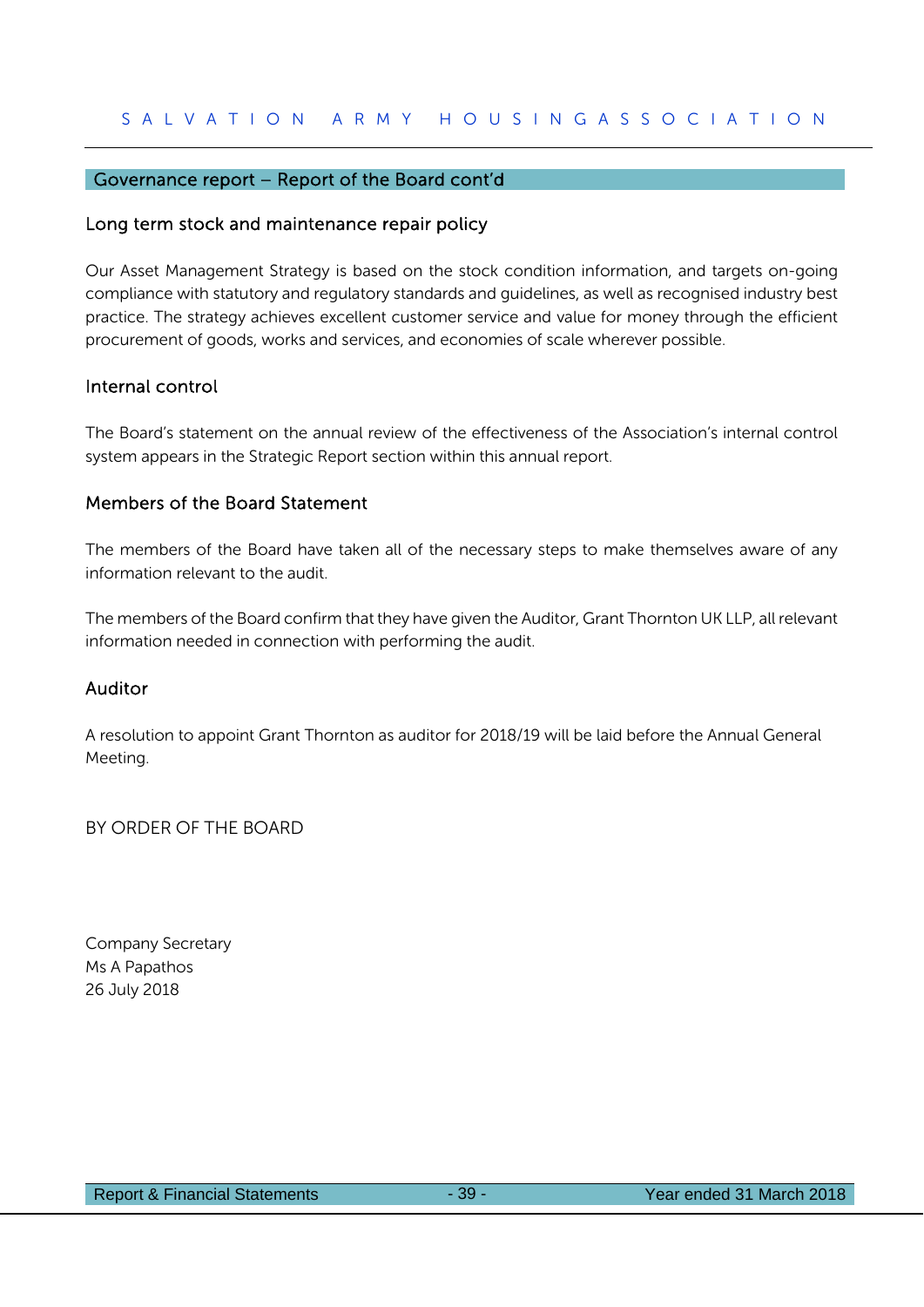# Value for Money

# Value for Money

# What Value for Money means to saha

saha is committed to delivering high quality services to all of our customers and our focus is upon tackling homelessness and supporting the most vulnerable people in society. saha therefore seeks to apply its resources, experience and expertise to deliver optimal value from our activities for the benefit of residents.

saha's mission, values and priorities seek to maximise social value from our activities and investments. Our commitment to Transforming Lives through the provision of high quality accommodation, support and self-developmental opportunities for our customers is a core saha business driver. Value delivered therefore, through a combination of efficiency, effectiveness and 'Transforming Lives' outcomes, defines our success as a provider.

Value for Money (VfM) is key to delivering key business outcomes outlined in saha's Corporate Strategy 2016-21, and its associated annual updates and Annual Plans. The Value for Money Strategy underpins saha's commitment to optimising value and positive impacts across its activities, alongside our commitment to embed VfM principles in all that we do.

The VfM Strategy supports corporate objectives and delivery plans, and should be read in conjunction with these and other corporate documents.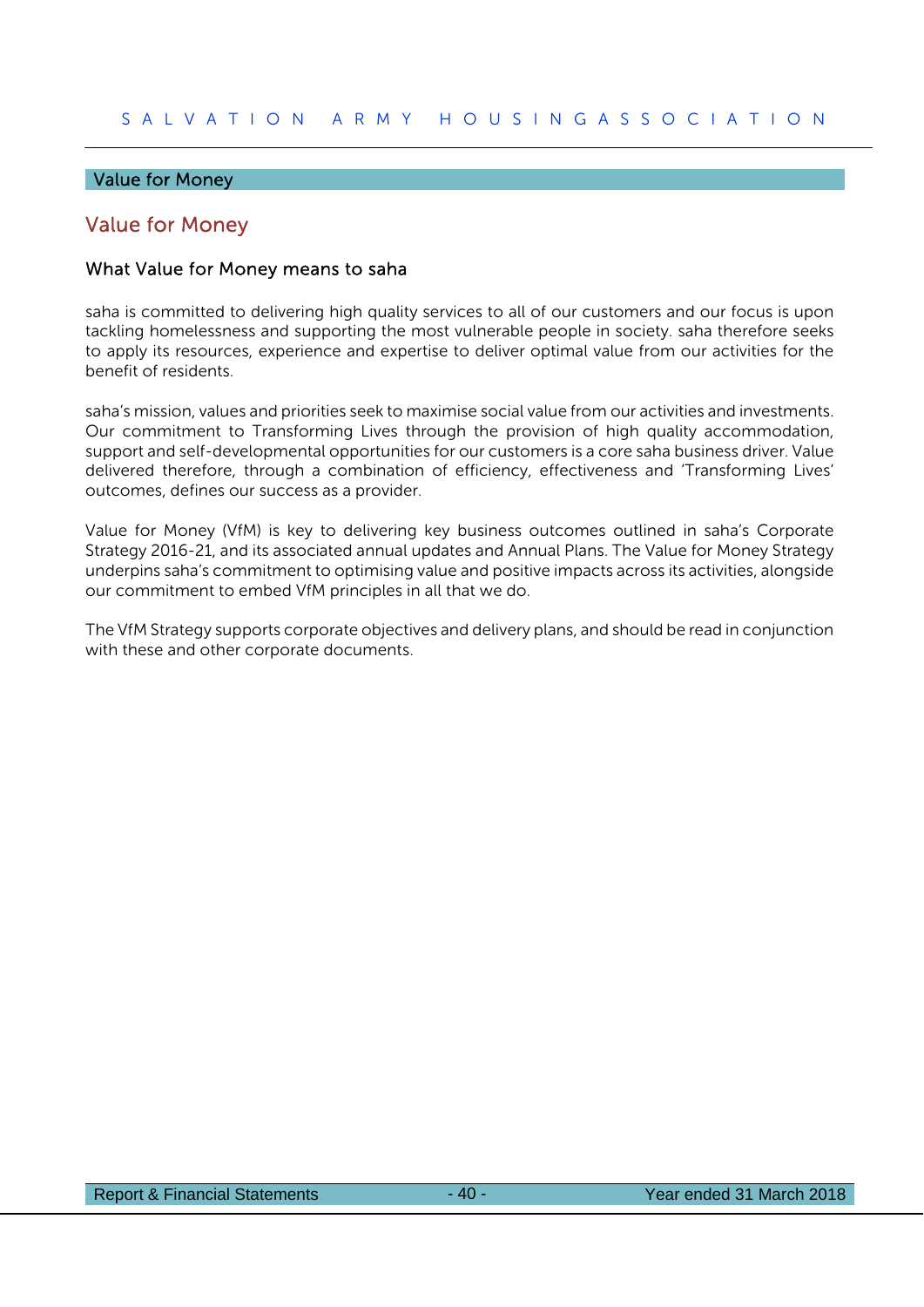# Value for Money cont'd

# What Value for Money Savings did we achieve in 2017/18?

The Value for Money Standard 2018 requires saha to report against the financial metrics set out within this statement. As we look to develop our own social purpose metrics which can clearly evidence deliverability against our 'Transforming Lives' mission we will look to set challenging targets in this area as well as continue to aim for financial efficiency

It is important to recognise some of the areas where we continue to achieve cashable efficiencies that have been realised and evidenced during the year. These primarily relate to Asset Management energy efficiency work and are detailed for the 2017/18 financial year as follows:

| <b>Efficiency/Improvement</b>                                                                           | Description                            | Saving  |
|---------------------------------------------------------------------------------------------------------|----------------------------------------|---------|
| Gas mains installation at various properties                                                            | Grant Funding                          | 120,000 |
| Gas mains at Margaret House                                                                             | Free installation                      | 5,000   |
| Disposal of Property valued at £230k for £238k                                                          | Excess of valuation<br>income received | 8,000   |
| Energy contract renegotiation at Edward Alsop                                                           | Utility savings                        | 8,000   |
| Renegotiating all Chapter 1 gas contracts and<br>bringing into the overall saha contract                | Utility savings                        | 71,000  |
| Renegotiating all Chapter 1 electric supply<br>contracts and bringing into the overall saha<br>contract | Utility savings                        | 24,000  |
| Funding towards gas mains installation at<br>Olive, Gaul and Monyash properties                         | Funding received for<br>installations  | 41,000  |
| <b>TOTAL SAVINGS</b>                                                                                    |                                        | 277,000 |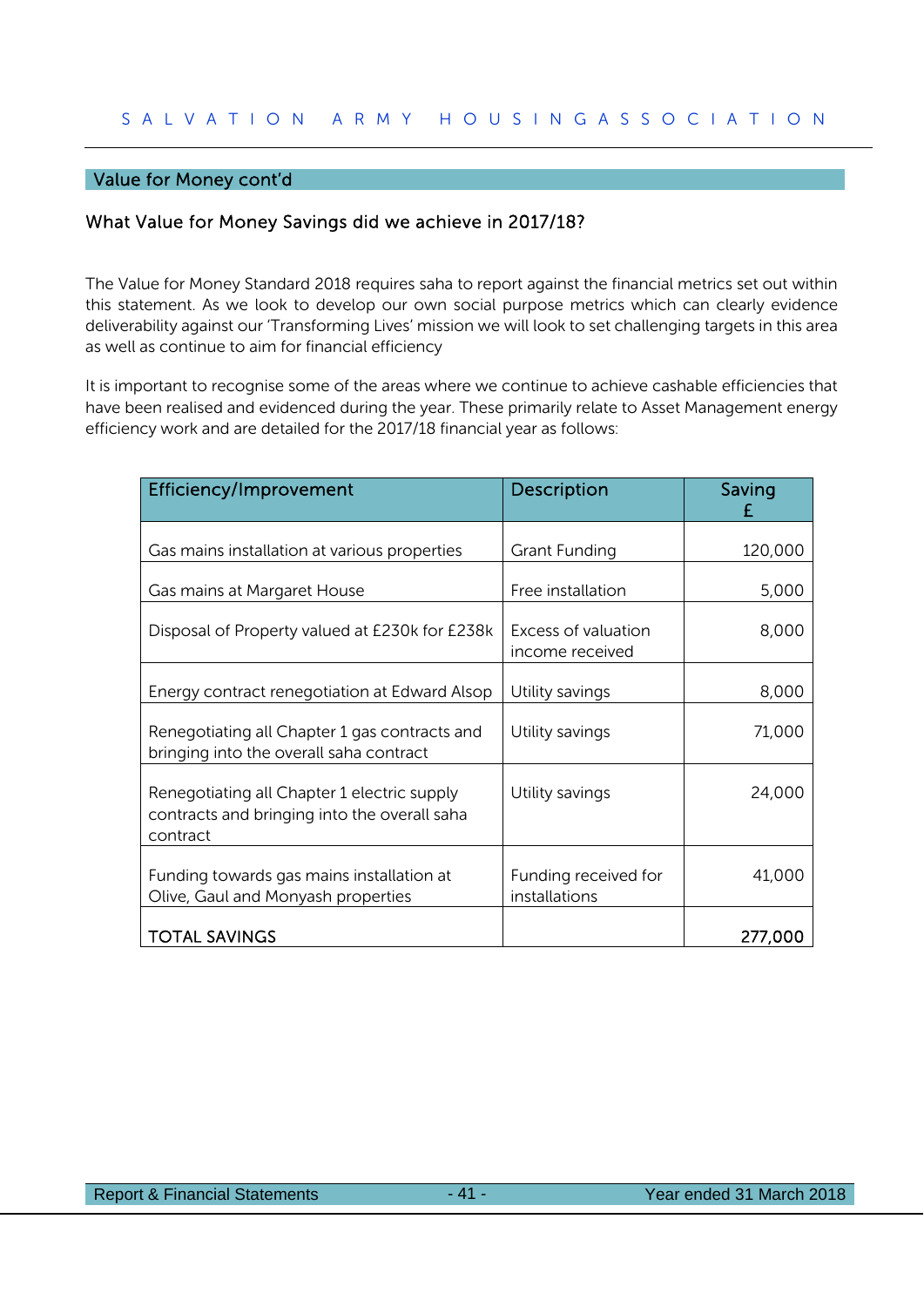# Value for Money cont'd

Our annual appraisal review of our maintenance contractors assesses performance against our corporate objectives of financial viability, value for money and managing risk. We adopt a 'Right first time' culture and expect our contractors to have this approach in their service delivery. Each contractor's performance is analysed against other providers and benchmarked to ensure service delivery is not only maintained but continually improved.

In terms of Finance, effective treasury management of our cash balances and loan portfolio is another key area in ensuring financial viability. During the year we performed a loan portfolio review, and the current status of our arrangements across lenders was viewed to be efficient and fit for purpose as we assimilated Chapter 1 into the saha operation.

The historic element of our loan portfolio incurs an average 0.8% margin fee against the market rate of circa 1.5% Current negotiations with Barclays will address the immediate loan requirements of the merged organisation. Our day to day banking operations are also reviewed regularly against the market and we identified an annual saving of £8k by relaying this market information to our provider in our review meetings.

saha's development programme is managed through saha Development Company and this continues to achieve VAT efficiency with a further saving to the sum of £16k during 2017/18.

The Finance Department has also piloted the 'refer a friend' recruitment initiative which has successfully seen recruitment into the department enabling savings on agency and advertisement fees to the sum of £13k during the year.

| Efficiency/Improvement     | <b>Description</b>                    | Saving  |
|----------------------------|---------------------------------------|---------|
| <b>Treasury Management</b> | Loan margin cost                      | 170,000 |
| <b>VAT</b>                 | On design and build professional fees | 16,291  |
| Staff recruitment          | Agency fees                           | 13,000  |
| Banking charges            | Market review                         | 6,000   |
| Total                      |                                       | 205,291 |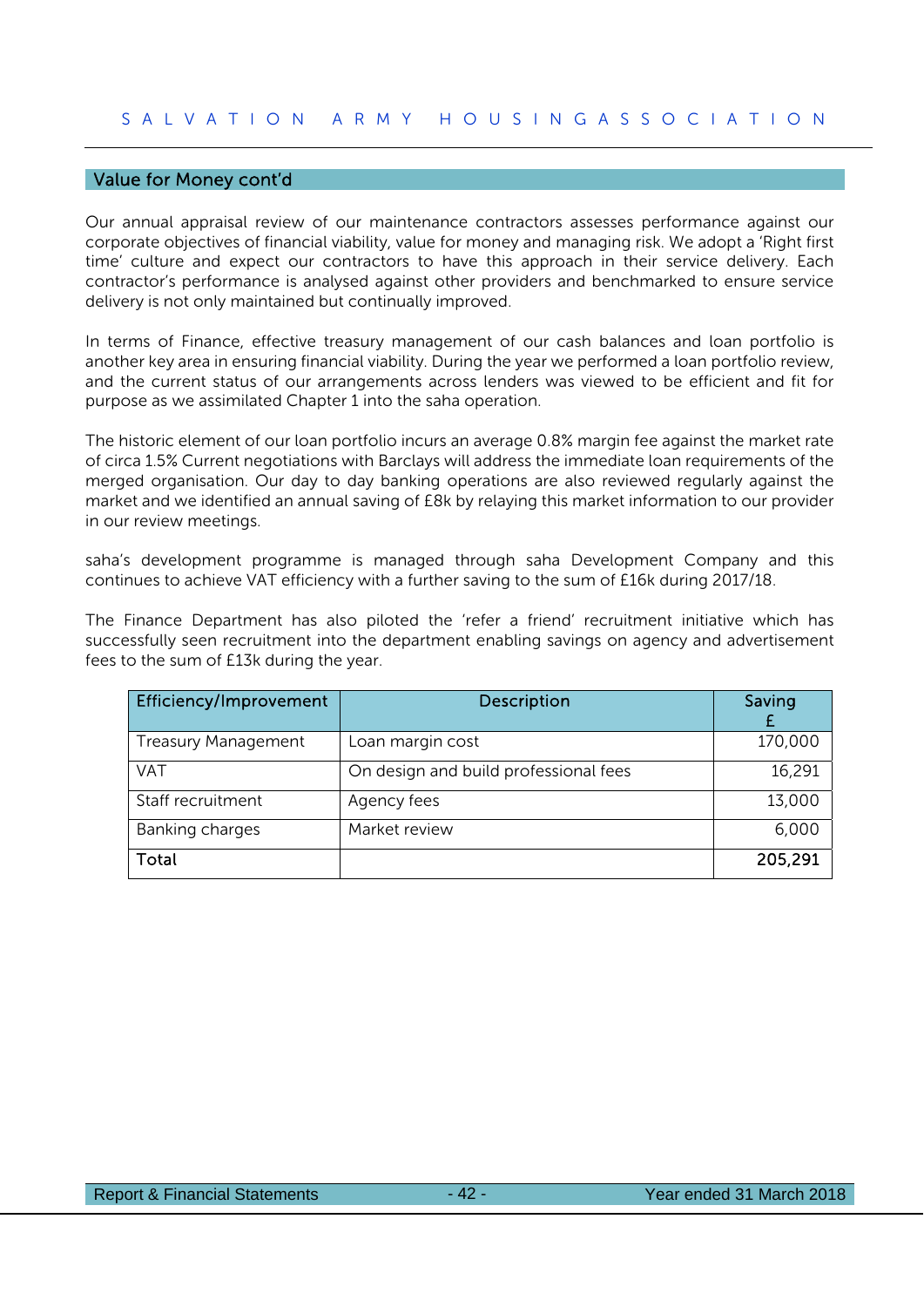# Value for Money cont'd

# Chapter 1 Merger

The business case for merger identified eventual efficiency savings to the sum of £1.5m. To date we have generated £750k per annum and are looking to realise the remainder of this on an annual basis as we progress the assimilation of the merged entity through further staffing and structural improvements.

| <b>Chapter 1 Efficiency</b>         |         |
|-------------------------------------|---------|
| <b>Executive Team</b>               | 320,000 |
| Senior Management                   | 124,000 |
| Other Staff                         | 184,000 |
| <b>Other Central Services Staff</b> | 104,000 |
| Total                               | 732,000 |

One immediate consequence of the recent merger is the decision to maximise the value of an asset - a former administration office, based within the student accommodation facility at the Waterloo site - by converting the accommodation into an additional 18 residential units of accommodation, thereby increasing the total capacity to 159 units, which will enable additional funds to be generated. The optimisation of this asset will enable saha to then address the remaining efficiency savings of £750K required as part of the merger business case.

This approach is being utilised by saha in terms of its asset management strategy in order to optimise the use of our assets to enable the organisation to continue 'Transforming Lives' into the future.

## What did we do with these savings?

The savings identified have been utilised to secure additional service installations and will also result in service charge efficiency for tenants both in delivery of energy efficient utilities as well as lower service charge costs.

We continue to budget to achieve a 2% operating margin (net surplus as a percentage of turnover) and our financial forecast recognises an aim to increase this over time to 4%. This level of surplus enables full funding of the stock condition survey requirements and such has been validated by external advisers.

It has been recognised that this assimilation process of a merged entity will take time to enable service delivery enhancements. This is due to the investment needed in term of the quality of the service and the cost of updating asset condition, ensuring service contracts are in place and dealing with many of the liabilities which had a significant impact upon expenditure requirements. This has been assessed and validated by external advisors and the business plan incorporates these factors, acknowledging that such mergers require investment before full efficiency can be achieved.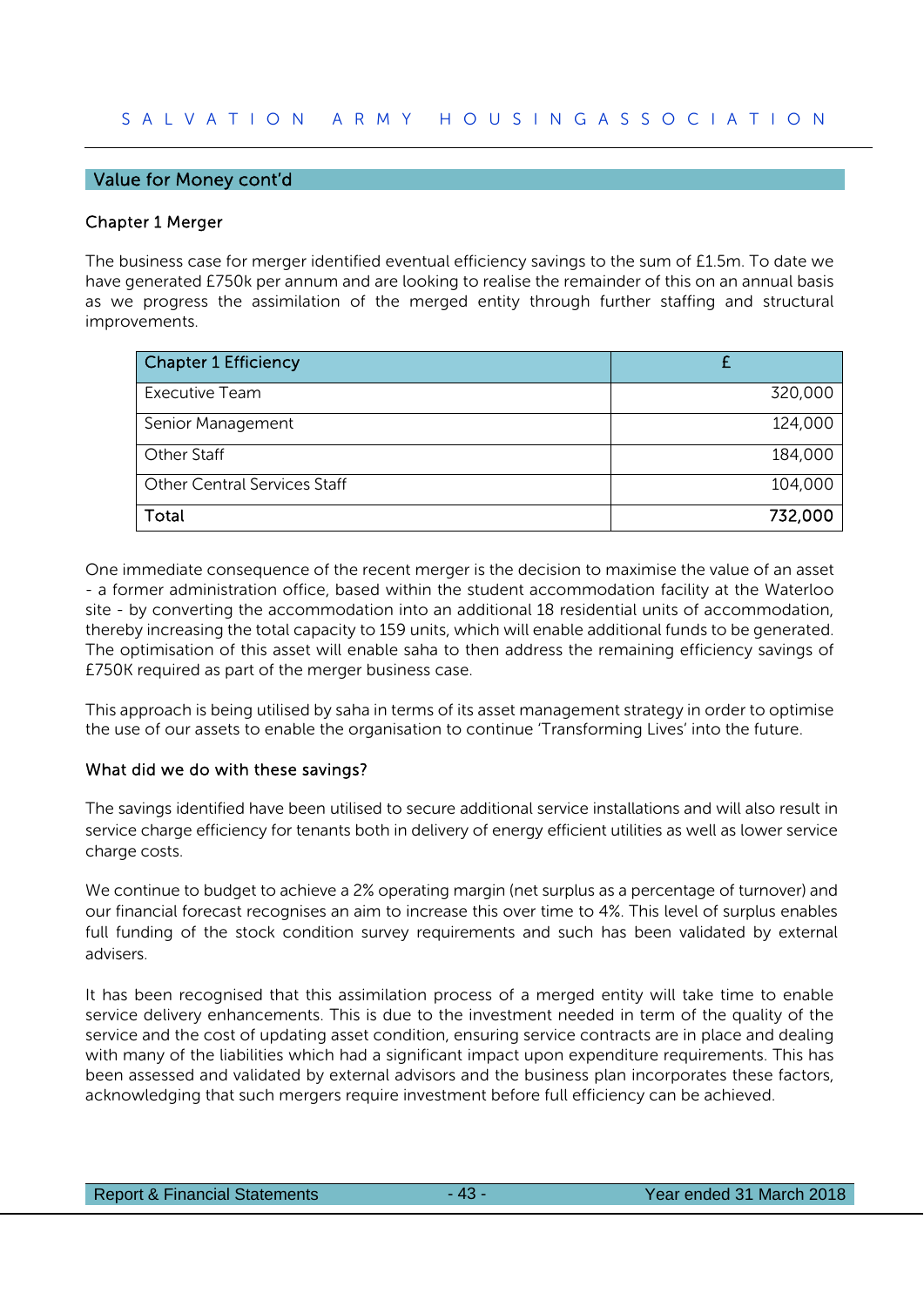# Value for Money cont'd

We aim to continue to achieve the efficiencies detailed within the business case in the knowledge that there will be an ongoing cost to restructure the merged organisation. This has been fully recognised within the financial plan.

The efficiency savings created by the additional accommodation at Waterloo will not only address the efficiency target as directed by the business case but there will be a resulting ongoing surplus which will be used by the saha Board to cross subsidise services or supplement the Transforming Lives programme with additional incentive's.

#### How our Costs compare to others

We have benchmarked our financial metrics against the group of supported housing organisations using the global account data for 2017. This supported housing group comprises:

- Advance
- Bournemouth Churches
- Christian Action
- Central and Cecil
- Chapter 1
- Habinteg
- Look Ahead
- St Mungos

It is important that we understand why our CPU are different to other organisations and we recognise the above group consists of many differing support providers both in percentage and type of support provision. This group, identified for benchmarking, by the Regulator, will each need to prove efficiency and effectiveness in fulfilling their many different mission aims and objectives.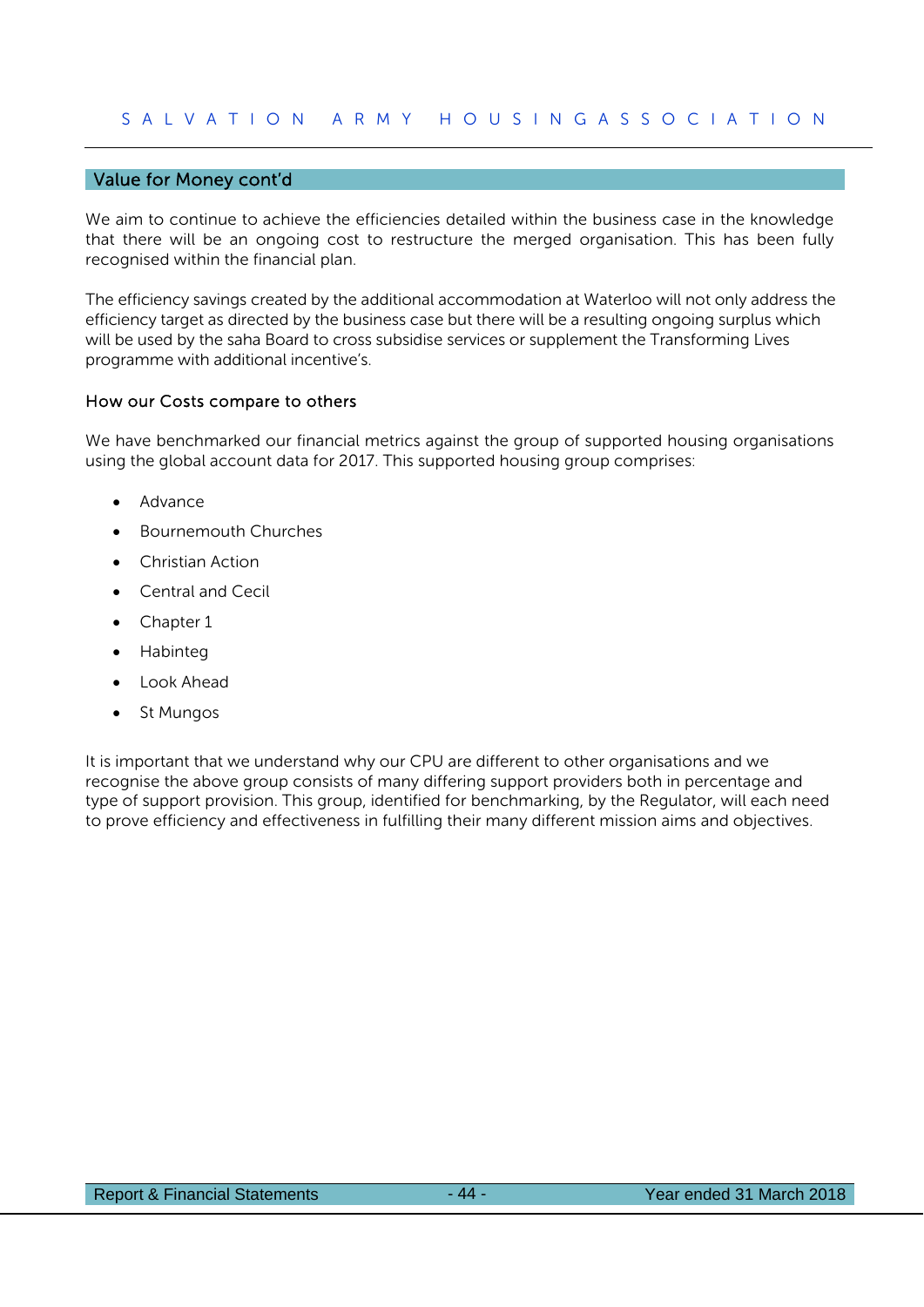# Value for Money cont'd

## How Our VfM Metrics and KPI's compare to others

| <b>VFM</b><br><b>Metric</b> | Description                                     | saha<br>2017 | saha<br>2018 | Peer<br>Group<br>2017 |
|-----------------------------|-------------------------------------------------|--------------|--------------|-----------------------|
|                             | <b>Social Housing Units</b>                     | 3,423        | 3,996        | 19,282                |
|                             | Non Social Housing Units                        |              | 141          | 929                   |
|                             | <b>Total Unit Numbers</b>                       | 3,423        | 4,137        | 20,211                |
| $\mathbf 1$                 | Reinvestment                                    | 2.6%         | 1.6%         | 4.1%                  |
| 2A                          | New Supply Delivered (Social Housing Units)     | 1.6%         | 0.9%         | 1.0%                  |
| 2B                          | New Supply Delivered (Non Social Housing Units) | 0.0%         | 0.0%         | 0.4%                  |
| 3                           | Gearing (Net Book Value of Housing Properties)  | 7.0%         | 9.5%         | 15.5%                 |
| $\overline{4}$              | <b>EBITDA MRI (Interest Cover)</b>              | 361.0%       | 182.5%       | 216.0%                |
| 5                           | Headline Social Housing Cost Per Unit           | £9,424       | £9,363       | £11,779               |
| 6A                          | Operating Margin (Social Housing Lettings only) | 22.8%        | 38.2%        | 11.1%                 |
| 6B                          | <b>Operating Margin</b>                         | 12.3%        | 5.5%         | 7.2%                  |
| 7                           | Return on Capital Employed (ROCE)               | 3.1%         | 1.3%         | 2.1%                  |

# What the Metrics Show Us

This is an interesting transitional period for saha. The transfer of engagements took place on 30<sup>th</sup> September 2017 and the VfM metrics are calculated on financial statements ended 31<sup>st</sup> March 2018. This includes assets and liabilities transfer values at fair value effective on that date and operational activity for a six month period from the transfer of engagements.

Results for 2018/19 will be a reflection of the first full year of combined operations and will enable a trend to be commenced as we work toward the forecast efficiency savings.

The above table details saha results for 2016/17 against 2017/18 as well as the overall peer group results for last year.

Report & Financial Statements 45 - 45 - Year ended 31 March 2018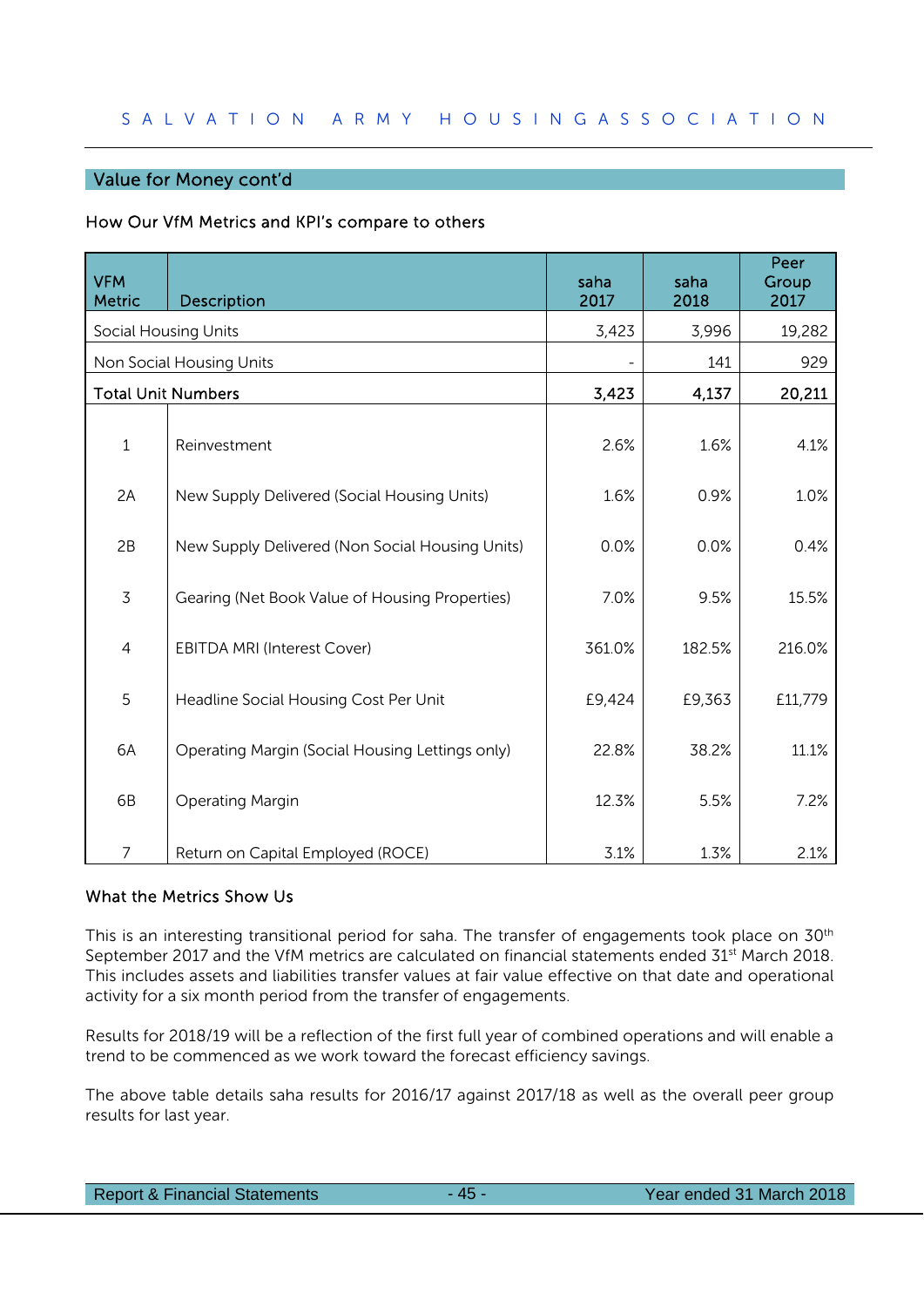#### Value for Money cont'd

The headline social housing cost per unit is impacted by the level of service and support costs inherent in the provision of such accommodation and programmes for our customers however, saha compares favourably with other members of the peer group. This position does not affect our desire to demonstrate efficiencies year on year.

saha review each business stream and are able to analyse cost per unit for each activity.

The following graphs also detail future targets to ensure we are in line with Board requirements to achieve future savings post an initial period of 2 years investment in the organisation in order to improve the quality of provision and service in the former Chapter 1 services



# Graphs showing CPU benchmarking data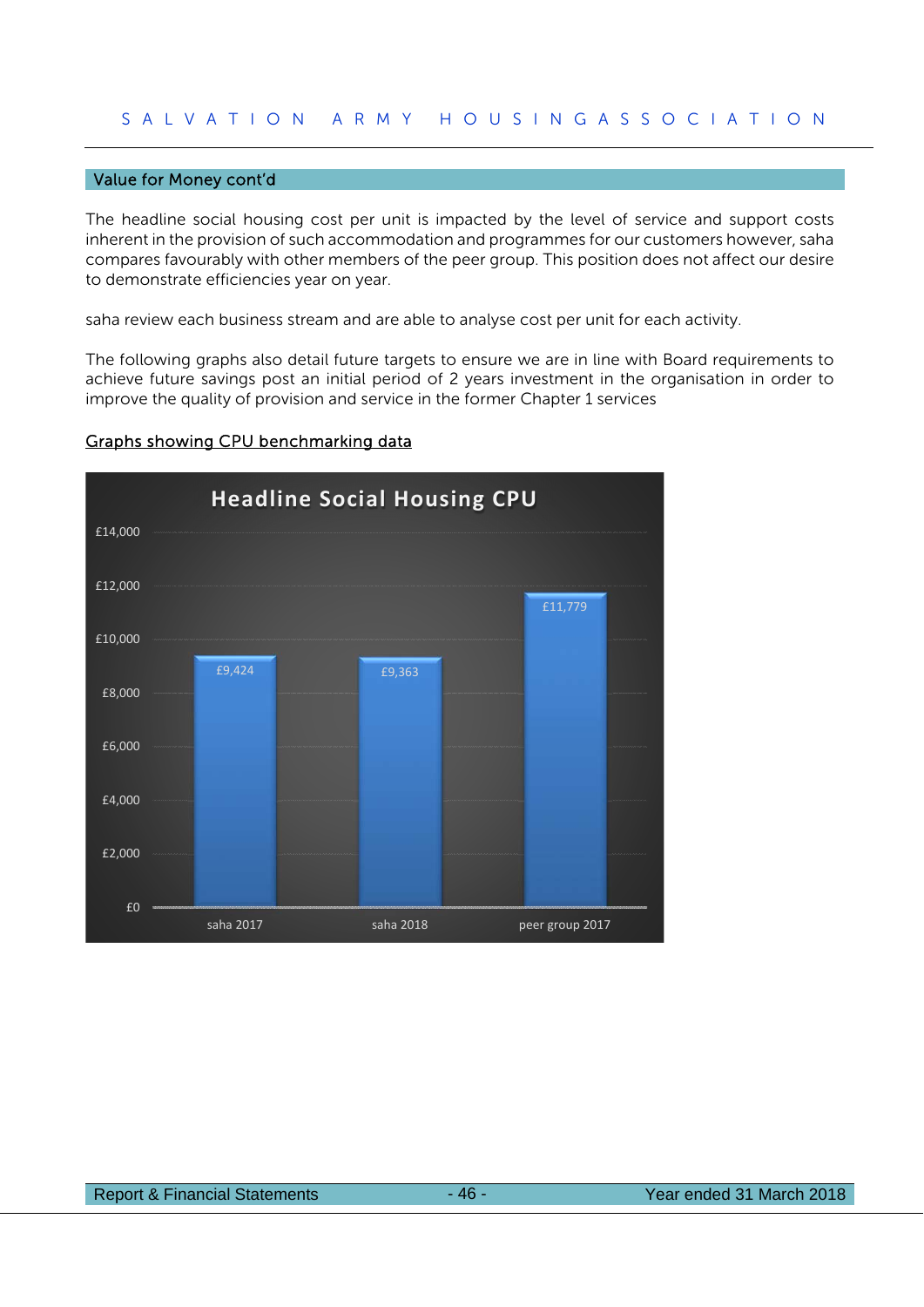# Value for Money cont'd

# Graphs showing CPU benchmarking data

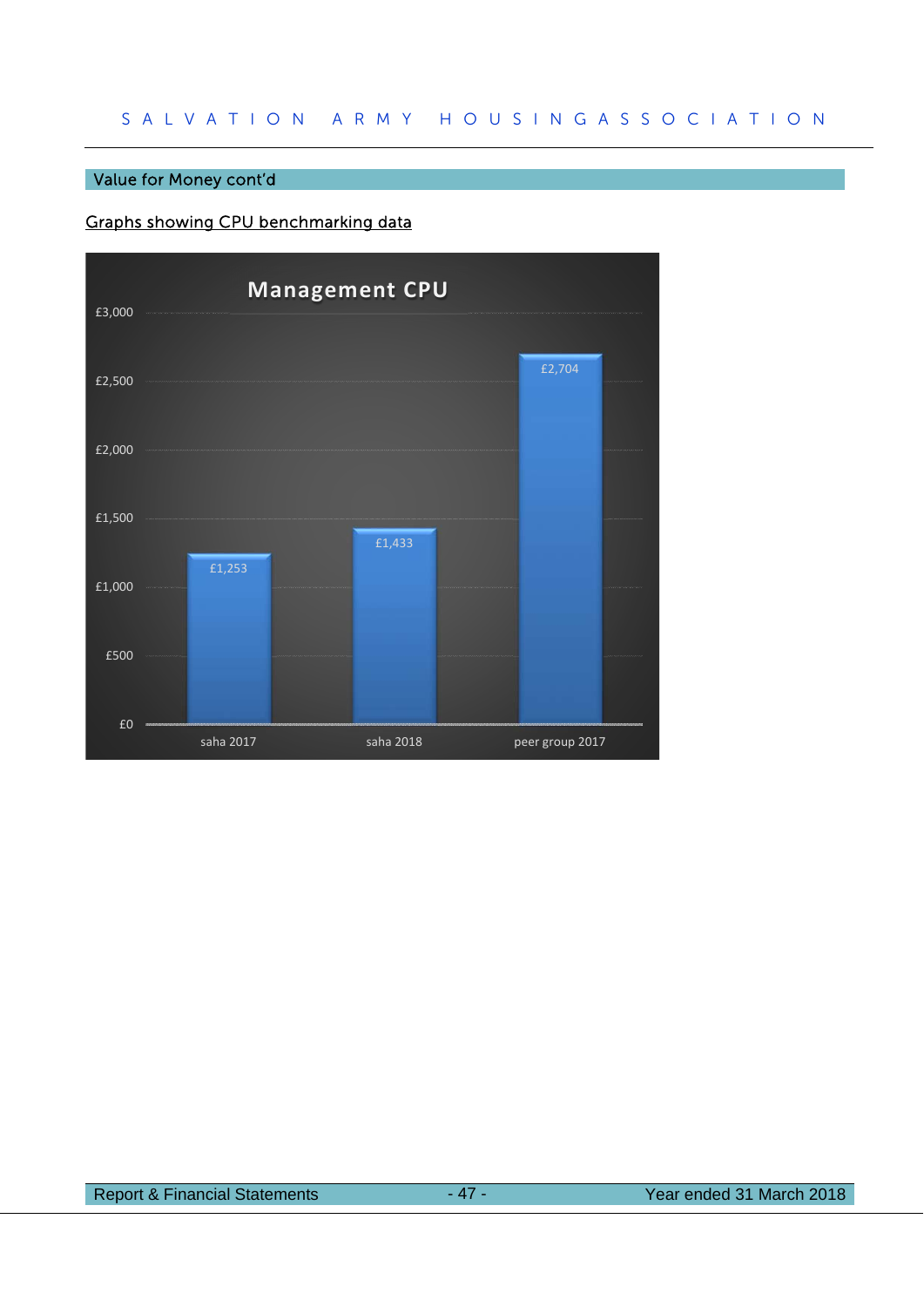# Value for Money cont'd

# Graphs showing CPU benchmarking data cont'd



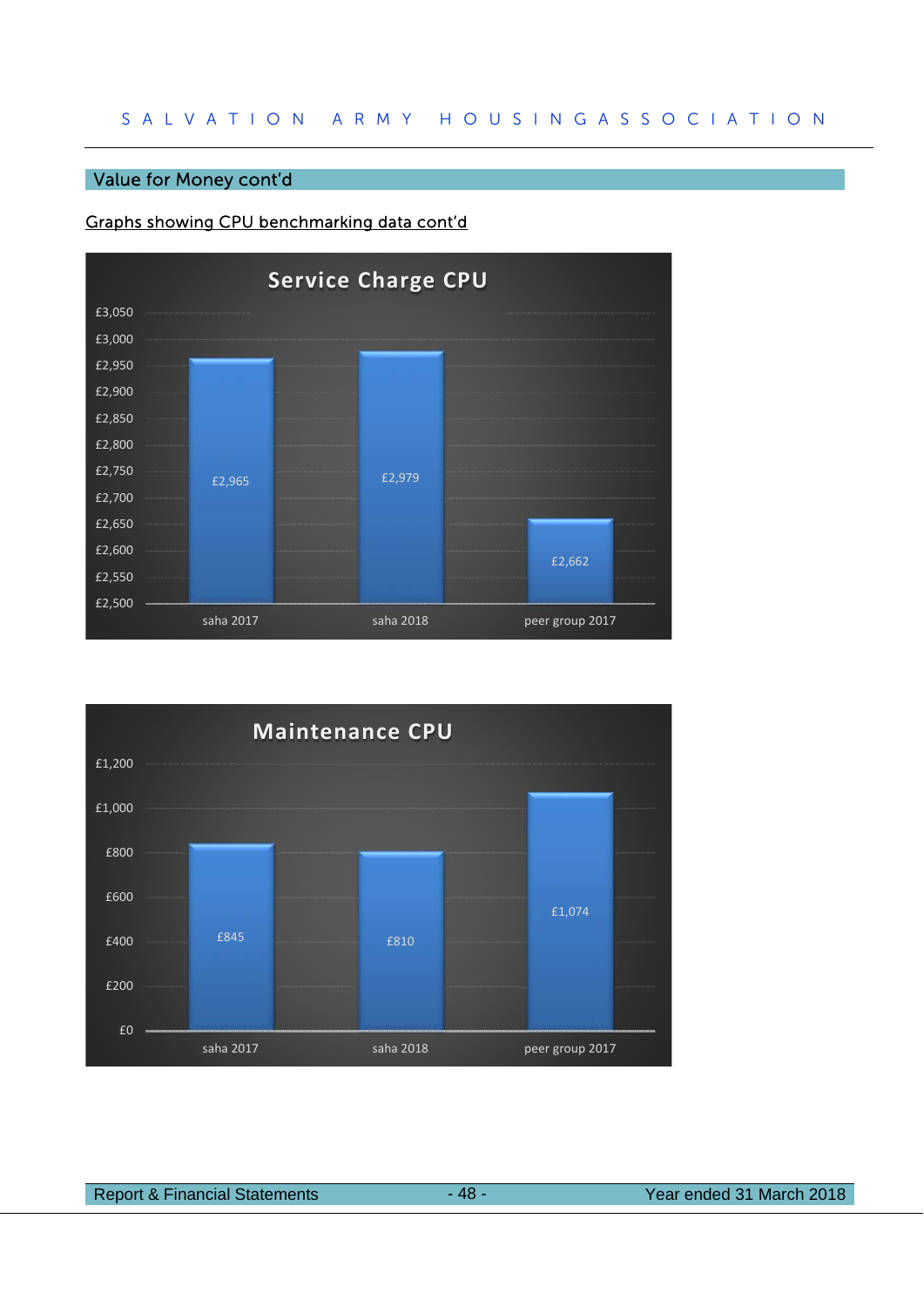# Value for Money cont'd

# Graphs showing CPU benchmarking data cont'd





The overall cost per unit for 2017/18 is £9,363 on par with 2016/17. The cost is lower than the benchmark peer group.

The cost comparisons for the maintenance and major repair comparisons will further improve against the peer group when a full year spend is reported in 2018/19 against the combined units.

In respect of management, saha perform well against the peer group even though we have subsumed the Chapter 1 operation during the year.

|  | <b>Report &amp; Financial Statements</b> |
|--|------------------------------------------|
|  |                                          |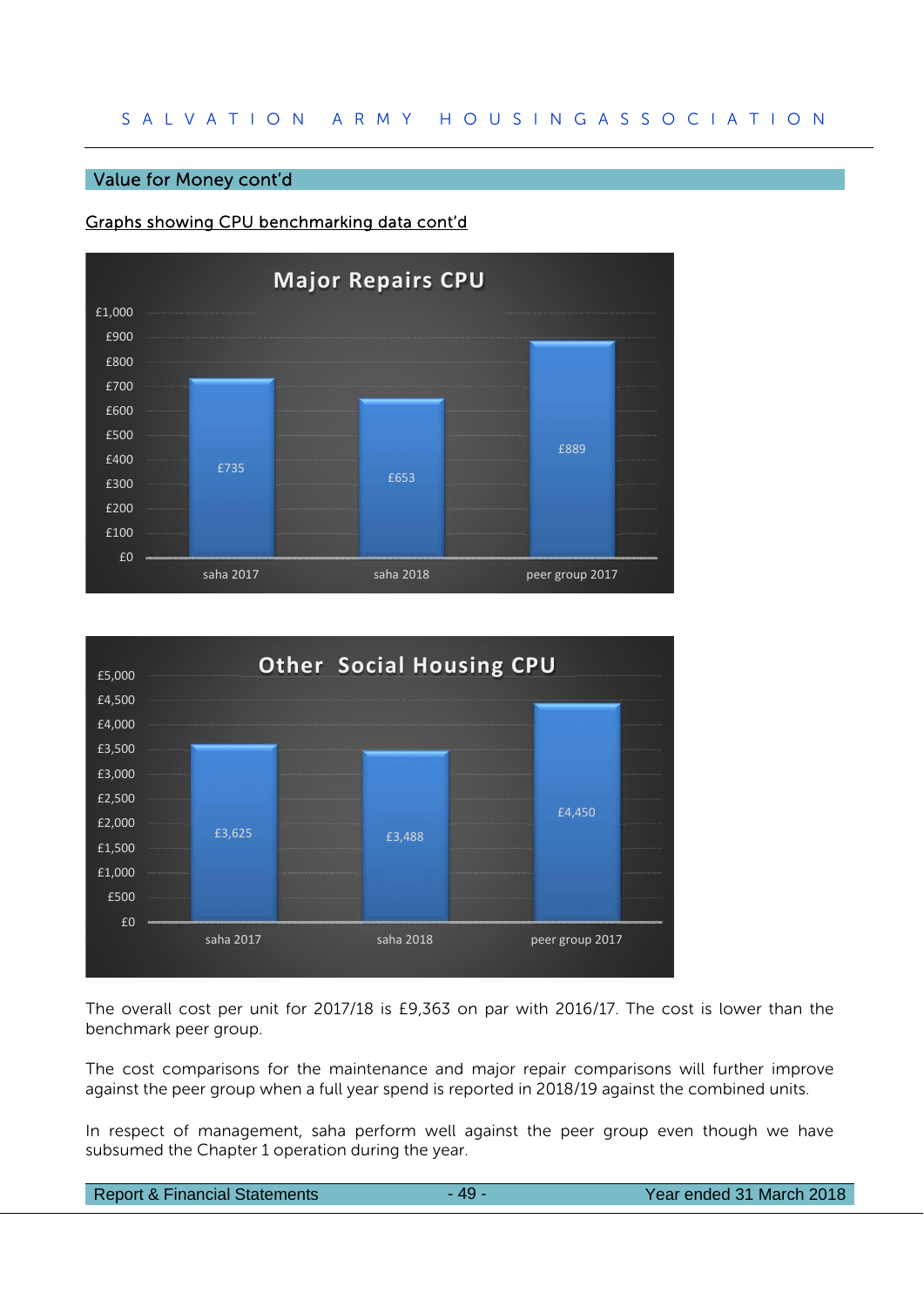# Value for Money cont'd

# What Our Projected Metrics Reveal

The following table is an extract from the current business plan

|    | VFM Metric - Forecast for 31 March                        | 2018          | 2019    | 2020           | 2021           |
|----|-----------------------------------------------------------|---------------|---------|----------------|----------------|
|    | <b>Business Year</b>                                      | <b>Actual</b> | 1       | $\overline{2}$ | $\overline{3}$ |
|    | <b>Social Housing Units</b>                               | 3,996         | 4,026   | 3,986          | 4,051          |
|    | Non Social Housing Units                                  | 141           | 159     | 159            | 161            |
|    | <b>Unit Numbers</b>                                       | 4,137         | 4,185   | 4,145          | 4,212          |
| 1  | Reinvestment                                              | 1.6%          | 2.5%    | 5.4%           | 2.7%           |
| 2A | New Supply Delivered (Social Housing Units)               | 0.9%          | 0.8%    | 0.6%           | 1.7%           |
| 2B | New Supply Delivered (Non Social Housing<br>Units)        | 0.0%          | 0.4%    | 0.0%           | 0.1%           |
| 3  | Gearing (Net Book Value of Housing<br>Properties)         | 9.5%          | 10.2%   | 13.9%          | 14.2%          |
| 4  | <b>EBITDA MRI (Interest Cover</b>                         | 182.5%        | 202.7%  | 171.5%         | 225.8%         |
| 5  | Headline Social Housing Cost Per Unit                     | £9,363        | £10,585 | £10,753        | £10,430        |
| 6A | <b>Operating Margin (Social Housing Lettings</b><br>only) | 38.2%         | 34.0%   | 32.8%          | 33.9%          |
| 6B | Operating Margin                                          | 5.5%          | 7.3%    | 5.9%           | 8.6%           |
| 7  | Return on Capital Employed (ROCE)                         | 1.3%          | 1.9%    | 1.6%           | 2.3%           |

The financial plan details a level of social housing supply aimed at continuing to fulfil and achieve the mission objectives. The plan demonstrates that saha has a financially viable base from which to continue successfully delivering its mission objectives.

The plan also details efficiency targets to be achieved through fulfilling the objectives outlined in the business case for the recent merger.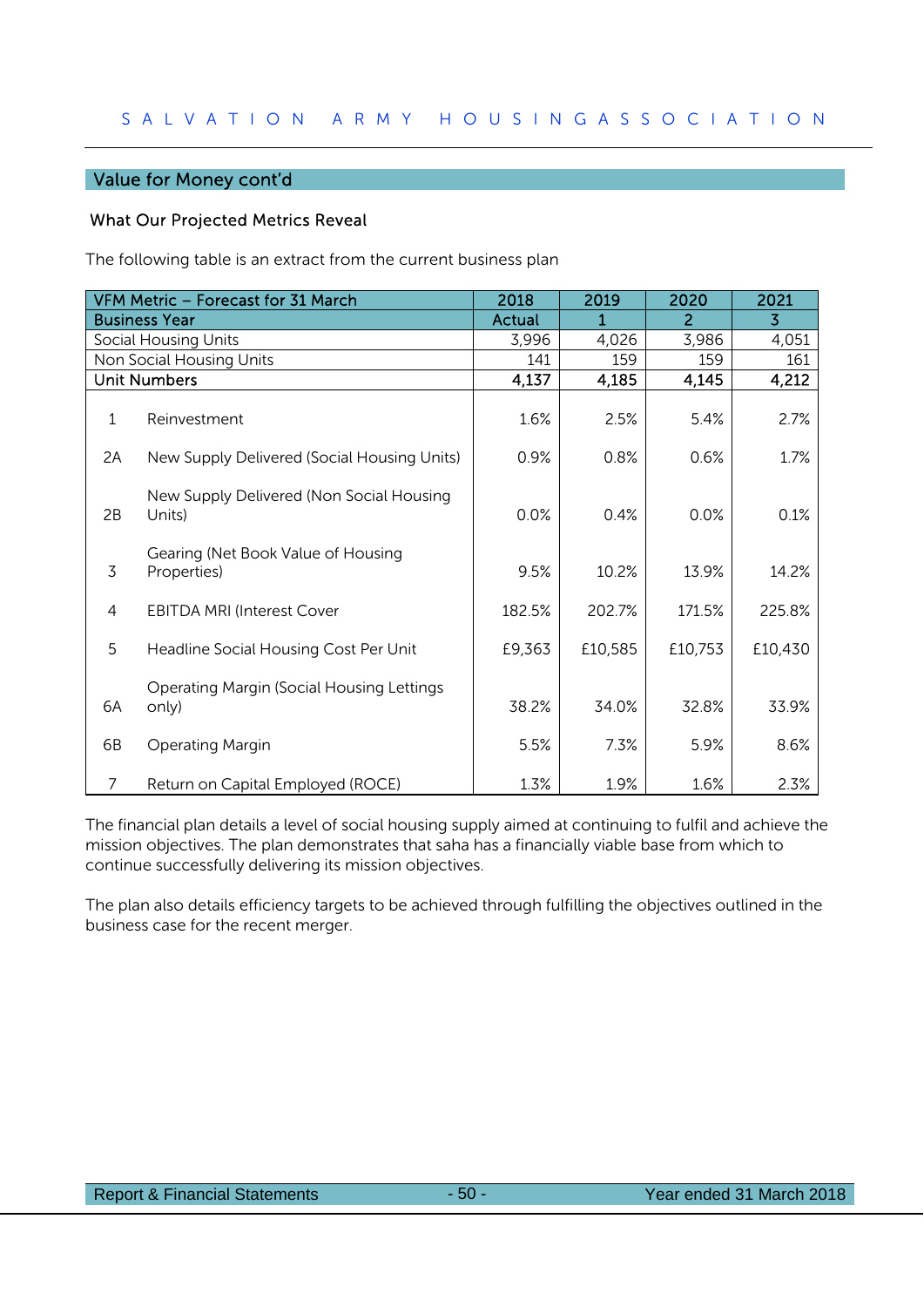# Value for Money cont'd

# Value for Money Social Purpose Metrics

Our mission is 'Transforming Lives by providing solutions to homelessness and enabling customers to develop their own potential'

The saha Board has approved the following social purpose areas from which to develop metrics based on:

- Social networks and relationships
- Emotional and mental health
- Meaningful use of time, and
- Managing tenancy and accommodation

The four metrics above have been selected as the most relevant for the following reasons:

- Strong relationships are the most significant factor in promoting life satisfaction (Economic and Social Research Council 2013)
- Emotional and mental health are key determinants of one's future ability to have a sense of coherence.
- Meaningful use of time is a key determinant in ensuring residents develop a future strategy for sustainment of the life changes they have developed within a service
- Managing a tenancy is key to sustaining independent living after leaving a saha service

The Audit & Risk Committee will receive VfM updates on both the financial and social purpose metrics. The social purpose metrics will be developed during the current year to provide a more comprehensive overview and provide assurance of how saha optimises VfM in its mission of "Transforming Lives".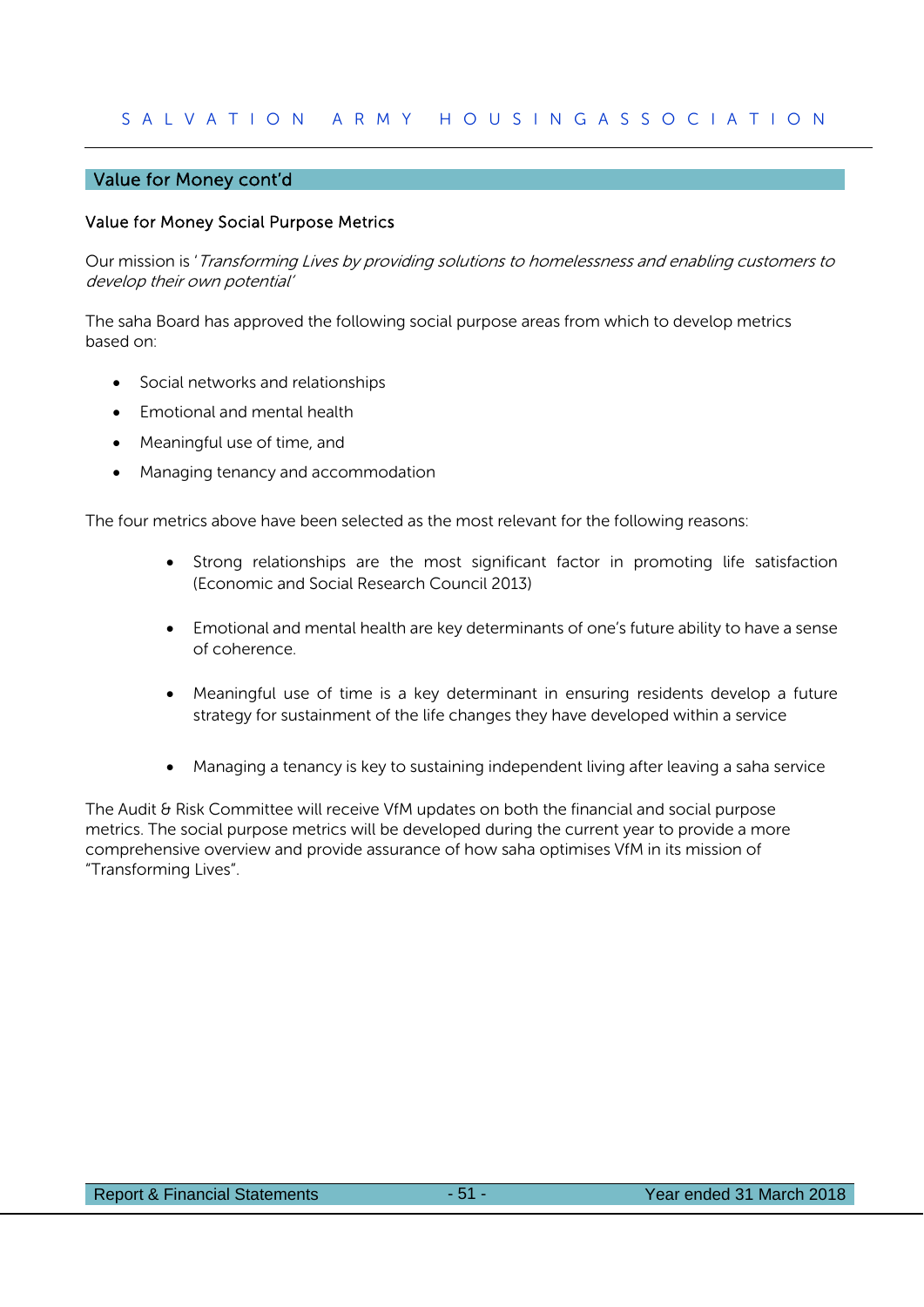# Financial Statements

# INDEPENDENT AUDITOR'S REPORT TO THE MEMBERS OF SALVATION ARMY HOUSING **ASSOCIATION**

# Opinion

We have audited the financial statements of salvation army housing association (the 'society') for the year ended 31 March 2018 which comprise statement of comprehensive income, statement of changes in equity and reserves, statement of financial position and statement of cash flows and the notes to the financial statements, including a summary of significant accounting policies. The financial reporting framework that has been applied in their preparation is applicable law and United Kingdom Accounting Standards including Financial Reporting Standard 102; The Financial Reporting Standard applicable in the UK and Republic of Ireland (United Kingdom Generally Accepted Accounting Practice).

In our opinion the financial statements:

- give a true and fair view of the state of the society's affairs as at 31 March 2018 and of its income and expenditure for the year then ended;
- have been properly prepared in accordance with the Co-operative and Community Benefit Societies Act 2014, the Housing and Regeneration Act 2008, and the Accounting Direction for Private Registered Providers of Social Housing 2015.

## Basis for opinion

We have been appointed as auditor under the Co-operative and Community Benefit Societies Act 2014 and report in accordance with regulations made under that Act. We conducted our audit in accordance with International Standards on Auditing (UK) (ISAs (UK)) and applicable law. Our responsibilities under those standards are further described in the Auditor's responsibilities for the audit of the financial statements section of our report. We are independent of the society in accordance with the ethical requirements that are relevant to our audit of the financial statements in the UK, including the FRC's Ethical Standard, and we have fulfilled our other ethical responsibilities in accordance with these requirements. We believe that the audit evidence we have obtained is sufficient and appropriate to provide a basis for our opinion.

## Who we are reporting to

This report is made solely to the society's members, as a body, in accordance with regulations made under Section 87 of the Co-operative and Community Benefit Societies Act 2014. Our audit work has been undertaken so that we might state to the society's members those matters we are required to state to them in an auditor's report and for no other purpose. To the fullest extent permitted by law, we do not accept or assume responsibility to anyone other than the society and the society's members as a body, for our audit work, for this report, or for the opinions we have formed.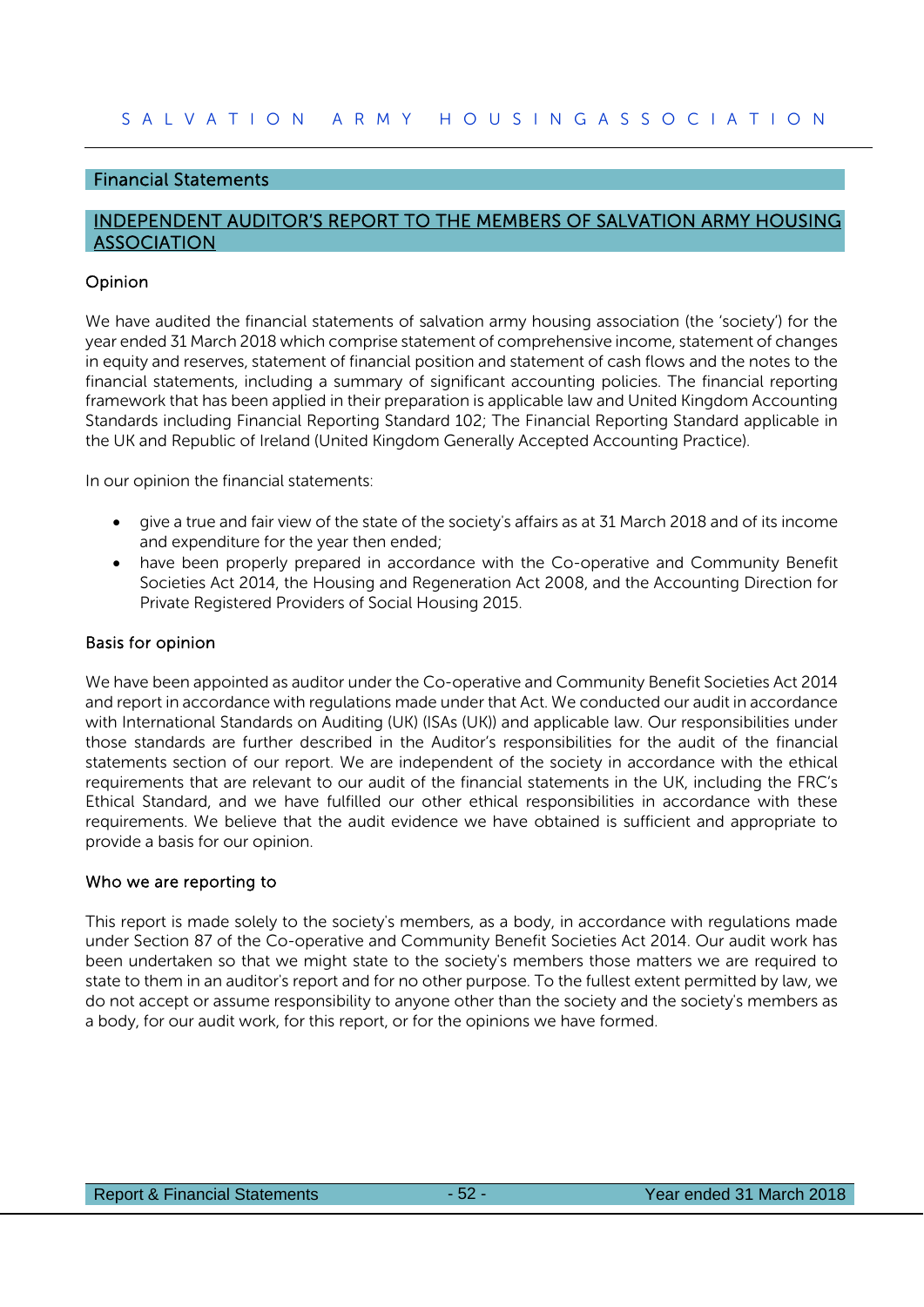# INDEPENDENT AUDITOR'S REPORT TO THE MEMBERS OF SALVATION ARMY HOUSING ASSOCIATION (CONTINUED)

# Conclusions relating to going concern

We have nothing to report in respect of the following matters in relation to which the ISAs (UK) require us to report to you where:

- the board's use of the going concern basis of accounting in the preparation of the financial statements is not appropriate; or
- the board has not disclosed in the financial statements any identified material uncertainties that may cast significant doubt about the society's ability to continue to adopt the going concern basis of accounting for a period of at least twelve months from the date when the financial statements are authorised for issue.

# Other information

The board is responsible for the other information. The other information comprises the information included in the Annual Report, set out on pages 3 to 51 other than the financial statements and our auditor's report thereon. Our opinion on the financial statements does not cover the other information and, except to the extent otherwise explicitly stated in our report, we do not express any form of assurance conclusion thereon. In connection with our audit of the financial statements, our responsibility is to read the other information and, in doing so, consider whether the other information is materially inconsistent with the financial statements or our knowledge obtained in the audit or otherwise appears to be materially misstated. If we identify such material inconsistencies or apparent material misstatements, we are required to determine whether there is a material misstatement in the financial statements or a material misstatement of the other information. If, based on the work we have performed, we conclude that there is a material misstatement of this other information, we are required to report that fact.

We have nothing to report in this regard.

## Matters on which we are required to report by exception

We have nothing to report in respect of the following matters where the Co-operative and Community Benefit Societies Act 2014 requires us to report to you if, in our opinion:

- a satisfactory system of control over transactions has not been maintained; or
- the society has not kept proper accounting records; or
- the financial statements are not in agreement with the books of account; or
- we have not received all the information and explanations we need for our audit.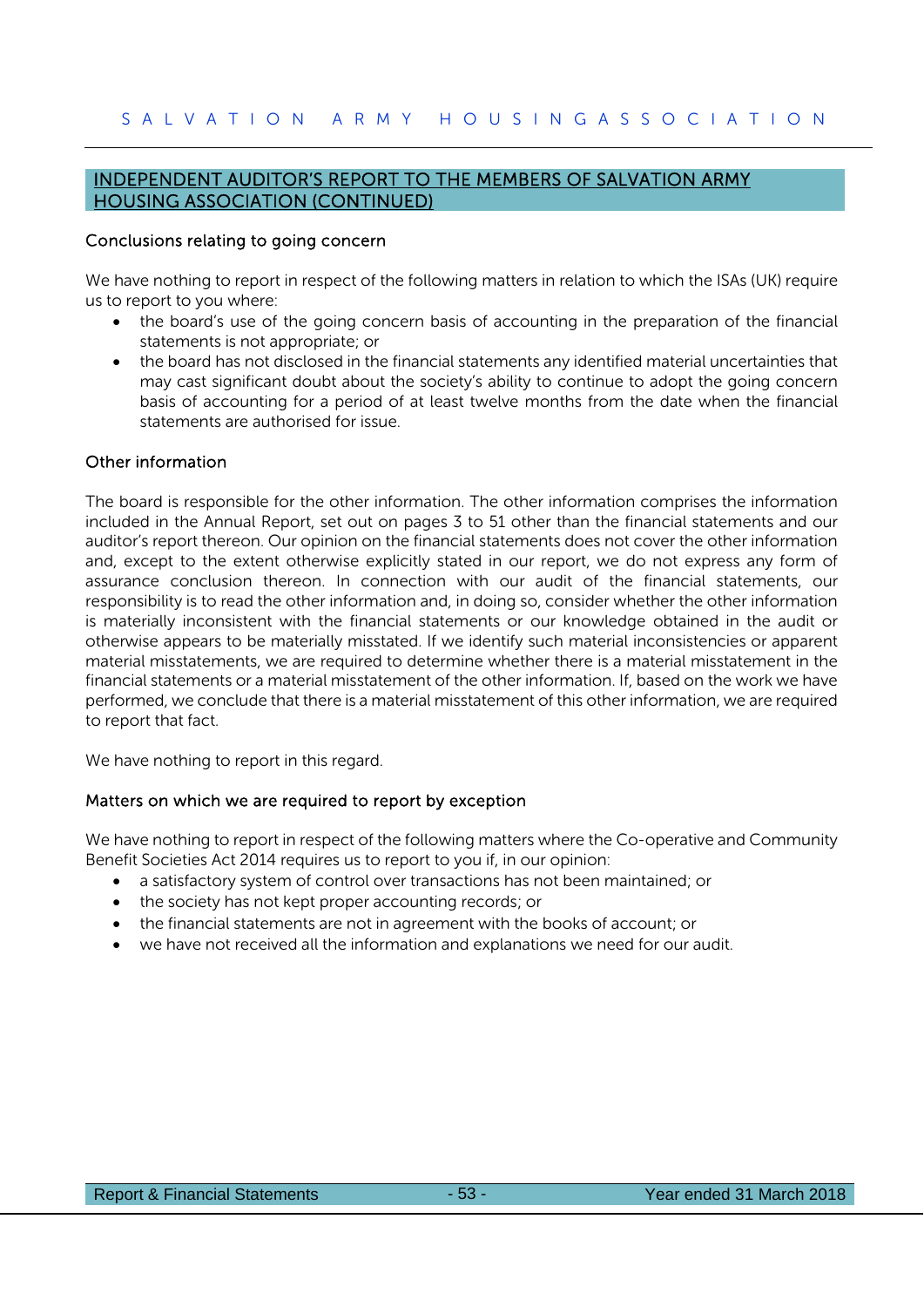# INDEPENDENT AUDITOR'S REPORT TO THE MEMBERS OF SALVATION ARMY HOUSING ASSOCIATION (CONTINUED)

#### Responsibilities of the board for the financial statements

As explained more fully in the Statement of Board's Responsibilities set out on pages 32, the board is responsible for the preparation of the financial statements and for being satisfied that they give a true and fair view, and for such internal control as the board determines is necessary to enable the preparation of financial statements that are free from material misstatement, whether due to fraud or error.

In preparing the financial statements, the board is responsible for assessing the society's ability to continue as a going concern, disclosing, as applicable, matters related to going concern and using the going concern basis of accounting unless the board either intend to liquidate the society or to cease operations, or have no realistic alternative but to do so.

#### Auditor's responsibilities for the audit of the financial statements

Our objectives are to obtain reasonable assurance about whether the financial statements as a whole are free from material misstatement, whether due to fraud or error, and to issue an auditor's report that includes our opinion. Reasonable assurance is a high level of assurance, but is not a guarantee that an audit conducted in accordance with ISAs (UK) will always detect a material misstatement when it exists.

Misstatements can arise from fraud or error and are considered material if, individually or in the aggregate, they could reasonably be expected to influence the economic decisions of users taken on the basis of these financial statements.

A further description of our responsibilities for the audit of the financial statements is located on the Financial Reporting Council's website at: www.frc.org.uk/auditorsresponsibilities. This description forms part of our auditor's report.

## Grant Thornton UK LLP

Statutory Auditor, Chartered Accountants 30 Finsbury Square London EC2A 1AG

Date<sup>.</sup>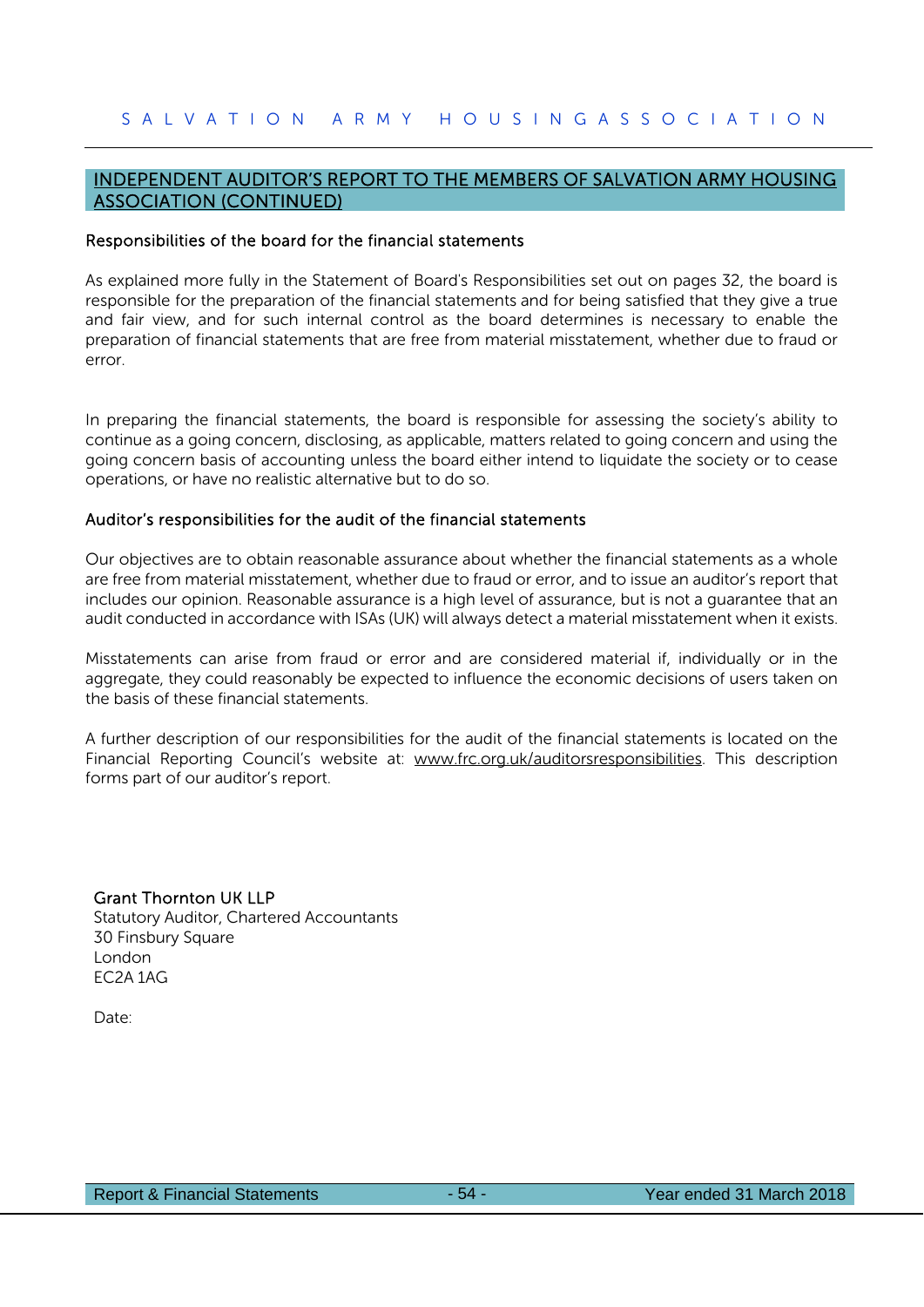| AILMENI<br><u>OF COMPREHEINSIVE INCOME for the year enged 31 MARCH 2018</u>         |              |              |              |
|-------------------------------------------------------------------------------------|--------------|--------------|--------------|
|                                                                                     | <b>Notes</b> | 2018         | 2017         |
|                                                                                     |              | £            | £            |
| Turnover                                                                            | 2A/2B        | 46,160,033   | 40,658,190   |
| Operating expenditure                                                               | 2A/2B        | (43,504,318) | (35,702,945) |
| <b>Operating surplus</b>                                                            |              | 2,655,715    | 4,955,245    |
| Donation arising on acquisitions                                                    | 8            | 33,550,739   |              |
| Interest receivable                                                                 | 5            | 47,523       | 57,471       |
| Interest and financing costs                                                        | 6            | (1,453,336)  | (1,286,981)  |
| Surplus for the financial year and total<br>comprehensive income for financial year | 7            | 34,800,641   | 3,725,735    |

# STATEMENT OF COMPREHENSIVE INCOME for the year ended 31 MARCH 2019

All amounts relate to continuing operations.

The accompanying notes on pages 59-98 form part of these financial statements.

These financial statements were approved and authorised by the Board on 26 July 2018

Chairman Commissioner John Matear

Board Member Andrew Taylor

Company Secretary Argiri Papathos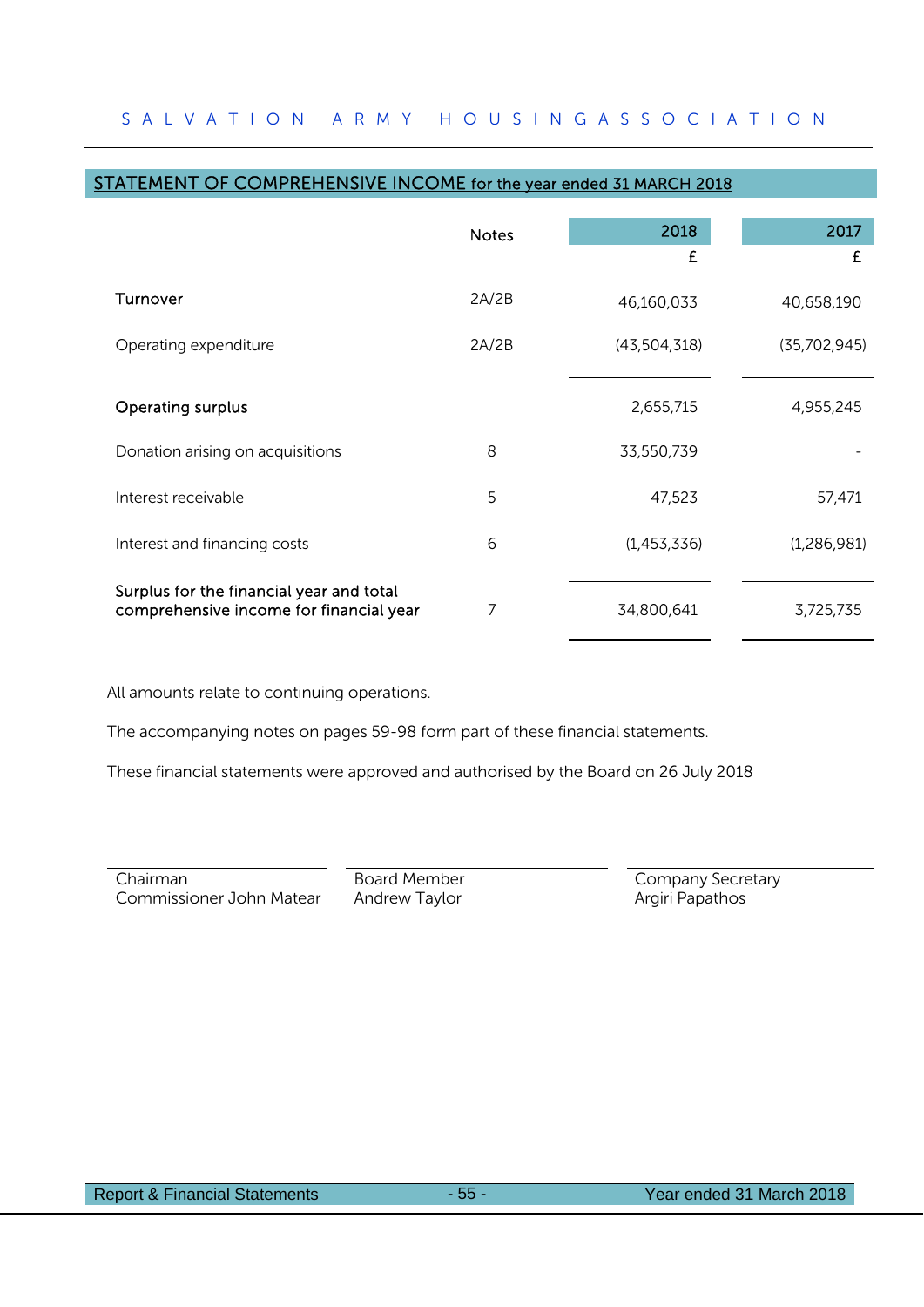|                                                                  | <b>Share</b><br>Capital | Revenue<br><b>Reserve</b> | <b>Restricted</b><br><b>Reserves</b> | Total      |
|------------------------------------------------------------------|-------------------------|---------------------------|--------------------------------------|------------|
|                                                                  | £                       | £                         | £                                    | £          |
| Balance at 31 March 2016                                         | 10                      | 31,543,956                | 6,449,574                            | 37,993,540 |
| Surplus for the year                                             |                         | 3,725,735                 |                                      | 3,725,735  |
| <b>Transfers from restricted</b><br>reserves to revenue reserves |                         | 2,503                     | (2,503)                              |            |
| Shares issued/(cancelled) (net)                                  | (2)                     |                           |                                      | (2)        |
| Balance as at 31 March 2017                                      | 8                       | 35,272,194                | 6,447,071                            | 41,719,273 |
|                                                                  |                         |                           |                                      |            |
| Surplus for the year                                             |                         | 34,800,641                |                                      | 34,800,641 |
| Transfers from restricted reserves<br>to revenue reserves        |                         | 82,603                    | (82, 603)                            |            |
| Shares issued/ (cancelled) (net)                                 | (1)                     |                           |                                      | (1)        |
| Balance as at 31 March 2018                                      | 7                       | 70,155,438                | 6,364,468                            | 76,519,913 |

# STATEMENT OF CHANGES IN EQUITY AND RESERVES for the year ended 31 MARCH 2018

The accompanying notes on pages 59-98 form part of these financial statements.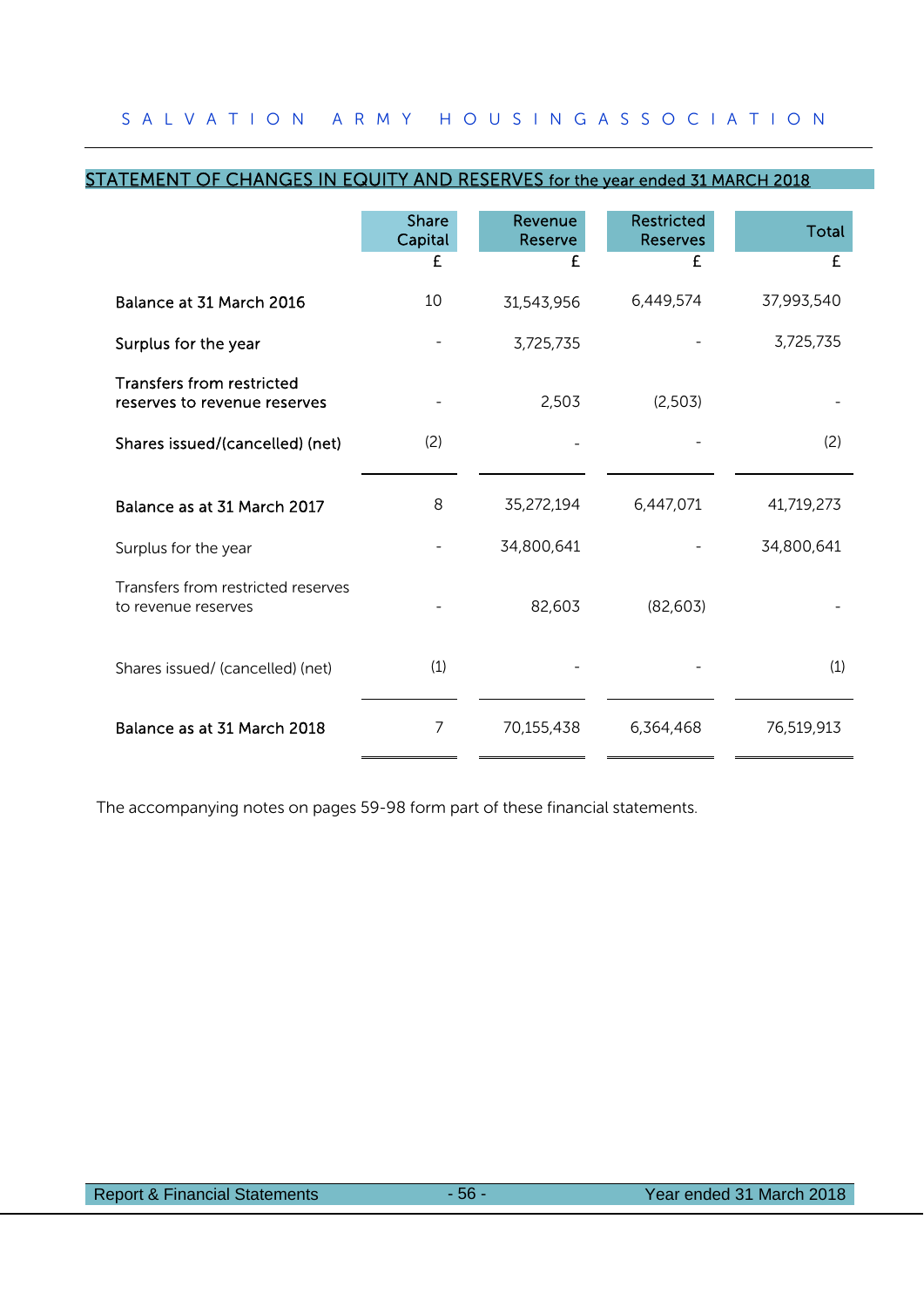# STATEMENT OF FINANCIAL POSITION as at 31 MARCH 2018

|                                                                                                  | <b>Notes</b>   | 2018                           | 2017                           |
|--------------------------------------------------------------------------------------------------|----------------|--------------------------------|--------------------------------|
|                                                                                                  |                | £                              | £                              |
| <b>Fixed assets</b><br>Housing properties<br>Property, plant and equipment<br>Investments        | 10<br>11<br>12 | 200,028,546<br>1,405,300<br>51 | 145,554,354<br>1,051,811<br>51 |
|                                                                                                  |                | 201,433,897                    | 146,606,216                    |
| <b>Current assets</b><br><b>Debtors</b><br>Cash and cash equivalents                             | 14<br>15       | 2,665,543<br>18,276,350        | 1,978,745<br>17,706,107        |
|                                                                                                  |                | 20,941,893                     | 19,684,852                     |
| Creditors: amounts falling due in less than one<br>year                                          | 16             | (22, 147, 043)                 | (8, 151, 999)                  |
| Net current (liabilities)/assets                                                                 |                | (1,205,150)                    | 11,532,853                     |
| Total assets less current liabilities                                                            |                | 200,228,747                    | 158,139,069                    |
| Creditors: amounts falling due after more than<br>one year                                       | 16             | (123, 708, 834)                | (116, 419, 796)                |
| Net assets                                                                                       |                | 76,519,913                     | 41,719,273                     |
| <b>Capital and reserves</b><br>Called up share capital<br>Restricted reserves<br>Revenue reserve | 20<br>21<br>21 | 7<br>6,364,468<br>70,155,438   | 8<br>6,447,071<br>35,272,194   |
|                                                                                                  |                | 76,519,913                     | 41,719,273                     |

The accompanying notes on pages 59-98 form part of these financial statements.

The financial statements were approved by the Board on 26 July 2018 and signed on its behalf by:

| Chairman                 | Board Member  | Company Secretary |
|--------------------------|---------------|-------------------|
| Commissioner John Matear | Andrew Taylor | Argiri Papathos   |
|                          |               |                   |

Report & Financial Statements - 57 - Year ended 31 March 2018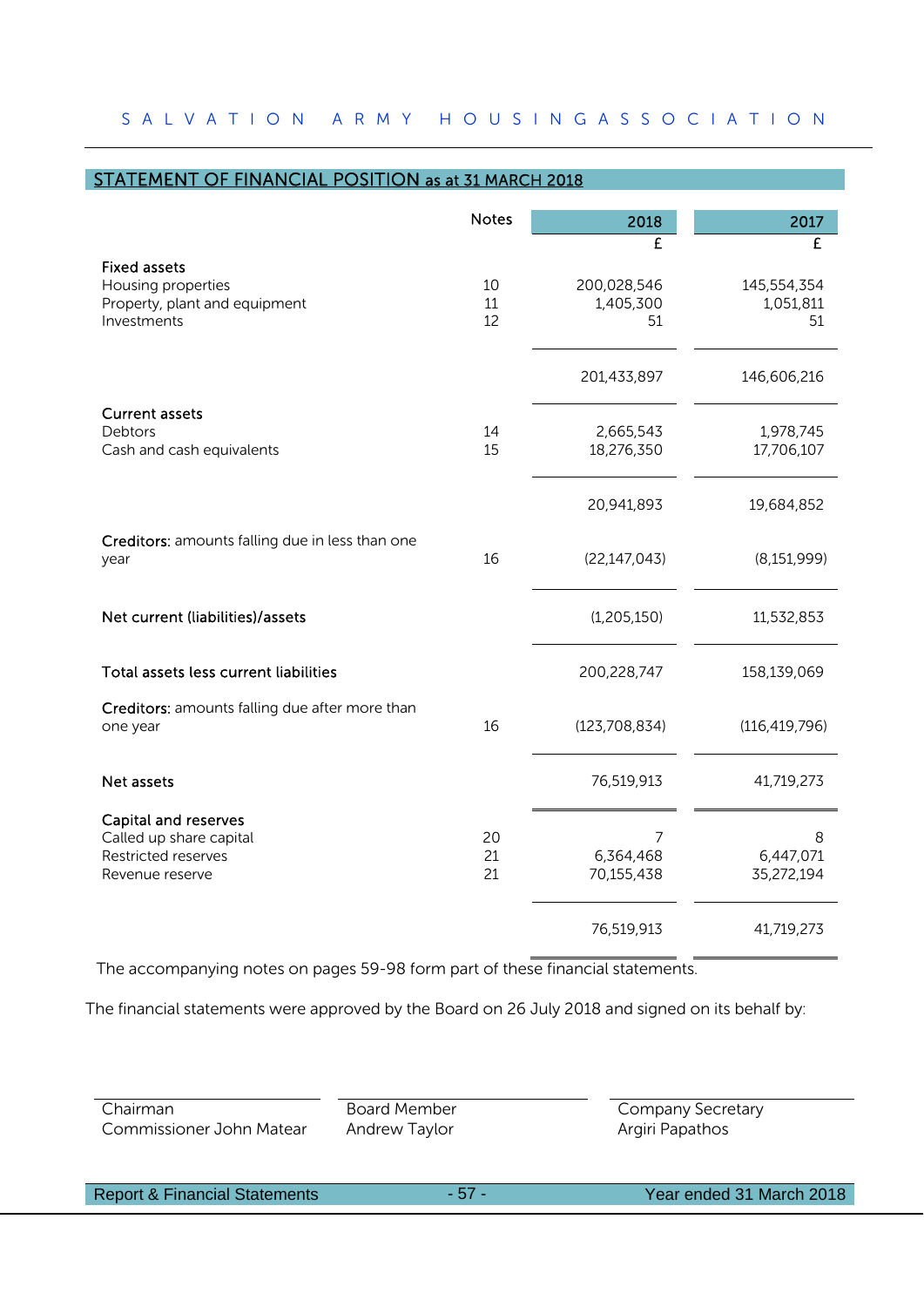# STATEMENT OF CASH FLOWS for the year ended 31 MARCH 2018

|                                                                                | <b>Notes</b> | 2018                   | 2017                      |
|--------------------------------------------------------------------------------|--------------|------------------------|---------------------------|
| Operating surplus                                                              | 2A           | 2,655,715              | £<br>4,955,245            |
| Amortisation of grants                                                         | 18           | (2,727,633)            | (2,553,664)               |
| Depreciation charges                                                           | 7            | 4,505,867              | 3,789,937                 |
| Accelerated depreciation                                                       | 7/2B         | 110,441                | 194,783                   |
| Gain on disposal of tangible fixed assets                                      | 2A/4         | (161, 802)             | (332, 813)                |
| Abortive development costs                                                     |              |                        | 16,507                    |
| Decrease in debtors                                                            |              | 144,940                | (490, 381)                |
| Increase in creditors                                                          |              | 1,749,975              | (837, 186)                |
|                                                                                |              | (358, 886)             | (228, 265)                |
| (Deduct)/Add pension adjustment                                                |              |                        |                           |
| Net cash generated from operating activities                                   |              | 5,918,617              | 4,514,163                 |
| Corporation Tax paid                                                           |              |                        |                           |
| Net cash generated from operating activities                                   |              | 5,918,617              | 4,514,163                 |
| <b>Acquisitions and disposals</b>                                              |              |                        |                           |
| Net cash balance acquired with Chapter 1                                       | 8            | 2,018,687              |                           |
|                                                                                |              | 2,018,687              |                           |
| Investing activities<br>Interest received                                      |              | 47,523                 | 55,513                    |
| Grants received                                                                |              |                        | 679,628                   |
| <b>Additions to PPE</b>                                                        |              | (4,596,110)            | (4,080,141)               |
| Proceeds on disposal of PPE<br>Net cash generated used in financing activities | 4            | 734,500<br>(3,814,087) | 882,000<br>(2,463,000)    |
|                                                                                |              |                        |                           |
| <b>Financing activities</b>                                                    |              |                        |                           |
| Interest paid                                                                  |              | (1,385,897)            | (1,166,748)               |
| New loans<br>Loans repaid                                                      |              | (2, 167, 076)          | 10,000,000<br>(1,999,954) |
| Share issue                                                                    | 20           | (1)                    | (2)                       |
| Net cash (used in)/ generated from financing<br>activities                     |              | (3, 552, 974)          | 6,833,296                 |
| Increase in cash and cash equivalents                                          |              | 570,243                | 8,884,459                 |
| Cash and cash equivalents at beginning of the year                             | 15           | 17,706,107             | 8,821,648                 |
| Net cash and cash equivalents at 31 March                                      | 15           | 18,276,350             | 17,706,107                |

The accompanying notes on pages 59-98 form part of these financial statements.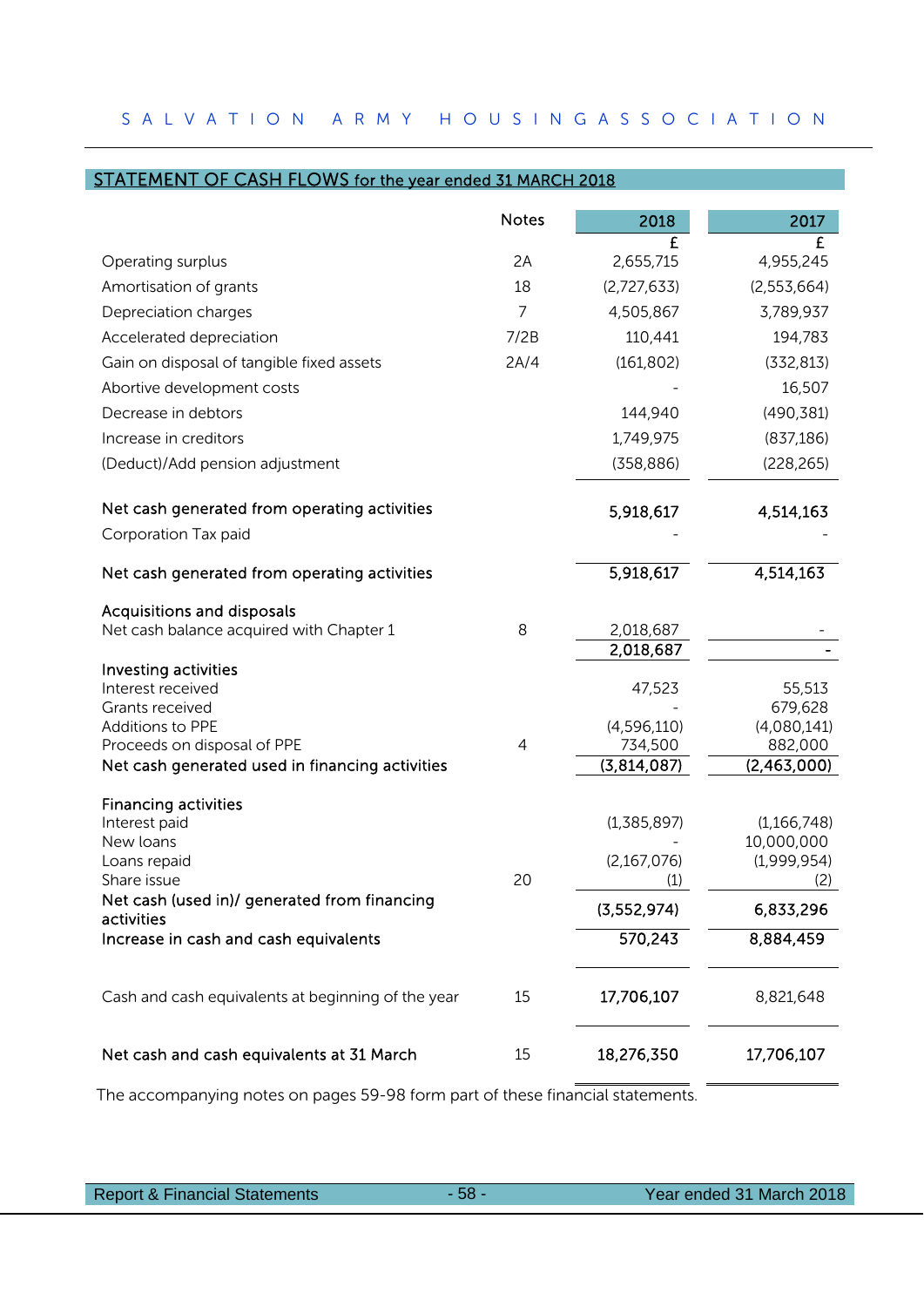# NOTES TO THE FINANCIAL STATEMENTS – Year ended 31 March 2018

#### 1. Legal status and accounting policies

#### Legal Status

Salvation Army Housing Association is registered with the Regulator for Social Housing (RSH) LH2429 and under the Co-operative and Community Benefit Societies Act 2014. The Association is incorporated and registered in England. The address of the registered office is  $3<sup>rd</sup>$  Floor, St Olaves House, 10 Lloyd's Avenue, London EC3N 3AJ.

#### Accounting policies

The principal accounting policies of the Association are set out below.

#### Basis of accounting

These financial statements have been prepared in accordance with applicable United Kingdom accounting standards, including Financial Reporting Standard 102 – 'The Financial Reporting Standard applicable in the United Kingdom and the Republic of Ireland' ('FRS 102'). The financial statements have also been prepared in accordance with the Statement of Recommended Practice Accounting by registered social housing providers (Housing SORP 2014) and comply with the Housing and Regeneration Act 2008 and the Accounting Direction for Private Registered Providers of Social Housing 2015 ("the Direction").

In accordance with FRS 102 (3.3A) the Association is a public benefit entity that has applied the "PBE" prefixed paragraphs.

The financial statements have been prepared on the historical cost basis except for the modification to a fair value basis for certain financial instruments as specified in the accounting policies below.

These financial statements of the Association have been prepared in accordance with FRS 102 "The Financial Reporting Standard applicable in the United Kingdom and the Republic of Ireland". The first date at which FRS 102 was applied was 1 April 2014.

The financial statements are those of the Association only but with 6 months of results included for Chapter1 schemes acquired through a Transfer of Engagements on 30 September 2017 and have not been consolidated to include the results of its subsidiaries, Kingsown Property Limited, SAHA Developments Limited, The Christian Alliance Housing Association Charitable Trust and Chapter1 Trading Limited - a dormant Company. This is because the results of the Association and its subsidiaries are included within the consolidated financial statements of The Salvation Army Social Work Trust (SASWT), charity registration number 215174. The financial statements of SASWT are publicly available from The Salvation Army website www.salvationarmy.org.uk or from the Company Secretary on request. The address of the registered office is 101 Newington Causeway, London SE1 6BN.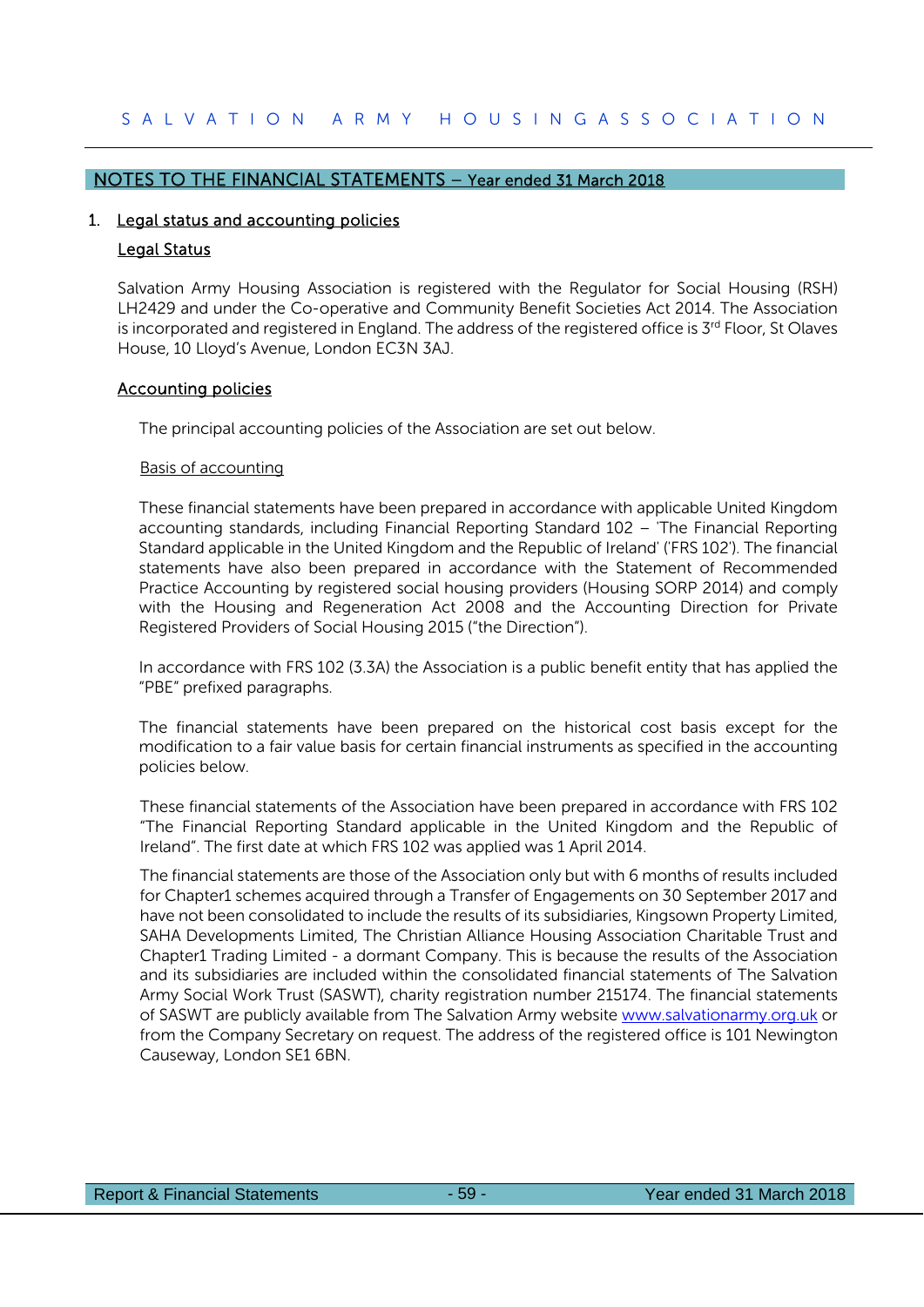# 1. Accounting policies (continued)

These financial statements are prepared in pounds sterling, which is the functional currency of the Association.

#### Going concern

After reviewing the Association's forecasts and projections, the Board has a reasonable expectation that the Association has adequate resources to continue in operational existence for the foreseeable future. The Association therefore continues to adopt the going concern basis in preparing its financial statements.

#### Key sources of estimation uncertainty and judgements

The preparation of financial statements in conformity with generally accepted accounting practice requires management to make estimates and judgements that affect the reported amounts of assets and liabilities as well as the disclosure of contingent assets and liabilities at the reporting date and the reported amounts of revenues and expenses during the reporting period.

# Significant management judgements

The following are the significant management judgements made in applying the accounting policies of the Association that have the most significant effect on the financial statements.

## Financial instruments classification

The classification of financial instruments as "basic" or "other" requires judgement as to whether all applicable conditions as basic are met. This includes consideration of the form of the instrument and its return. On acquiring the Chapter1 loan portfolio of £11,590k consisting of several lenders with all loans being treated as basic financial instruments within the financial statements of Chapter1, therefore these financial instruments have been amalgamated within the saha loan portfolio on the same basis.

## Categorisation of housing properties as investment properties or property, plant and equipment

After initial recognition investment property is measured at its fair value based on the valuation by an independent valuer who holds a recognised and relevant professional qualification and has recent experience in the location and class of the investment property valued. None of the properties held were classed as investment properties.

Properties rented to provide social housing and properties used for the production or supply of goods and services or for administrative purposes are classified as property, plant and equipment.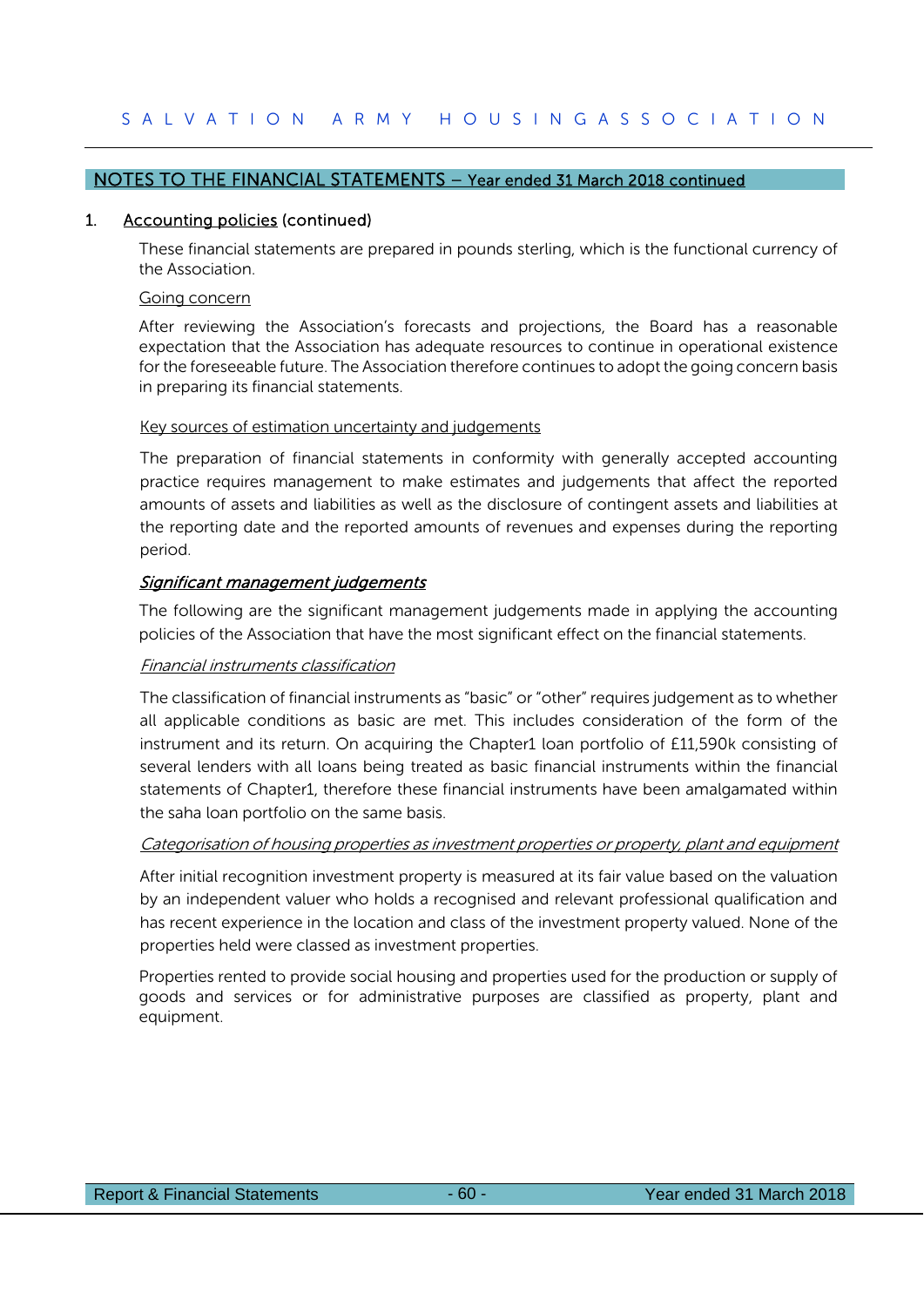# 1. Accounting policies – significant management judgements (continued)

#### Capitalisation of property development costs

Distinguishing the point at which a project is more likely to continue, allowing capitalisation of associated development costs requires judgement. After capitalisation of development costs management monitors the asset and considers whether changes indicate that impairment is required.

#### **Housing property impairments**

Social housing properties are held for their service potential and are not held solely for the cash inflows generated. Therefore if an impairment indicator exists or is triggered by events outlined in the SORP an assessment process is utilised to determine whether or not an impairment provision should be accounted for. There was no indicator of impairment for 2018.

#### Schemes managed by agents

saha has a number of management agreements in place where judgement is required in respect of whether in substance a transfer of risks and benefits is judged to have taken place.

# The measurement of the recoverable amount of assets for impairment and the calculation of depreciation replacement cost

Impairments are recognised where management believes there is an indication of impairment, for example the decline in the future economic benefits or the service potential of an asset, over and above the depreciation charged for that asset's use and therefore the carrying amount of an asset exceeds its recoverable amount or replacement cost. During the year assessment of impairment carried out by management did not give rise to an impairment provision.

# Estimation uncertainty

## Useful lives of property, plant and equipment (PPE)

Management reviews its estimate of the useful lives of depreciable assets at each reporting date based on the expected utility of the assets. Uncertainties in these estimates relate to 'technological obsolescence' with regard to IT equipment/software and any changes to Decent Homes Standard requiring frequent replacement of components. The accumulated depreciation at 31 March 2018 was £48,797k.

## The main components of housing properties and their useful lives

Housing property depreciation is calculated on a component by component basis. The identification of such components is a matter of judgement and may have a material impact on the depreciation charge. The components selected are those which reflect how the major repairs to the property are managed.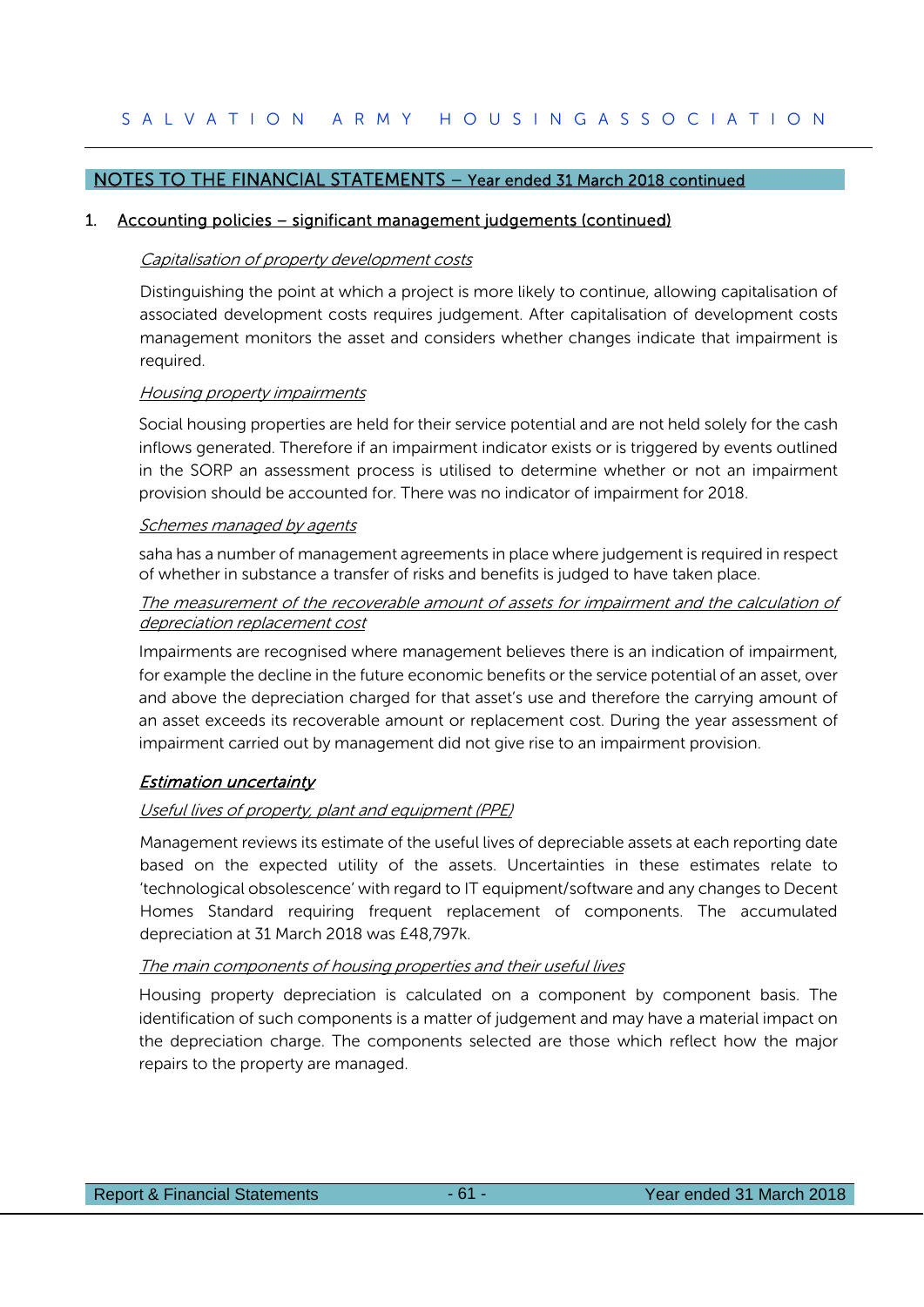# 1. Accounting policies – estimation uncertainty (continued)

## **Bad debt provision**

The gross trade debtors balance of £1,142k is recorded in the Association's Statement of Financial Position comprising a relatively large number of small balances. A full line by line review of trade debtors is carried out at the end of each month. Whilst every attempt is made to ensure the bad debt provisions are as accurate as possible, there remains a risk that the provisions do not match the level of debts that ultimately prove to be uncollectible.

#### Amortisation of government grants

Government grants received for housing properties are recognised in income over the useful life (as identified for the depreciation charge) of the housing property structure (excluding land), on a straight line basis under the accrual model.

## Multi-employer pension obligation

The Association has entered into a contractual agreement with the Social Housing Pension Scheme (SHPS) to determine how the deficit will be funded. Contributions not expected to be settled within 12 months after the reporting date are measured at the present value of the contributions payable by using a discounted rate (discounted present value basis). The rate used is determined by reference to market yields at the reporting date on high quality bonds. A liability of £2,339k is recorded in the Statement of Financial Position at 31 March 2018.

## Financial instruments

Financial assets and financial liabilities are recognised in the Statement of Financial Position when the Association becomes a party to the contractual provisions of the instrument.

Trade (including rental) and other debtors and creditors that are due for payment within the normal business terms are initially recognised at transaction/undiscounted price. Debtors and creditors that are due in more than one year and are material are subsequently measured at amortised cost using the effective interest rate method. A provision is established when there is objective evidence that the Association will not be able to collect all amounts due.

Loans to subsidiaries are classified as basic financial instruments, these are provided at an arm's length on commercial terms and are repayable on demand. These are therefore recognised at the original transaction price and are not considered to be material.

Cash and cash equivalents are classified as basic financial instruments and comprise cash in hand and at bank, short-term bank deposits with an original maturity of three months or less and bank overdrafts, which are an integral part of the Association's cash management.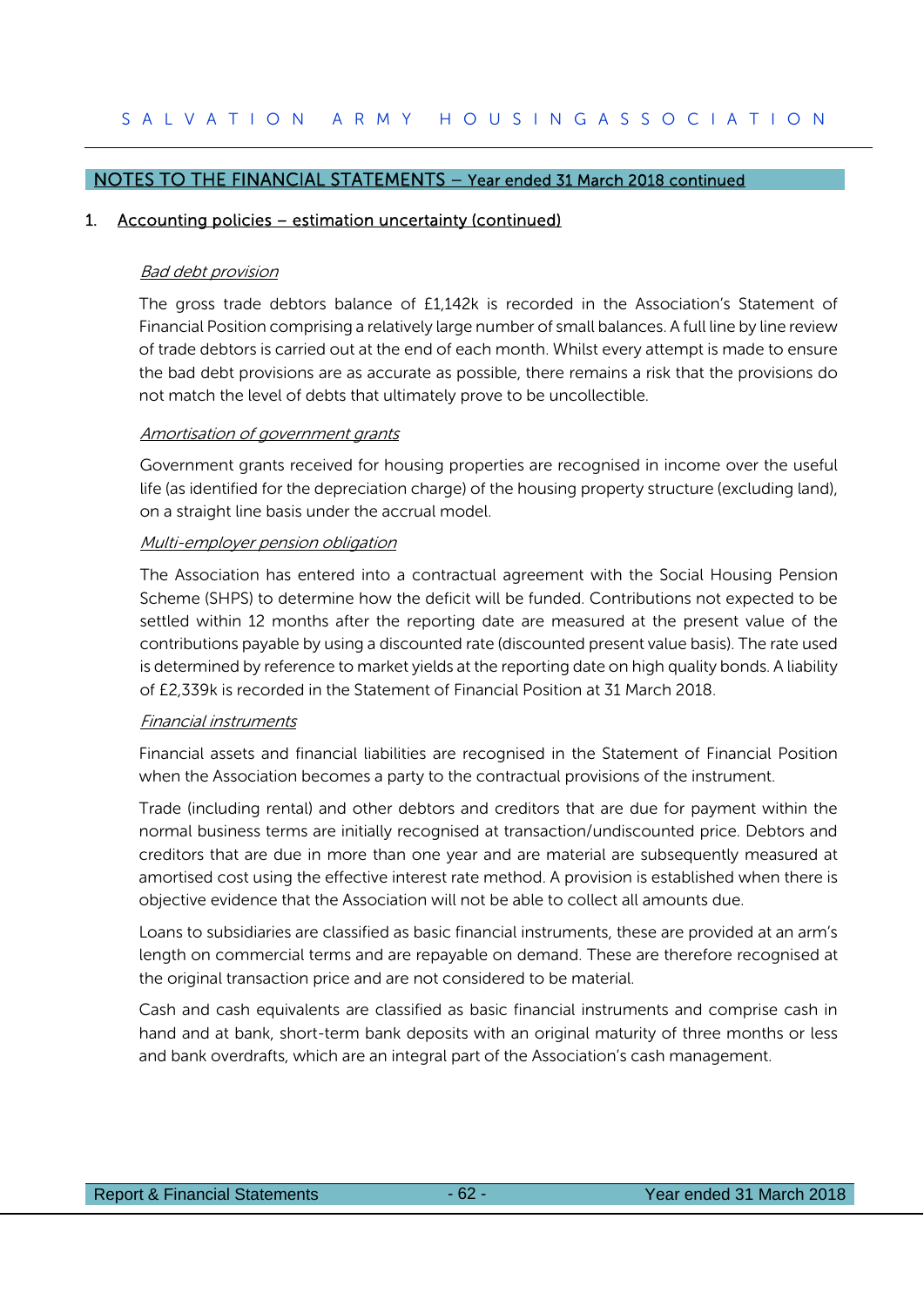# 1. Accounting policies (continued)

Bank deposits with a maturity of more than three months are classed as current asset investments

Interest bearing bank loans, overdrafts and other loans which meet the criteria to be classified as basic financial instruments are initially recorded at the present value of cash payable to the bank, which is ordinarily equal to the proceeds received net of direct issue costs. These liabilities are subsequently measured at amortised cost, using the effective interest rate method.

The effective interest rate is the rate that exactly discounts estimated future cash flows through the expected life of the financial asset or liability or, where appropriate, a shorter period, to the net carrying amount on initial recognition.

#### Employee benefits

Short term employee benefits including holiday pay and annual bonuses are accrued as services rendered. Contributions to defined contribution pension schemes are charged to profit or loss as they become payable in accordance with the rules of the scheme. Differences between contributions payable in the year and those actually paid are shown as either accruals or prepayments in the Statement of Financial Position.

The Association is party to a multi-employer defined benefit (final salary) contributory pension scheme administered independently. The Association is unable to identify its share of the underlying assets and liabilities of the scheme on a consistent and reasonable basis.

As there is a contractual agreement between the scheme and the Association that determines how the deficit will be funded, the contributions payable that arise from the agreement to the extent that they relate to the deficit is recognised as a liability in the Statement of Financial Position, and the resulting expense in the Statement of Comprehensive Income. When the contributions are not expected to be settled within 12 months after the reporting period, the liability is measured at the present value of the contributions payable by using a discounted rate (discounted present value basis). The rate used is determined by reference to market yields at the reporting date on high quality bonds.

The Association also contributes to the auto-enrolment SHPS defined contribution pension scheme. Contributions are charged to the Statement of Comprehensive Income as they become payable in accordance with the rules of the scheme. Differences between contributions payable in the year and contributions actually paid are shown as either accruals or prepayments in the Statement of Financial Position.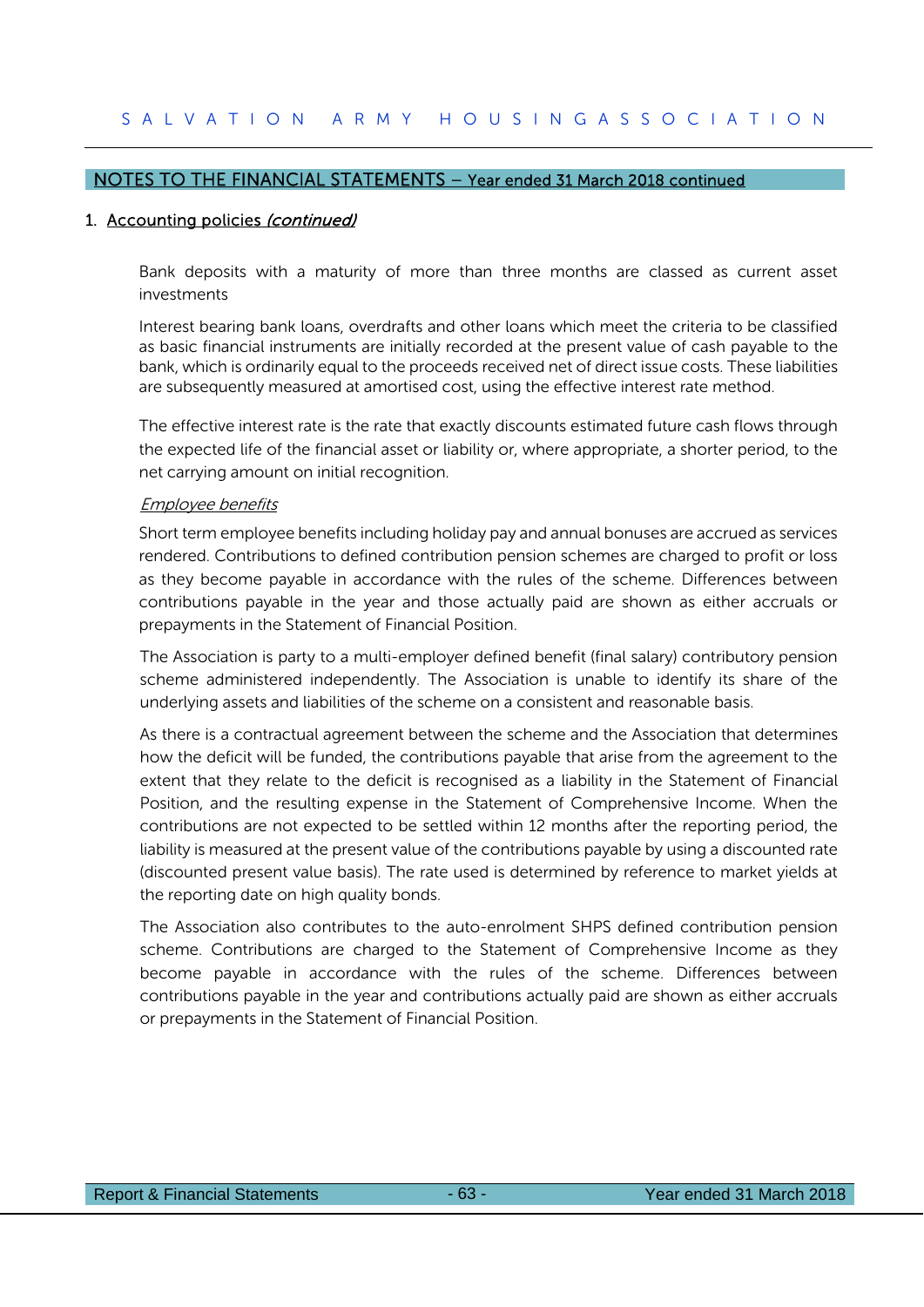# 1. Accounting policies (continued)

## Turnover and revenue recognition

Revenue is measured at the fair value of the consideration received or receivable and represents amounts receivable for rental and service charge income, contributions and management fees and miscellaneous donations from agencies, fees and revenue grants receivable from local authorities and government grants received for housing properties recognised in income on a systematic basis.

Turnover is recognised as follows:

- Rental and service charge income is recognised in the period to which it relates net of rent and service charge losses from voids
- Contributions, management fees and miscellaneous donations from agencies are recognised in the period to which they relate to
- Revenue grants are credited to and recognised in the Statement of Comprehensive Income in the same period as the expenditure to which they relate.
- Capital grants received are initially deferred and then credited to turnover in the Statement of Comprehensive Income on a straight line basis over the expected life of the asset which they have funded
- Charges for support services funded under Supporting People are recognised as they fall due under the contractual agreement with Administering Authorities
- Gift aid income is received from the two subsidiaries on a retrospective basis and recognised in the period in which it is received.

## Interest payable

Interest on loans specifically financing development is capitalised on a weighted average cost basis for the period from start of works up to the date of practical completion or acquisition of legal title, whichever is later. Other interest payable is charged to the Statement of Comprehensive Income in the period in which it is incurred at an effective rate of interest.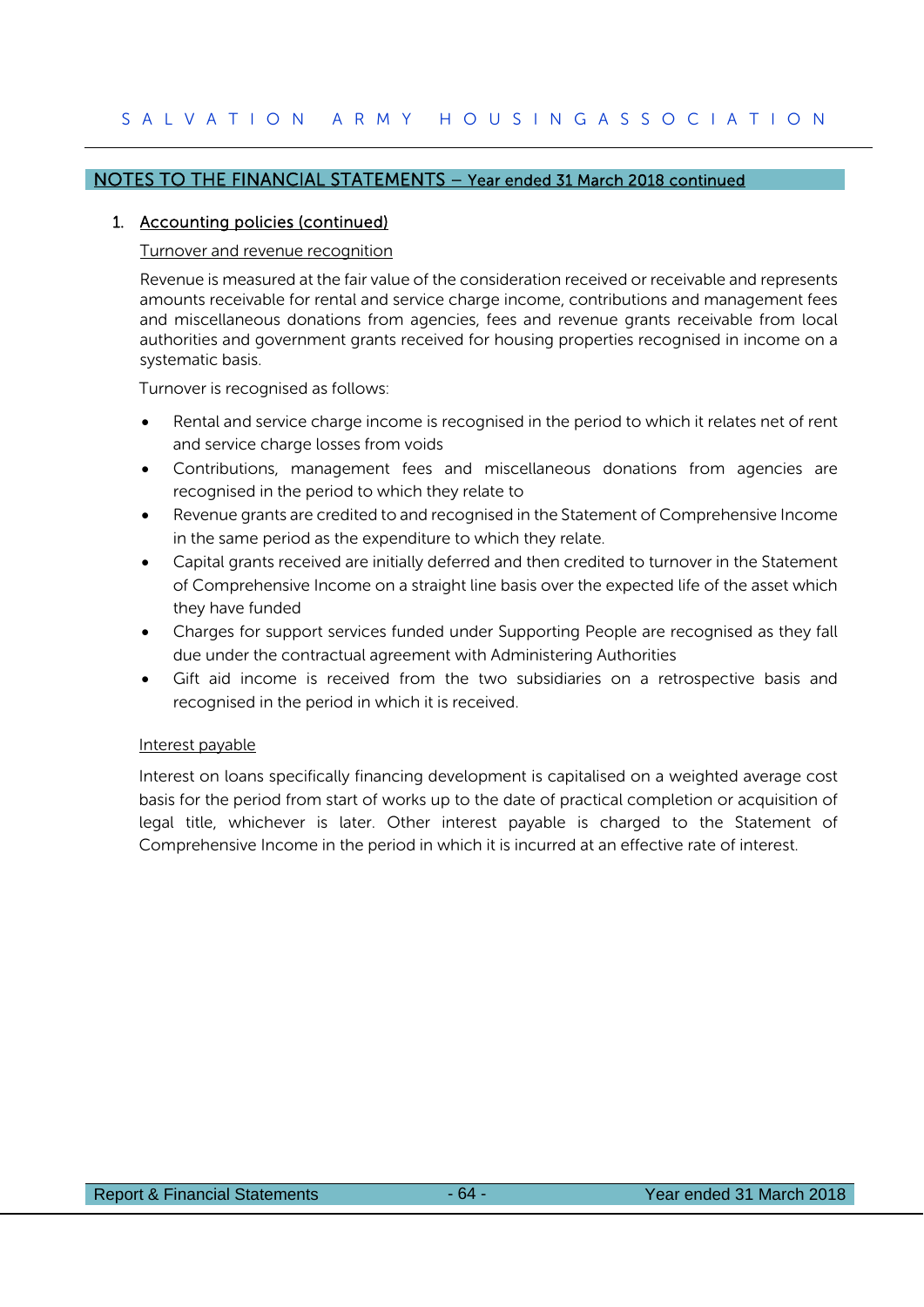#### 1. Accounting policies (continued)

#### Tangible assets: Property, plant and equipment

#### Housing properties

Housing properties are properties held for the provision of social housing or to otherwise provide social benefit. Housing properties are principally properties available for rent and stated at cost less accumulated depreciation and any recognised impairment losses. The cost of properties is their purchase price plus any incidental costs of acquisition, or where the properties are acquired through acquisitions or transfer of engagements, then the cost is the "existing use value" valuation as provided by a professionally qualified valuer. Additions to housing properties under construction as a result of development expenditure are shown as "additions" and are transferred to completed properties when they are ready for letting. Cost includes the cost of acquiring land and buildings, development costs, interest charges incurred during the development period and expenditure in respect of capital improvements.

Properties in the course of construction are not depreciated. Freehold land is not depreciated.

The Association accounts for its expenditure on housing properties using component accounting. Under component accounting, the housing property is divided into those major components which are considered to have substantially different useful lives. Depreciation is charged on major components so as to write off the cost of the components to their residual values, over their estimated useful lives, using the straight-line method, as follows:

| Freehold Land                      | Not depreciated |
|------------------------------------|-----------------|
| Building - Main Fabric (structure) | 50 years        |
|                                    |                 |
| <b>Major Components</b>            |                 |
| Roof                               | 50 years        |
| <b>Bathrooms</b>                   | 30 years        |
| Lifts                              | 25 years        |
| Mechanical and Electrical Systems  | 25 years        |
| <b>Windows and External Doors</b>  | 25 years        |
| Kitchens                           | 20 years        |

Where a separate identified and depreciated component of an existing property is replaced, the carrying value of the component is expensed and the cost of the replacement component capitalised.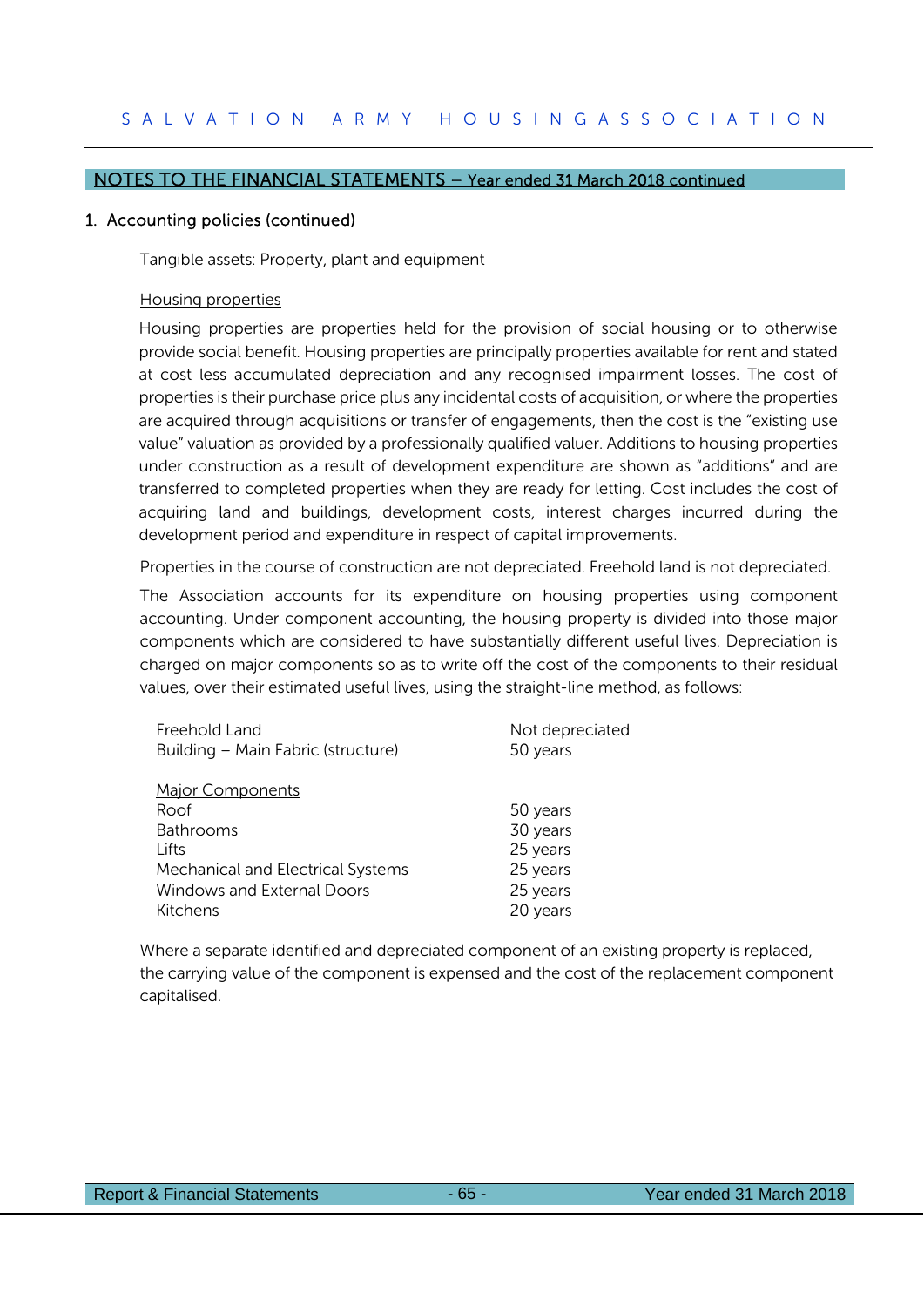# 1. Accounting policies (continued)

Where a repair involves replacement, renewal or repair of items within the fabric of existing buildings which have not been assigned separate component lives, the repair is treated as a revenue item whether or not major repair Social Housing Grant (SHG) is payable for such items. Where applicable, the related SHG receivable is also treated as a revenue item.

For any replacement, renewal or repair to the fabric of a building or replacement of an existing component which enhances the net rental income generated from the property, a useful economic life is assigned to that component (as per policy) and depreciated.

#### Impairment of housing properties

For the purposes of impairment assessments, housing properties are grouped together into schemes, each scheme typically comprising one or more buildings in an immediate locality, and each building consisting of one or more accommodation units. Schemes are typically developed or acquired as one. The exception is street properties, which are geographically diverse and where individual properties may have been acquired piecemeal.

At each Statement of Financial Position date, housing schemes are assessed to determine if there are indicators that the scheme may be impaired in value; if there are such indicators of impairment, then a comparison of the scheme's carrying value to its recoverable amount is undertaken.

Any excess over the recoverable amount is recognised as an impairment loss and charged as expenditure in the Statement of Comprehensive Income; the carrying value is reduced appropriately.

The recoverable amount of a scheme is the higher of its fair value less costs to sell and its value in use. Value in use for housing schemes which are able to be let in their current condition and which are fulfilling the social purpose for which they were acquired is based on the depreciated replacement cost of the asset. For other schemes, value in use is defined as the net present value of the future cash flows before interest generated from the scheme.

When an impairment loss is subsequently reversed, the carrying amount of the scheme is increased to the revised estimate of its recoverable amount, but only to the extent that the revised carrying amount does not exceed the carrying amount that would have been determined (net of depreciation) had no impairment loss been recognised in prior periods. A reversal of an impairment loss is recognised in the Statement of Comprehensive Income.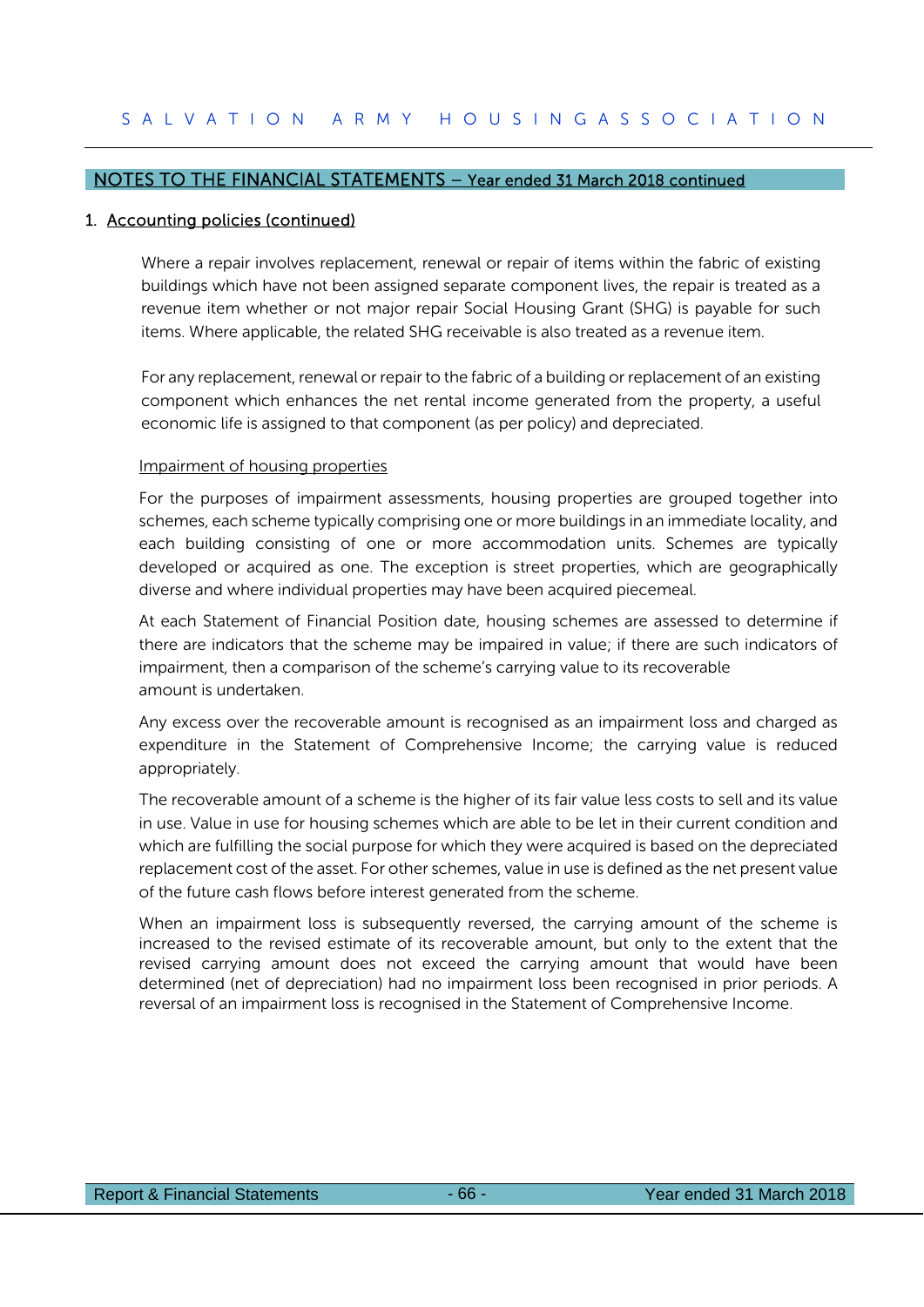#### 1. Accounting policies (continued)

#### Other property, plant and equipment

Other property, plant and equipment are stated at cost less accumulated depreciation. Depreciation is charged on a straight line basis over the expected useful lives of the assets at the following rates:

| Office Equipment | Hardware & Software 33% per annum<br>New Business Systems 10% - 20% per annum |           |  |  |
|------------------|-------------------------------------------------------------------------------|-----------|--|--|
| Office Furniture | <b>20%</b>                                                                    | per annum |  |  |
| Scheme Furniture | 25%                                                                           | per annum |  |  |
| Vehicles         | 33%                                                                           | per annum |  |  |

#### Sales of housing properties

Where housing properties are disposed of during the year, the surplus or deficit is accounted for on the face of the statement of comprehensive income. The sale of the property is recognised upon completion rather than on exchange of contracts.

#### Investments

Fixed asset investments are held and stated at cost less any provision for impairment.

#### Government grants

Government grants include grants receivable from Homes England, local authorities, and other government organisations. Government grants received for housing properties are recognised in income over the useful life of the housing property structure (excluding land), on a pro rata basis under the accrual model. The unamortised element of the government grant is recognised as deferred income in creditors.

Grants relating to revenue are recognised in the Statement of Comprehensive Income over the same period as the expenditure to which they relate. Until the revenue grants are recognised as income they are recorded as liabilities.

Government grants released on sale of the property may be repayable, but are normally available to be recycled and are credited to a Recycled Capital Grant Fund and are included in the Statement of Financial Position in creditors due after more than one year.

If there is no requirement to recycle or repay the grant on disposal of the asset, any unamortised grant remaining within creditors is released and recognised as income in the Statement of Comprehensive Income.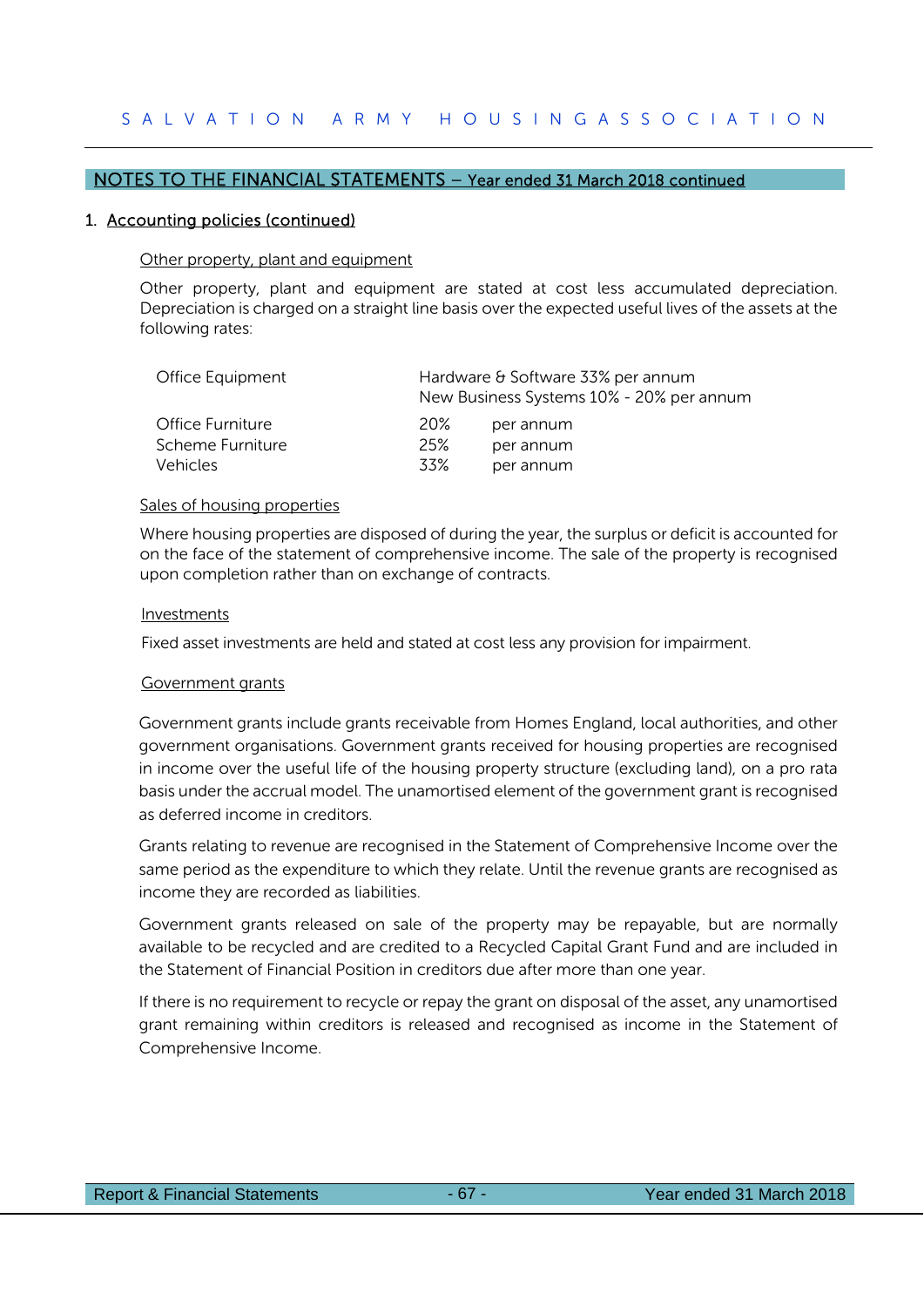# 1. Accounting policies (continued)

## Other grants

Grants received from non-government sources are recognised using the performance model. A grant which does not impose a specific future performance condition is recognised as revenue when the grant proceeds are receivable. A grant that imposes specific future performance related conditions on the Association is recognised only when these conditions are met. A grant received before the revenue recognition criteria are satisfied is shown as a liability in the Statement of Financial Position.

#### Capitalisation of interest

Interest on the loans financing a development is capitalised up to the date of practical completion of the scheme or acquisition of legal title, whichever is later. Interest on the loans after this date is charged to the Statement of Comprehensive Income.

#### Capitalisation of development overheads

Development overheads are capitalised to the extent that they are identified as incremental costs to the Association and would have been avoided only if the property / development had not been constructed or acquired.

#### Leases

Leases are classified as finance leases where the terms of the leases transfer substantially all the risks and the rewards incidental to ownership of the leased asset. All other leases are classified as operating leases.

Assets held under finance leases are measured initially at the fair value of the leased asset and the corresponding lease liability. Assets held under finance leases are included in tangible fixed assets and depreciated in the same way as owned assets.

Rentals payable under operating leases are charged to Statement of Comprehensive Income on a straight line basis over the lease term.

The aggregate benefits of any lease incentive are recognised as a reduction in expenses over the term of the lease.

## Provisions for liabilities

Provisions are recognised when the Association has a present obligation (legal or constructive) as a result of a past event and it is probable that the Association will be required to settle the obligation, and a reliable estimate can be made of the amount of the obligation.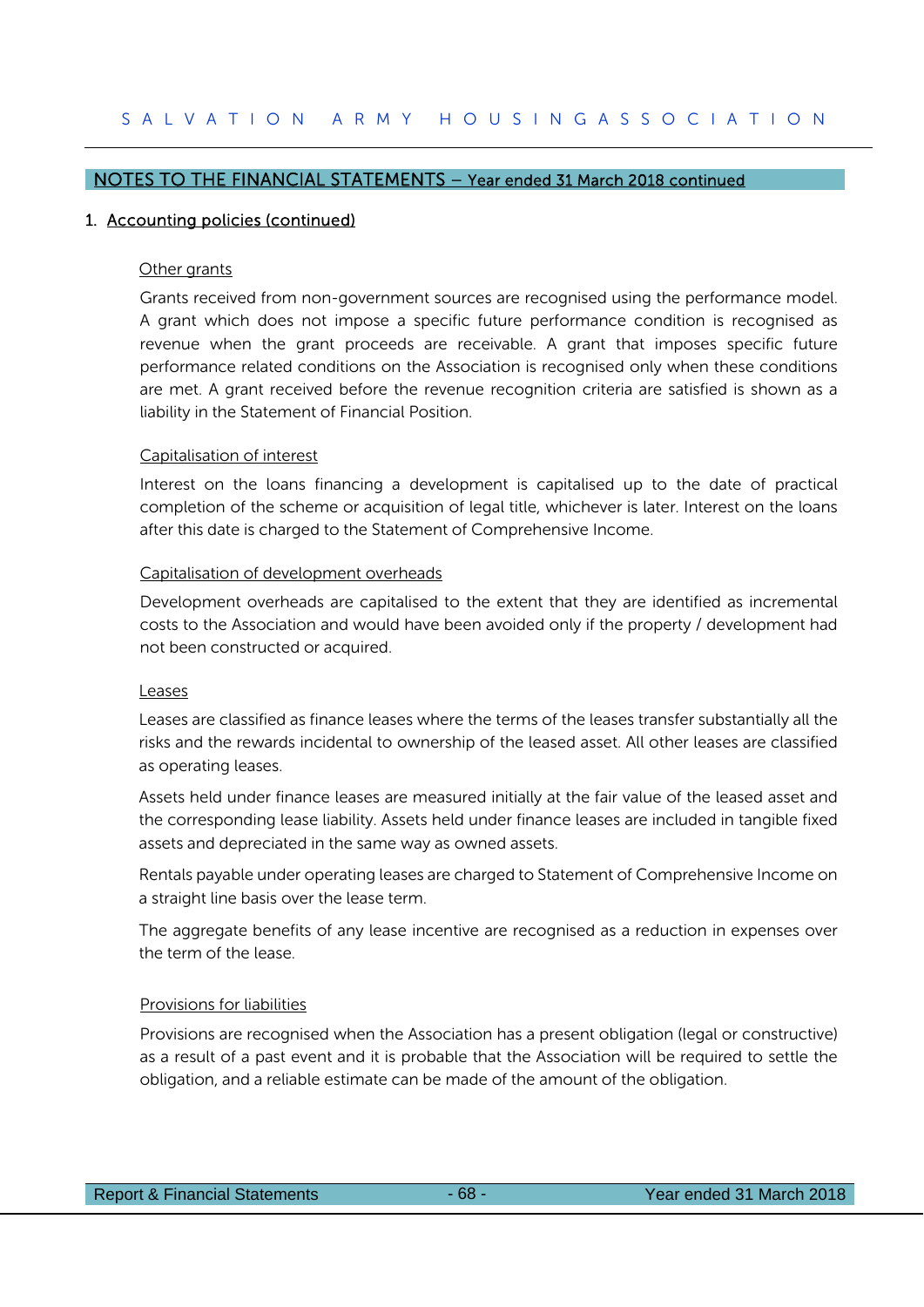# 1. Accounting policies (continued)

## Taxation

The Association has charitable status and therefore is not subject to Corporation Tax on surpluses derived from charitable activities, provided that the surpluses are applied to the charitable objects of the Association.

The Association and its subsidiary Kingsown Property Limited are registered as part of the VAT Group with its parent The Salvation Army. VAT is accounted for to HMRC for any vatable supplies made outside the VAT Group by the Association and its subsidiary. Expenditure is therefore shown inclusive of VAT. SAHA Developments Limited is a stand-alone company for VAT purposes.

## Schemes managed by agents

The Association has a number of agreements with third parties to manage schemes on its behalf and has assessed that in certain circumstances, in substance, and on balance a transfer to the managing agents of the risks and benefits attached to schemes has not taken place. These financial statements are therefore drawn up on the basis that it is appropriate to include the transactions managed by the agents. The values of the transactions associated with agency managed schemes are included in the Statement of Comprehensive Income. Debtors and creditors of Agency Managed schemes held in the books and records of the agent have not been included in these financial statements.

The Association also has a number of management agreements in place with other agencies where in substance a transfer of risks and benefits is judged to have taken place. In these circumstances, the transactions managed by these agents are not included in these financial statements.

With respect to the Agency Managed schemes, the total turnover for the year included in these financial statements amounted to £26.7m (2017: £26.3m) and total operating costs amounted to £25.5m (2017: £24.3m).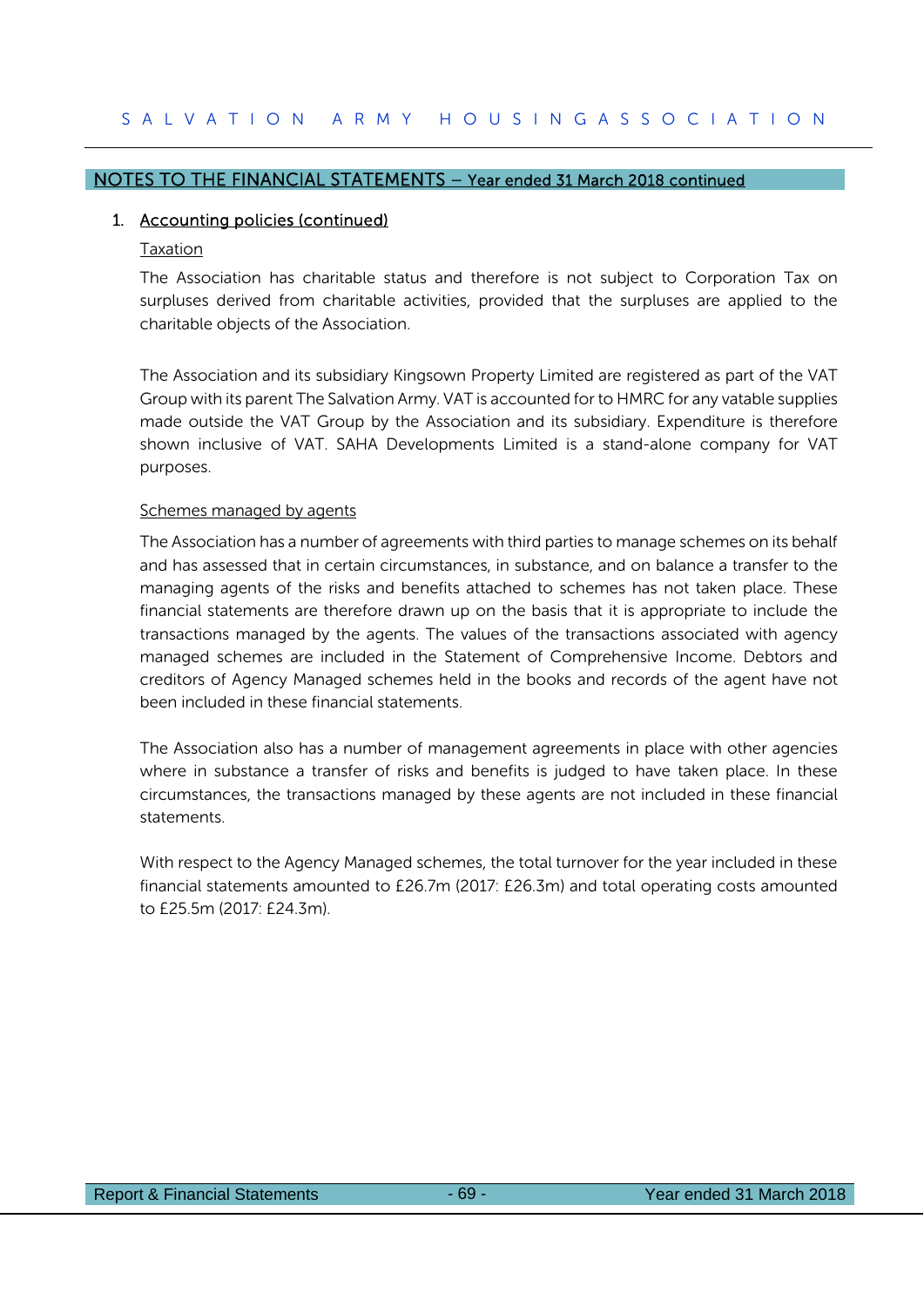# 1. Accounting policies (continued)

#### Management expenses

Management expenses are allocated to activities either directly or on the basis of staff time spent on the activity.

#### Restricted reserves

Restricted reserves relate to funds received by the Association for specific purposes and these are held and used for that purpose. These include Catherine Baird Court, Property Reserve and Other Reserves (see note 21 for detailed explanations and purpose of the reserves).

#### Revenue reserves

Revenue reserves relate to the cumulative surpluses less amounts transferred to designated and restricted reserves.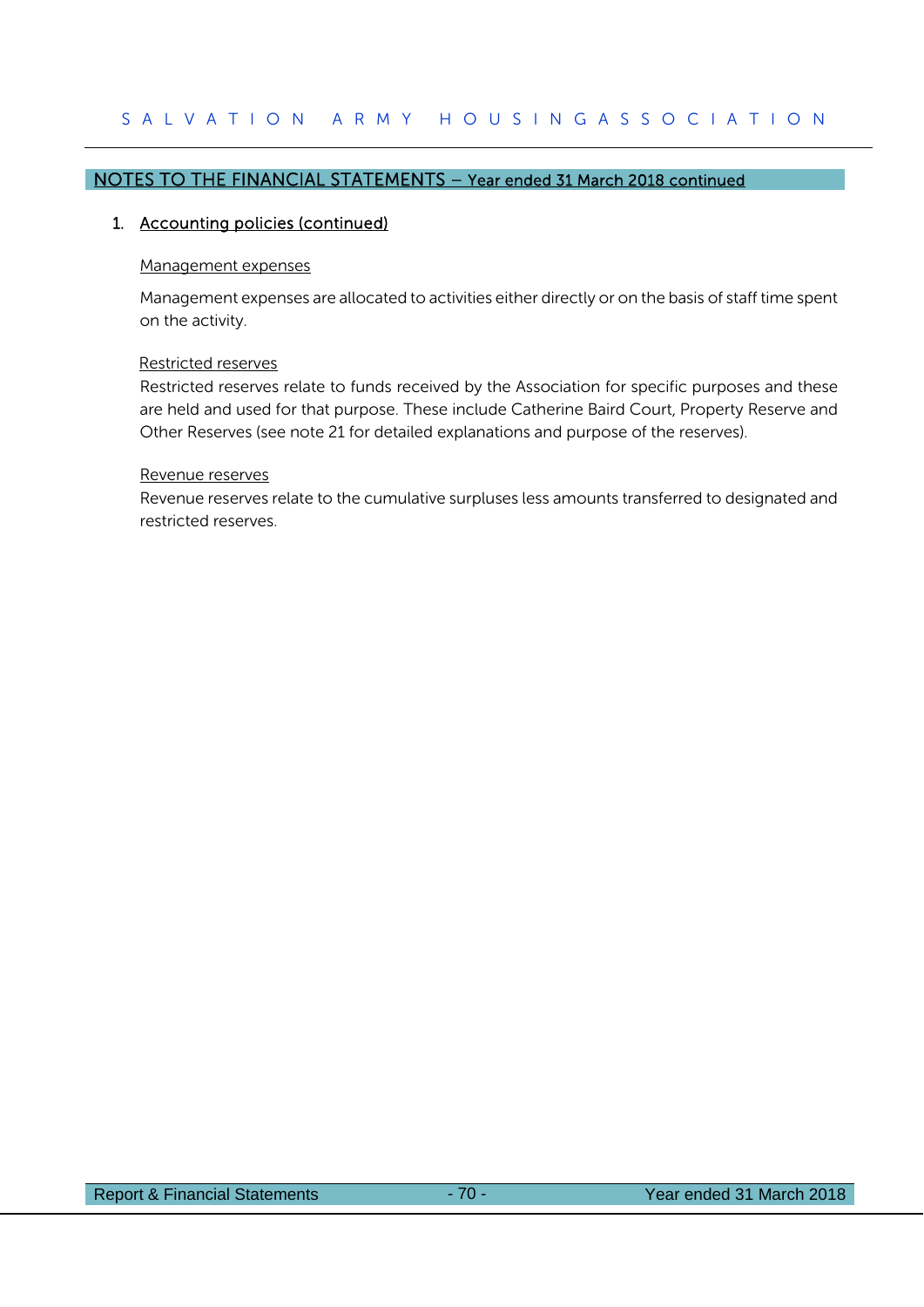# 2A. Particulars of turnover, operating expenditure and operating surplus / (deficit) for the year

|                                                                                                              | 2018                    |                                 |                                     | 2017                    |                               |                                     |  |
|--------------------------------------------------------------------------------------------------------------|-------------------------|---------------------------------|-------------------------------------|-------------------------|-------------------------------|-------------------------------------|--|
|                                                                                                              | Turnover                | Operating<br><b>Expenditure</b> | Operating<br>Surplus /<br>(Deficit) | Turnover<br>f           | Operating<br>Expenditure      | Operating<br>Surplus /<br>(Deficit) |  |
| Social housing lettings (Note 2B):<br>General Needs accommodation<br>Supported Housing and Housing for Older | 7,608,693               | (5,969,991)                     | 1,638,702                           | 7,296,342               | (5,422,678)                   | 1,873,664                           |  |
| People<br>Other - Foyers                                                                                     | 22,736,596<br>1,439,991 | (18,808,316)<br>(1,434,394)     | 3,928,280<br>5,597                  | 19,722,750<br>1,352,963 | (15,603,974)<br>(1, 205, 513) | 4,118,776<br>147,450                |  |
|                                                                                                              | 31,785,280              | (26, 212, 701)                  | 5,572,579                           | 28,372,055              | (22, 232, 165)                | 6,139,890                           |  |
| Other social housing activities:                                                                             |                         |                                 |                                     |                         |                               |                                     |  |
| Charges for support services                                                                                 | 7,807,578               | (12,560,779)                    | (4,753,201)                         | 7,584,857               | (10, 802, 773)                | (3,217,916)                         |  |
| <b>Gift Aid</b>                                                                                              | 289.862                 |                                 | 289,862                             | 52.607                  |                               | 52,607                              |  |
| <b>Contributions from Agencies</b>                                                                           | 2,603,602               |                                 | 2,603,602                           | 1,726,890               |                               | 1,726,890                           |  |
| Other income:<br>Managing Agents                                                                             | 462,360                 |                                 | 462,360                             | 271,993                 |                               | 271,993                             |  |
| Association                                                                                                  | 1,041,977               | (1.198.953)                     | (156, 976)                          | 1,329,824               | (1,492,077)                   | (162, 253)                          |  |
| <b>Merger Costs</b>                                                                                          |                         | (1,099,447)                     | (1,099,447)                         |                         |                               |                                     |  |
| Gain on disposal of tangible fixed assets                                                                    | 161,802                 |                                 | 161,802                             | 332,813                 |                               | 332,813                             |  |
|                                                                                                              | 44,152,461              | (41,071,880)                    | 3,080,581                           | 39,671,039              | (34, 527, 015)                | 5,144,024                           |  |
| Activities other than social housing<br>activities:                                                          |                         |                                 |                                     |                         |                               |                                     |  |
| Registered Care                                                                                              | 1,100,703               | (1.271.881)                     | (171, 178)                          | 987,151                 | (1, 175, 930)                 | (188, 779)                          |  |
| <b>Student Accommodation</b>                                                                                 | 717,391                 | (742, 375)                      | (24, 984)                           |                         |                               |                                     |  |
| Social Enterprise                                                                                            | 189,478                 | (418, 182)                      | (228, 704)                          |                         |                               |                                     |  |
|                                                                                                              | 46,160,033              | (43,504,318)                    | 2,655,715                           | 40,658,190              | (35,702,945)                  | 4,955,245                           |  |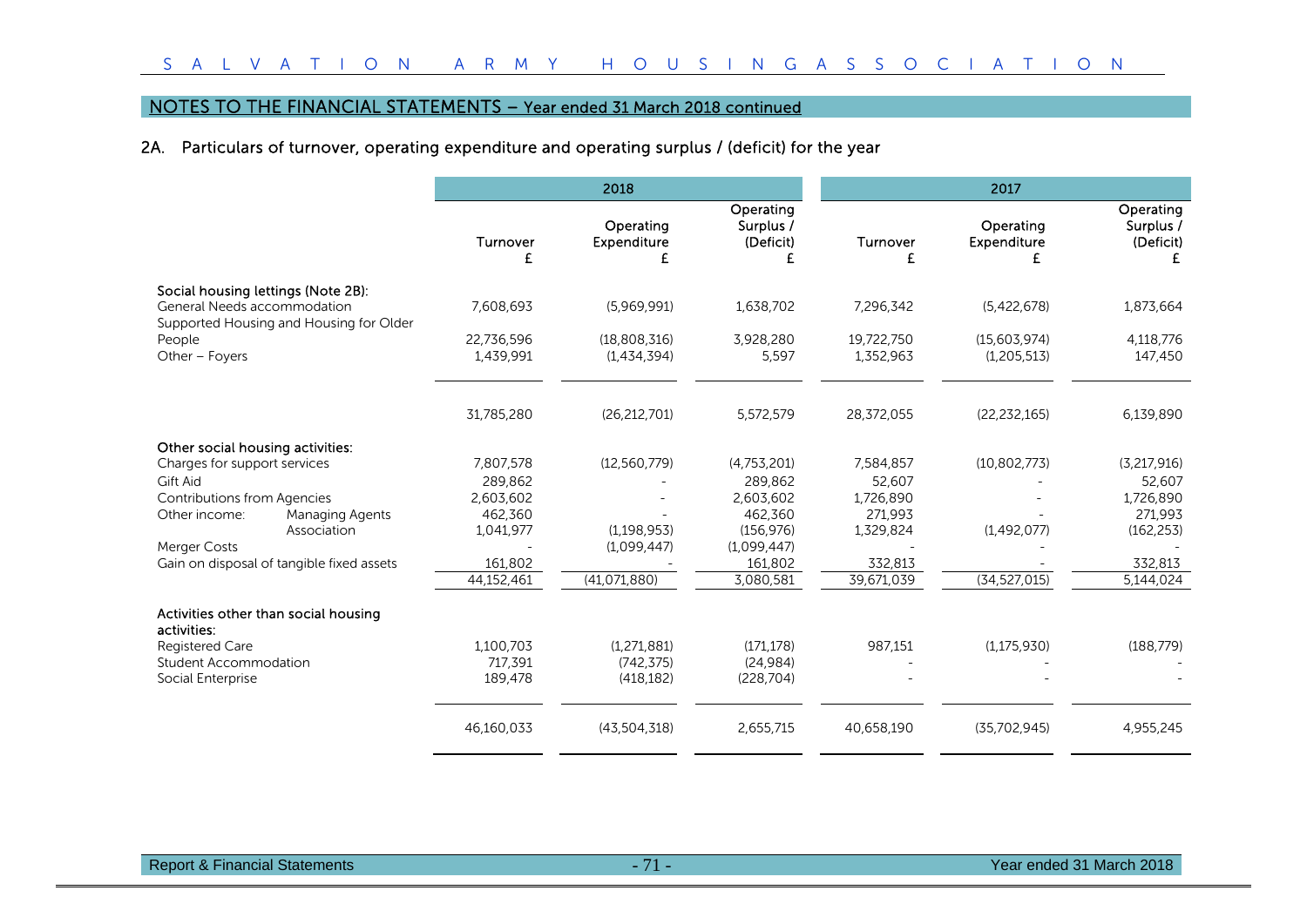# 2B. Particulars of turnover and operating expenditure from social housing lettings

|                                                                                                              | General             | Supported<br>Housing and<br>Housing for<br>Older People - | Supported<br>Housing and<br><b>Housing for</b> |                    |                   |                   |
|--------------------------------------------------------------------------------------------------------------|---------------------|-----------------------------------------------------------|------------------------------------------------|--------------------|-------------------|-------------------|
|                                                                                                              | <b>Needs</b>        | Agency                                                    | Older People -                                 | Other -            | 2018              | 2017              |
|                                                                                                              | <b>Housing</b><br>£ | Managed                                                   | <b>Direct Managed</b>                          | <b>Foyers</b><br>£ | <b>Total</b><br>£ | <b>Total</b><br>£ |
| Income<br>Rent receivable net of identifiable service charges                                                |                     |                                                           |                                                |                    |                   |                   |
| and voids                                                                                                    | 6,146,682           | 6,165,668                                                 | 3,025,910                                      | 523.029            | 15,861,289        | 14,469,660        |
| Service charge income                                                                                        | 741,399             | 9,067,432                                                 | 2,229,319                                      | 784,635            | 12,822,785        | 11,112,578        |
| Support income                                                                                               |                     |                                                           | 174,780                                        |                    | 174,780           | 163,986           |
| Amortised government grants                                                                                  | 720,612             | 1,576,818                                                 | 357,862                                        | 52,983             | 2,708,275         | 2,539,526         |
| Other revenue grants                                                                                         |                     |                                                           | 138,807                                        | 79,344             | 218,151           | 86,305            |
|                                                                                                              |                     |                                                           |                                                |                    |                   |                   |
| Turnover from social housing lettings                                                                        | 7,608,693           | 16,809,918                                                | 5,926,678                                      | 1,439,991          | 31,785,280        | 28,372,055        |
| Expenditure                                                                                                  |                     |                                                           |                                                |                    |                   |                   |
| Management                                                                                                   | 1,604,485           | 2,597,280                                                 | 1,215,334                                      | 312,591            | 5,729,690         | 4,288,569         |
| Service charge costs                                                                                         | 838,678             | 8,071,209                                                 | 2,148,851                                      | 848,354            | 11,907,092        | 10,150,261        |
| Routine maintenance                                                                                          | 1,454,995           | 988,426                                                   | 592,283                                        | 95,263             | 3,130,967         | 2,894,500         |
| Planned maintenance                                                                                          | 24,999              | 9,433                                                     | 72,975                                         |                    | 107,407           | 246,402           |
| Major repairs expenditure                                                                                    | 338,211             | 262,189                                                   | 209,725                                        | 3,289              | 813,414           | 793,026           |
| Bad debts                                                                                                    | 149,430             | 8,854                                                     | 259,014                                        | 15,618             | 432,916           | 130,945           |
| Depreciation of housing properties<br>Additional depreciation on components replaced /                       | 1,530,584           | 1,641,939                                                 | 561,875                                        | 67,616             | 3,802,014         | 3,419,608         |
| planned demolition.                                                                                          | 22,440              | 72,895                                                    | 15,106                                         |                    | 110,441           | 194,784           |
| Other costs                                                                                                  | 6.169               |                                                           | 80,928                                         | 91,663             | 178,760           | 114,070           |
|                                                                                                              |                     |                                                           |                                                |                    |                   |                   |
| Operating costs on social housing lettings                                                                   | 5,969,991           | 13,652,225                                                | 5,156,091                                      | 1,434,394          | 26,212,701        | 22,232,165        |
| Operating surplus on social housing lettings                                                                 | 1.638.702           | 3,157,693                                                 | 770,587                                        | 5,597              | 5,572,579         | 6.139.890         |
| Void losses (being rental income lost as a result of<br>property not being let, although it is available for |                     |                                                           |                                                |                    |                   |                   |
| letting)                                                                                                     | (210, 253)          | (1,848,980)                                               | (329, 746)                                     | (13, 055)          | (2,402,034)       | (1,419,902)       |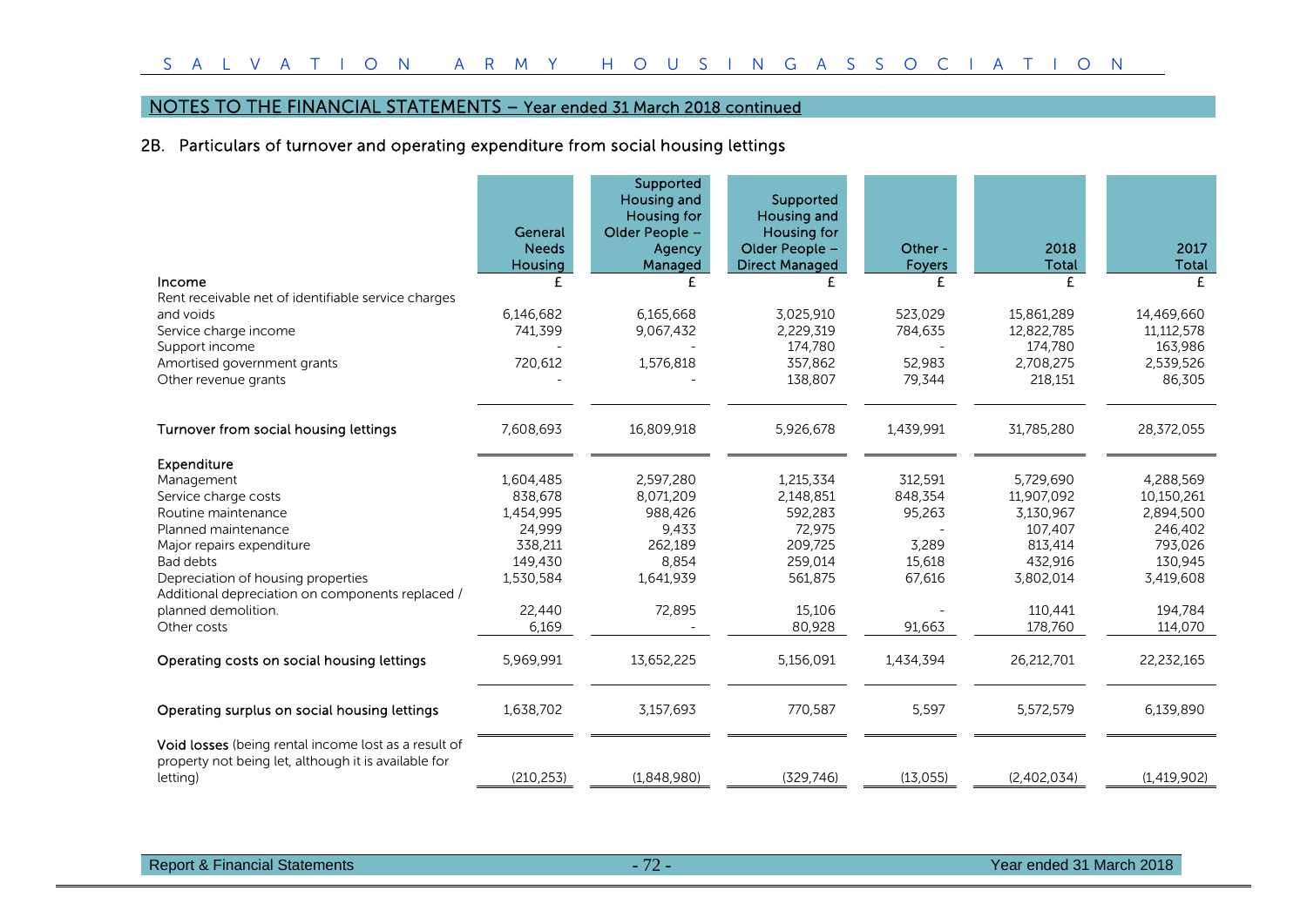## 3. Key management personnel and employee information

Key management personnel are defined for the purpose of this note as the members of the Board, the Chief Executive and any other person who is a member of the Executive Management Team. The emoluments of the board members and the executive directors including the Chief Executive were as follows:

|                                                                                                                                            | 2018    | 2017    |
|--------------------------------------------------------------------------------------------------------------------------------------------|---------|---------|
| Aggregate emoluments (including pension contributions<br>and benefits in kind) paid to key management personnel<br>are made up as follows: | f       | f       |
| Board and Committee members - Including employers NI<br>contributions (see page 74*)                                                       | 40,402  | 15,611  |
| Executive Management Team - Excluding employers NI<br>contributions                                                                        | 636,266 | 604,606 |
|                                                                                                                                            | 676,668 | 620,217 |
| Total employer's pension contributions in respect of<br>directors                                                                          | 113,421 | 99,666  |
| Emoluments of highest paid director, the Chief Executive<br>(excluding pension contributions, including benefits in<br>kind)               | 134,353 | 142,609 |
| Employer's pension contributions in respect of the Chief<br>Executive                                                                      | 28,989  | 26,913  |

The Chief Executive is a member of the Social Housing Pension Scheme. He is an ordinary member of the pension scheme and no enhanced or special terms apply.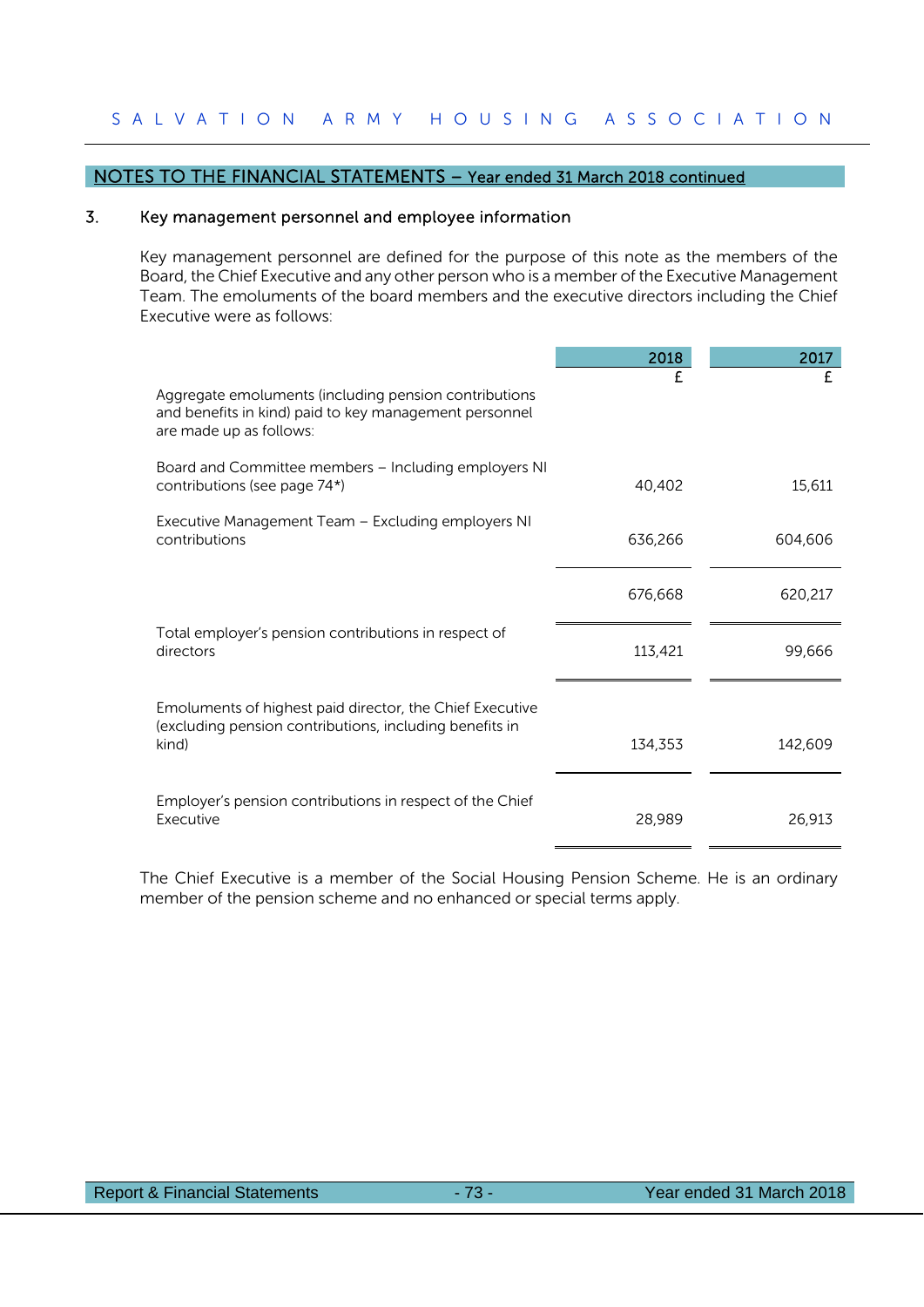# NOTES TO THE FINANCIAL STATEMENTS – Year ended 31 March 2018 continued

# 3. Key management personnel and employee information (continued)

Salaried Board and Committee members\*

|                            | 2018   | 2017   |
|----------------------------|--------|--------|
|                            | £      | £      |
| Mr J Matear                | 12,247 | 10,662 |
| Mr R Parker (resigned)     |        | 2,399  |
| Mr J Shearer (resigned)    |        | 2,550  |
| Mr A Taylor                | 5,044  |        |
| Mrs M Cameron-Ratchford    | 5,044  |        |
| Mrs J Laurent-Smart        | 3,760  |        |
| Mr P Taylor                | 3,760  |        |
| Mr R Blake-Lobb (resigned) | 3,333  |        |
| Miss S Bissell             | 1,324  |        |
| Mr S Iqbal                 | 1,307  |        |
| Mr J Upsher                | 1,250  |        |
| Mr A Heron                 | 3,333  |        |
|                            |        |        |
|                            | 40,402 | 15,611 |
|                            |        |        |

|  |  | Employee information |
|--|--|----------------------|
|  |  |                      |

|                                                        | <b>Number</b><br><b>Full-time</b><br>equivalent | <b>Number</b><br><b>Full-time</b><br>equivalent |
|--------------------------------------------------------|-------------------------------------------------|-------------------------------------------------|
| Average number of employees:                           | 2018                                            | 2017                                            |
| Staff engaged in managing or maintaining housing stock | 58                                              | 39                                              |
| Staff providing central administration services        | 35                                              | 24                                              |
| Staff providing support & services                     | 132                                             | 72                                              |
|                                                        | 225                                             | 135                                             |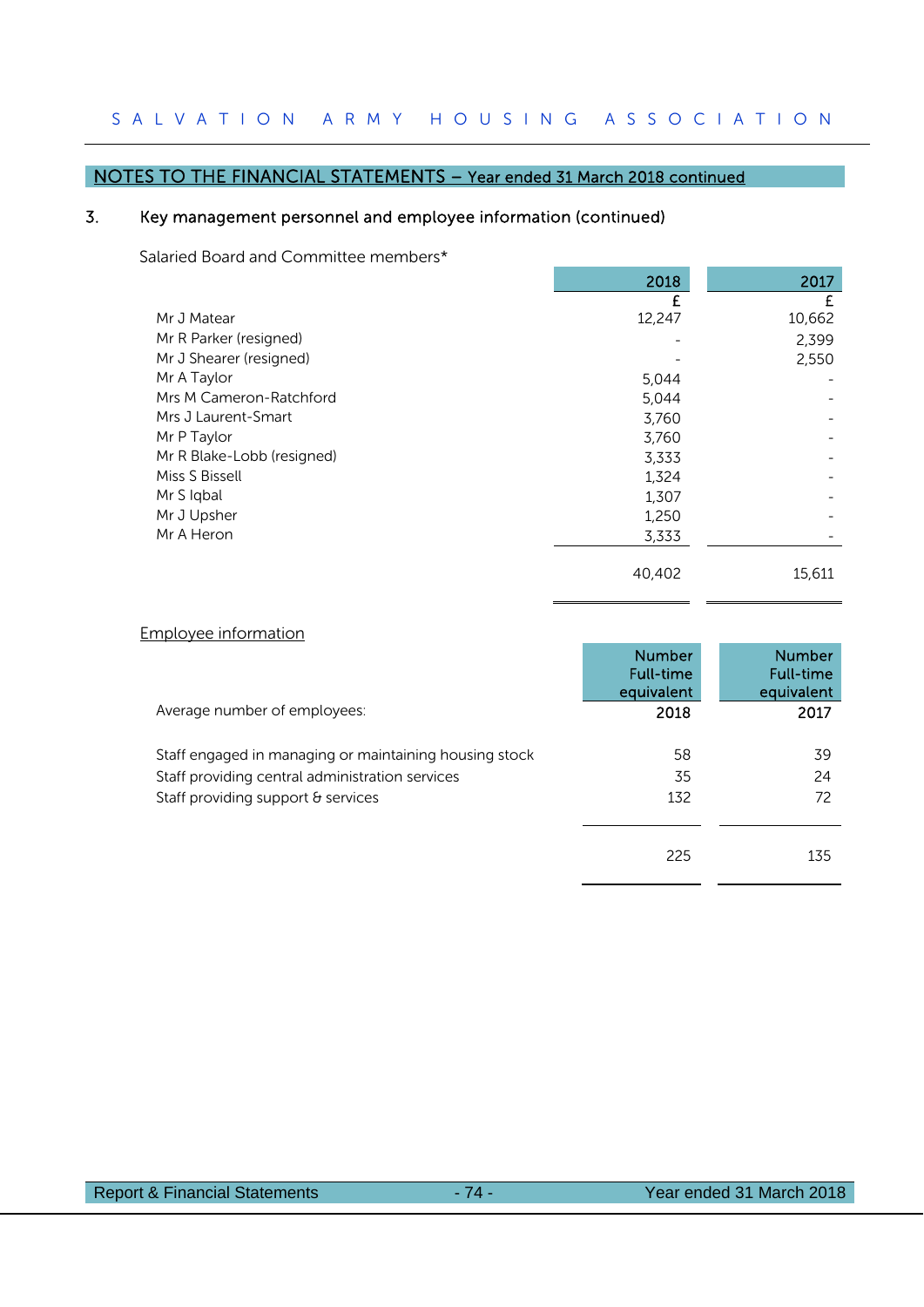## 3. Key management personnel and employee information (continued)

Full- time equivalent is calculated on the basis of the total number of hours worked by each employee divided by the standard 35 hour week. The above employee numbers do not include temporary agency staff.

|                                             | 2018                 | 2017                 |
|---------------------------------------------|----------------------|----------------------|
| Staffing costs:                             |                      |                      |
| Wages and salaries<br>Social security costs | 6,917,313<br>582,161 | 4,444,208<br>413,101 |
| Other pension costs (see note 23)           | 506,821              | 412,976              |
|                                             | 8,006,295            | 5,270,285            |
| Temporary agency staff costs                | 732,506              | 169,383              |

The full-time equivalent number of directors and staff whose remuneration (including compensation for loss of office) is payable in relation to the period of account and falling within each band of £10,000 from £60,000 in upwards is as follows:

|                      | 2018       | 2017       |
|----------------------|------------|------------|
|                      | <u>No.</u> | <u>No.</u> |
|                      |            |            |
| £60,001 to £70,000   |            |            |
| £70,001 to £80,000   |            |            |
| £90,001 to £100,000  | 3          |            |
| £100,001 to 110,000  |            |            |
| £110,001 to £120,000 |            |            |
| £120,001 to £130,000 |            |            |
| £130,001 to £140,000 |            |            |
|                      | Q          |            |
|                      |            |            |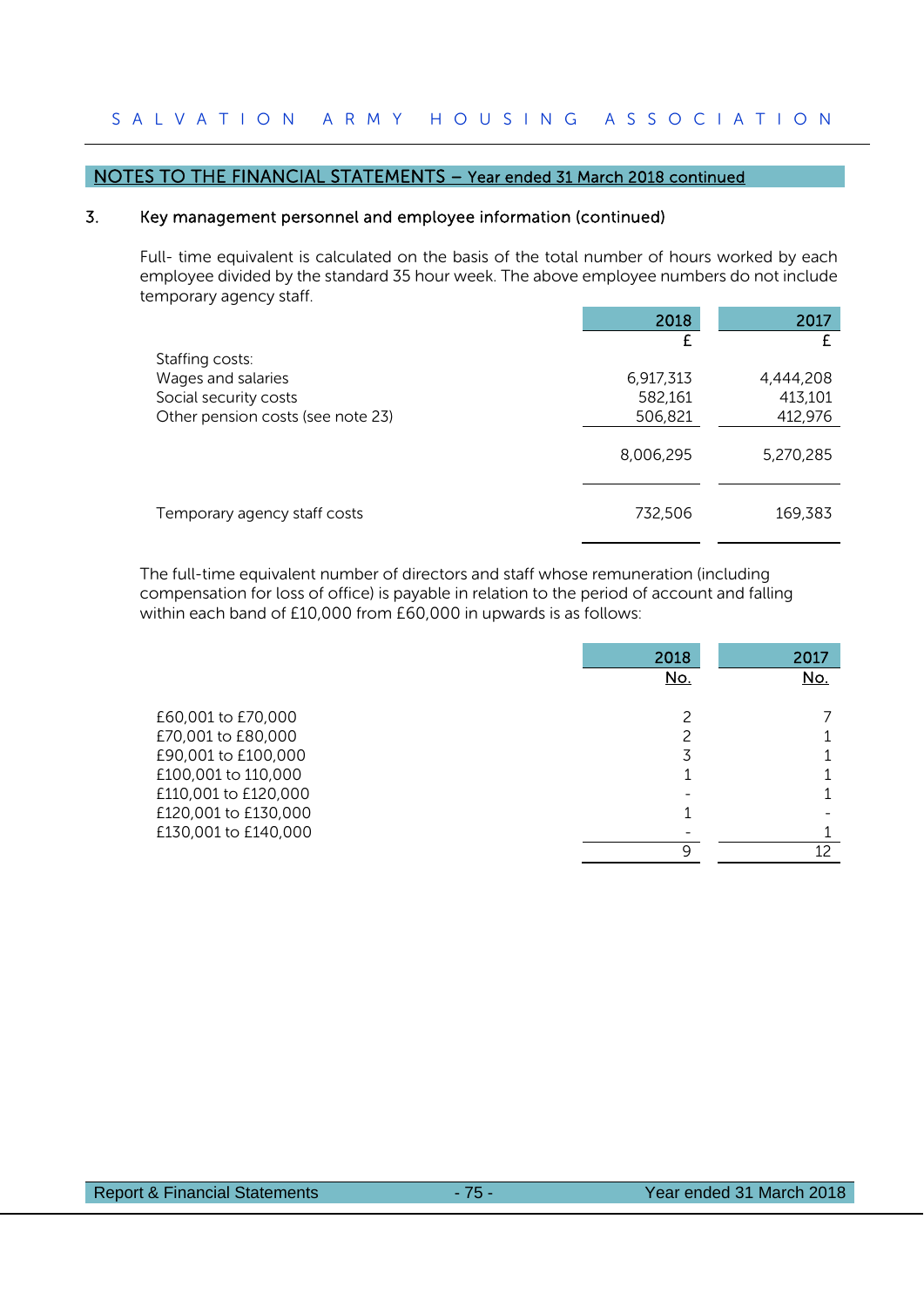# NOTES TO THE FINANCIAL STATEMENTS – Year ended 31 March 2018 continued

# 4. Gain on disposal of tangible fixed assets – housing property

|                                                                                         | 2018                             | 2017                           |
|-----------------------------------------------------------------------------------------|----------------------------------|--------------------------------|
| Proceeds from disposal of housing property<br>Costs of sale<br>Incidental selling costs | 734,500<br>(565, 010)<br>(7,688) | 882,000<br>(548, 973)<br>(214) |
| Gain on disposal of housing property                                                    | 161,802                          | 332,813                        |

## 5. Interest receivable

|                       | 2018   |        |
|-----------------------|--------|--------|
|                       |        |        |
| Bank deposit interest | 47,523 | 57,471 |

# 6. Interest and financing costs

|                                                                                   | 2018        | 2017        |
|-----------------------------------------------------------------------------------|-------------|-------------|
| Interest payable on borrowings<br>Unwinding of discount on multi-employer pension | (1,419,099) | (1,235,586) |
| scheme liability                                                                  | (34, 237)   | (51, 395)   |
|                                                                                   | (1,453,336) | (1,286,981) |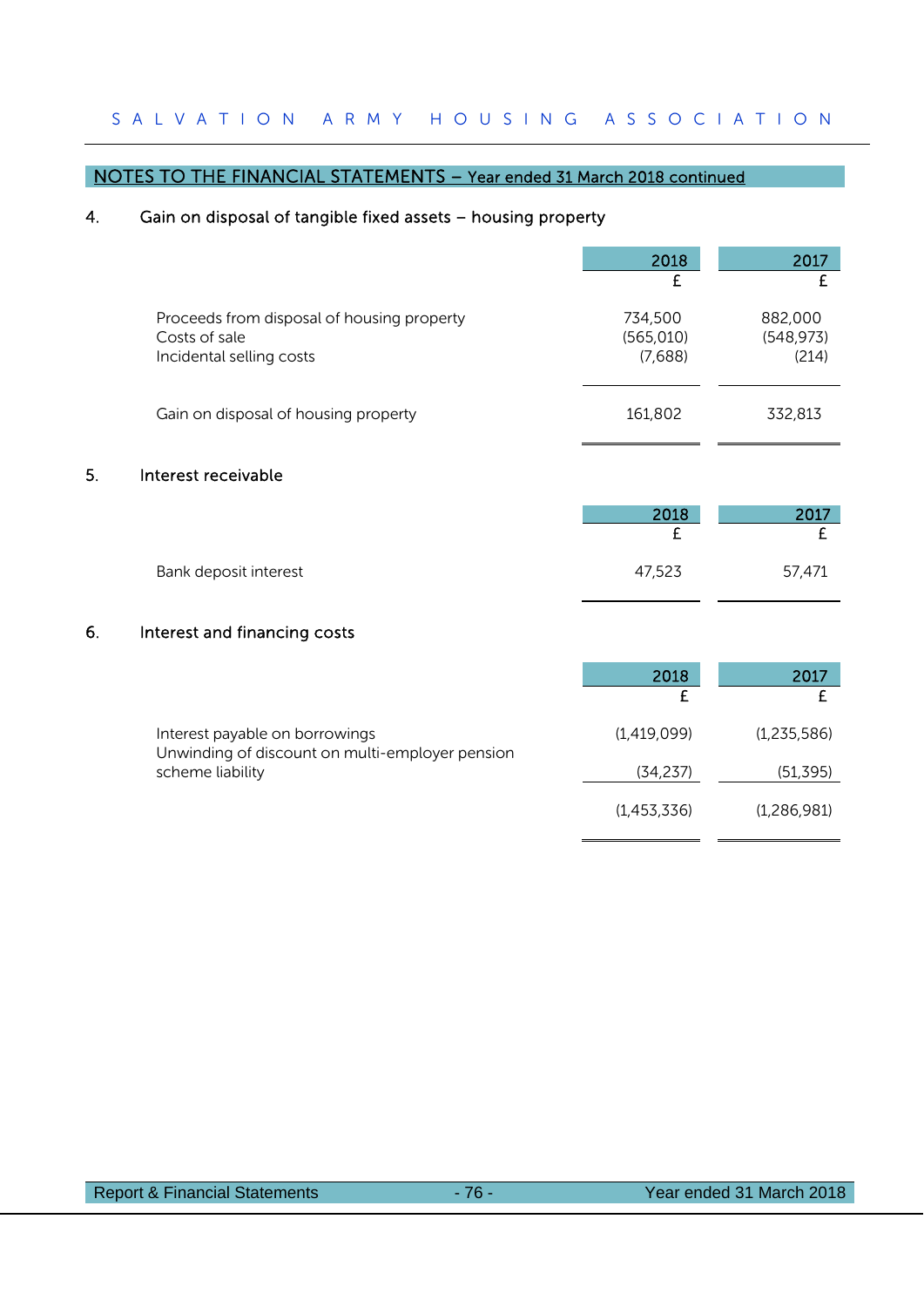# 7. Surplus for the year

|                                                                                                                     | 2018<br>£          | 2017<br>£          |
|---------------------------------------------------------------------------------------------------------------------|--------------------|--------------------|
| This is stated after charging/(crediting):                                                                          |                    |                    |
| Depreciation – housing properties                                                                                   | 4,063,577          | 3,419,608          |
| - additional property depreciation on components<br>replaced / planned demolition                                   | 110,441            | 194,783            |
| Depreciation – property, plant and equipment                                                                        | 442,289            | 370,329            |
| Auditor's remuneration excluding subsidiaries:<br>Audit services by Grant Thornton (excluding VAT)                  | 30,000             | 25,390             |
| Management fee and administration charge to Kingsown<br>Property Ltd<br>Management fee and administration charge to | (118, 429)         | (106, 566)         |
| SAHA Developments Ltd                                                                                               | (26,000)           | (26,000)           |
| Operating lease rentals<br>- land and buildings<br>- other                                                          | 543,389<br>356,143 | 157,222<br>290,291 |
| Hire charges on rental of equipment                                                                                 | 916,062            | 916,317            |
| Donation arising on acquisition                                                                                     | 33,550,739         |                    |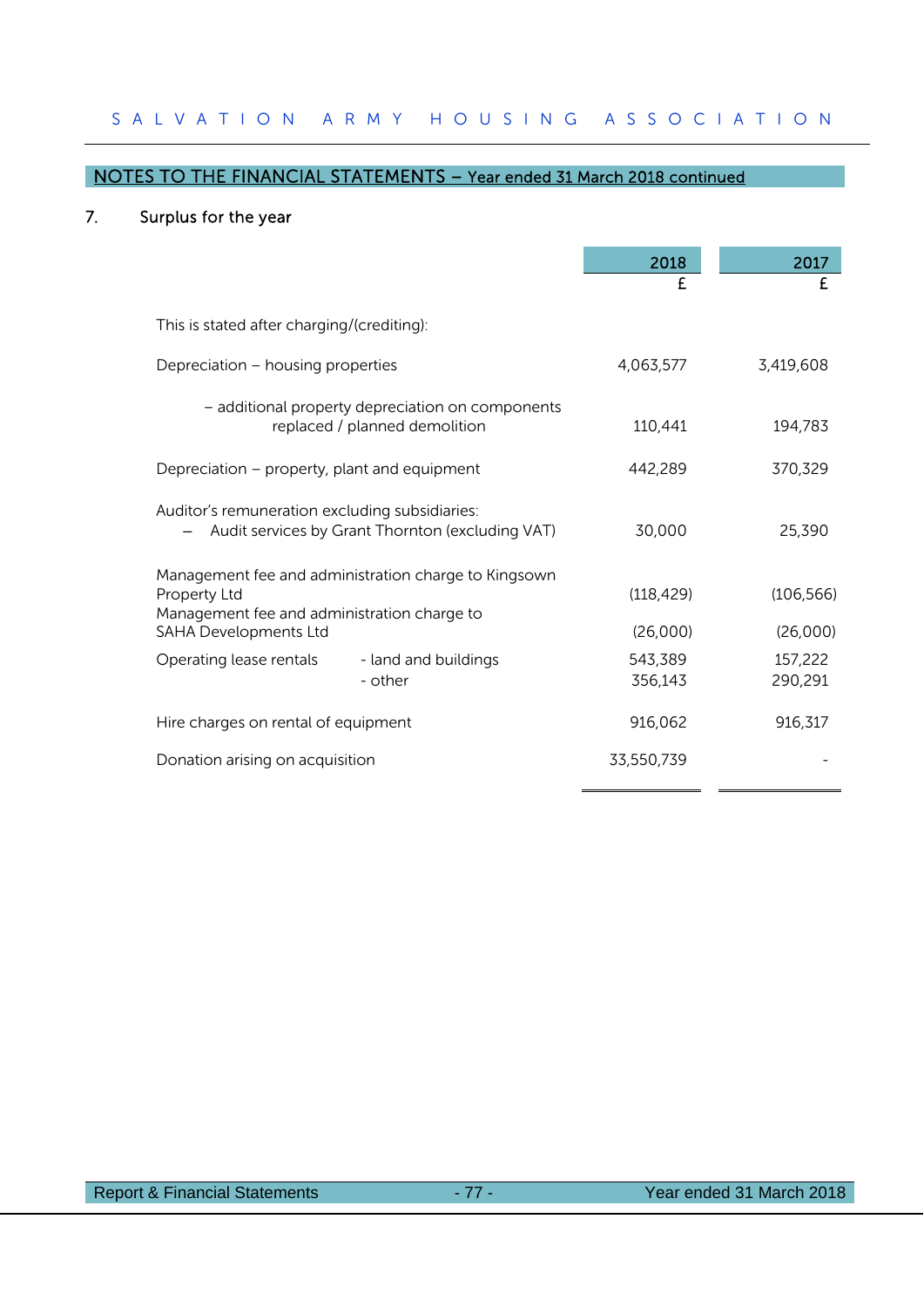#### NOTES TO THE FINANCIAL STATEMENTS – Year ended 31 March 2018 continued

## 8. Chapter 1 Charity Ltd – Acquisition

|                                                                                                                            | <b>Book Value of</b><br><b>Net Assets</b><br>Acquired | <b>Fair Value</b><br>Adjustment | Fair value of<br><b>Net assets</b><br>Acquired |
|----------------------------------------------------------------------------------------------------------------------------|-------------------------------------------------------|---------------------------------|------------------------------------------------|
|                                                                                                                            | £                                                     | £                               | £                                              |
| <b>Housing Properties</b><br>Depreciation                                                                                  | 40,197,384<br>(11, 419, 297)                          | 15,260,828<br>11,134,567        | 55,458,212<br>(284, 730)                       |
| Property, plant and equipment                                                                                              | 525,223                                               |                                 | 525,223                                        |
| Debtors<br>Cash and cash equivalent<br>Creditors- amounts falling due within                                               | 1,052,554<br>2,018,687                                |                                 | 1,052,554<br>2,018,687                         |
| one year                                                                                                                   | (1,778,193)                                           |                                 | (1,778,193)                                    |
| Housing Loans                                                                                                              | (11, 428, 406)                                        |                                 | (11, 428, 406)                                 |
| <b>Capital Grants</b>                                                                                                      | (9,722,964)                                           |                                 | (9,722,964)                                    |
| Recycled Grant<br>Provision for Pension scheme<br>Other Provisions (these include<br>adjustments to align to saha policies | (582, 541)<br>(210, 512)                              |                                 | (582, 541)<br>(210, 512)                       |
| and regulatory compliance)                                                                                                 | (1,496,591)                                           |                                 | (1,496,591)                                    |
| Sub-total                                                                                                                  | 7,155,344                                             | 26,395,395                      | 33,550,739                                     |
| <b>Consideration Paid</b><br>Fair Value of the Excess Donated                                                              |                                                       |                                 |                                                |
| Net Assets over Consideration                                                                                              |                                                       |                                 | 33,550,739                                     |

## 9. Taxation

The Association is registered with the Regulator of Social Housing and is exempt from liability to taxation on its income and capital gains arising from charitable activities. All activities were charitable during the year.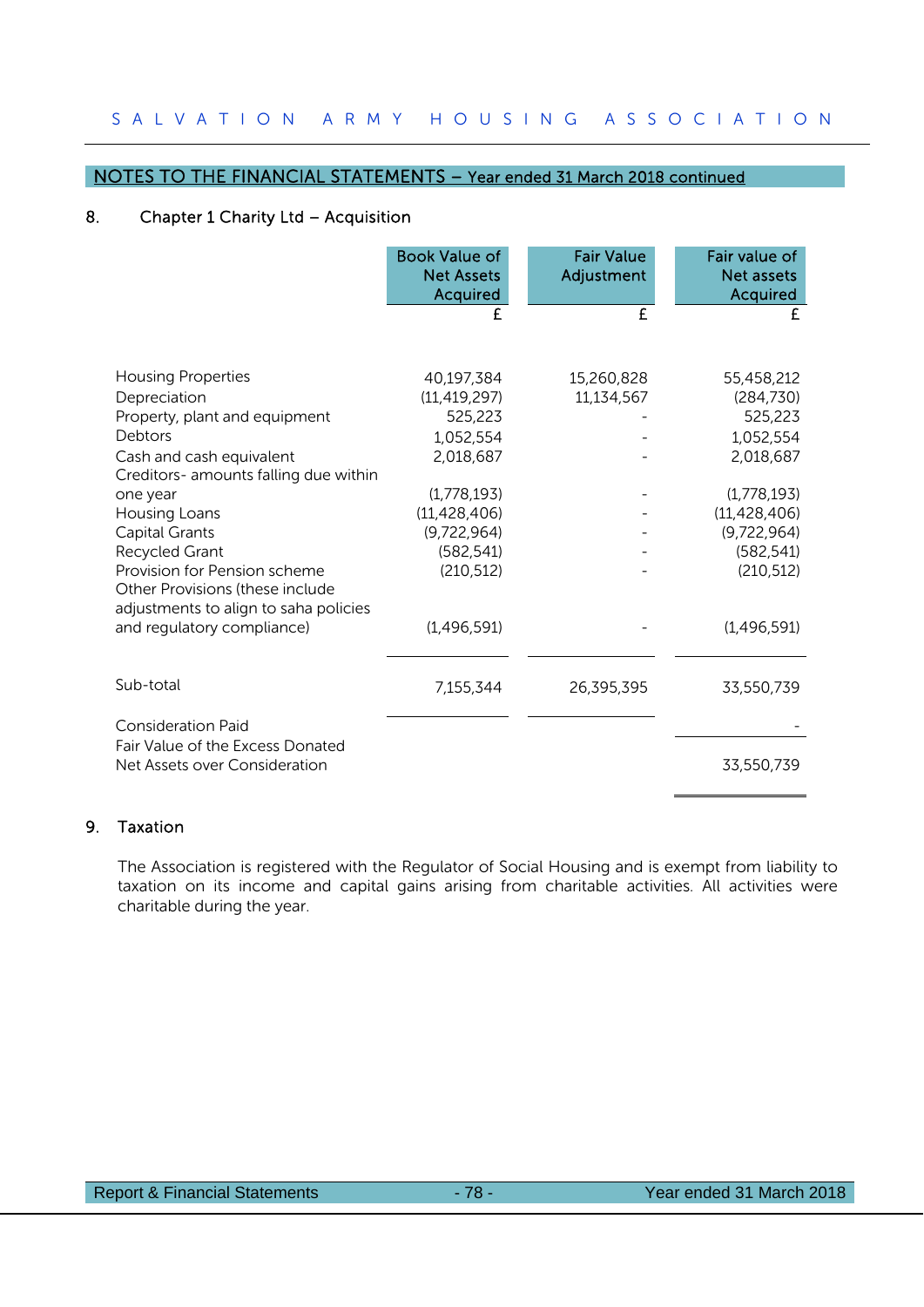## 10. Housing properties

|                                                                                                                                                                              | Completed<br>housing<br>properties                                 | Housing<br>properties<br>under<br>construction | 2018<br>Total                                                      |
|------------------------------------------------------------------------------------------------------------------------------------------------------------------------------|--------------------------------------------------------------------|------------------------------------------------|--------------------------------------------------------------------|
|                                                                                                                                                                              | £                                                                  |                                                | £                                                                  |
| Cost<br>At 1 April 2017<br>Additions during the year<br>On transfer of engagements<br>Replacements of components<br>Disposals during the year<br>Transferred during the year | 189,958,257<br>1,090,191<br>55,173,482<br>(287, 841)<br>(782, 101) | 676,994<br>2,996,597                           | 190,635,251<br>4,086,788<br>55,173,482<br>(287, 841)<br>(782, 101) |
| At 31 March 2018                                                                                                                                                             | 245,151,988                                                        | 3,673,591                                      | 248,825,579                                                        |
| Depreciation<br>At 1 April 2017<br>Charge for the year<br>Additional depreciation charged on<br>components replaced/planned                                                  | 45,080,897<br>4,063,577                                            |                                                | 45,080,897<br>4,063,577                                            |
| demolitions<br>Disposals during the year<br>Released on components replaced                                                                                                  | 110,441<br>(170, 041)<br>(287, 841)                                |                                                | 110,441<br>(170, 041)<br>(287, 841)                                |
| At 31 March 2018                                                                                                                                                             | 48,797,033                                                         |                                                | 48,797,033                                                         |
| Net book value at 31 March 2018                                                                                                                                              | 196,354,955                                                        | 3,673,591                                      | 200,028,546                                                        |
| Net book value at 31 March 2017                                                                                                                                              | 144,877,360                                                        | 676,994                                        | 145,554,354                                                        |
|                                                                                                                                                                              |                                                                    | 2018                                           | 2017                                                               |
| Housing properties at net book value comprise:<br>Freeholds<br>Long leaseholds<br>Short leaseholds                                                                           |                                                                    | £<br>129,999,618<br>59,143,611<br>10,885,317   | £<br>75,956,327<br>59,135,267<br>10,462,760                        |
|                                                                                                                                                                              |                                                                    | 200,028,546                                    | 145,554,354                                                        |

Additions to properties included £Nil (2016: £Nil) for administrative, direct and other indirect costs.

Report & Financial Statements - 79 - 79 - Year ended 31 March 2018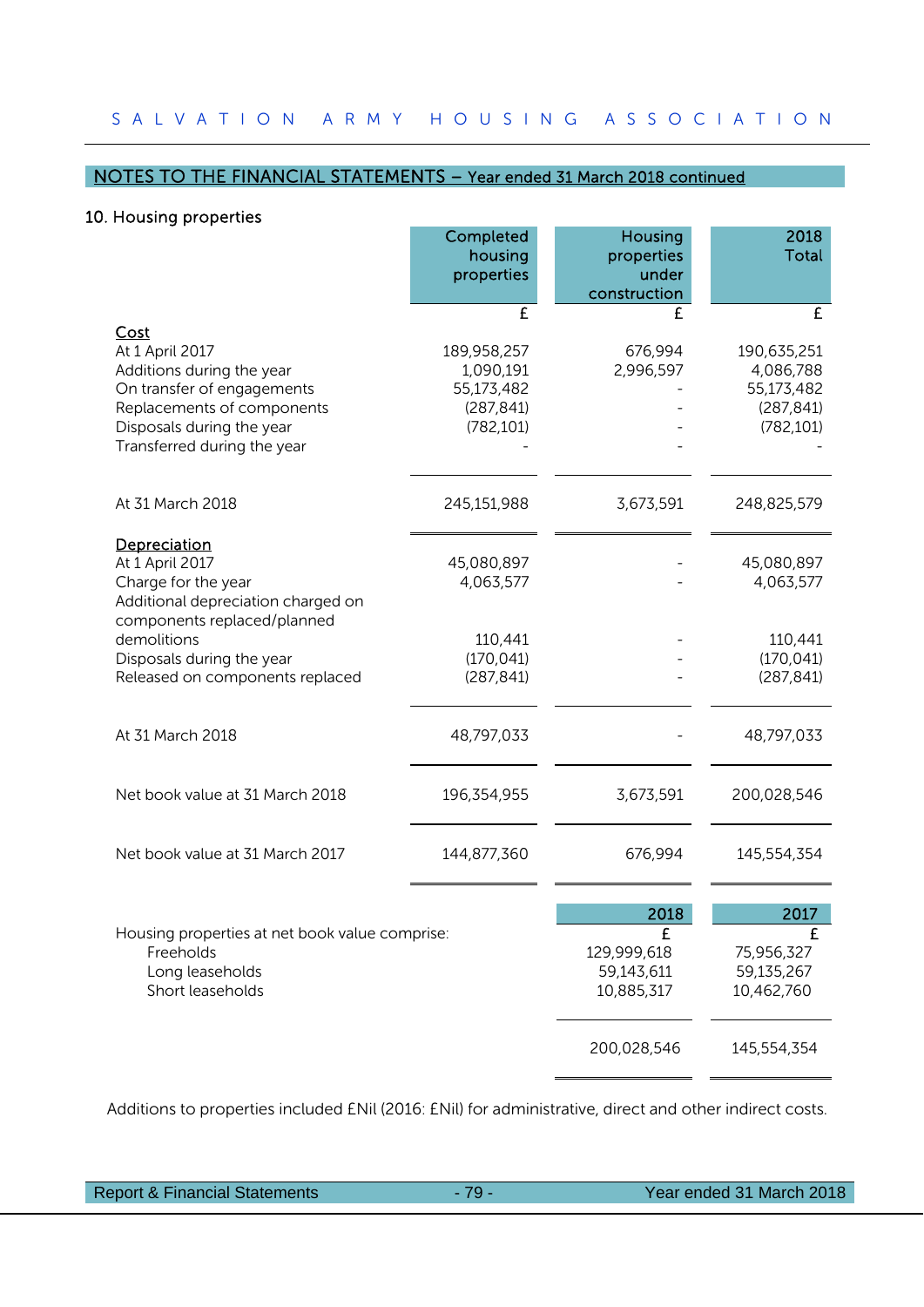# NOTES TO THE FINANCIAL STATEMENTS – Year ended 31 March 2018 continued

#### Works to existing properties:

|                                                                 | 2018        | 2017        |
|-----------------------------------------------------------------|-------------|-------------|
|                                                                 | £           | £           |
| Works to existing properties                                    | 2,640,453   | 2,270,431   |
| Less: Amounts capitalised in housing properties components      | (1,795,708) | (1,476,117) |
| Amounts charged to the Statement of Comprehensive<br>Income     | 844,745     | 794.314     |
| Social Housing Activity - Note 2B                               | 813,414     | 793,026     |
| Activities other than Social Housing - Student<br>Accommodation | 31,331      | 1,288       |
| Amounts charged to the Statement of Comprehensive<br>Income     | 844,745     | 794.314     |

Housing loans are from private finance raised through UK banks and financial institutions, these are secured by charges on the Association's specific housing properties, and are repayable between 2018 and 2043.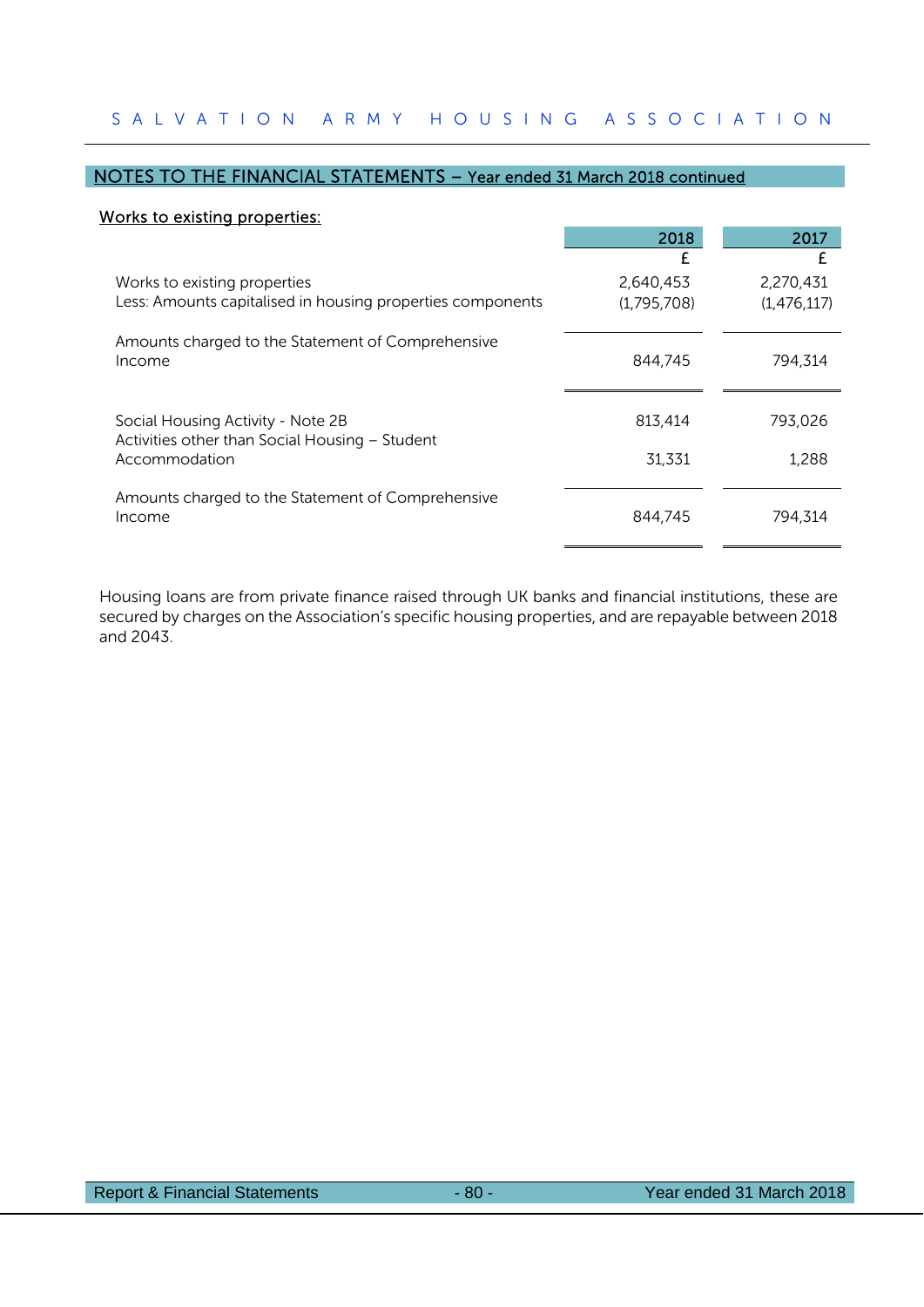## 11. Tangible Fixed Assets – Property, plant and equipment

|                                                                                                         | <b>Office</b><br>Equipment                    | <b>Office</b><br>Furniture            | Scheme<br>Furniture                      | Vehicle | 2018<br>Total                                 |
|---------------------------------------------------------------------------------------------------------|-----------------------------------------------|---------------------------------------|------------------------------------------|---------|-----------------------------------------------|
| Cost                                                                                                    | £                                             | £                                     | £                                        | £       | £                                             |
| At 1 April 2017<br>Additions during the year<br>On transfer of engagements<br>Disposals during the year | 2,697,190<br>327,403<br>234,900<br>(156, 237) | 49,118<br>88,603<br>10,578<br>(9,714) | 909,181<br>93,316<br>35,534<br>(50, 934) | 5,444   | 3,655,489<br>509,322<br>286,456<br>(216, 885) |
| At 31 March 2018                                                                                        | 3,103,256                                     | 138,585                               | 987,097                                  | 5,444   | 4,234,382                                     |
| Depreciation                                                                                            |                                               |                                       |                                          |         |                                               |
| At 1 April 2017<br>Charge for the year<br>Eliminated on disposals during                                | 1,886,135<br>311,491                          | 31,491<br>16,899                      | 686,052<br>112,177                       | 1,722   | 2,603,678<br>442,289                          |
| the year                                                                                                | (156, 237)                                    | (9,714)                               | (50, 934)                                |         | (216, 885)                                    |
| At 31 March 2018                                                                                        | 2,041,389                                     | 38,676                                | 747,295                                  | 1,722   | 2,829,082                                     |
| Net book value                                                                                          |                                               |                                       |                                          |         |                                               |
| At 31 March 2018                                                                                        | 1,061,867                                     | 99,909                                | 239,802                                  | 3,722   | 1,405,300                                     |
| At 31 March 2017                                                                                        | 811,055                                       | 17,627                                | 223,129                                  |         | 1,051,811                                     |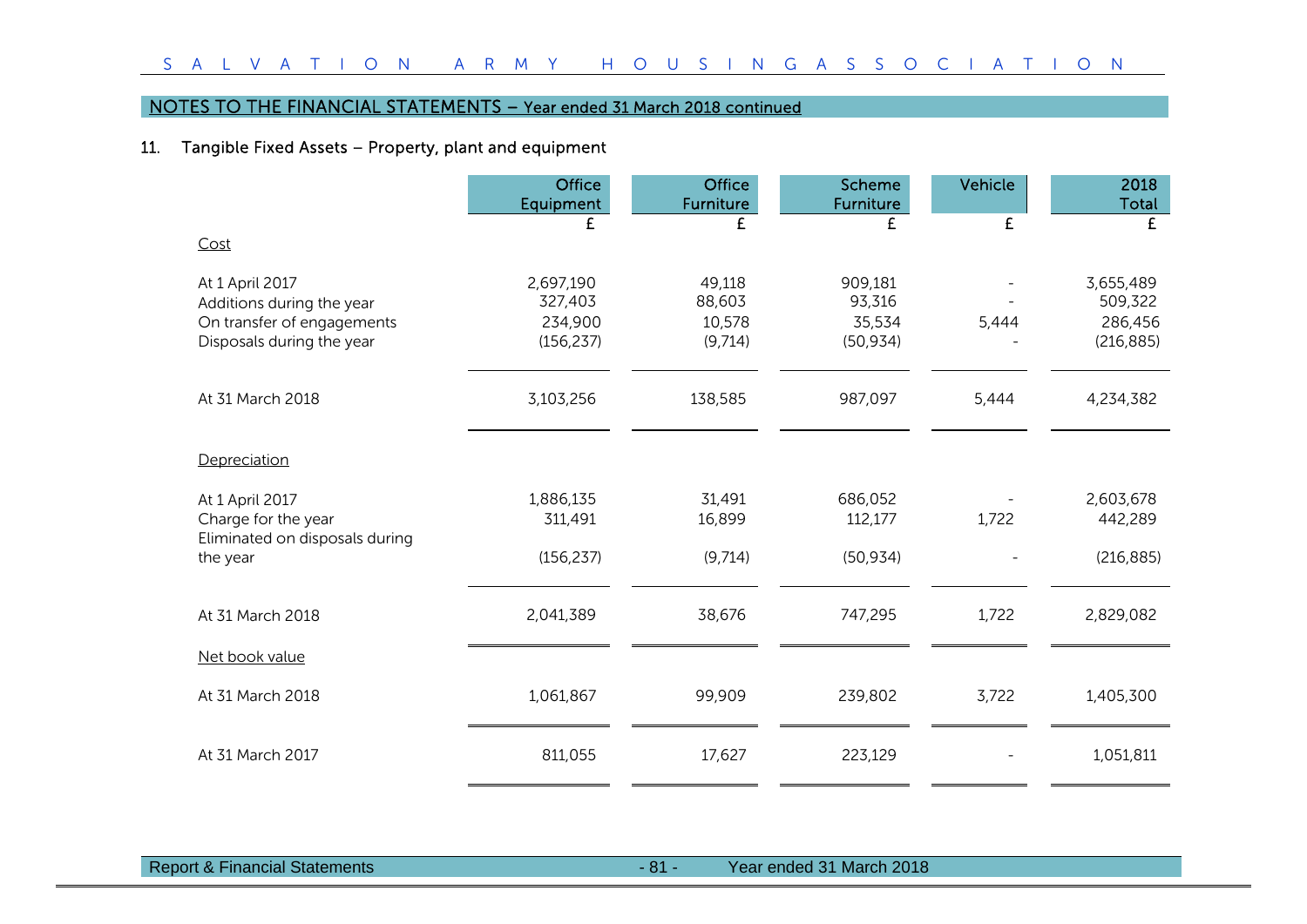#### 12. Investments

| <b>טענוויטונט</b>                                                             |      |      |
|-------------------------------------------------------------------------------|------|------|
|                                                                               | 2018 | 2017 |
|                                                                               |      |      |
| Cost of shares in wholly owned subsidiaries (see notes a<br>$\theta$ b below) | 51   | 51   |
|                                                                               |      |      |
|                                                                               | 51   | 51   |
|                                                                               |      |      |
|                                                                               |      |      |

a) Kingsown Property Limited, a wholly owned subsidiary of Salvation Army Housing Association, is a company registered in England and Wales – Registered No. 02304488. The company is not a Registered Provider.

| Authorised share capital: | 500,000 ordinary shares of £1 each |
|---------------------------|------------------------------------|
| Issued share capital:     | 200,000 ordinary shares of £1 each |

The issued share capital is held by Salvation Army Housing Association. Under section 98 Paragraph 2 of the Co-operative and Community Benefit Societies Act 2014, Salvation Army Housing Association is exempt from preparing Group Financial statements, including Kingsown Property Limited.

 saha originally purchased 50 shares in Kingsown Property Limited. As a result of a bonus issue this increased to 200,000 issued share capital.

|                                  | 2018      | 2017      |
|----------------------------------|-----------|-----------|
|                                  |           |           |
| <b>Kingsown Property Limited</b> |           |           |
| Profit for the year before tax   | 211,493   | 258,998   |
| Net assets                       | 1,620,115 | 1,571,133 |
| Revenue reserves                 | 1,420,115 | 1,371,133 |

Operating lease payments made to the subsidiary for the year amounted to £916,062 (2017: £916,317) At 31 March 2018 the amount owed by Kingsown to the Association was £23,675 (2017: £31,339); the amount due to Kingsown from the Association was £10,383 (2017: £Nil).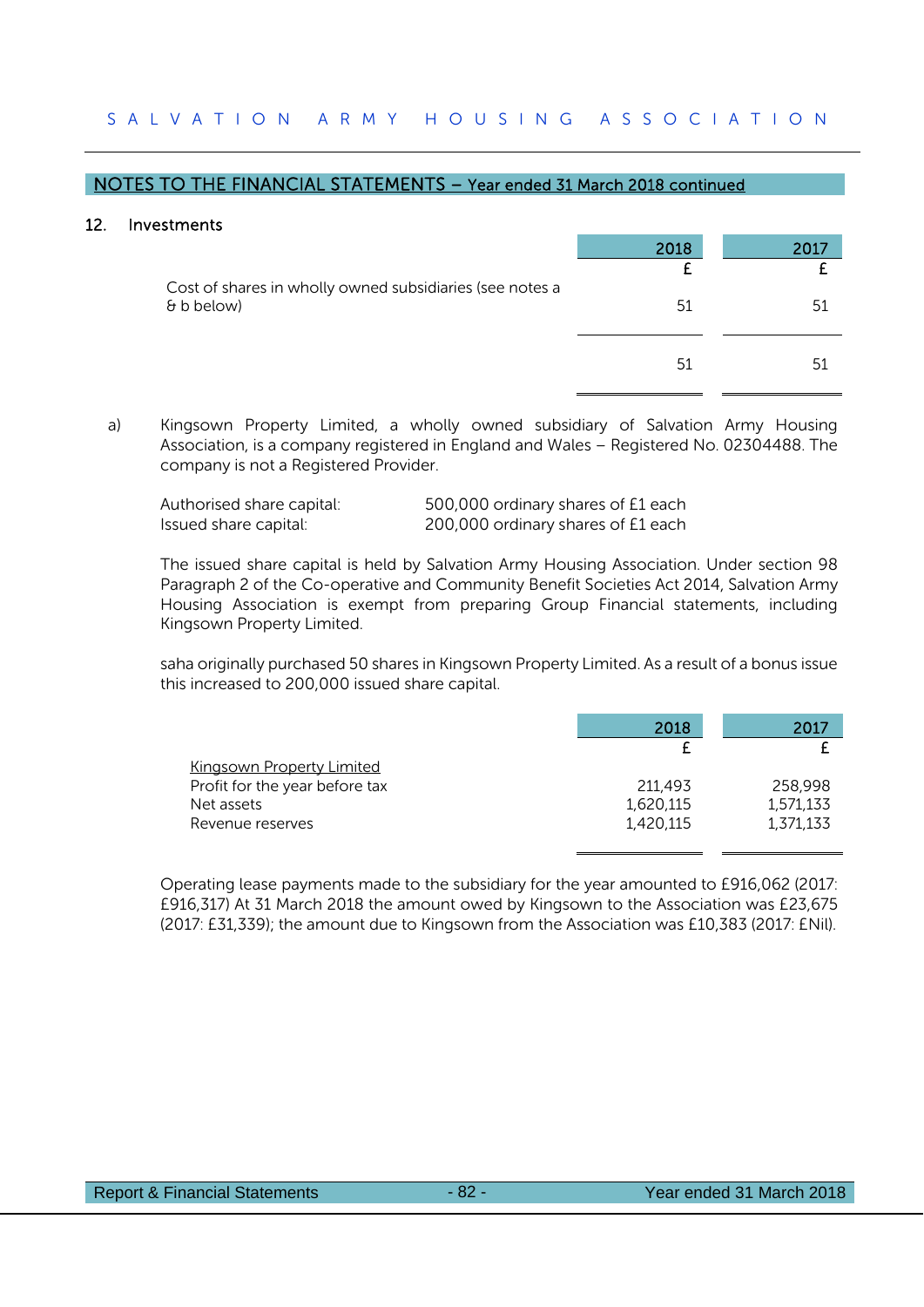#### 13. Investments (continued)

b) SAHA Developments Limited, a wholly owned subsidiary of Salvation Army Housing Association, is a company registered in England and Wales – Registered No. 07552040. The company is not a Registered Provider.

| Authorised share capital: | 100 ordinary shares of £1 each |
|---------------------------|--------------------------------|
| Issued share capital:     | 1 ordinary share of £1 each    |

The issued share capital is held by Salvation Army Housing Association. Under section 98 Paragraph 2 of the Co-operative and Community Benefit Societies Act 2014, Salvation Army Housing Association is exempt from preparing Group Financial statements, including SAHA Developments Limited.

|                                       | 2018   | 2017   |
|---------------------------------------|--------|--------|
|                                       |        |        |
| <b>SAHA Developments Limited</b>      |        |        |
| Profit/(loss) for the year before tax | 49,912 | 67,788 |
| Net assets                            | 58,836 | 62,684 |
| Revenue reserves                      | 58,365 | 62,683 |

saha made payments to SAHA Developments for property works £1,591,618 (2017: £2,926,468), SAHA developments raised invoices to saha at cost plus an agreed mark up of 5%. At 31 March 2018 the amount owed by SAHA Developments to the Association was £2,400 (2017: £5,700); the amount due to SAHA Developments from the Association was £226,158 (2017: £5,767).The Association also received a gift aid donation of £67,788 (2017: £52,607) from SAHA Developments.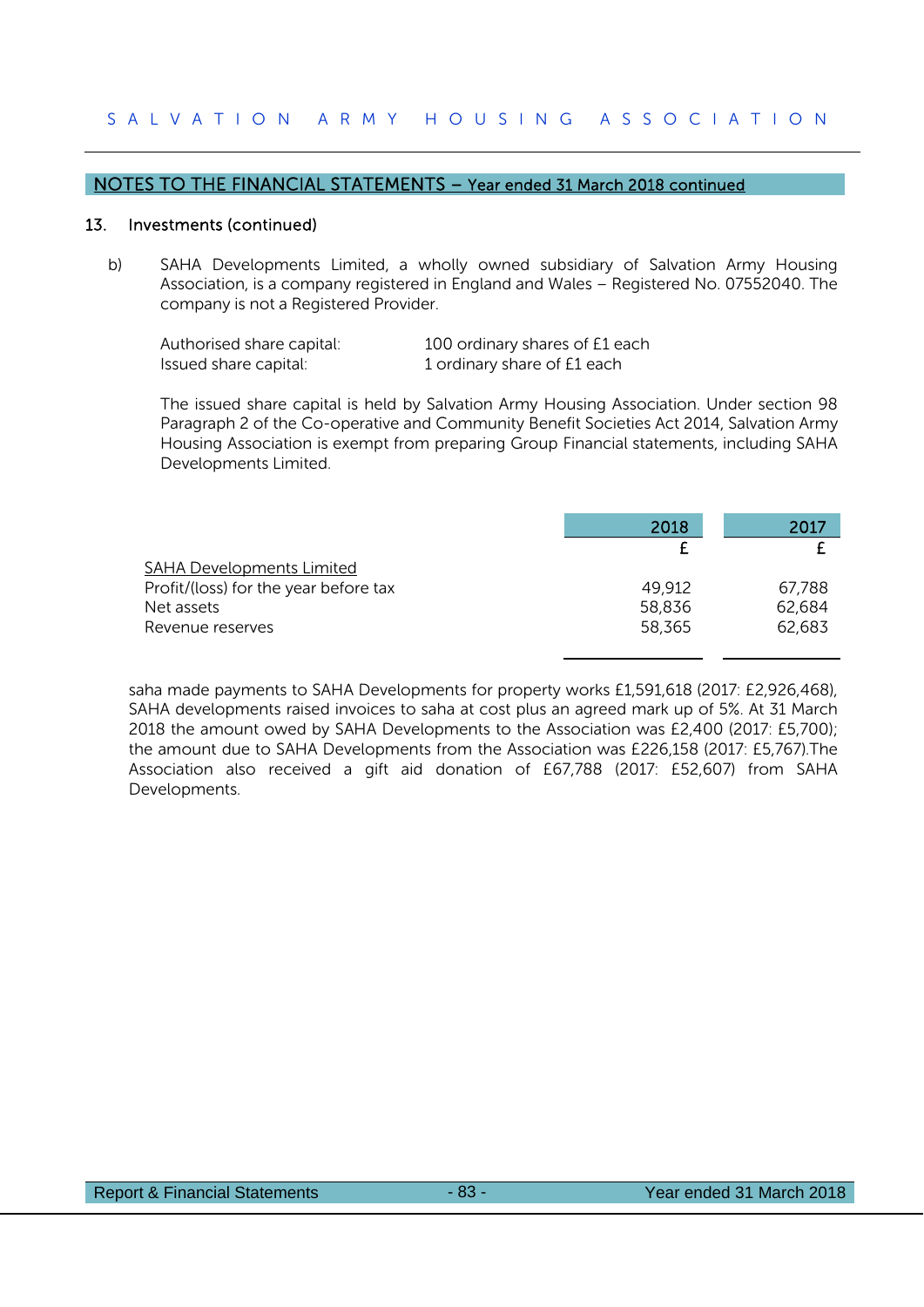## 14. Debtors

Amounts falling due in less than one year:

|                                          | 2018       | 2017      |
|------------------------------------------|------------|-----------|
|                                          | £          | £         |
| Rent and service charges receivable      | 1,141,812  | 574,193   |
| Provision for bad debts                  | (834, 318) | (365,780) |
|                                          |            |           |
|                                          |            |           |
| Net rental and service charge debtors    | 307,494    | 208,413   |
| Prepayments and accrued income           | 766,914    | 241,076   |
| Other debtors                            | 223,539    | 237,689   |
| Loans due from subsidiary undertakings   | 249,999    | 249,999   |
| Amounts due from subsidiary undertakings | 26,075     | 37.039    |
| Amounts due from parent undertaking      | 1,091,522  | 1,004,529 |
|                                          |            |           |
|                                          | 2,665,543  | 1,978,745 |

## 15. Cash and cash equivalents

|                          | 2018       | 2017       |
|--------------------------|------------|------------|
|                          |            |            |
| Cash at bank and in hand | 13,613,218 | 11,513,395 |
| Short term deposits      | 4,663,132  | 6,192,712  |
|                          | 18,276,350 | 17,706,107 |

# 16. Creditors

Amounts falling due within one year:

|                                                      | 2018       | 2017      |
|------------------------------------------------------|------------|-----------|
|                                                      | F          |           |
| Trade creditors                                      | 3,135,091  | 1,295,265 |
| Prepayment for rent and service charges              | 659,021    | 313,539   |
| Deferred income and accruals                         | 3,573,526  | 1,631,709 |
| Other creditors                                      | 84,626     | 3,673     |
| Housing loans (see note 17)                          | 11,238,939 | 2,012,307 |
| Amounts due to subsidiary undertakings               | 236,541    | 5.767     |
| Amounts due to parent undertaking                    | 10,586     | 11,005    |
| Multi-employer pension scheme creditor (see note 23) | 349,190    | 312,126   |
| Deferred capital grants (see note 18)                | 2,859,523  | 2,566,608 |
|                                                      |            |           |
|                                                      |            |           |
|                                                      | 22,147,043 | 8.151.999 |
|                                                      |            |           |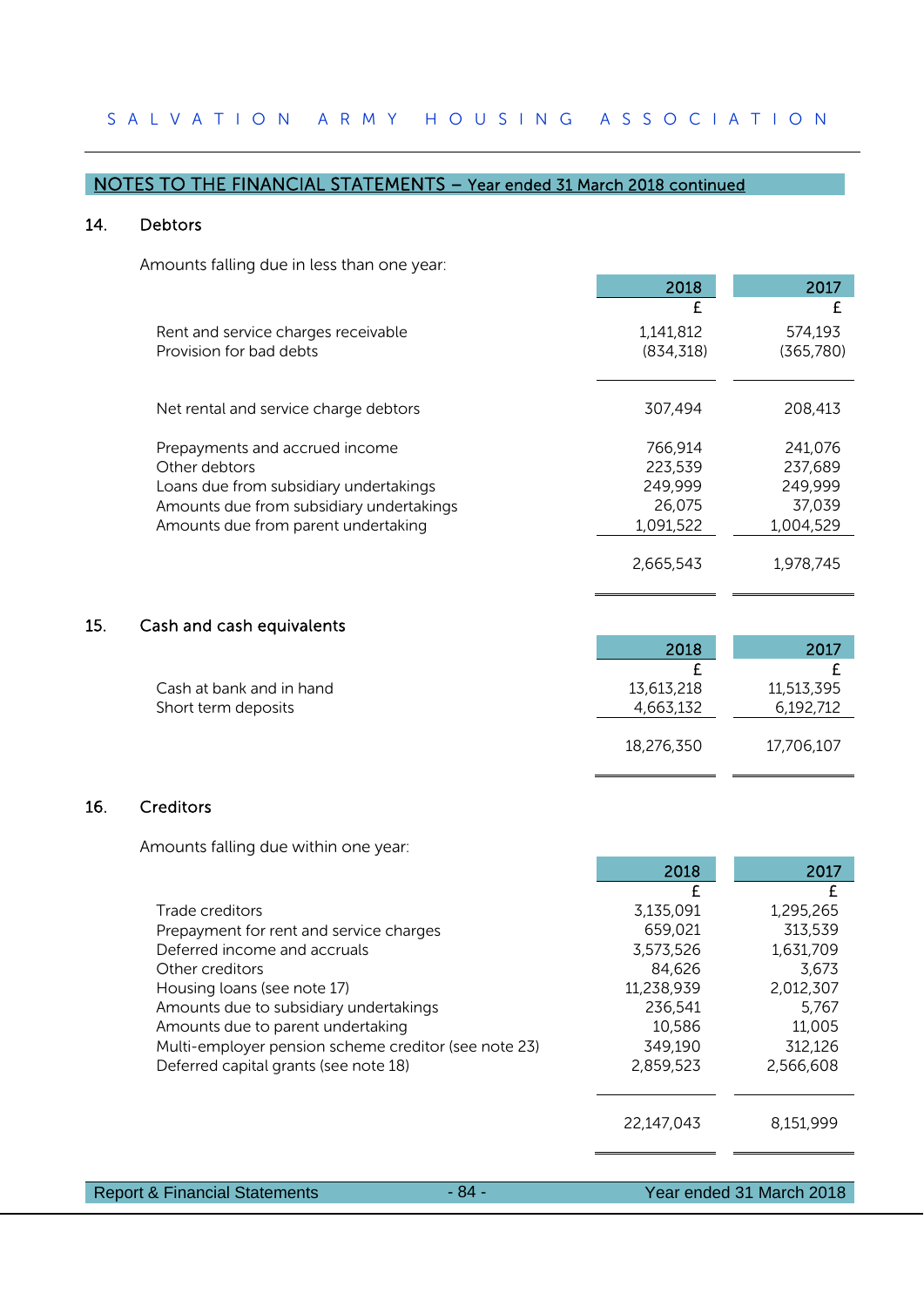## 16. Creditors (continued)

Amounts falling due after more than one year:

|                                                                                                                                                                                                      | 2018                                 | 2017                                 |
|------------------------------------------------------------------------------------------------------------------------------------------------------------------------------------------------------|--------------------------------------|--------------------------------------|
|                                                                                                                                                                                                      | £                                    | £                                    |
| Housing loans<br>Loans repayable between 1 and 2 years by instalments<br>Loans repayable between 3 and 5 years by instalments<br>Repayable after five years by instalments and a bullet<br>repayment | 1,595,462<br>4,639,608<br>19,885,035 | 1,681,272<br>4,223,604<br>20,018,530 |
| Total housing loans (see note 17)                                                                                                                                                                    | 26,120,105                           | 25,923,406                           |
| Deferred capital grants<br>Social housing grants                                                                                                                                                     | 82,847,937                           | 86,071,654                           |
| On transfer of engagements<br>Other public grants                                                                                                                                                    | 9,722,964<br>1,307,496               | 1,307,496                            |
| Total deferred capital grants (see note 18)                                                                                                                                                          | 93,878,397                           | 87,379,150                           |
| Recycled capital grant fund (see note 19)                                                                                                                                                            | 1,720,529                            | 976,236                              |
| Multi-employer pension scheme (see note 23)                                                                                                                                                          | 1,989,803                            | 2,141,004                            |
|                                                                                                                                                                                                      | 123,708,834                          | 116,419,796                          |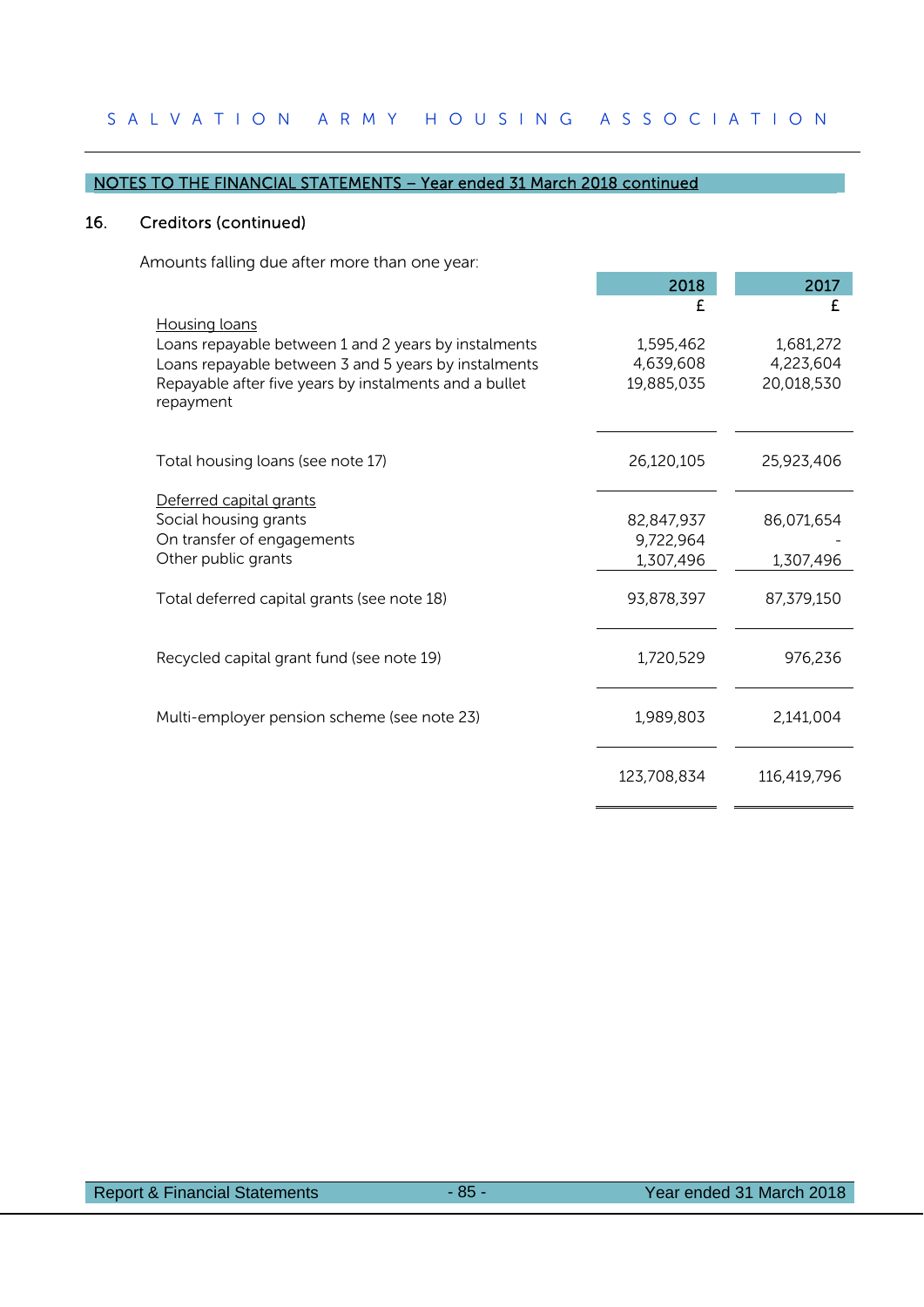## 17. Housing loans

Housing loans are from private finance raised through UK banks and financial institutions, these are secured by charges on the Association's specific housing properties, and are repayable between 2018 and 2043, and interest charged at varying rates between 0.92% and 11.50% as follows:

|                                            | 2018       | 2017       |
|--------------------------------------------|------------|------------|
|                                            | £          | £          |
| <b>Housing loans</b>                       |            |            |
| Loans at 0.92%                             |            | 1,284,000  |
| Loans at 1.05%                             | 501,000    |            |
| Loans at 1.35%                             | 273,078    |            |
| Loans at 2.00%                             | 216,823    | 231,246    |
| Loans at 2.40%                             | 1,945,936  | 2,046,871  |
| Loans at 2.42%                             |            | 335,451    |
| Loans at 2.75%                             | 9,390,000  | 4,657,419  |
| Loans at 3.00%                             | 4,446,517  |            |
| Loans at 4.10%                             | 4,720,149  | 4,944,030  |
| Loans at 4.13%                             | 1,989,655  |            |
| Loans at 5.20%                             | 3,000,000  | 3,000,000  |
| Loans at 5.35%                             | 1,950,000  | 2,100,000  |
| Loans at 6.11%                             | 8,151,753  | 8,533,424  |
| Loans at 6.15%                             |            |            |
| Loans at 9.20%                             | 717,351    | 803,272    |
| Loans at 9.38%                             | 5,094      |            |
| Loans at 9.50%                             | 33,543     |            |
| Loans at 10.50%                            | 7,011      |            |
| Loans at 11.50%                            | 11,134     |            |
|                                            |            |            |
| <b>Total Housing Loans</b>                 | 37,359,044 | 27,935,713 |
|                                            |            |            |
|                                            | 2018       | 2017       |
|                                            | £          | £          |
| Housing loans                              |            |            |
| Housing loans due after more than one year | 26,120,105 | 25,923,406 |
| Housing loans due within one year          | 11,238,939 | 2,012,307  |
|                                            |            |            |
| Total housing loans                        | 37,359,044 | 27,935,713 |
|                                            |            |            |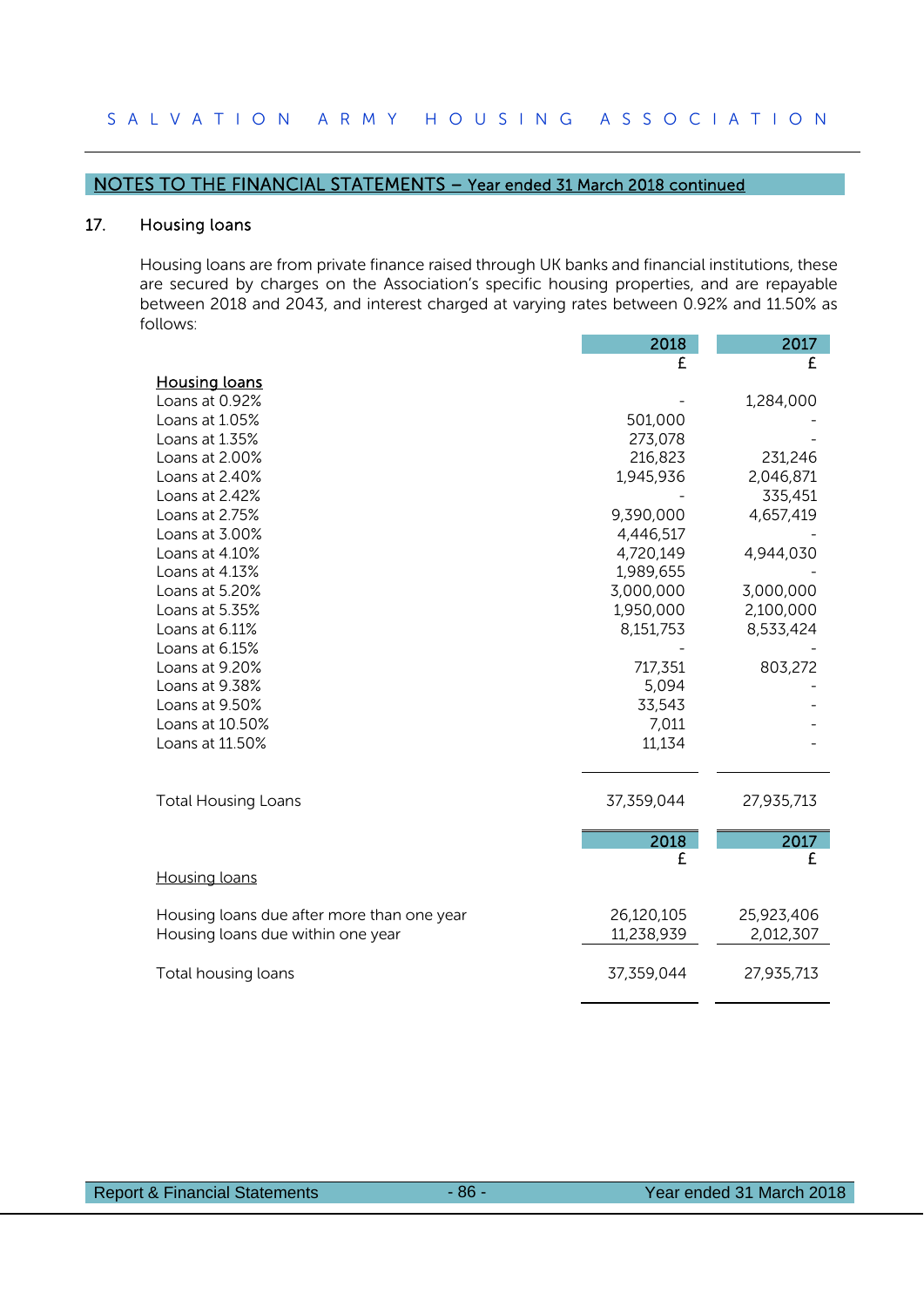## 18. Deferred capital grants

## Analysis of deferred capital grants

|                                                        | 2018        | 2017        |
|--------------------------------------------------------|-------------|-------------|
|                                                        |             |             |
| Opening balance at 1 April                             | 89,945,758  | 91,597,992  |
| Additions in the year                                  |             | 679,628     |
| On transfer of engagements                             | 9,722,964   |             |
| Released to income in the year                         | (2,727,633) | (2,553,664) |
| Moved to recycled capital grant fund (see note 19)     | (156,900)   | (146, 815)  |
| Moved from recycled capital grant fund (see note 19)   |             | 351,000     |
| Released on disposal of property                       | (46, 269)   | 17,617      |
| Closing balance at 31 March                            | 96,737,920  | 89,945,758  |
|                                                        |             |             |
|                                                        | 2018        | 2017        |
| Classified as:                                         |             |             |
| Amounts to be released within one year (note 16)       | 2,859,523   | 2,566,608   |
| Amounts to be released in more than one year (note 16) | 93,878,397  | 87,379,150  |
| Closing balance at 31 March                            | 96,737,920  | 89,945,758  |

The total Social Housing Grant or Financial Assistance received and receivable, both capital and revenue, for the year was £nil (2017: £679,628). The cumulative amount of Social Housing Grant or Financial Assistance receivable at 31 March 2018 is £132,161,901 (2017: £132,161,901).

# 19. Recycled capital grant fund (RCGF)

|                                                                                   | 2018                        |
|-----------------------------------------------------------------------------------|-----------------------------|
| Opening balance at 1 April<br>Inputs to RCGF:                                     | F<br>976,236                |
| Grants recycled<br>On transfer of engagements<br>Interest accrued during the year | 156,900<br>582,541<br>4,852 |
| Recycling of grant:<br>Properties developed                                       |                             |
| Closing balance at 31 March 2018                                                  | 1,720,529                   |
| Amounts 3 years old or where repayment may be required                            |                             |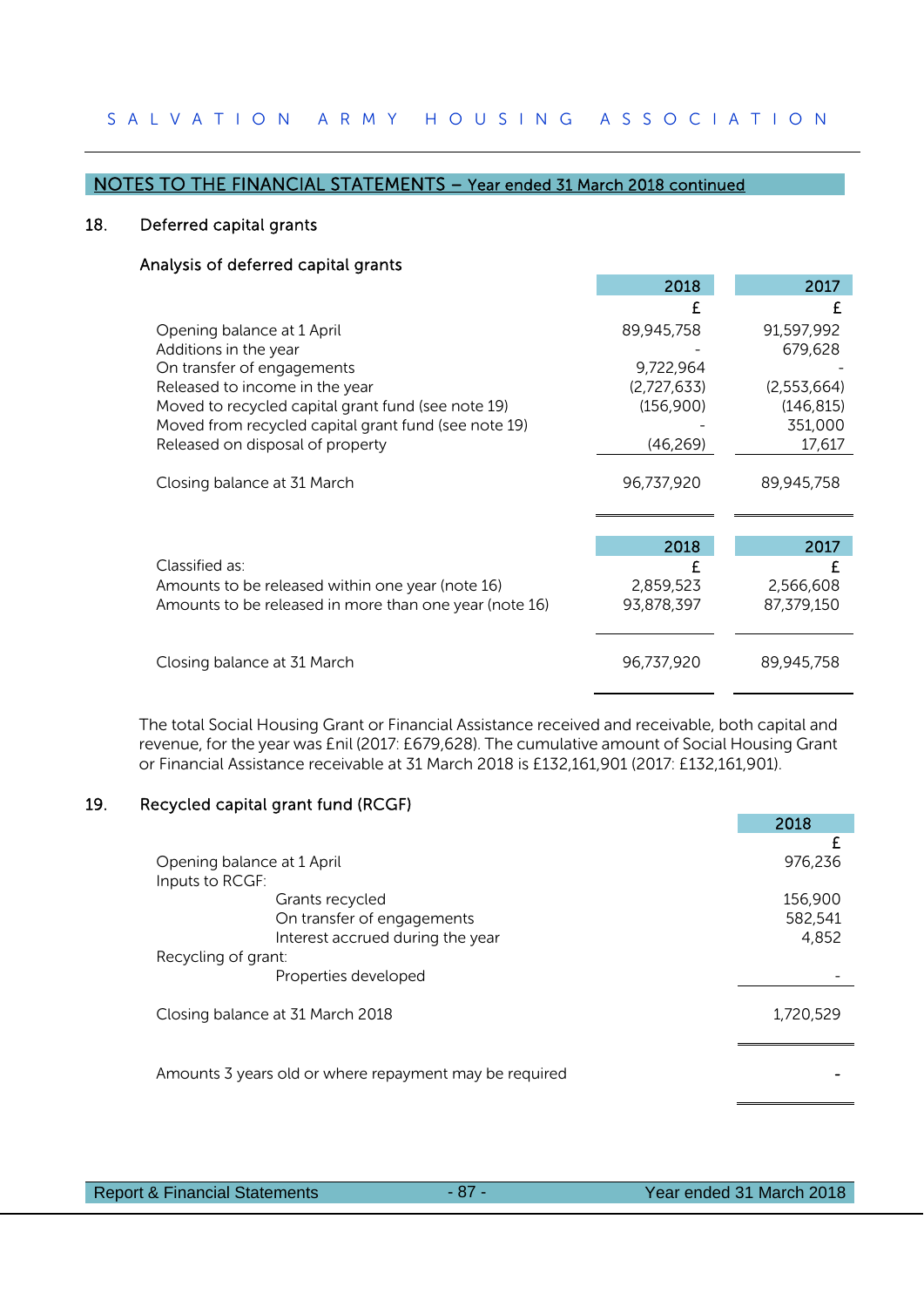#### NOTES TO THE FINANCIAL STATEMENTS – Year ended 31 March 2018 continued

## 20. Called up share capital

Each member of the Association holds one share of £1 each in the Association.

|                                                                                                     | 2018     | 2017      |
|-----------------------------------------------------------------------------------------------------|----------|-----------|
| Allotted, issued and fully paid:<br>At 1 April<br>Issued during the year<br>Surrendered in the year | 8<br>(1) | 10<br>(4) |
| At 31 March                                                                                         |          | 8         |

The shares have limited rights. They carry no entitlement to dividend, interest or bonus, they are not repayable and do not participate in winding up. The voting rights of the shares are entitlement to vote at the Annual General Meeting and Special General Meetings of Salvation Army Housing Association.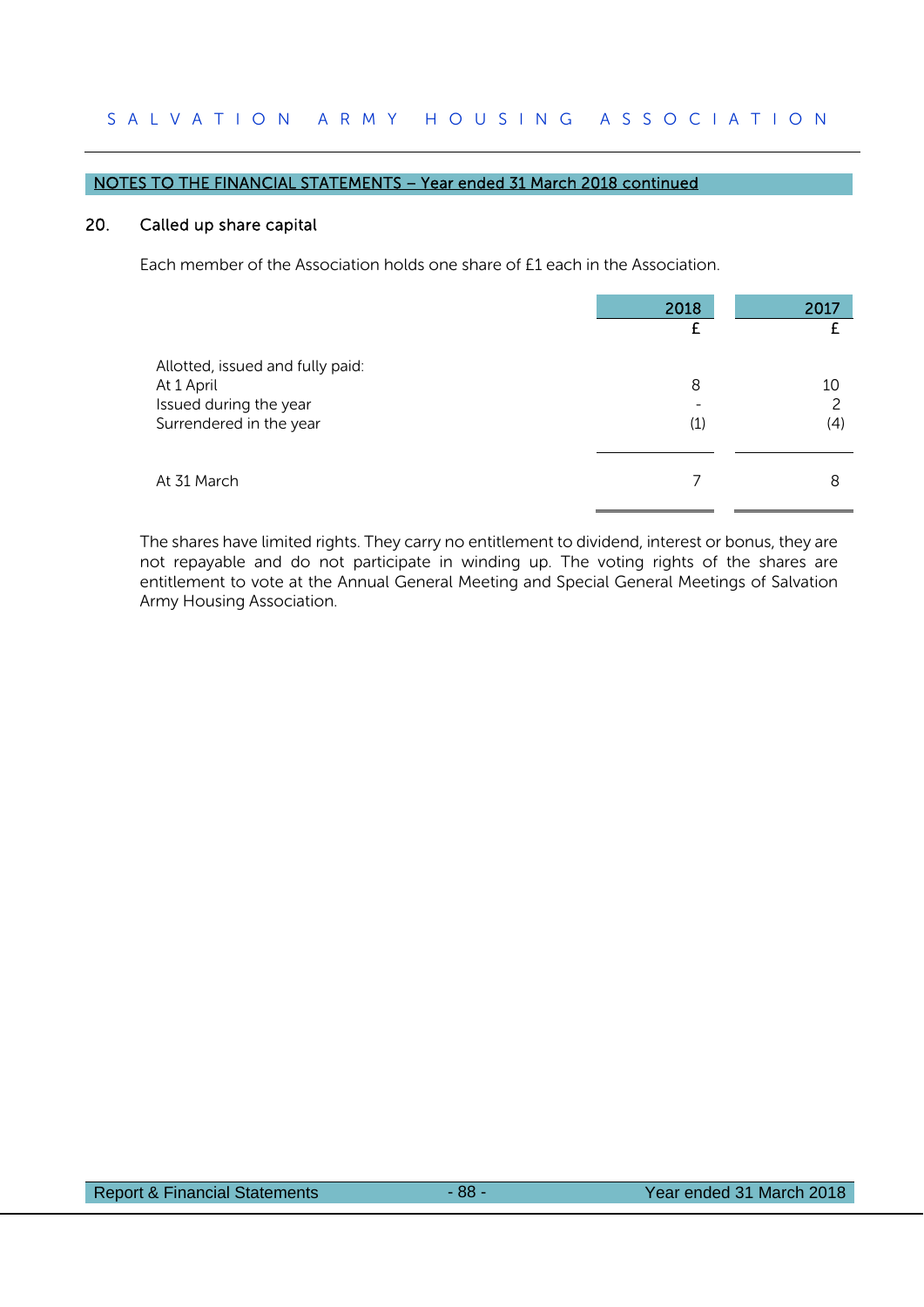#### 21. Reserves

#### Restricted reserves

|                                  | Catherine<br><b>Baird Court</b><br>reserve<br>£ | <b>Property</b><br>reserve<br>£ | Other<br>reserves<br>£ | Total<br>£ |
|----------------------------------|-------------------------------------------------|---------------------------------|------------------------|------------|
| At 1 April 2017                  | 66,384                                          | 6,213,124                       | 167,563                | 6,447,071  |
| Transfer to revenue reserve      | (4,763)                                         | (75, 445)                       | (19, 420)              | (99, 628)  |
| Transfer from revenue<br>reserve | 225                                             |                                 | 16,800                 | 17,025     |
| At 31 March 2018                 | 61,846                                          | 6,137,679                       | 164,943                | 6,364,468  |

# Catherine Baird Court reserve

This represents funds left by way of a specific legacy for the benefit of Catherine Baird Court. The reserve will be utilised to fund both capital and revenue expenditure under the direction of the Resident / Association Joint Committee.

#### Property reserve

This represents the proportion of the cost of properties that was financed by charitable donations with on-going legal or constructive obligations to restrict the use of the funds.

#### Other reserves

Other restricted reserves are subject to specific restrictions imposed by the donor or by the nature of the appeal or grant. The Association holds these funds based on terms outlined when they were initially transferred. Where donor restrictions are for revenue purposes for activities normally carried out by the Association, transfers are made from restricted funds to offset the costs as they are incurred.

#### Revenue reserve

Revenue reserves as shown in the statement of changes in equity and reserves on page 56 is the accumulation of the surpluses and deficits of the Association since formation. The retained revenue reserves of £70,155,438 (2017: £35,272,194) are maintained to ensure the continued financial strength and viability of the Association on a going concern basis.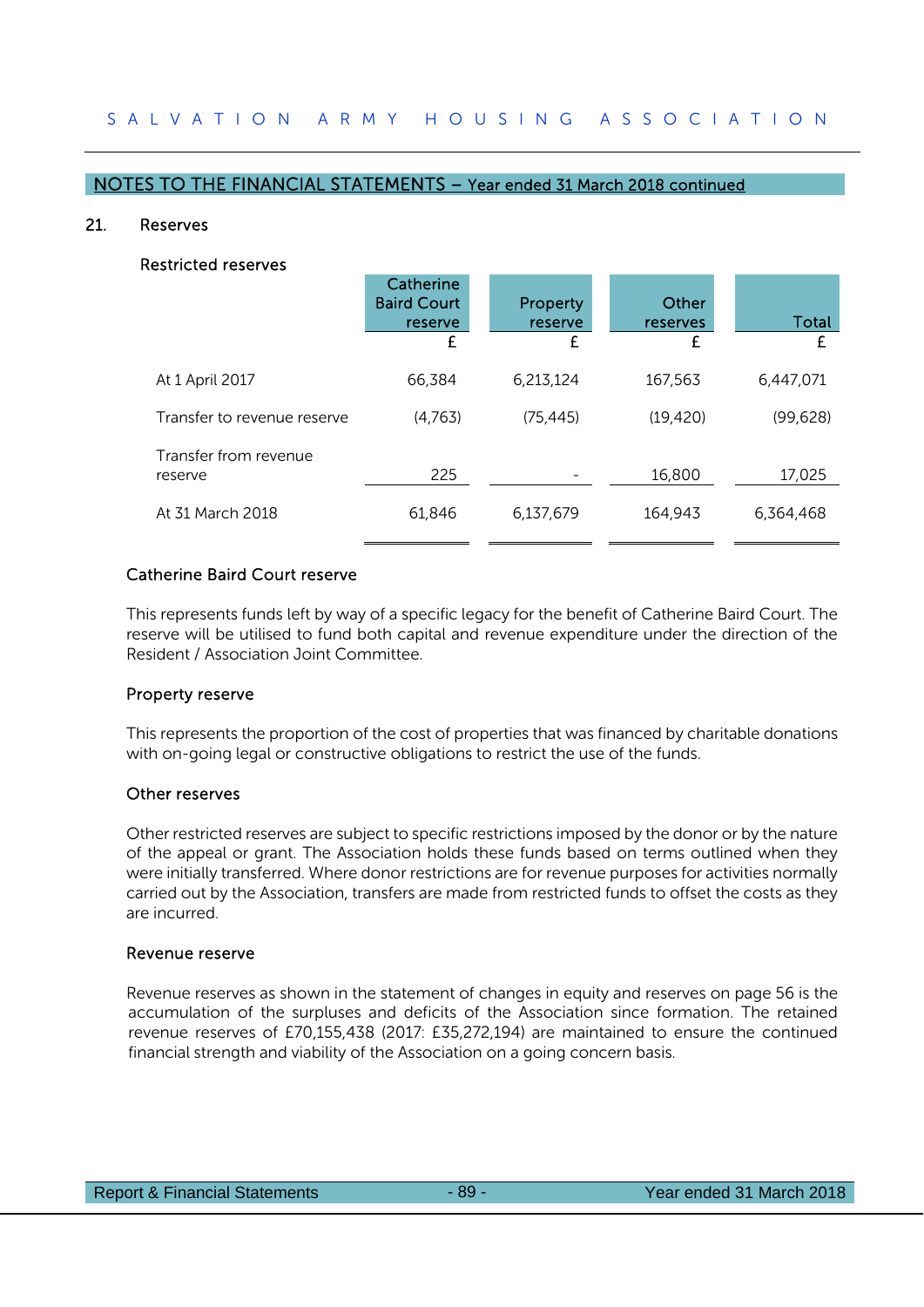## 22. Capital commitments

|                                                                                                                 | 2018<br>£ | 2017      |
|-----------------------------------------------------------------------------------------------------------------|-----------|-----------|
| Capital expenditure that has been contracted for but has<br>not been provided for in these financial statements | 2,564,503 | 3,145,061 |
| Capital expenditure that has been authorised by the<br>Board but has not been contracted for                    | 3,557,881 |           |
|                                                                                                                 | 6,122,384 | 3,145,061 |
| This commitment will be financed from:                                                                          |           |           |

Social Housing Grant & other grants £Nil (2017: £0.771m)

Private finance and internal funding £6.122 (2017: £2.374m)

The capital commitments listed above are for construction work contracted by saha with SAHA Developments Limited relating to the development of two schemes currently under construction:

- Backchurch Street, Bolton Backchurch Street, Bolton
- Royal Wootton Bassett, Swindon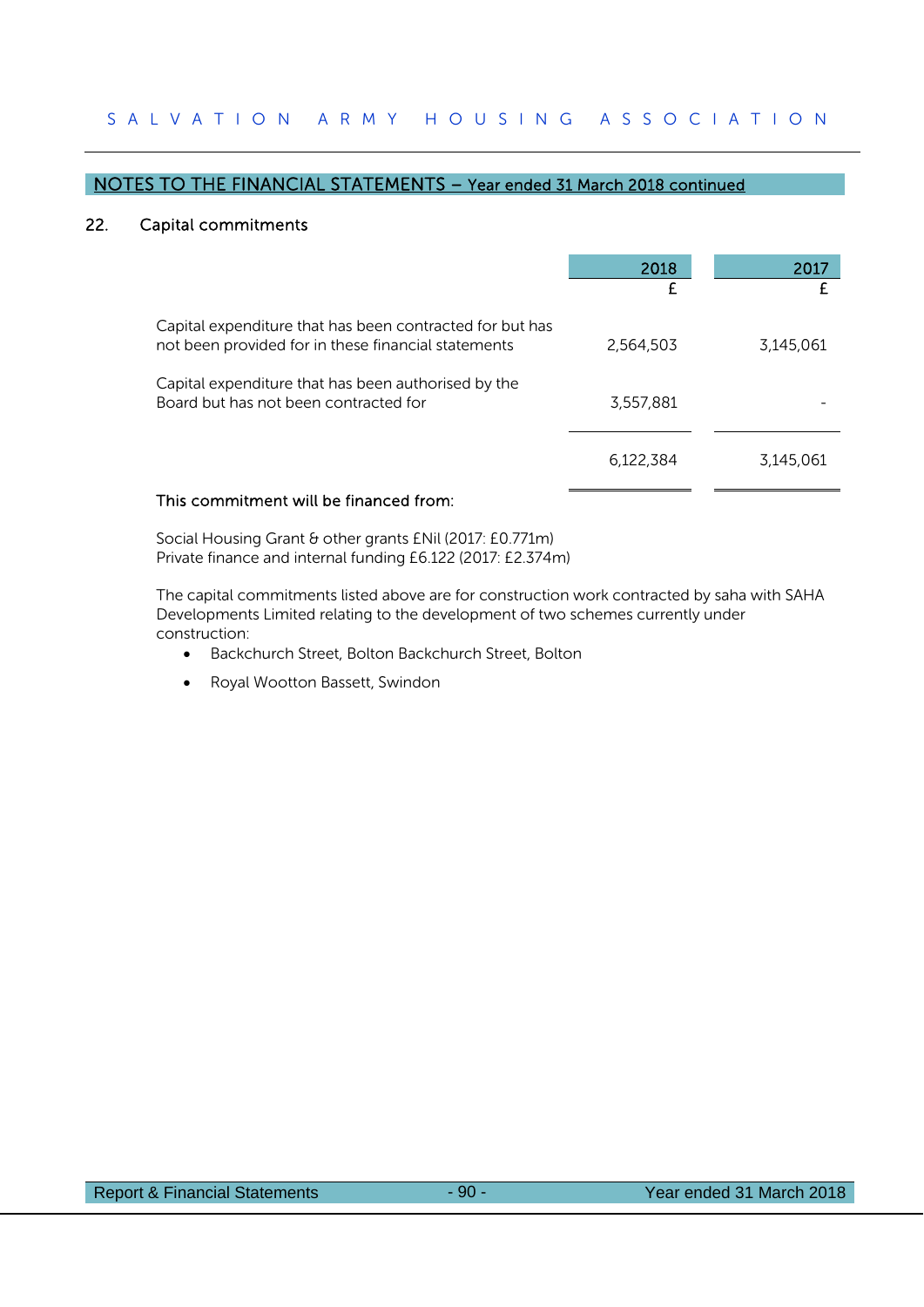#### 23. Pension obligations

Social Housing Pension Scheme (SHPS)

The Association participates in SHPS, a multi-employer scheme which provides benefits to some 500 non-associated employers. The scheme is a defined benefit scheme in the UK. It is not possible for the company to obtain sufficient information to enable it to account for the scheme as a defined benefit scheme. Therefore it accounts for the scheme as a defined contribution scheme.

The scheme is subject to the funding legislation outlined in the Pensions Act 2004 which came into force on 30 December 2005. This, together with documents issued by the Pensions Regulator and Technical Actuarial Standards issued by the Financial Reporting Council, set out the framework for funding defined benefit occupational pension schemes in the UK.

The scheme is classified as a 'last-man standing arrangement'. Therefore the Association is potentially liable for other participating employers' obligations if those employers are unable to meet their share of the scheme deficit following withdrawal from the scheme. Participating employers are legally required to meet their share of the scheme deficit on an annuity purchase basis on withdrawal from the scheme.

A full actuarial valuation for the scheme was carried out with an effective date of 30 September 2014. This actuarial valuation was certified on 23 November 2015 and showed assets of £3,123m, liabilities of £4,446m and a deficit of £1,323m. To eliminate this funding shortfall, the trustees and the participating employers have agreed that additional contributions will be paid, in combination from all employers, to the scheme as follows:

| Tier 1                  | £40.6m per annum                                              |
|-------------------------|---------------------------------------------------------------|
| From 1 April 2016 to 30 | (payable monthly and increasing by 4.7% each year on 1 April) |
| September 2020          |                                                               |
| Tier 2                  | £28.6m per annum                                              |
| From 1 April 2016 to 30 | (payable monthly and increasing by 4.7% each year on 1 April) |
| September 2023          |                                                               |
| Tier 3                  | £32.7m per annum                                              |
| From 1 April 2016 to 30 | (payable monthly and increasing by 3.0% each year on 1 April) |
| September 2026          |                                                               |
| Tier 4                  | £31.7m per annum                                              |
| From 1 April 2016 to 30 | (payable monthly and increasing by 3.0% each year on 1 April) |
| September 2026          |                                                               |

Deficit contributions

The scheme's previous valuation was carried out with an effective date of 30 September 2011; this valuation was certified on 17 December 2012 and showed assets of £2,062m, liabilities of £3,097m and a deficit of £1,035m. To eliminate this funding shortfall, payments consisted of the Tier 1, 2 & 3 deficit contributions.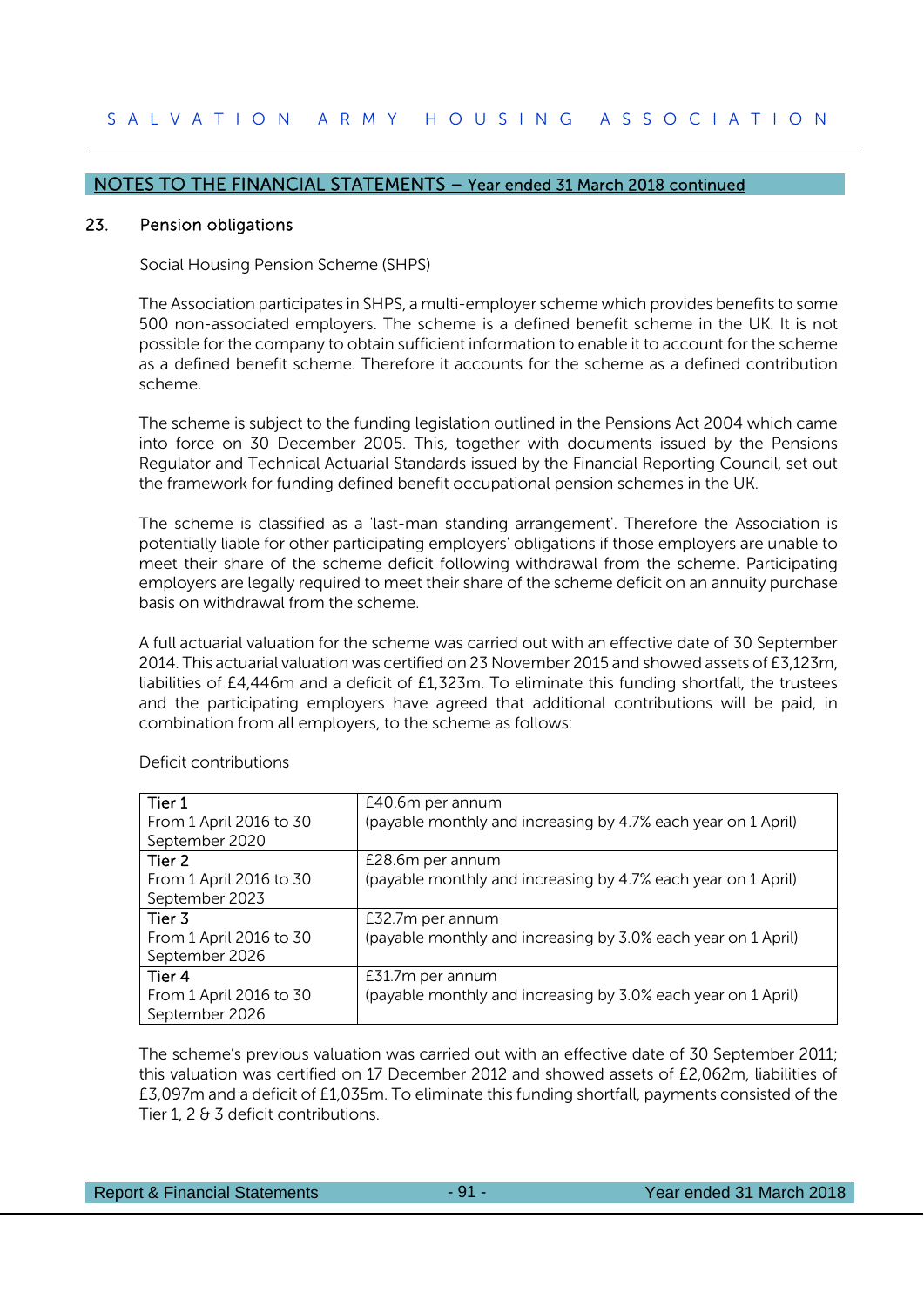# NOTES TO THE FINANCIAL STATEMENTS – Year ended 31 March 2018 continued

#### 23. Pension obligations (continued)

#### 23A. Deficit provision for defined benefit scheme

|                                                              | 2018  | 2017  |
|--------------------------------------------------------------|-------|-------|
|                                                              | £000s | £000s |
| Pension provision                                            |       |       |
| Present value of provision for defined benefit scheme - SHPS | 2.124 | 2.434 |
| Present value of provision for growth plan - saha            | 17    | 19    |
| Present value of provision for growth plan- Chapter1         | 198   |       |
|                                                              |       |       |
| Total provision                                              | 2.339 | 2.453 |
|                                                              |       |       |

23B. Deficit provision for defined benefit scheme due within one year and greater than one year

|                                                        | 2018  | 2017  |
|--------------------------------------------------------|-------|-------|
|                                                        | £000s | £000s |
| Pension provision - including the transfer of Chapter1 |       |       |
| Due within one year                                    | 349   | 312   |
| Due after more than one year                           | 1,990 | 2,141 |
|                                                        |       |       |
| Total provision                                        | 2.339 | 2,453 |

Where the scheme is in deficit and where the Association has agreed to a deficit funding arrangement, the Association recognises a liability for this obligation. The amount recognised is the net present value of the deficit reduction contributions payable under the agreement that relates to the deficit. The present value is calculated using the discount rate detailed in these disclosures. The unwinding of the discount rate is recognised as a finance cost.

## Present values of provision

|                                                       | 2018  | 2017  |
|-------------------------------------------------------|-------|-------|
|                                                       | £000s | £000s |
| Reconciliation of opening and closing provisions      |       |       |
| Provision at the start of period                      | 2,453 | 2,630 |
| Chapter1 - on transfer of engagement                  | 211   |       |
| Unwinding of the discount factor (interest expense)   | 34    | 51    |
| Deficit contribution paid                             | (325) | (301) |
| Re-measurements - impact of any change in assumptions | (34)  | 73    |
|                                                       |       |       |
|                                                       |       |       |
| Total provision                                       | 2,339 | 2,453 |
|                                                       |       |       |
| Impact on statement of comprehensive income           |       |       |
|                                                       | 2018  | 2017  |
|                                                       | £000s | £000s |
|                                                       |       |       |
| Total charge / (credit)                               | (325) | (177) |
|                                                       | (325) | (177) |
|                                                       |       |       |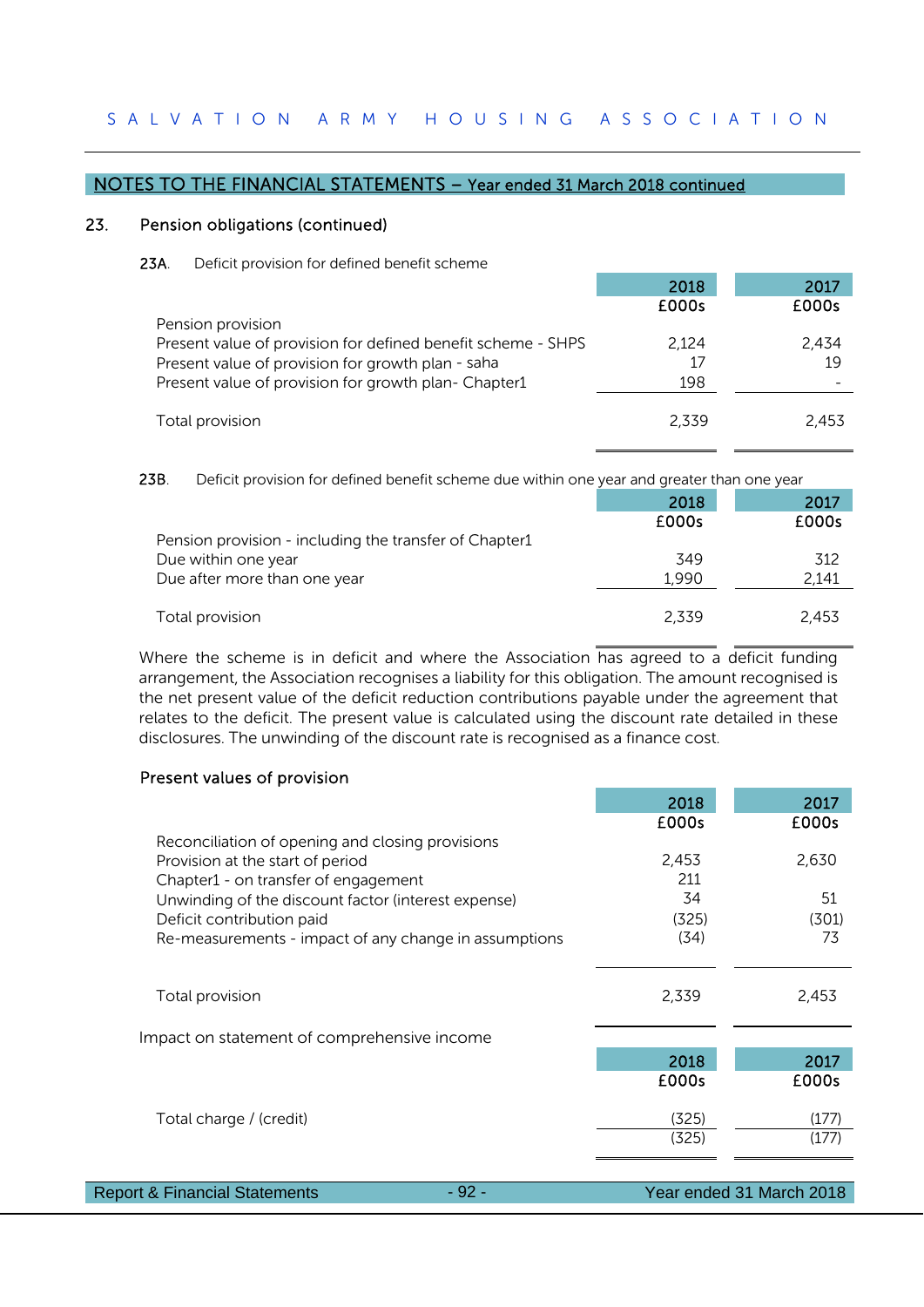#### NOTES TO THE FINANCIAL STATEMENTS – Year ended 31 March 2018 continued

#### 23. Pension obligations (continued)

Assumptions

| Rate of discount       | 2018<br>% per annum | 2017<br>% per annum | 2016<br>% per annum |
|------------------------|---------------------|---------------------|---------------------|
| Growth plan            | 1.71                | 1.32                | 2.07                |
| Defined benefit scheme | 172                 | 1.33                | 2.06                |

The discount rates shown above are the equivalent single discount rates which, when used to discount the future recovery plan contributions due, would give the same results as using a full AA corporate bond yield curve to discount the same recovery plan contributions.

#### Employer debt

Salvation Army Housing Association has been notified by The Pensions Trust of the estimated employer debt on withdrawal from the Social Housing Pension Scheme based on the financial position of the Scheme as at 30 September 2016. As of this date the estimated employer debt for the Association was £20,642,063 (2015:£15,742,512) and for the defined contribution scheme (AVCs) the employer debt was £40,656 (2015:£34,999).

Employer pension contributions

|                                                                                                                   | 2018<br>£        | 2017            |
|-------------------------------------------------------------------------------------------------------------------|------------------|-----------------|
| Defined benefit employer contributions including deficit<br>contributions                                         | 400,852          | 391,015         |
| Growth Plan deficit contributions<br>Auto-enrolment & SHPS Defined contribution including<br>deficit contribution | 14,529<br>91,440 | 2,064<br>19,897 |
|                                                                                                                   |                  |                 |
|                                                                                                                   | 506,821          | 412,976         |

The defined benefit pension costs for Salvation Army Housing Association was £400,852 (2017: £391,015) covering 36 employees (2017: 33 employees). The pension cost is assessed in accordance with the advice of a qualified actuary using the Projected Unit Fund Method and is not materially different from that arising from the current employer's contribution rate.

#### Auto-enrolment (SHPS)

The Association also allows the employees to pay additional voluntary contributions (AVCs) into their pension scheme. The amount charged to the Statement of Comprehensive Income represents the contributions payable to the scheme in respect of the financial year. The contributions due in the year were £Nil (2017: £Nil). Deficit contributions of £14,529 (2017: £2,064) were paid during the year in respect of the AVCs.

| Report & Financial Statements | $-93 -$ | Year ended 31 March 2018 |
|-------------------------------|---------|--------------------------|
|                               |         |                          |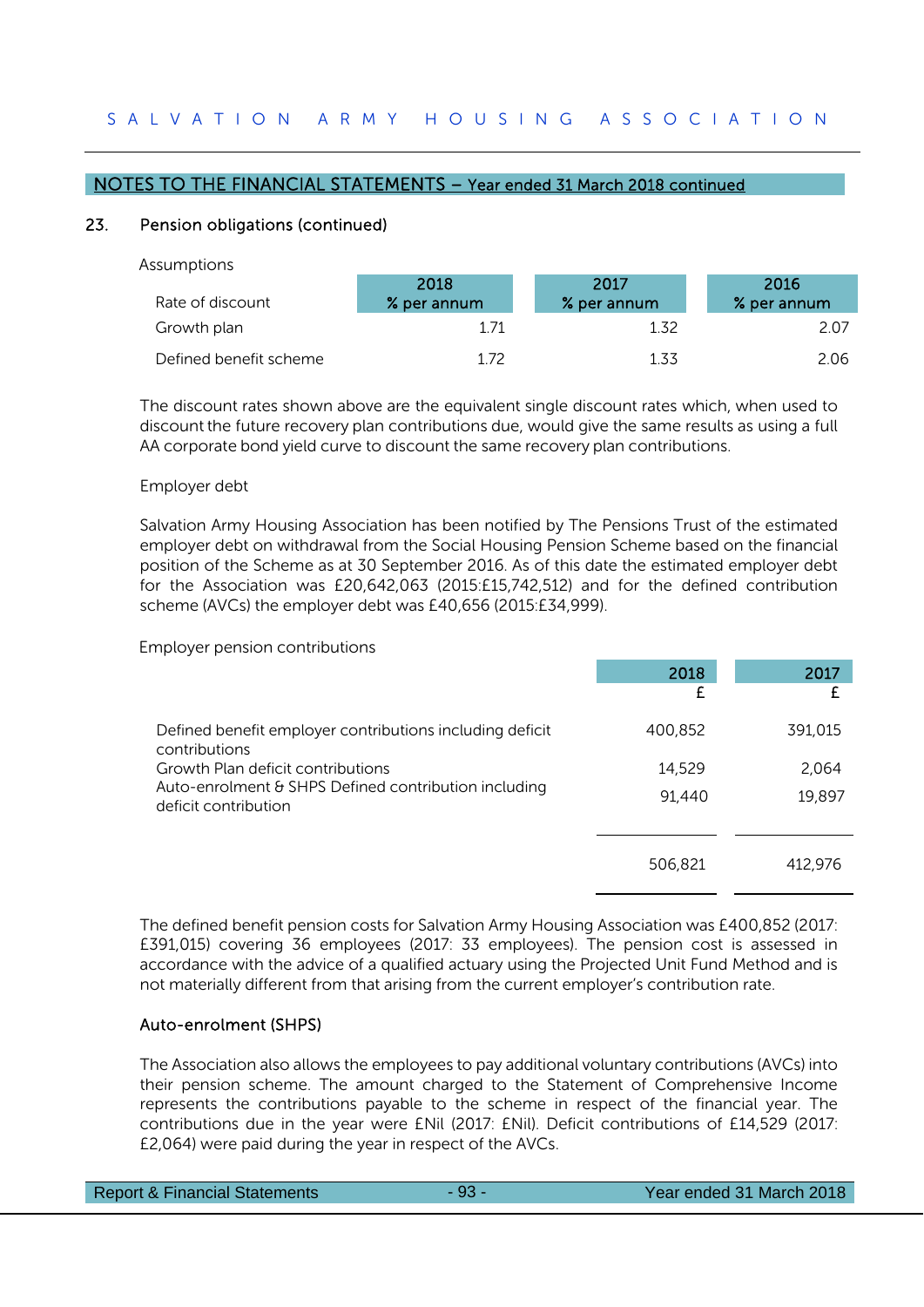## 23. Pension obligations (continued)

As a result of the introduction of pensions "auto-enrolment" by the Government, the cost of the new defined contribution scheme was £91,440 (2017: £19,897) covering 355 employees (2017: 102 employees). The increase in the number of employees is due to staff transferring from Chapter1 to the saha pension scheme.

### 24. Operating leases

The Association has lease arrangements in respect of land and buildings and equipment. The future minimum lease payments of these leases are set out below:

|                                                   | 2017      | 2017      |
|---------------------------------------------------|-----------|-----------|
|                                                   | £         | £         |
| <b>Land and Buildings - Leases expiring</b>       |           |           |
| Not later than one year                           | 512,218   | 153,803   |
| Later than one year and not later than five years | 911,402   | 825,143   |
| Later than five years                             | 275,416   | 273,327   |
|                                                   | 1,699,036 | 1,252,273 |
| Other operating leases - Leases expiring          |           |           |
| Not later than one year                           | 338,892   | 244,040   |
| Later than one year and not later than five years | 349,584   | 368,324   |
| Later than five years                             | 123,346   | 28,855    |
|                                                   | 811,822   | 641,219   |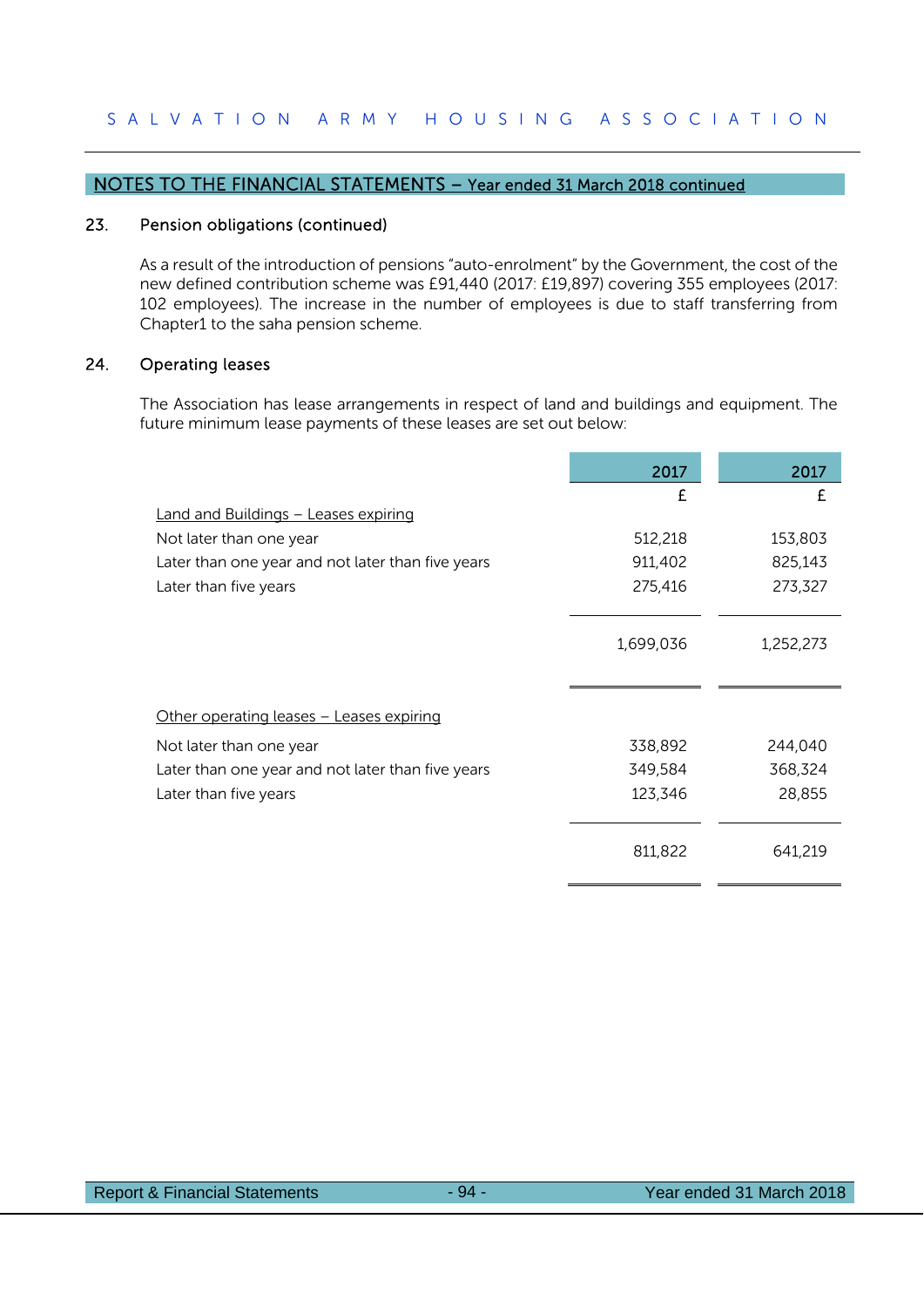#### NOTES TO THE FINANCIAL STATEMENTS – Year ended 31 March 2018 continued

## 25. Accommodation in management and development

The number of units of housing, lifehouses and foyer accommodation under development and in management at 31 March 2018 was:

|                                                                                                                           | <b>Number of Units in</b><br>development |      | Number of Units in<br>management |                    |
|---------------------------------------------------------------------------------------------------------------------------|------------------------------------------|------|----------------------------------|--------------------|
|                                                                                                                           | 2018                                     | 2017 | 2018                             | 2017               |
| Housing accommodation for letting:<br>General Needs:<br>Owned and managed                                                 |                                          |      | 1,011                            | 1,051              |
| Affordable:<br>Owned and managed                                                                                          | 115                                      | 30   | 298                              | 195                |
| Supported Housing and Housing for Older<br>People:<br>Owned and managed<br>Owned but not managed<br>Managed but not owned |                                          |      | 783<br>1,723<br>11               | 326<br>1,652<br>10 |
| Other - Foyer Accommodation:<br>Owned and managed                                                                         |                                          |      | 112                              | 112                |
| Registered care bed spaces:<br>Owned but not managed                                                                      |                                          |      | 58                               | 77                 |
| <b>Student Accommodation</b><br>Owned and managed                                                                         |                                          |      | 141                              |                    |
| Total owned and managed                                                                                                   | 115                                      | 30   | 4,137                            | 3,423              |

#### Housing stock summary:

|                         | Number of Units in<br>development |      | Number of Units in<br>management |       |
|-------------------------|-----------------------------------|------|----------------------------------|-------|
|                         | 2018                              | 2017 | 2018                             | 2017  |
| Owned and managed       | 115                               | 30   | 2,345                            | 1,684 |
| Owned but not managed   | -                                 |      | 1,781                            | 1,729 |
| Managed but not owned   | -                                 |      | 11                               | 10    |
|                         |                                   |      |                                  |       |
| Total owned and managed | 115                               | 30   | 4,137                            | 3,423 |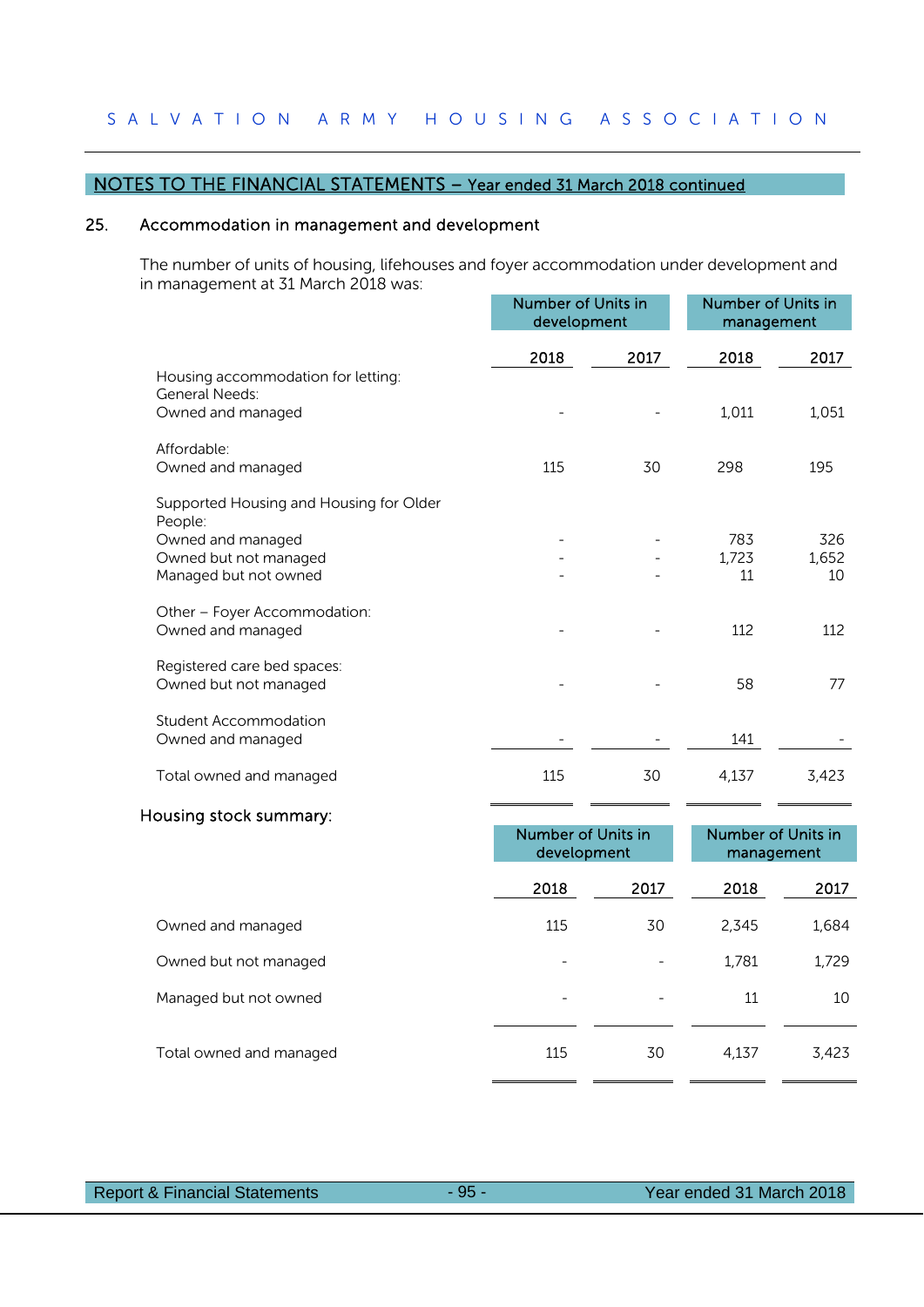#### 26. Financial instruments

 The Association's financial instruments comprise non-listed equity securities, cash and cash equivalents, bank borrowings and items such as trade creditors and trade debtors which arise directly from its operations. The main purpose of these financial instruments is to provide finance for the Association's operations.

The Association's operations expose it to a variety of financial risks, including credit risk, liquidity risk, and interest rate risk. Given the size of the Association, the Board have not delegated the responsibility of monitoring financial risk management to a sub-committee of the Board. The policies set by the Board of Directors are implemented by the Association's finance department.

#### Credit risk

The Association's credit risk is primarily attributable to its rental arrears (including rent arrears). The Association has implemented policies that require appropriate pre-tenancy checks on potential new tenants before a property is let. The amount of exposure to any individual counterparty is subject to a limit, which is reassessed annually by the Board.

The carrying amount of financial assets represents the maximum credit exposure.

#### Liquidity risk

The Association actively maintains a mixture of long term and short term debt finance as well as maintaining a minimum cash level amount of £3m, which is all designed to ensure it has sufficient available funds for operations and planned expansion. The Association monitors its levels of working capital to ensure it can meet its operational liabilities and debt repayments as they fall due.

The Association's financial liabilities (none of which are derivative financial liabilities) comprise trade creditors and bank borrowings which are measured at amortised cost. The contractual maturity of the bank borrowings are shown in note 15. The trade creditors are all payable within six months.

#### Interest rate risk

The Association has both interest bearing assets and interest bearing liabilities. Interest bearing assets comprise only cash and cash equivalents which earn interest at a variable rate. The Association has a policy of maintaining debt at fixed and floating rates to manage future interest cash flows effectively. The Board will revisit the appropriateness of this policy should the Association's operations change in size or nature.

The Association's cash and cash equivalents earned interest at a variable rate of 0.26% during the year (2017: 0.36%)

Details of the terms of the Association's borrowings are disclosed in notes 16 and 17.

| <b>Report &amp; Financial Statements</b> |
|------------------------------------------|
|------------------------------------------|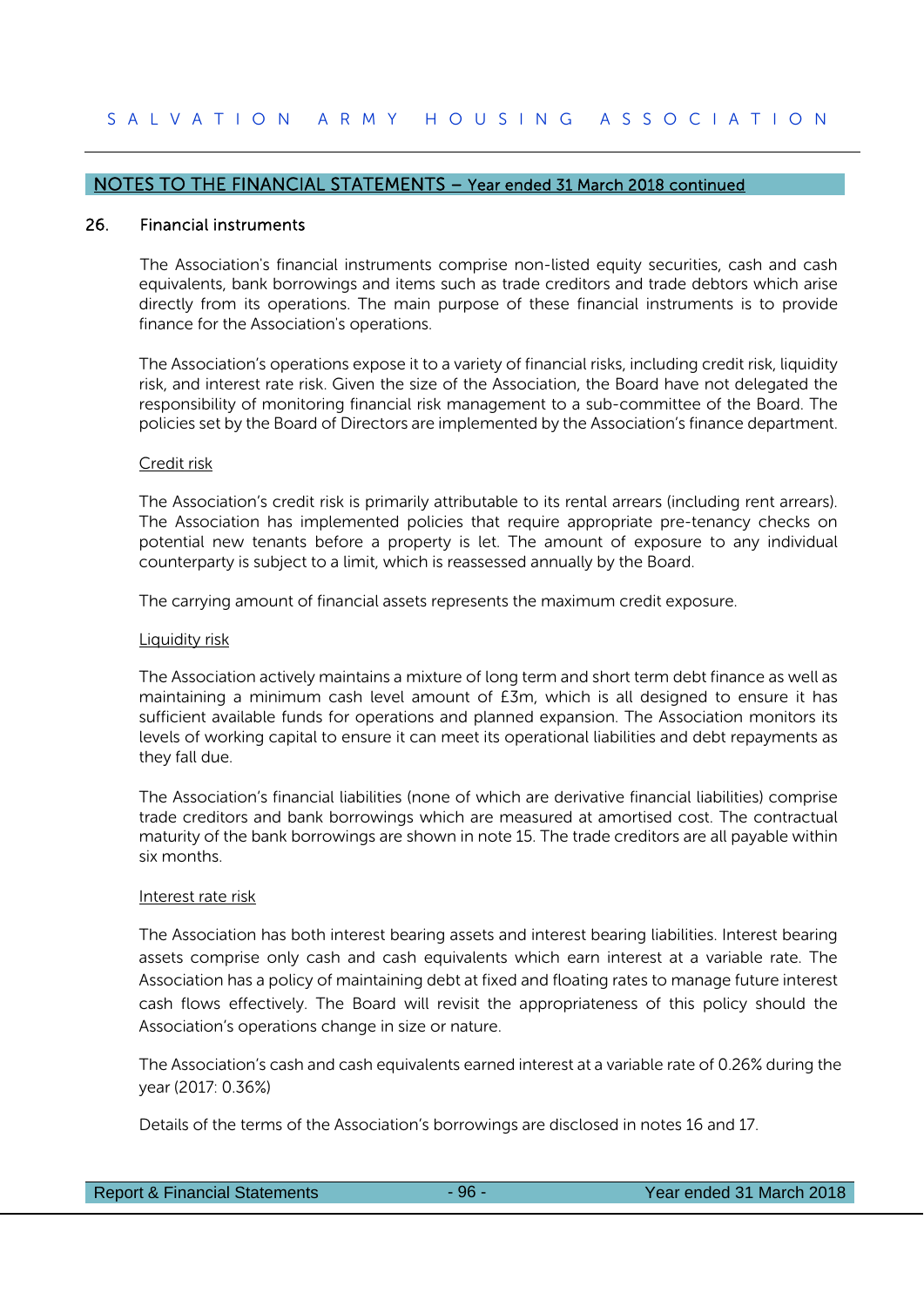#### 27. Financial instruments (continued)

The carrying values of the Association's financial assets and liabilities are summarised by category below:

|                                                                                                                                                                        | 2018           | 2017           |
|------------------------------------------------------------------------------------------------------------------------------------------------------------------------|----------------|----------------|
| Financial assets:<br>Measured at undiscounted amounts receivable<br>Trade and other debtors                                                                            | 2,665,543      | f<br>1,978,745 |
| Cash and cash equivalents<br>$\bullet$                                                                                                                                 | 18,276,350     | 17,706,107     |
| Fixed asset investments in unlisted equity<br>instruments                                                                                                              | 51             | 51             |
| <b>Financial liabilities:</b><br>Measured at carrying value<br>Loans repayable                                                                                         | (26, 120, 105) | (27, 935, 713) |
| Measured at undiscounted amounts payable<br>Trade and other creditors                                                                                                  | (22, 147, 043) | (5,273,265)    |
| The Association's income, expense, gains and losses in<br>respect of the financial instruments are summarised below:                                                   |                |                |
| Interest income and expense<br>Total interest income for financial assets<br>at<br>undiscounted amounts                                                                | 47,523         | 57,471         |
| Total interest expense for financial liabilities at<br>amortised cost                                                                                                  | (1,419,099)    | (1,235,586)    |
| Fair value gains and (losses)<br>On financial assets and liabilities (including loans)<br>measured at fair value through statement of<br>comprehensive income (note 8) | 26,395,395     |                |

# 28. Contingent liabilities

As at 31 March 2018 there were no contingent liabilities (2017: £nil).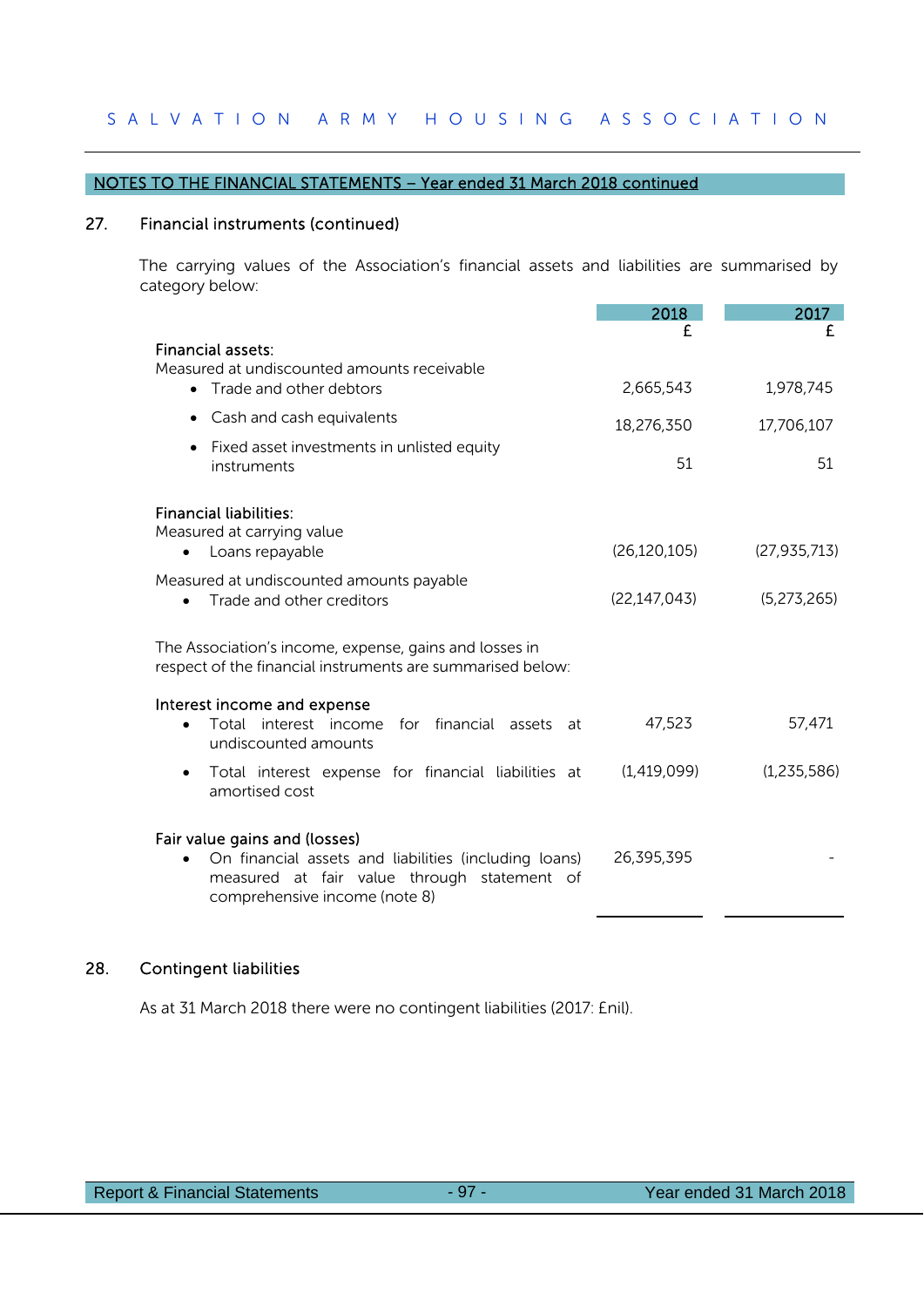#### 29. Related parties

The Association has taken advantage of the exemption permitted by Financial Reporting Standard 102.33.1A – 'Related Party Transactions', and does not disclose transactions with group undertakings that are wholly owned by such a member.

The Association took out a loan of £315,000 with Reliance Bank Limited in the financial year ended 31 March 2011, and £2,200,000 in the financial year ended 31 March 2014, and a further loan of £150,000 in the financial year ended 31 March 2015, a partly (49%) owned bank by The Salvation Army Trustee Company (SATCo).

The Association made the following payments during the year to Reliance Bank Limited:

| Capital repayments | £115,360 |
|--------------------|----------|
| Interest payments  | £52,971  |

The total outstanding balance of the loan at 31 March 2018 was £2,162,757. The long term loan was granted to the Association on normal commercial terms, including saha providing appropriate security to satisfy the conditions of the loan.

During the year, the Association paid £245,200 (2017: £220,517) for the property and liability insurance to SAGIC Ltd.

SAGIC Ltd is a company wholly owned by The Salvation Army Trust (Central Funds).

#### Key management personnel

All executive and non-executive directors and certain senior employees who have the authority and responsibility for planning, directing and controlling the activities of the Association are considered to be key management personnel. Compensation of key management personnel is disclosed in note 3.

Under the FRS 102.33.1A Sch72(2) definition of related party transactions, other than those transactions listed above, the Association did not have any other related party transactions with any of the key management or Board personnel.

# 30. Ultimate controlling party

The Board considers that the Association's immediate parent company is The Salvation Army Trustee Company, a company limited by guarantee and registered in England.

In the opinion of the Board, the ultimate controlling party is the General of The Salvation Army as defined by the Salvation Army Act 1980.

## 31. Post balance sheet events

There were no material post balance sheets events.